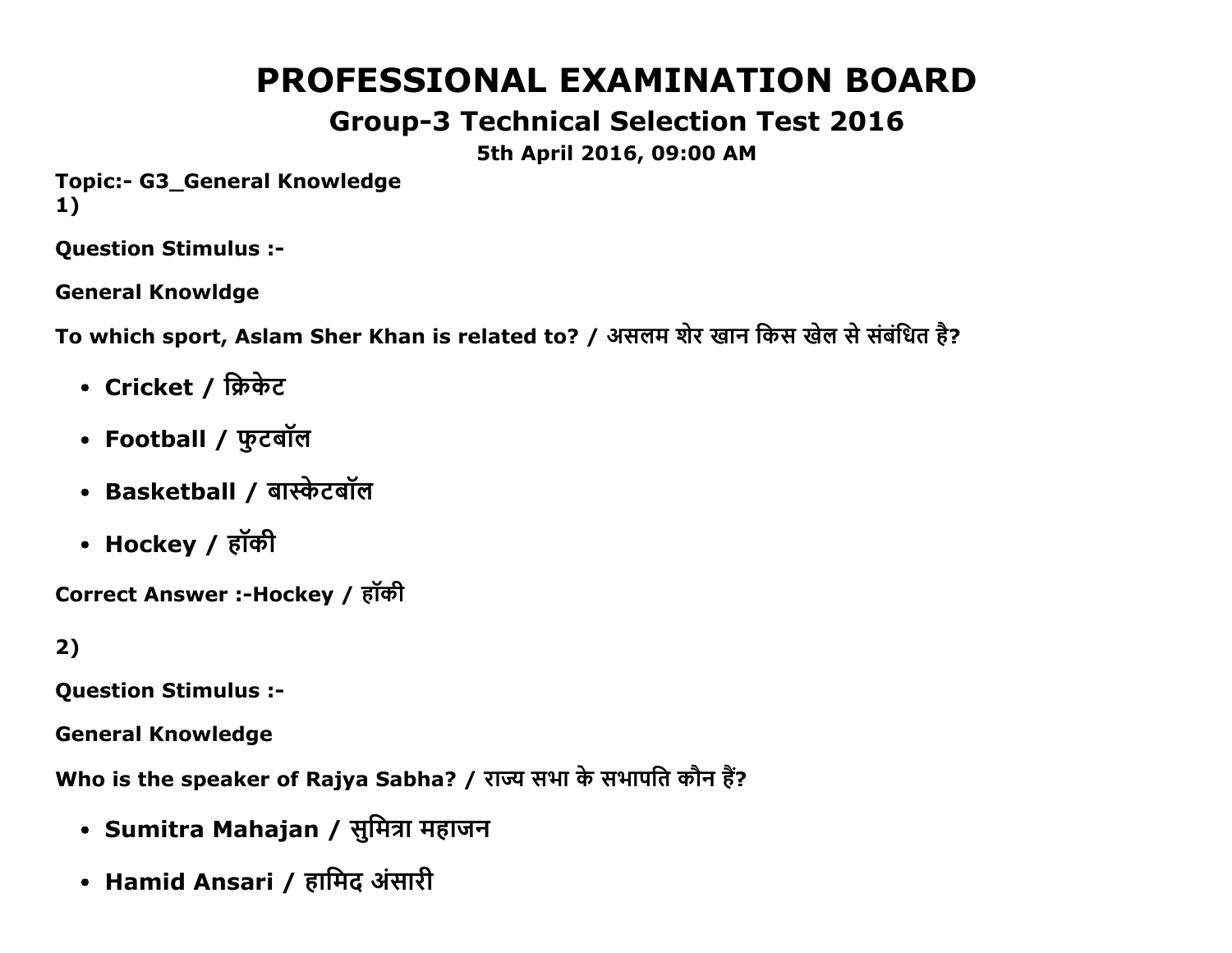- P. J. Kurien / पी.जे.कुरियन
- Najma Heptullah / नजमा हेपतुल्लाह

Correct Answer :-Hamid Ansari / हामिद अंसारी

3)

Question Stimulus :

General Knowledge

Madhya Pradesh is NOT the largest producer in India for which of the following? / दिए गए विकल्पों में से मध्य प्रदेश भारत का किसका बड़ा उत्पादक नहीं हैं?

- Soyabean / सोयाबीन
- Pulse / ĉĭल
- Garlic / लहसून
- Cement / सीमेंट

Correct Answer :-Cement / सीमेंट

4)

Question Stimulus :

General Knowledge

Maximum strength of Rajya Sabha is: / राज्य सभा की अधिकतम संख्या है:

 $-250/$  ? 40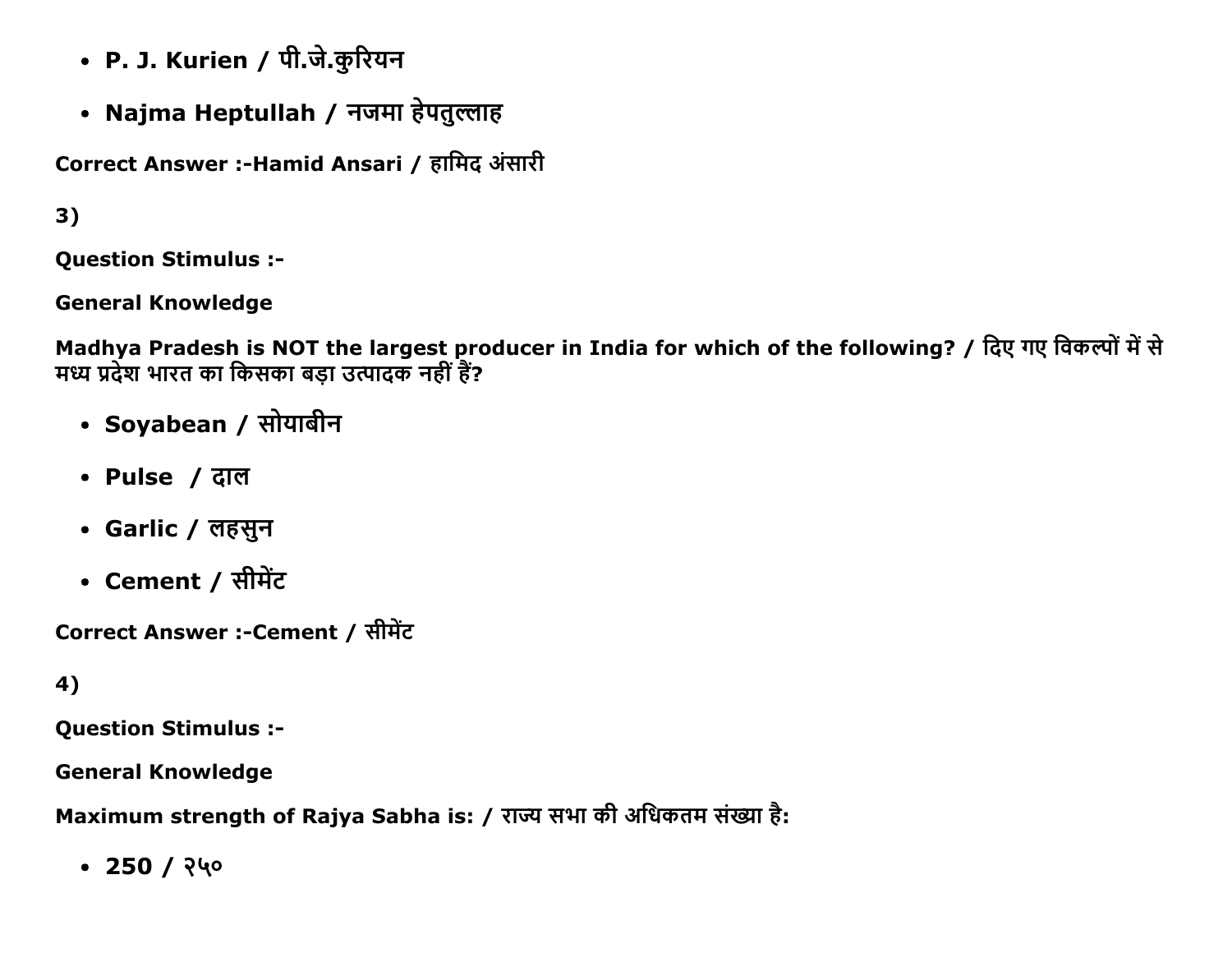- $\cdot$  285 / २८५
- $\cdot$  310 /  $330$
- $\cdot$  330 / 330

Correct Answer :-250 / २५०

 $5)$ 

**Question Stimulus :-**

**General Knowledge** 

The Rajat Jalprapat is located at \_\_\_\_\_\_\_\_\_\_, Madhya Pradesh? / मध्य प्रदेश में रजत जलप्रपात <u>में स्थित है?</u>

- Panchgani / पंचगनी
- Pachmarhi / पंचमढ़ी
- Mount Abu / माउंट अबू
- Betul / बेतुल

Correct Answer :-Pachmarhi / पंचमढ़ी

6)

**Question Stimulus :-**

**General Knowledge** 

The district of Alirajpur of Madhya Pradesh was formed after splitting from \_\_\_\_\_\_\_\_\_\_\_. / मध्य प्रदेश के अलीराजपुर जिले का निर्माण \_\_\_\_\_\_\_\_\_\_\_\_\_\_\_\_ से बंटवारे के बाद हुआ था।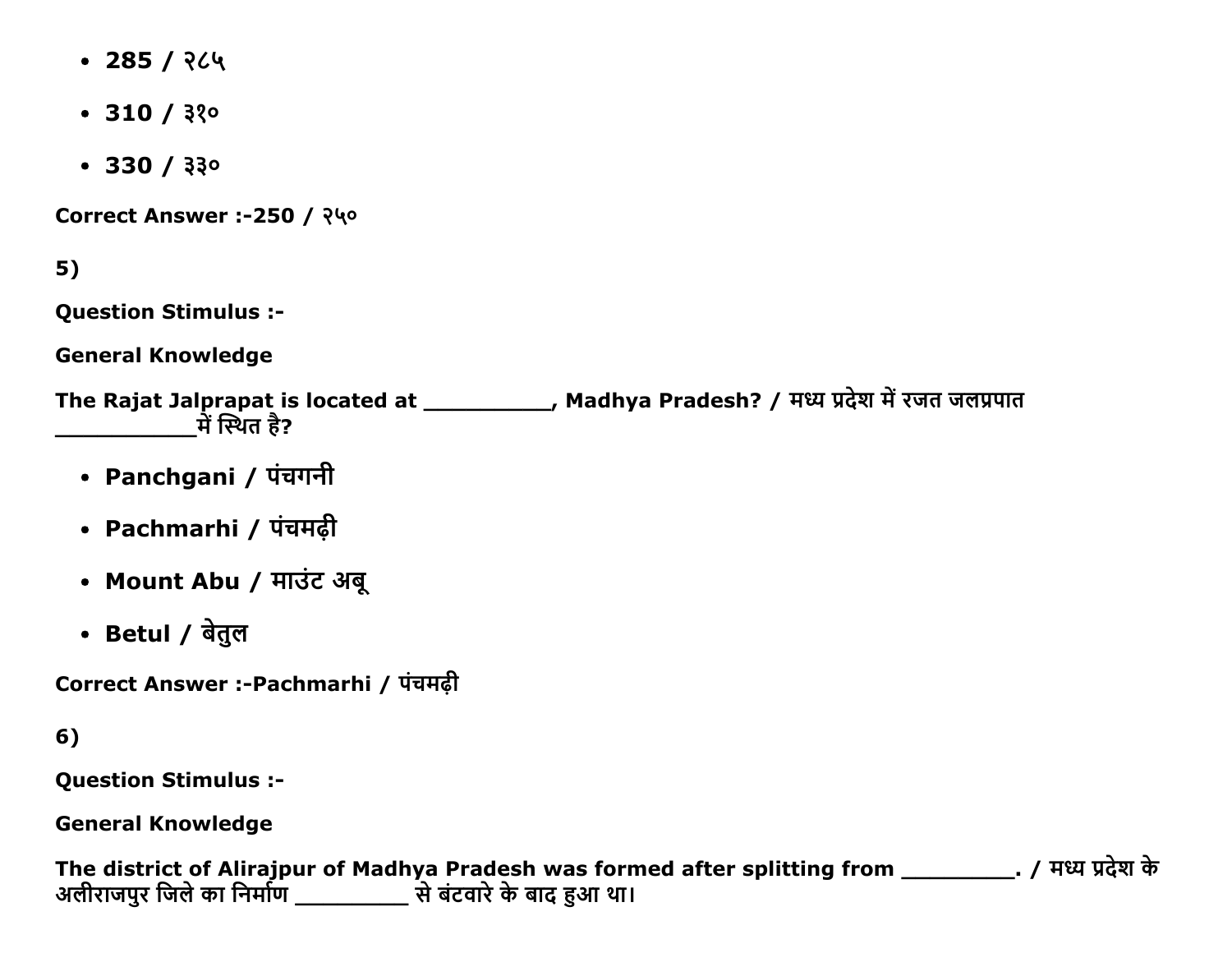- Jhabua / झबुआ
- Dhar / धार
- Indore / इंदौर
- Khandwa / खांडवा

Correct Answer :-Jhabua / झबुआ

7)

**Question Stimulus :-**

**General Knowledge** 

The sculptures of Khajuraho of Madhya Pradesh are dedicated to Lord \_\_\_\_\_\_\_? / मध्य प्रदेश की खजुराहो की मूर्तियाँ भगवान \_\_\_\_\_\_\_\_\_ को समर्पित है?

- Krishna / कृष्णा
- Buddha / बुद्धा
- Mahavira / महावीर
- Shiva / शिव

Correct Answer :-Shiva / शिव

8)

**Question Stimulus :-**

**General Knowledge**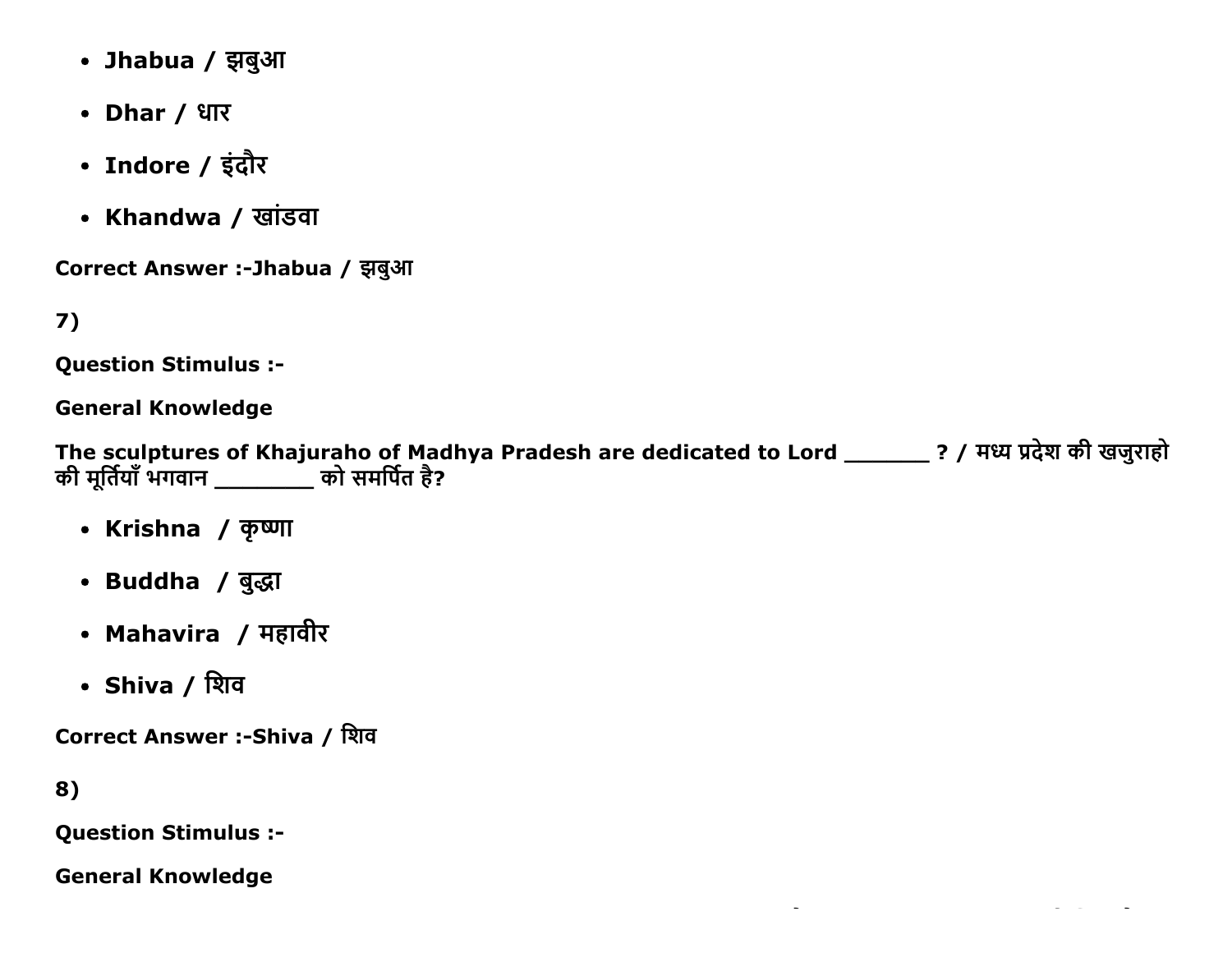The Military headquarter of war is situated at \_\_\_\_\_\_\_\_\_\_. / युद्ध का सैनिक मुख्यालय \_\_\_\_\_\_\_\_\_\_ में स्थित है।

- MHOW / महू
- Bairagarh / बैरागढ
- Bhopal / भोपाल
- Gwalior / ग्वालियर

Correct Answer :- MHOW / मह

### 9)

Question Stimulus :

General Knowledge

Amarkantak is the highest elevation of \_\_\_\_\_\_\_\_ ranges. / अमरकंटक \_\_\_\_\_\_\_\_\_ पर्वत श्रेणियों की सर्वोच्च ऊंचाई है।

- Vindhya / বিংঘ
- Satpura / सतपुरा
- Aravali / अरावली
- Sahyadhri / सह्याद्री

Correct Answer :-Vindhya / विध्य

10)

Question Stimulus :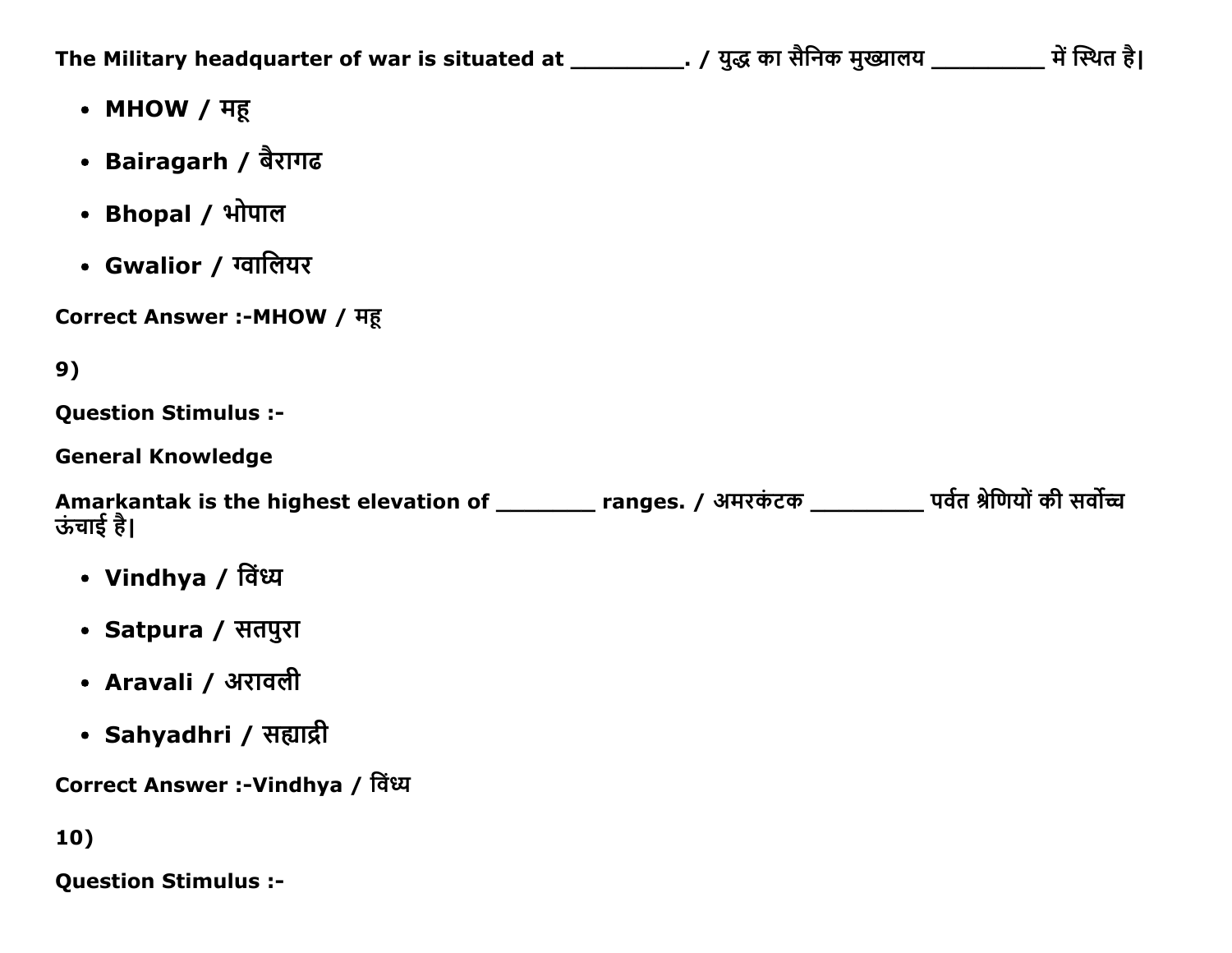#### **General Knowledge**

In which district of Madhya Pradesh, the Pathakhera, Sarni coal mines are situated? / पाथाखेड़ा का सारणी कोयला खाद्यान,मध्य प्रदेश के किस ज़िले में स्थित है?

- Hoshangabad / होशंगाबाद
- Sehore / सेहोर
- Betul / बेतुल
- Satna / सतना

Correct Answer :-Betul / बेतुल

 $11)$ 

**Question Stimulus :-**

**General Knowledge** 

Who discovered the light bulb? / प्रकाश बल्ब की खोज किसने की?

- Edison / एडिसन
- Einstein / आइंस्टाइन
- Mary Curie / मैरी क्यूरी
- Newton / न्यूटन

Correct Answer :-Edison / एडिसन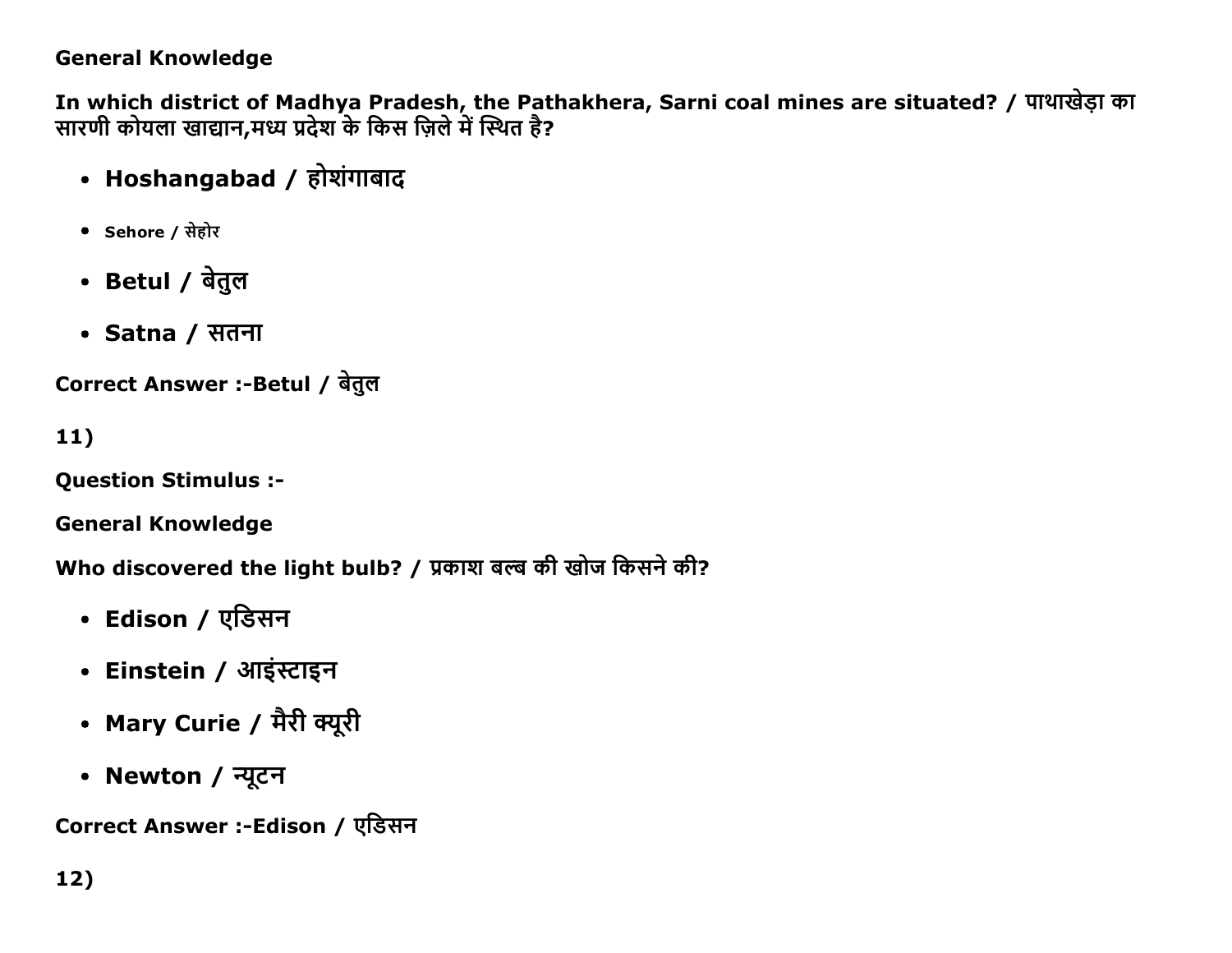**Question Stimulus :-**

**General Knowledge** 

The process through which the digestive tract of a patient is examined through a flexible tube with camera and light is known as: / प्रक्रिया जिसके माध्यम से रोगी की पाचन तंत्र की जाँच एक लचीले ट्यूब के द्वारा कैमरा और प्रकाश के माध्यम से की जाती है उसे कहते हैं:

- Sonography / सोनोग्राफी
- Endoscopy / अन्तः दर्शन जाँच
- Mammography / मैमोग्राफी
- Barium test / बेरियम परीक्षण

Correct Answer :-Endoscopy / अन्तः दर्शन जाँच

13)

**Ouestion Stimulus :-**

**General Knowledge** 

The Madhya Pradesh is covering approximately \_\_\_\_\_\_\_\_ % of the country's area. / देश के क्षेत्र का 

- $\cdot$  2/  $\sqrt{2}$
- $-5/4$
- $\cdot$  10 / ? $\circ$
- $\cdot$  15 / १५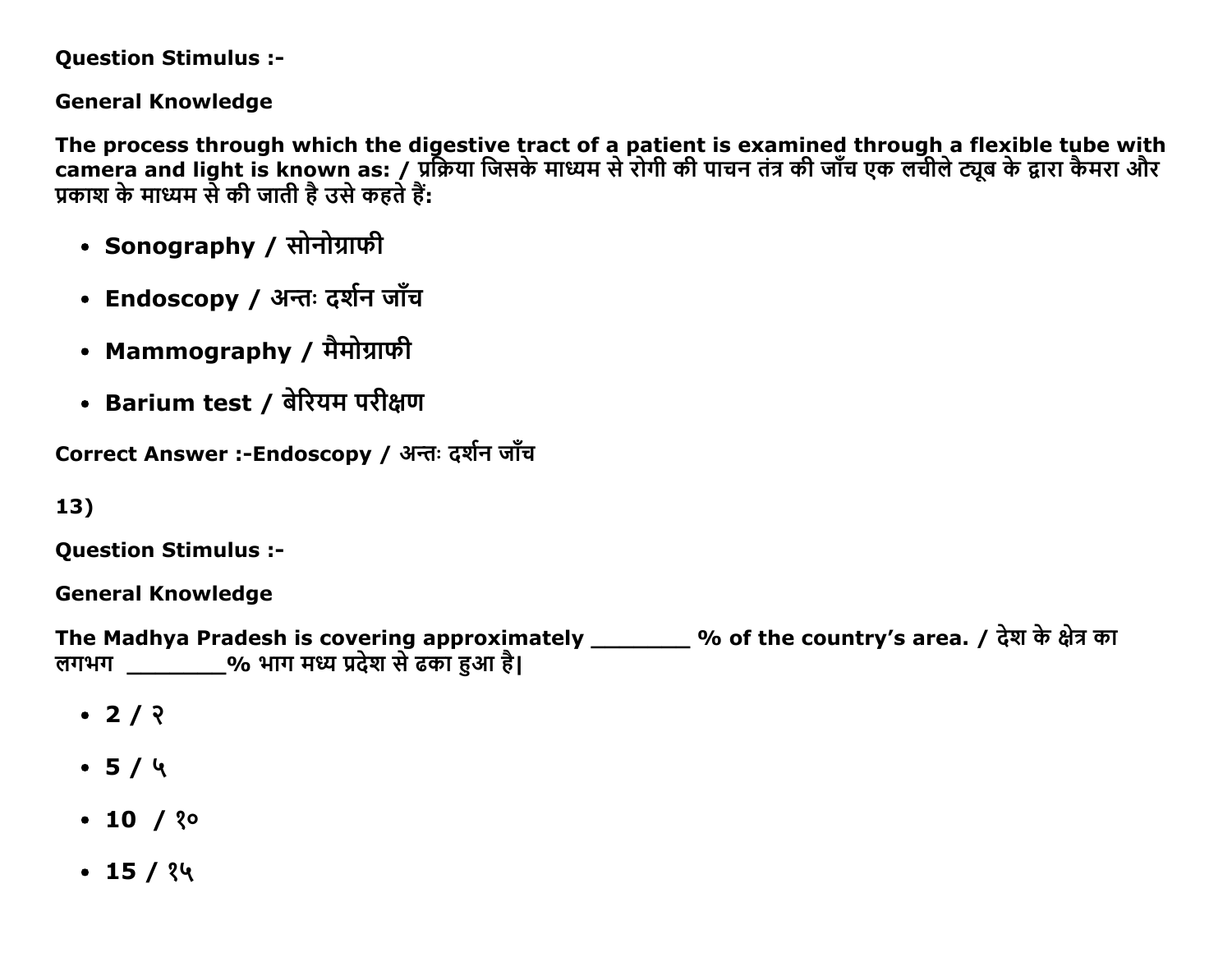```
Correct Answer :-10 / ?º
```
### 14)

**Question Stimulus :-**

**General Knowledge** 

The numeric scale, which shows acidity and basicity of an aqueous solution? / जलीय घोल के अम्लता और क्षारता को दिखानेवाला सांख्यिक मापन क्या है है?

- $\cdot$  dB / डीबी
- µH / यूएच
- pH / पीएच
- qT / क्यूटी

Correct Answer :-pH / पीएच

15)

**Ouestion Stimulus :-**

**General Knowledge** 

Which of the following cabinet minister in Central government is NOT a Member of Parliament from<br>Madhya Pradesh? / निम्नलिखित में से केंद्र सरकार के कौन से केंद्रीय मंत्री मध्य प्रदेश के संसद के सदस्य नहीं हैं?

- Uma Bharti / उमा भारती
- Sushma Swaraj / सुषमा स्वराज
- Narendra Singh Tomar / नरेन्द्र सिंह तोमर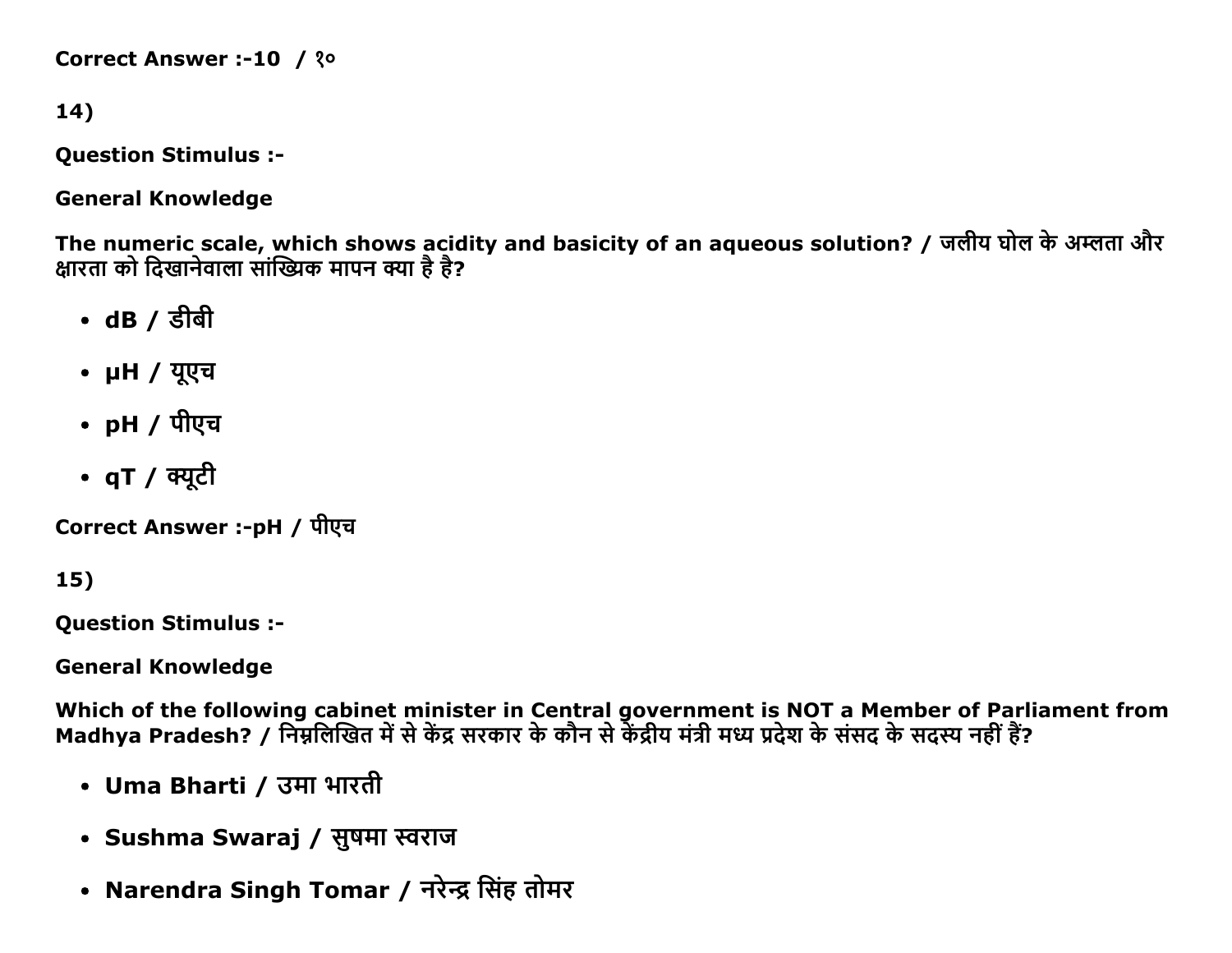• Thawar Chand Gehlot / थावर चंद गहलोत

Correct Answer :-Uma Bharti / उमा भारती

```
Topic:- G3_General Hindi
1)
```
**Question Stimulus :-**

Hindi

'विज्ञान' शब्द में उपसर्ग होगा-

- विज्ञ
- चिर
- वि
- अन

Correct Answer :-वि

 $2)$ 

**Question Stimulus :-**

**Hindi** 

'पौ बारह होना' मुहावरे का अर्थ होगा-

- लाभ ही लाभ
- इज्जत जाना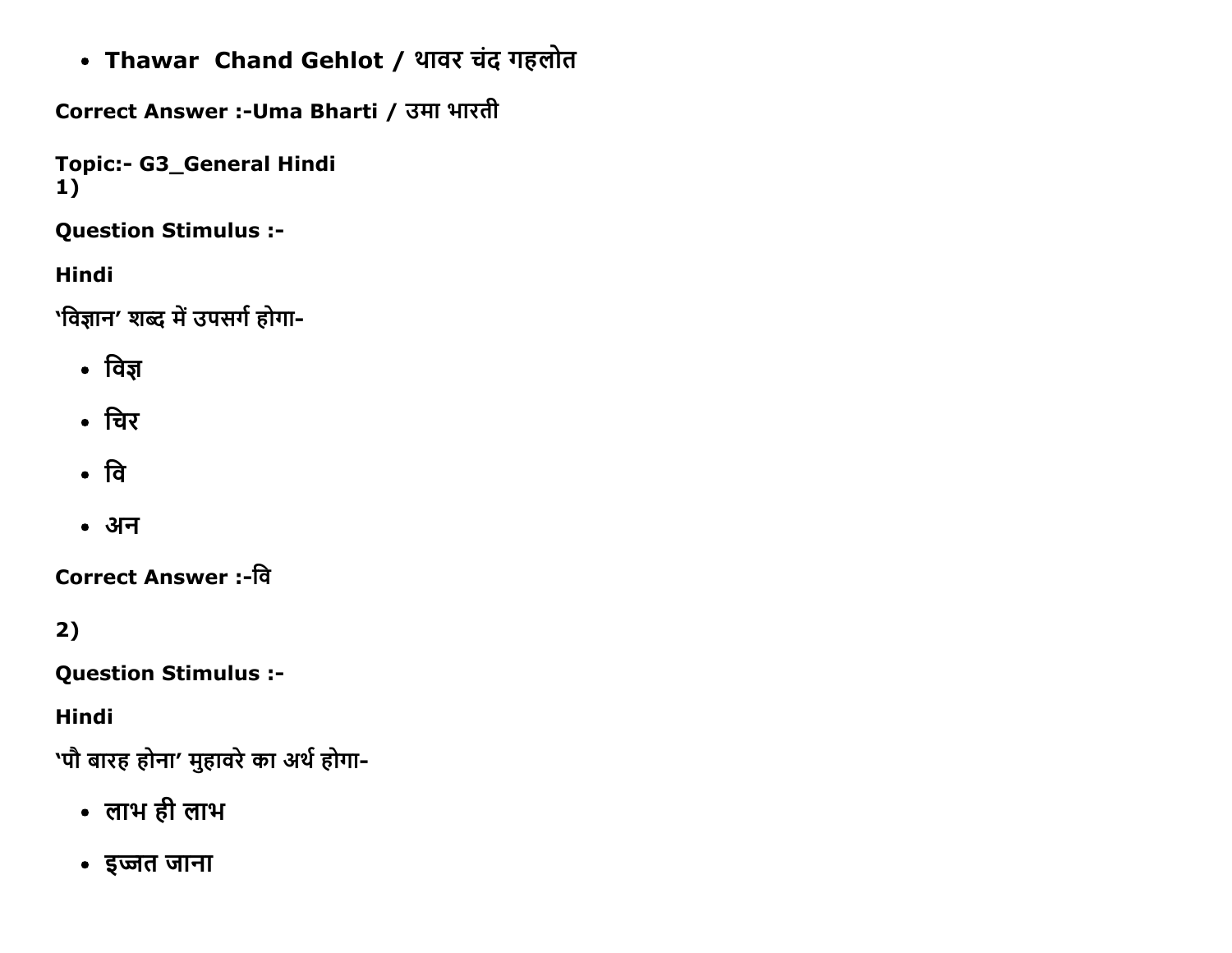- लज्जित होना
- बहुत खुश होना

Correct Answer :-लाभ ही लाभ

 $3)$ 

**Question Stimulus :-**

**Hindi** 

'नाविक' में संधि विच्छेद होगा-

- नौ+इक
- ना+इक
- नो+इक
- $\cdot$  ना $+$ विक

Correct Answer :-नौ+इक

### 4)

#### **Question Stimulus :-**

**Hindi** 

`अमृत' का पर्यायवाची शब्द होगा-

- सुधा
- कौमुदी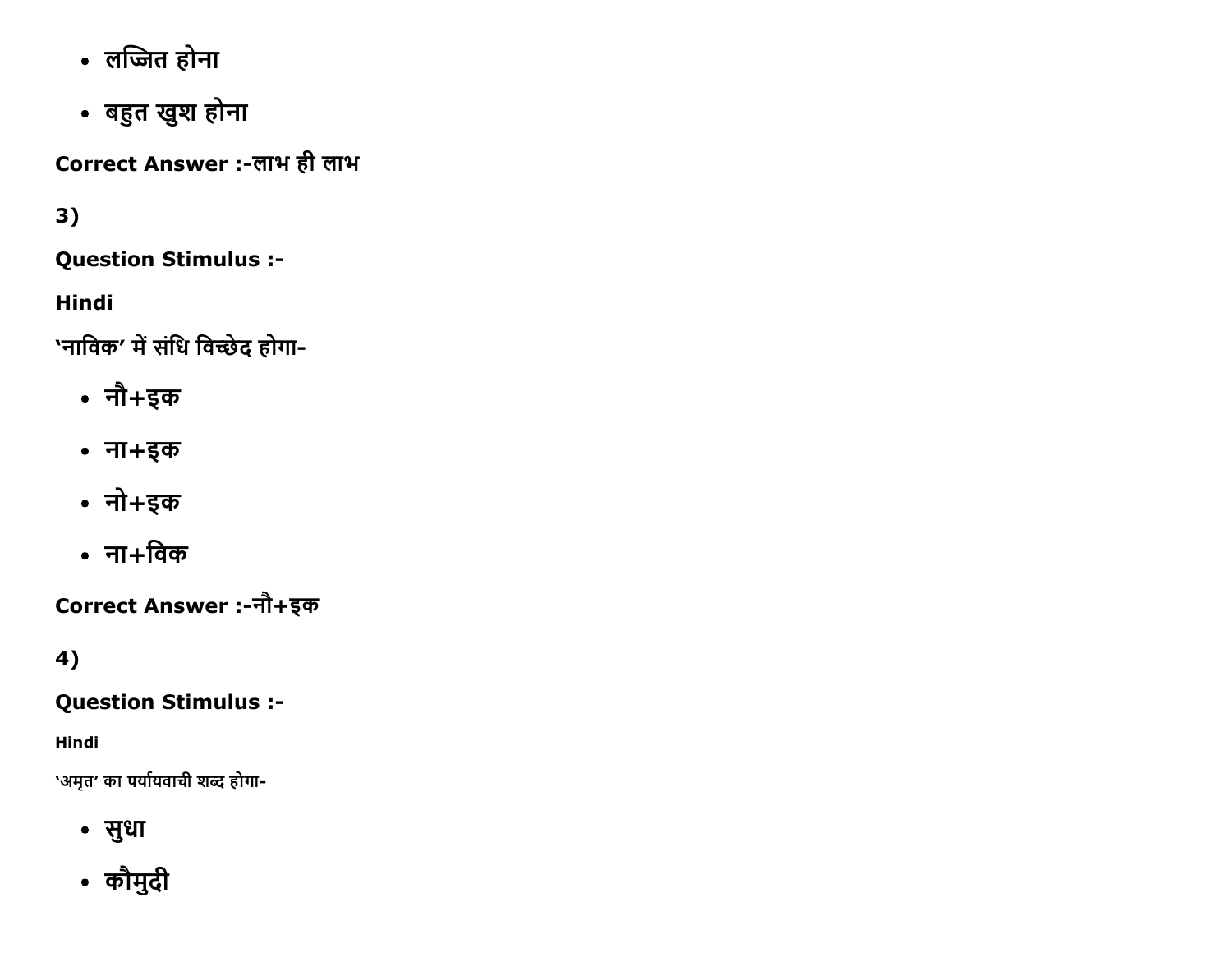- मन्मथ
- सुधाकर

Correct Answer :- सुधा

### $5)$

**Question Stimulus :-**

**Hindi** 

एक शब्द के तीन अनेकार्थी शब्द हैं; जो 'अंक' शब्द इस श्रेणी में नहीं आता है- वही उत्तर होगा-

- चिह्न
- लेख
- अक्षर
- प्रकृति

Correct Answer :- प्रकृति

 $6)$ 

**Question Stimulus :-**

**Hindi** 

'स्वागतम्' में कौन सी संधि होगी-

- विसर्ग संधि
- गुण संधि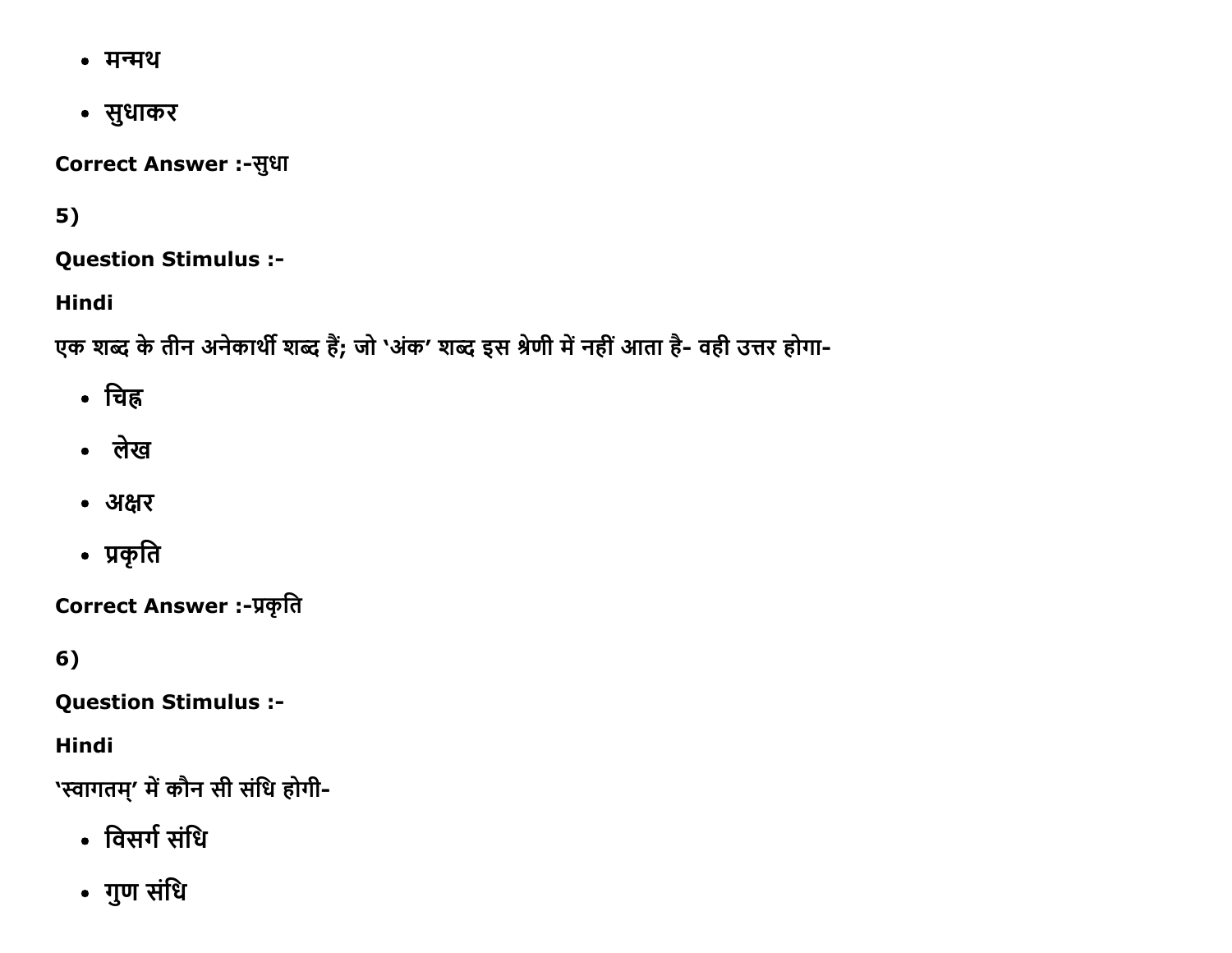- यण संधि
- इनमें से कोई नहीं

**Correct Answer :-यण संधि** 

## $7)$

**Question Stimulus :-**

**Hindi** 

अनेक शब्दों के लिए एक शब्द का चयन कीजिए-

'जिसे पढ़ना-लिखना आता हो'-

- अल्पज्ञानी
- शिक्षित
- बुद्धिजीवी
- साक्षर

**Correct Answer:-साक्षर** 

### 8)

**Question Stimulus :-**

**Hindi** 

```
'साकेत' के रचनाकार कौन हैं?
```
• मैथिलीशरण गुप्त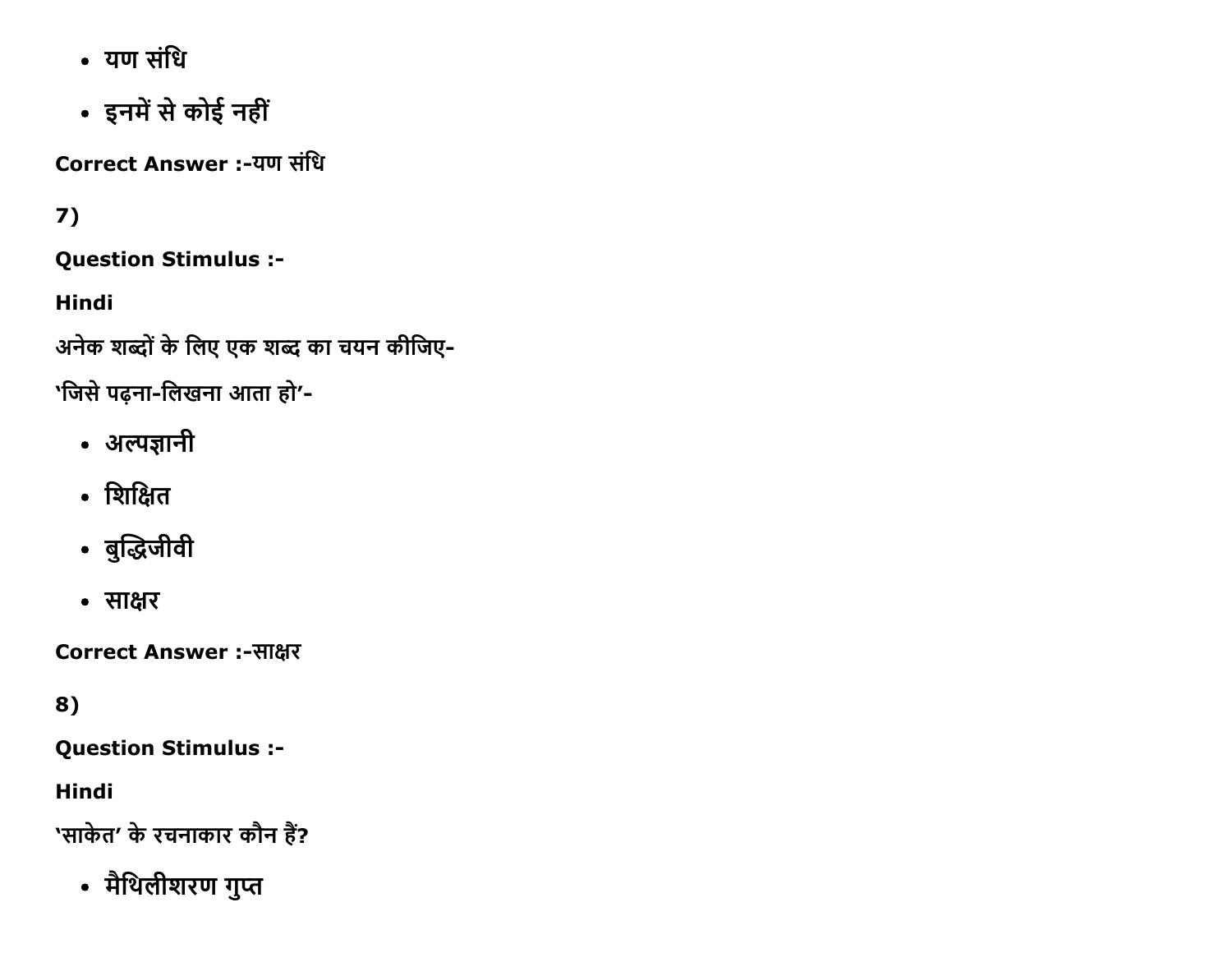- जयशंकर प्रसाद
- रामधारी सिंह दिनकर
- महादेवी वर्मा

Correct Answer :-मैथिलीशरण गुप्त

9)

**Question Stimulus :-**

**Hindi** 

निम्नलिखित में शुद्ध वाक्य का चयन कीजिए-

- भारत में अनेकों जातियाँ हैं।
- भारत में अनेक जातियाँ हैं।
- भारत में अनेकों जाति हैं।
- भारत में अनेक जाति हैं।

Correct Answer :-भारत में अनेक जातियाँ हैं।

10)

**Question Stimulus :-**

**Hindi** 

'रंक' शब्द का विलोम होगा-

• बलवान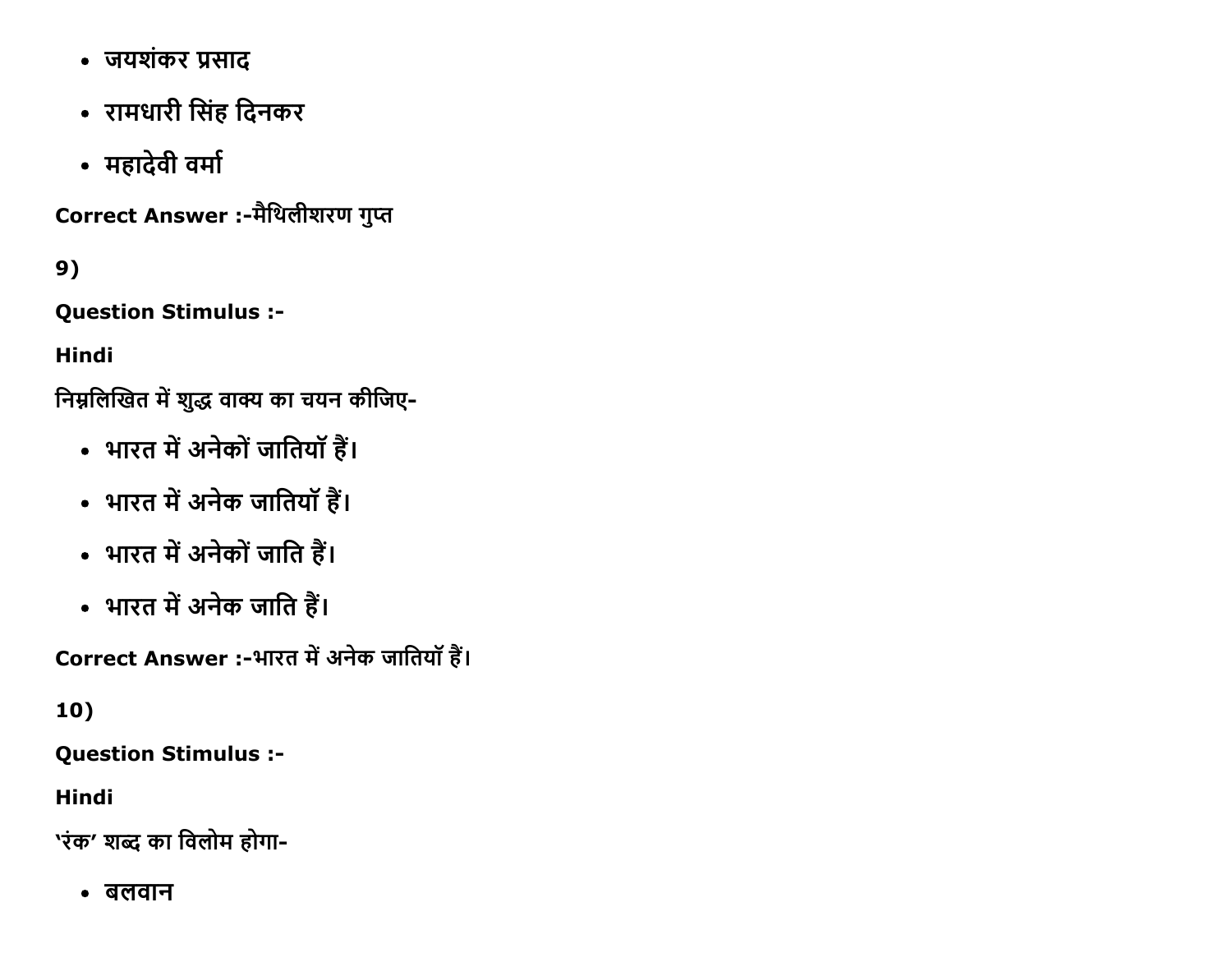- धनवान
- किसान
- मजदूर

**Correct Answer :-धनवान** 

11)

**Question Stimulus :-**

**Hindi** 

'राजपुरुष' में समास होगा-

- कर्मधारय
- द्विगु
- तत्पुरुष
- द्वन्द्व

Correct Answer :- तत्पुरुष

 $12)$ 

**Question Stimulus :-**

**Hindi** 

'मनौती' में कौन सा प्रत्यय है?

• औती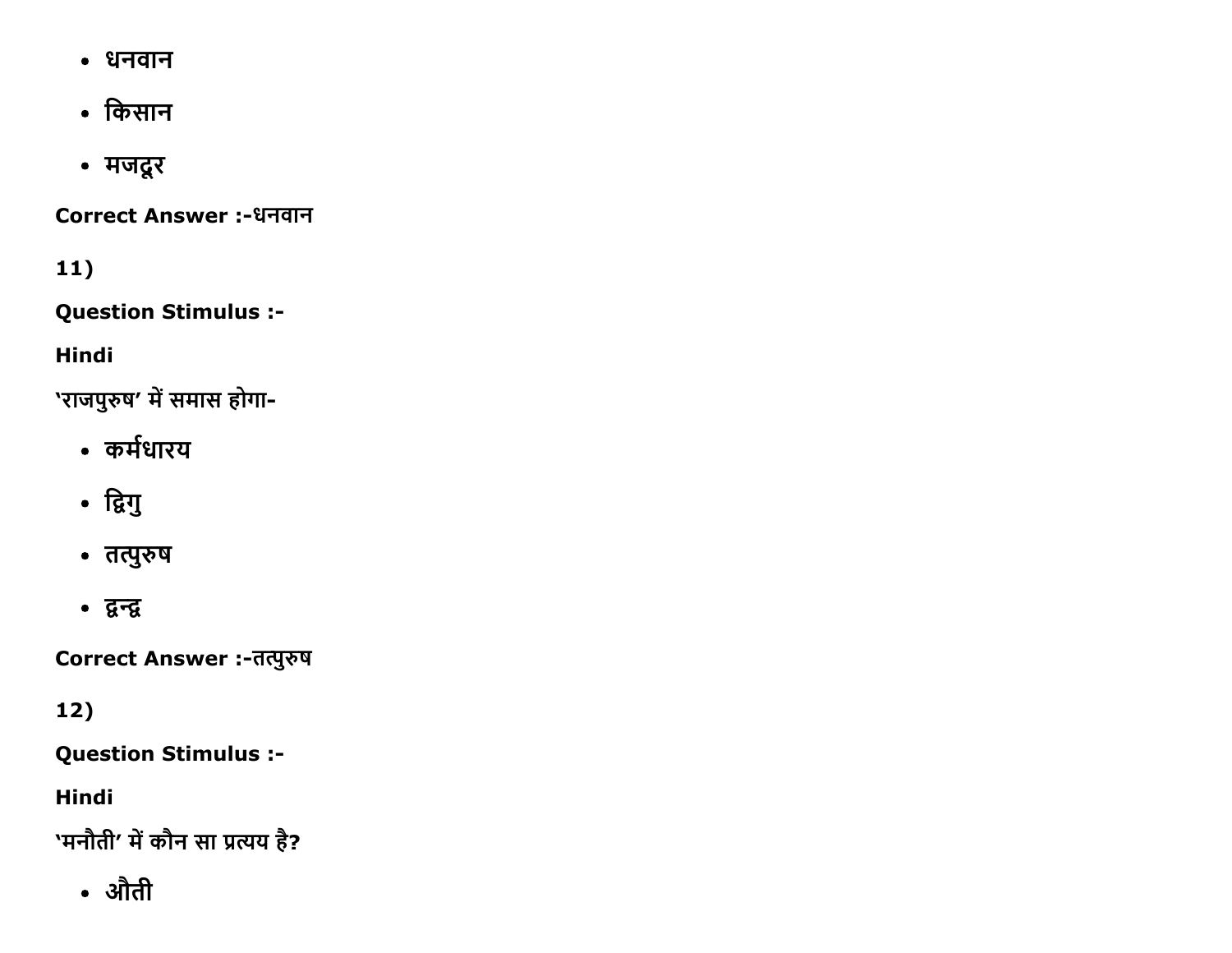- ती
- आती
- $\bullet$  ई

**Correct Answer :-औती** 

13)

**Question Stimulus :-**

**Hindi** 

प्राथमिक स्तर पर शिक्षा का माध्यम होना चाहिए-

- राष्ट्रभाषा
- राजभाषा
- स्थानीय भाषा
- मातृभाषा

Correct Answer :- मातृभाषा

14)

**Question Stimulus :-**

**Hindi** 

नीचे लिखे शब्दों में कौन शब्द शुद्ध है?

• कवयित्री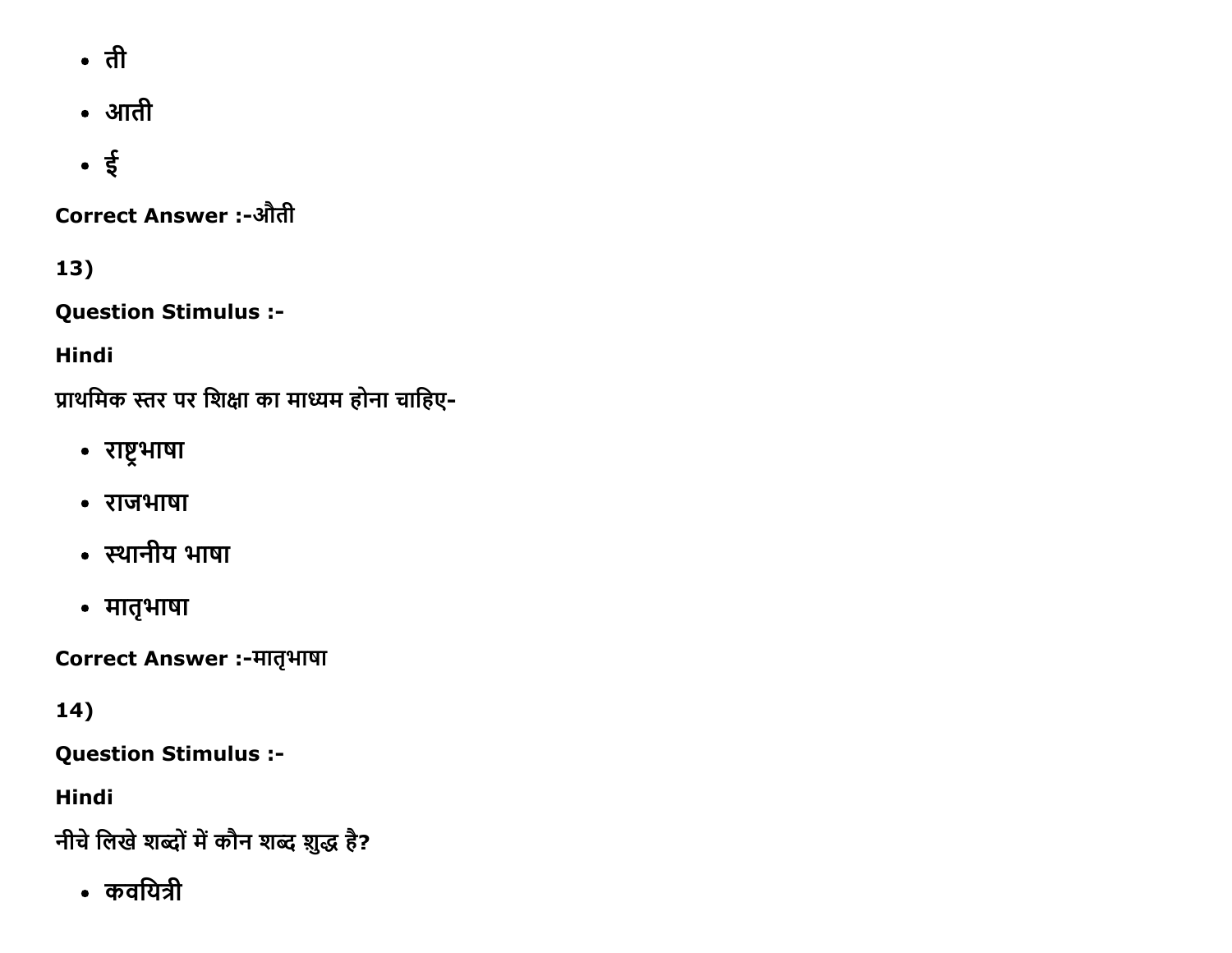- कवियित्री
- कवियत्री
- कवीयित्री

Correct Answer :-कवयित्री

 $15)$ 

**Question Stimulus :-**

**Hindi** 

निम्नलिखित शब्दों में से भिन्न शब्द का चयन कीजिए-

- प्राय:
- अवसर
- सर्वदा
- बहुधा

Correct Answer :-अवसर

**Topic:- G3\_General English**  $1)$ 

**Question Stimulus :-**

**English** 

Identify the given sentence.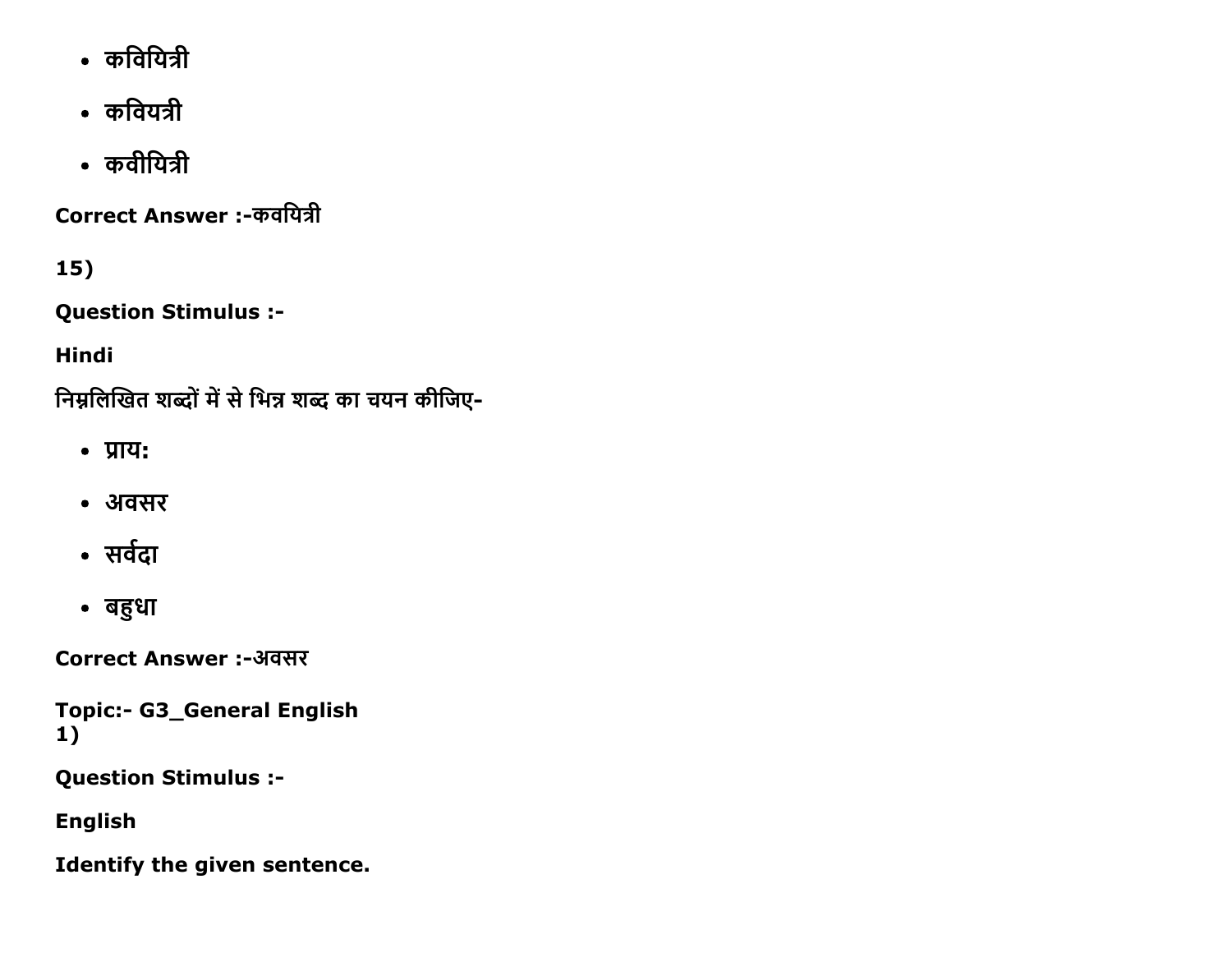Would you like to order anything else?

- Interrogative
- Imperative
- Exclamatory
- Declarative

**Correct Answer :- Interrogative** 

2)

Question Stimulus :

English

Fill in the blank.

I will bring it the next time I \_\_\_\_\_\_\_\_\_.

- will come
- come
- came
- am coming

**Correct Answer :- come** 

3)

Question Stimulus :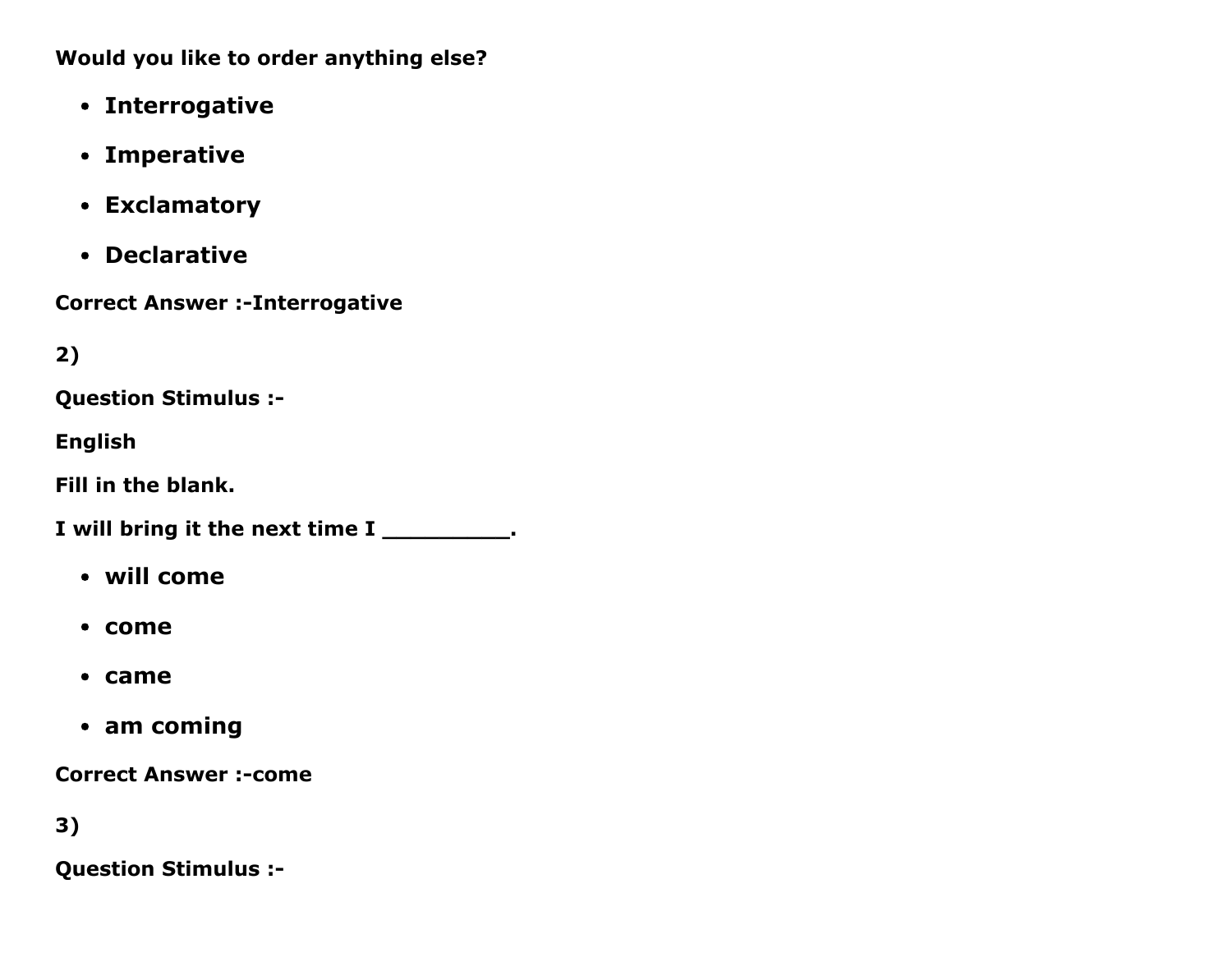#### English

Complete the idiom:

He doesn't scare me. He is all bark and no  $\qquad \qquad$ .

- hurt
- bite
- take
- fire

**Correct Answer :-bite** 

4)

Question Stimulus :

English

The following sentence is split in three parts and each one is labelled (A), (B), and (C). Read the sentence to find out whether there is an error in any part. Letter (D) signifies a 'No error'.

Everyone was very happy with him (A) as he asked (B) really stupid questions (C).

- A) Everyone was very happy with him
- B) as he asked
- C) really stupid questions
- D) No error

Correct Answer :- A) Everyone was very happy with him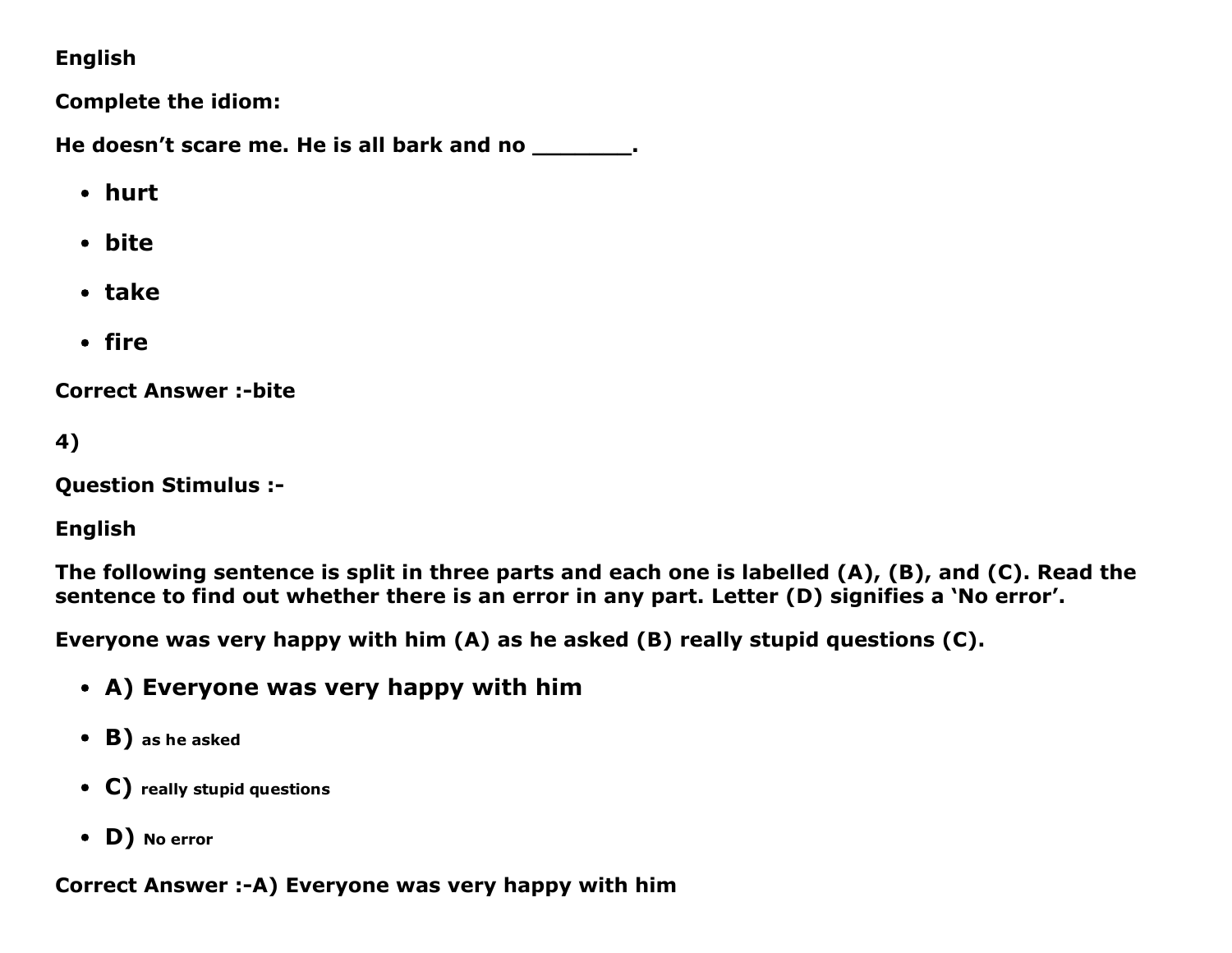5)

Question Stimulus :

English

Which of the below given words is spelt correctly?

- Ocasion
- Occassion
- Ocassion
- Occasion

**Correct Answer :- Occasion** 

6)

Question Stimulus :

English

Complete the idiom:

He and I agree completely. Great minds think \_\_\_\_\_\_\_\_.

- same
- similar
- different
- alike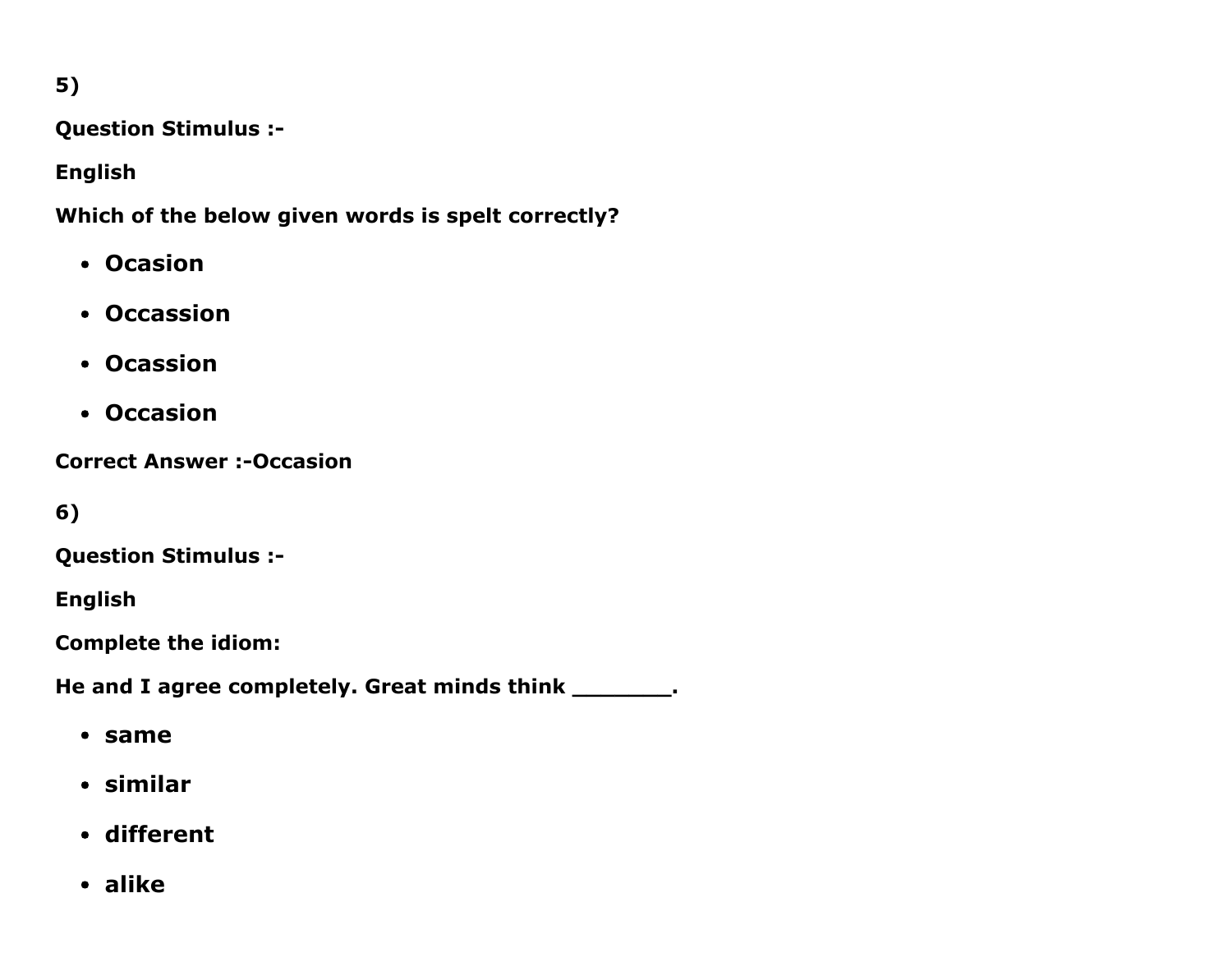**Correct Answer :-alike** 

7)

Question Stimulus :

English

Find the odd word out:

Happy, cheerful, delighted, sorrowful

- Happy
- Cheerful
- Delighted
- Sorrowful

**Correct Answer :- Sorrowful** 

8)

Question Stimulus :

English

Fill in the blank.

The new employee tried to \_\_\_\_\_\_\_\_\_\_\_ his boss by doing more work.

- express
- threaten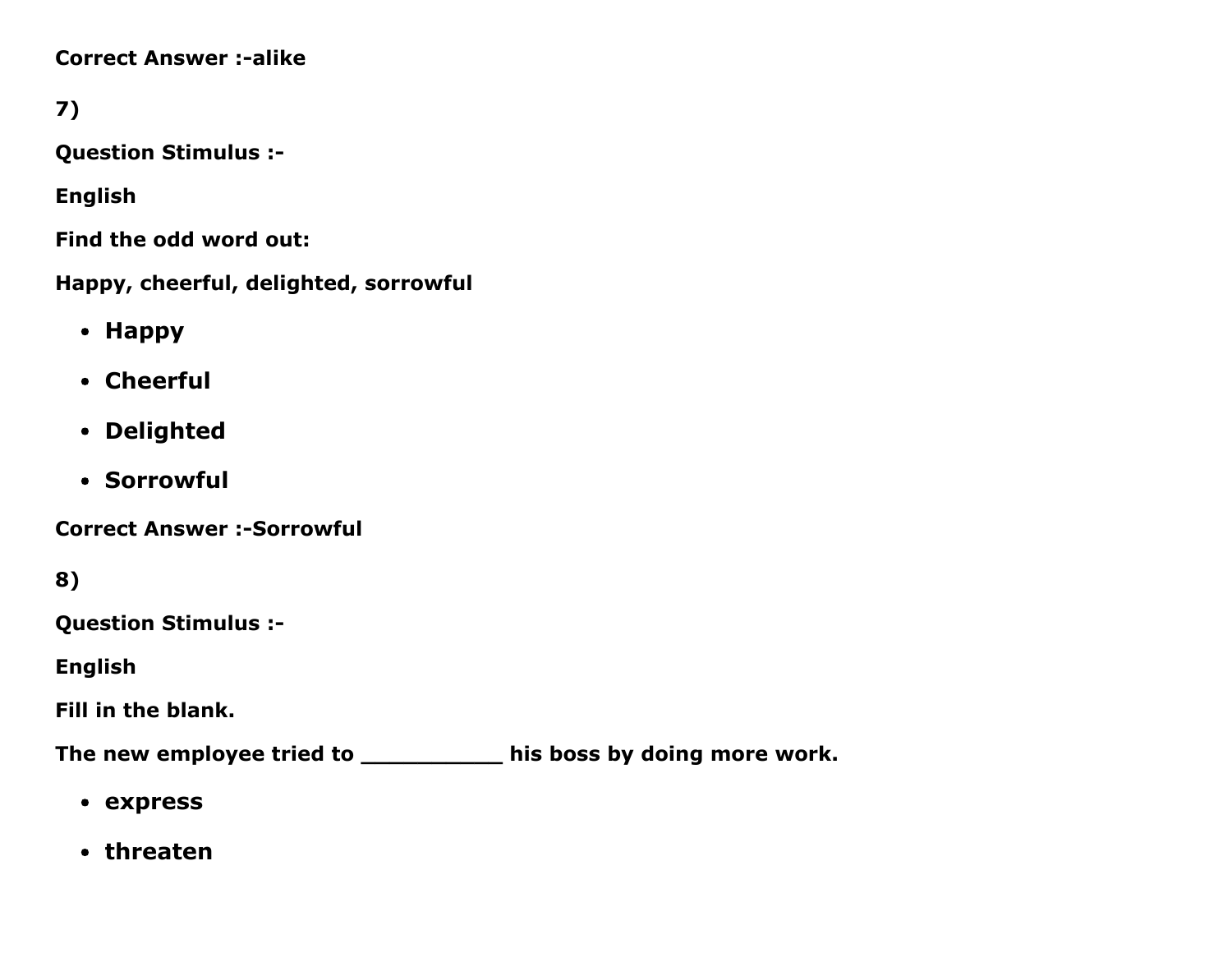- impress
- attack

**Correct Answer :- impress** 

9)

Question Stimulus :

English

The following sentence is split in three parts and each one is labelled (A), (B), and (C). Read the sentence to find out whether there is an error in any part. Letter (D) signifies a 'No error'.

I am understanding (B) everything that is (B) being said (C).

- A) I am understanding
- B) everything that is
- C) being said
- D) No error

Correct Answer :- A) I am understanding

10)

Question Stimulus :

English

Identify the given sentence:

Sarah and Tina went to meet Jim but he was not there.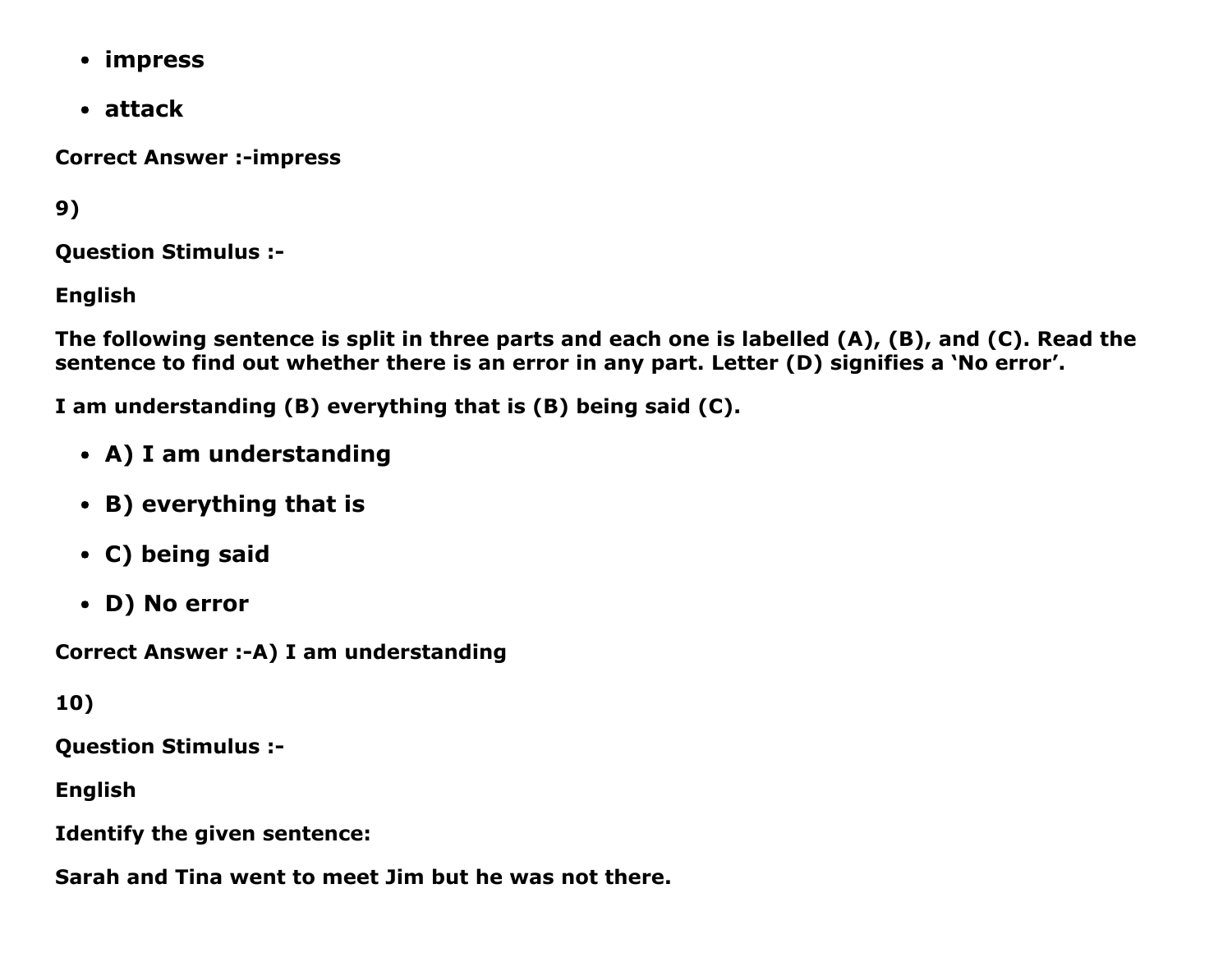- Complex
- Compound
- Interrogative
- Simple

**Correct Answer :- Compound** 

11)

Question Stimulus :

English

Which of the below given words is spelt correctly?

- Narrative
- Narative
- Narrattive
- Narattive

**Correct Answer :-Narrative** 

12)

Question Stimulus :

English

Identify the given sentence: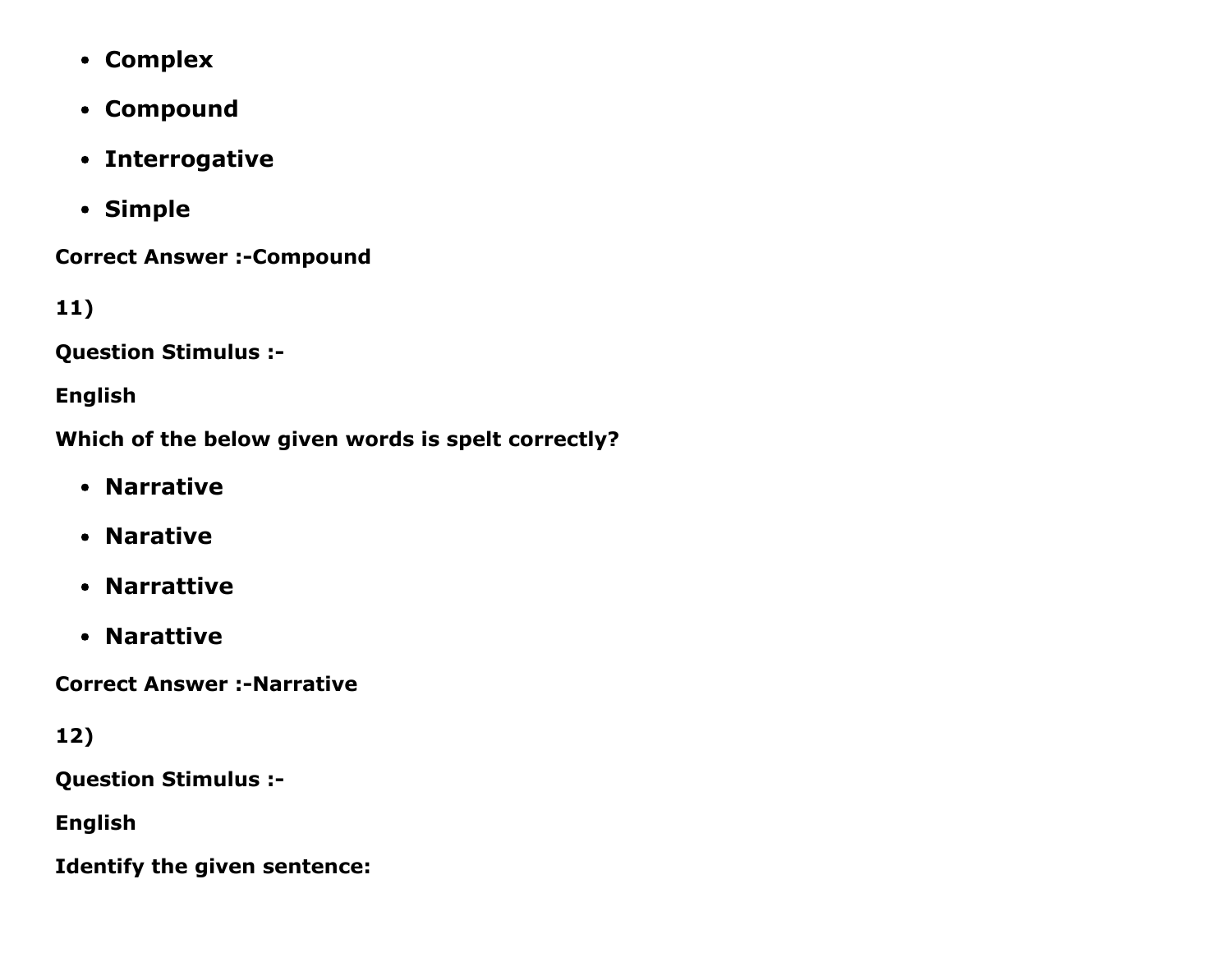Oh what a beautiful day it is!

- Declarative
- Interrogative
- Exclamatory
- Imperative

**Correct Answer :-Exclamatory** 

13)

Question Stimulus :

English

Fill in the blank.

It was so \_\_\_\_\_\_\_\_\_\_\_\_\_\_\_\_ that I had to shield my eyes.

- light
- dark
- dim
- bright

**Correct Answer :-bright** 

14)

Question Stimulus :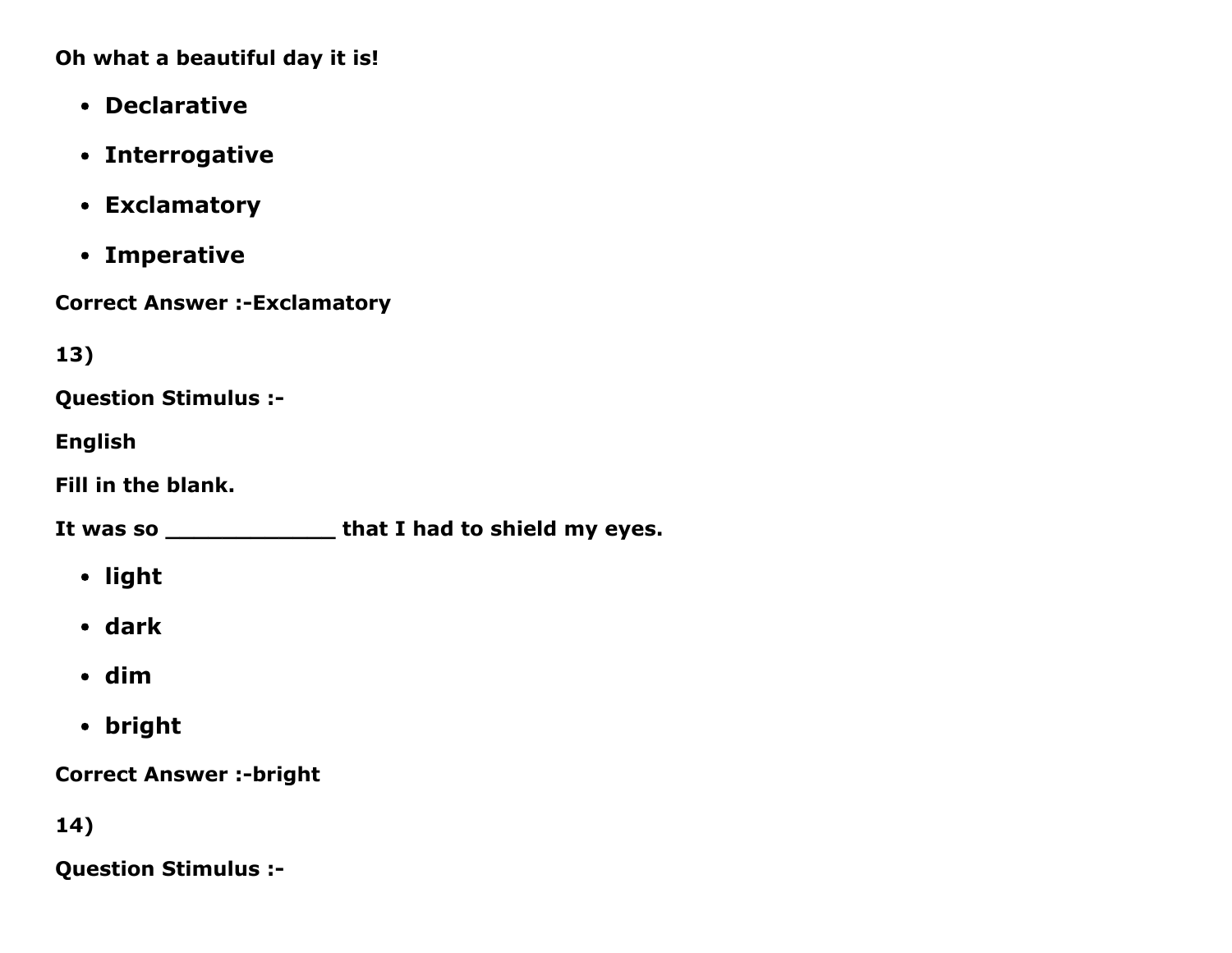#### English

Fill in the blank.

I hope it doesn't rain, when she \_\_\_\_\_\_\_\_\_\_\_\_.

- leave
- leaves
- is leaving
- has leave

**Correct Answer :- leaves** 

```
Topic:- G3_General Maths
1)
```
**Question Stimulus :-**

**Maths** 

Priyanka deposited a sum of money with a bank, paying r% per annum compound interest. It doubles itself in 8 years. In how many years the ratio between principal and interest earned would be 1 : 3? / प्रियंका बैंक में संचय राशि को आर% प्रति सालाना के चक्रवृधि ब्याज के भुगतान पर जमा करती है।वह ८ साल में ही दोगुना हो जाता है।तो कितने वर्षों बाद मूलधन और ब्याज के बीच का अनुपात १:३ हो जाएगा?

- 16 years / १६ साल
- १५.५ साल / 15.5 years
- 24 years / २४साल
- $38 \overline{4}$  HIG / 14 years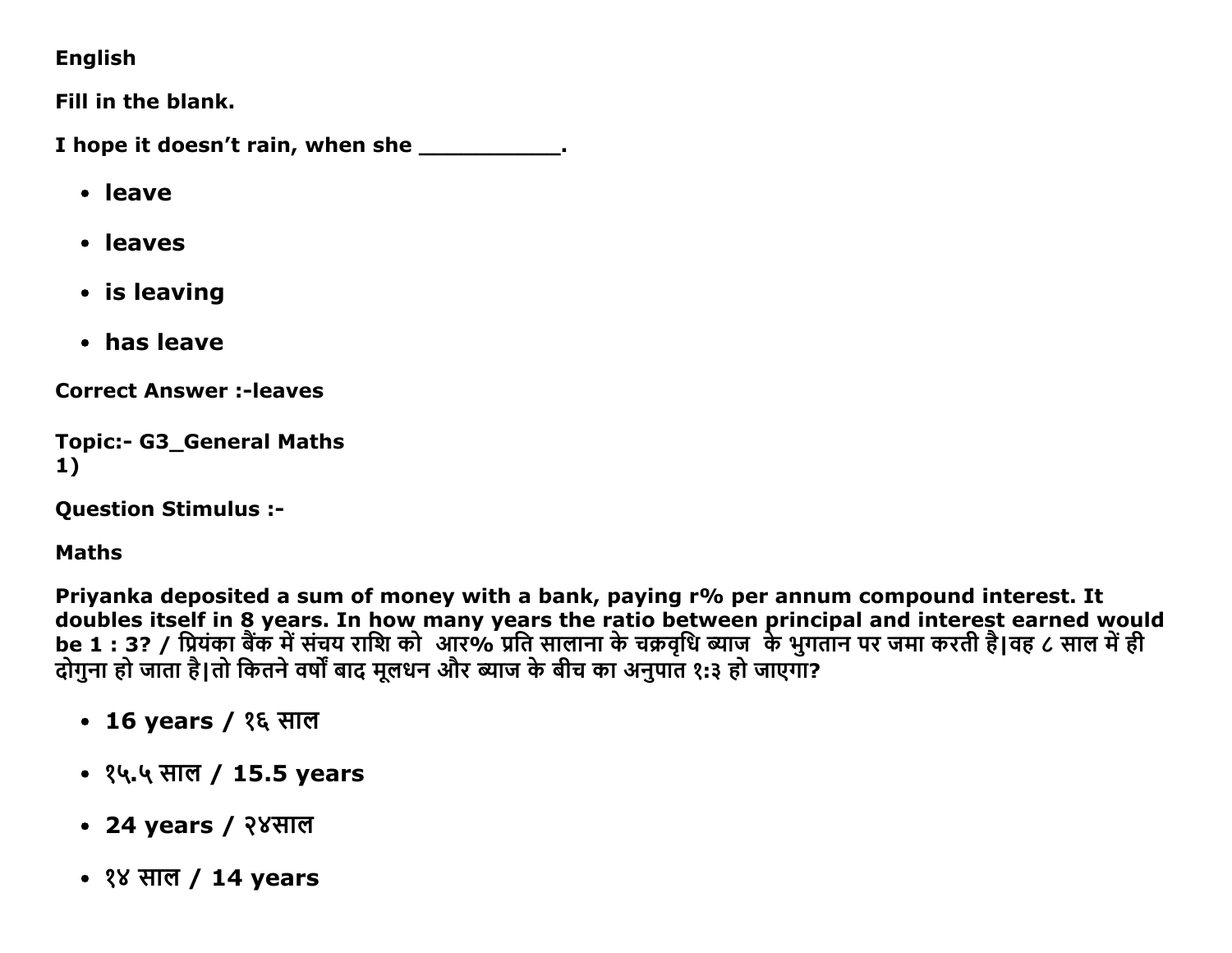Correct Answer :-16 years / १६ साल

### 2)

**Question Stimulus :-**

**Maths** 

ABC is a smallest 3 digit number which when divided by 3, 5, 6 or 4 leaves remainder 1 in each case. What is the value of A+B+C? / एबीसी ३ अंकों की सबसे छोटी संख्या है जब उसे ३,५,६ ओर ४ से विभाजित करते हैं तो शेष १ बचता है।तो ए+बी+सी का मान निकालें?

- $3/3$
- $-4/8$
- $-5/4$
- $\cdot$  2/  $\sqrt{2}$

```
Correct Answer :- 4 / 8
```
 $3)$ 

**Question Stimulus :-**

**Maths** 

Find the value of fifth decile of the following series: 10, 12, 9, 11, 23, 18, 19, 13, 21. / निम्नलिखित शृंखला के पांचवें दशमक का मान निकालें: १०,१२,९,११,२३,१८,१९,१३,२१।

- $\cdot$  23 / २३
- $\cdot$  13 / १३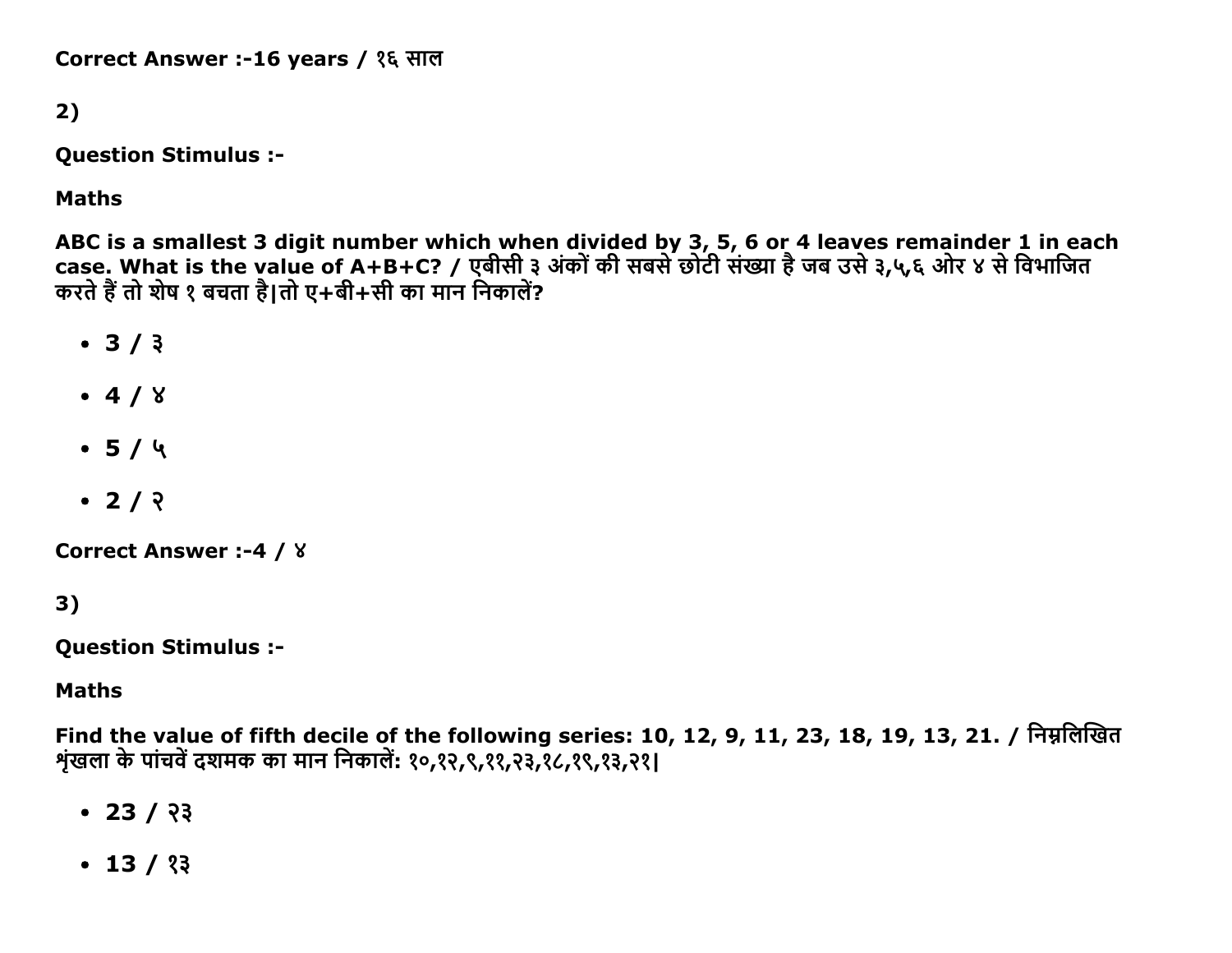- $-18/$  ? $C$
- $-11 / 22$

Correct Answer :-13 / ?3

### 4)

Question Stimulus :

Maths

A passenger train, 200 metres long is running at a rate of 45 km/hr. How much time would it take to pass a certain lamp post? / २०० मीटर लम्बाई की यात्री ट्रेन ४५ किमी/घंटे की दर से चलती है।तो एक निश्चित लैंप पोस्ट को <u>पार करने के लिए वह कितना समय लेगी?</u>

- 18 secs / १८ सेकंड
- 16 secs / १६ सेकंड
- 20 secs / २० सेकंड
- 21 secs / २१ सेकंड

Correct Answer :-16 secs / १६ सेकंड

### 5)

Question Stimulus :

Maths

The expression 3x<sup>2</sup> + 5x – 12 is divisible by which of the following expression? / निम्नलिखित किन व्यंजक से ३x<sup>२</sup> + ५x – १२ को विभाजित किया जाता है?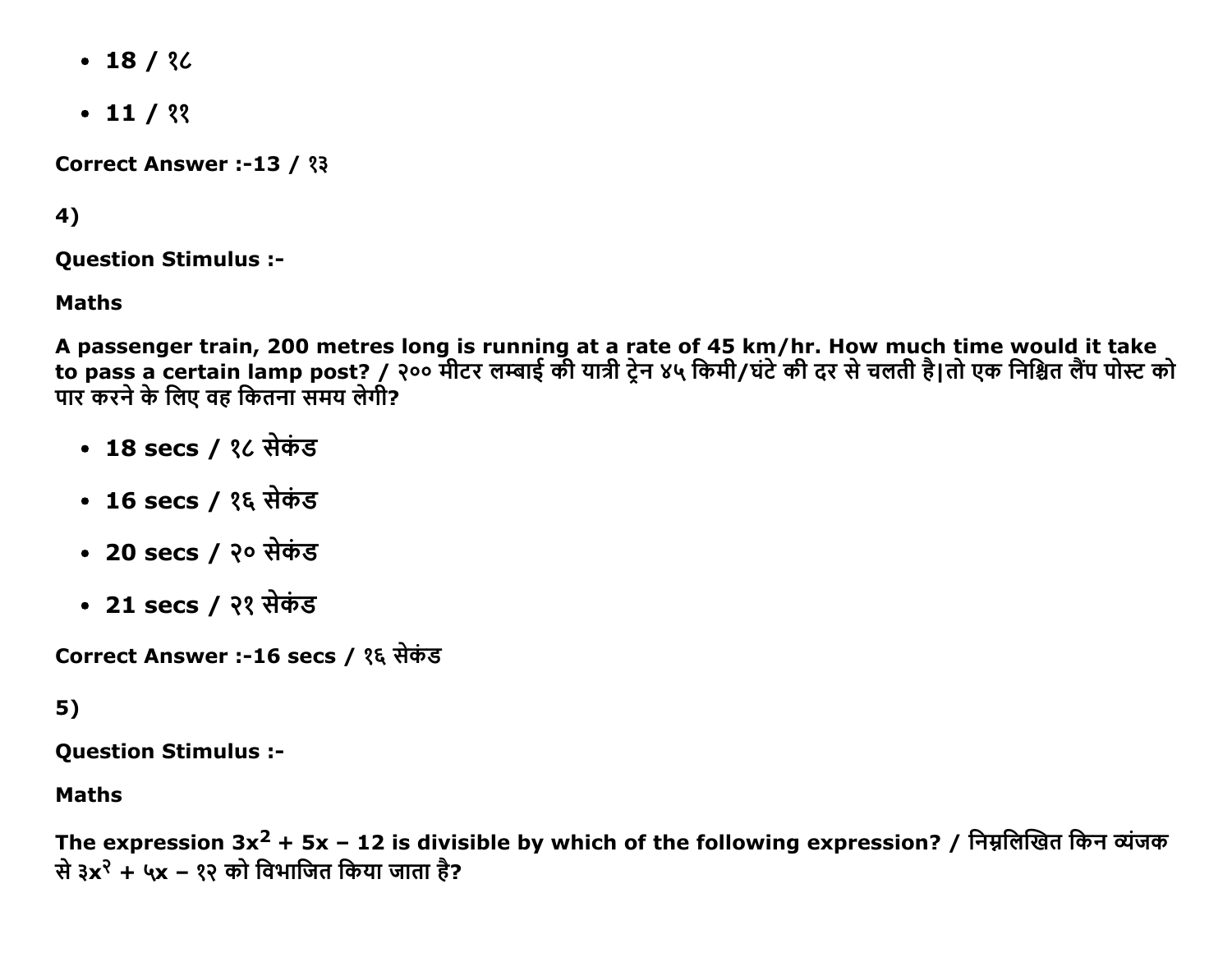- $\bullet$  (x 3) / (x-3)
- $\bullet$  (x + 4) / (x+\)
- $(2x + 3) / (3x+3)$
- $(3x 4) / (3x 8)$

Correct Answer :- $(3x - 4) / (3x - 8)$ 

6)

Question Stimulus :

#### Maths

Aditya, Bimla and Carol work in a company. The ratio of age of Aditya and Bimla is 13 : 11 and ratio of age of Bimla and Carol is 11 : 14. If the sum of their ages is 76 years, what is the difference between the age of Aditya and Carol? / आदित्य,बिमला और कैरोल एक ही कंपनी में काम करते हैं|आदित्य और बिमला की उम्र का अनुपात १३:११ है और बिमला और कैरोल की उम्र का अनुपात ११:१४ है.यदि उनकी उम्र का योग ७६ है तो आदित्य और कैरोल के बीच की उम्र का अंतर बताएं?

- 3 years / ३ साल
- 1 year / १ साल
- 2 years / २ साल
- 4 years / ४ साल

Correct Answer :-2 years / २ साल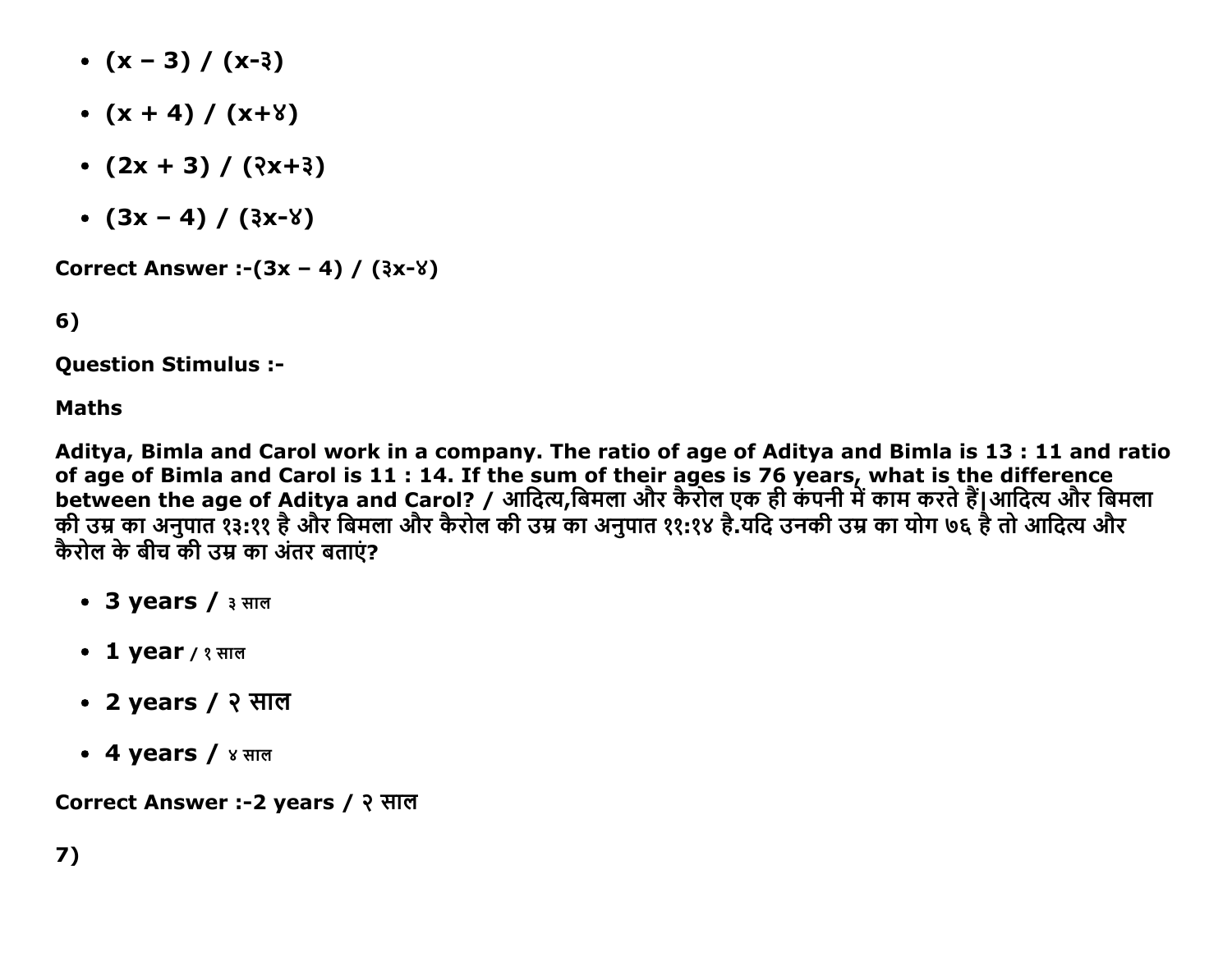**Question Stimulus :-**

#### **Maths**

If y = log<sub>e</sub>log<sub>e</sub>x, find the value of dy/dx when x = e. / अगर y = log<sub>e</sub>log<sub>e</sub>x,तो जब x = e होगा तो dy /dx का मान निकालें।

- $-1/3$
- $e$
- $\cdot$  1/e / ?/e
- $\bullet$  0

```
Correct Answer :-1/e / ?/e
```
8)

**Question Stimulus :-**

#### **Maths**

What is the value of  $sin^6A + 3sin^2Acos^2A + cos^6A$ ? /  $sin^6A + 3sin^2Acos^2A + cos^6A$  का मान निकालें?

- $\cdot$  2/  $\sqrt{2}$
- $-1/2$
- $\bullet$   $\frac{1}{2}$  /  $\frac{2}{2}$
- $\cdot$  1/ 3

**Correct Answer :- 1 / ?**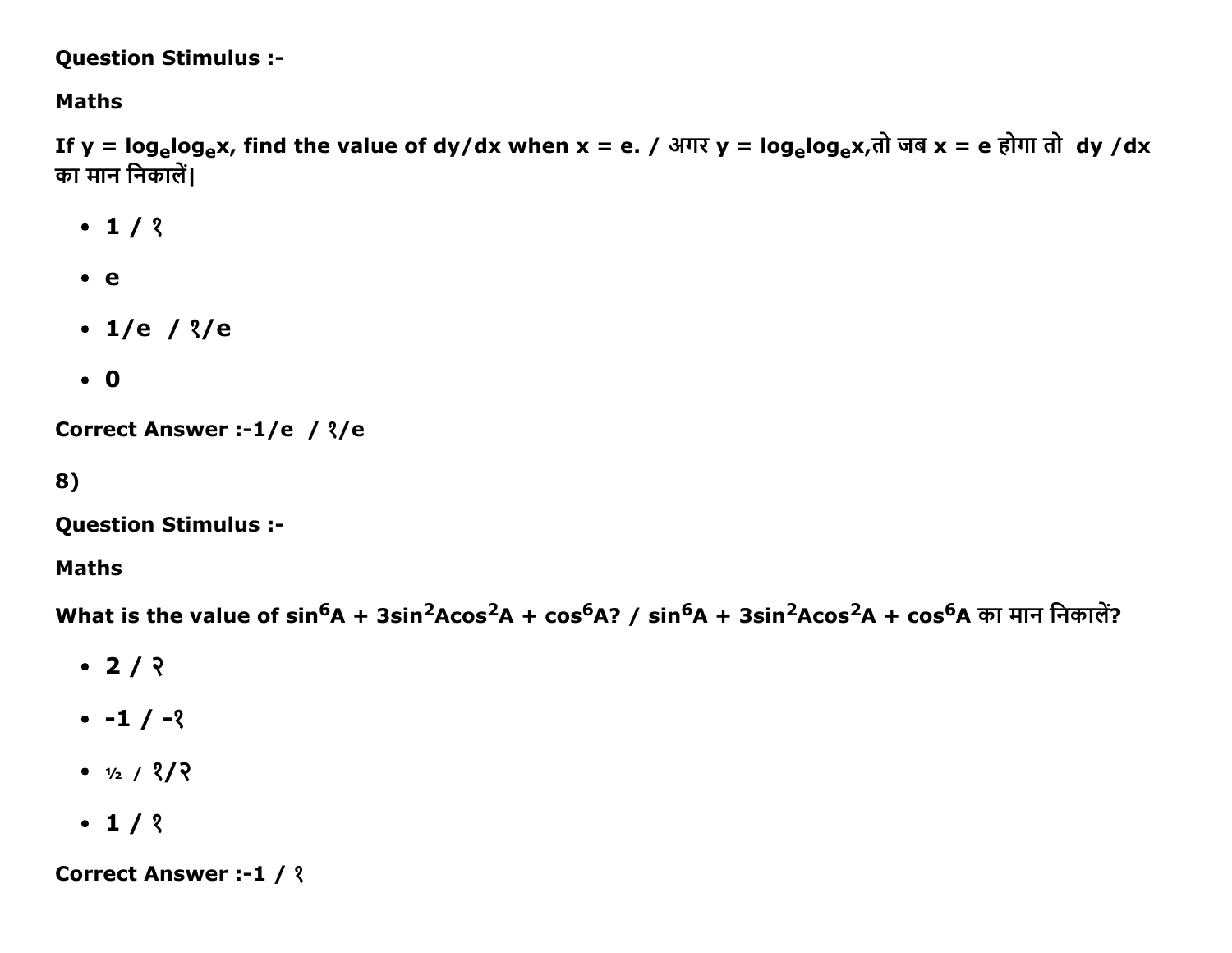9)

#### Question Stimulus :

#### Maths

An urn contains 3 black, 4 green and 2 red colored balls of identical shape and size. A ball is drawn at random from the urn and a ball is again drawn at random without replacing the previous ball from the urn. What is the probability that both balls are red in color? / एक कलश में समान आकार और माप के ३ काले,४ हरे और २ लाल रंग के बाल रखे है|एक बाल कलश से अनियमित बिंदु पर रेखांकित की जाती है और एक बाल फिर कलश से पहले के गेंद को जगह से हटाए बिना ही अनियमित बिंदु पर रेखांकित की जाती है।कितनी सम्भावना है कि दोनों बॉल का रंग लाल ही है?

- $\cdot$  1/36 /  $\frac{2}{3}$
- $\cdot$  1/72 /  $\frac{2}{9}$
- $\cdot$  1/64 /  $\frac{2}{5}$
- $\cdot$  1/81 / ?/ $\ell$ ?

Correct Answer :-1/36 / १/३६

#### 10)

Question Stimulus :

#### Maths

A cubic equation  $x^3 - 3x^2 + 5x - 17 = 0$  has three roots A, B and C. What is the value of A + B + C? / एक घनीय समीकरण x<sup>३</sup> – ३x<sup>२</sup> + ५x – १७ = ० के तीन मूल ए,बी और सी हैं।तो ए+बी+सी का मान निकालें?

 $-1/3$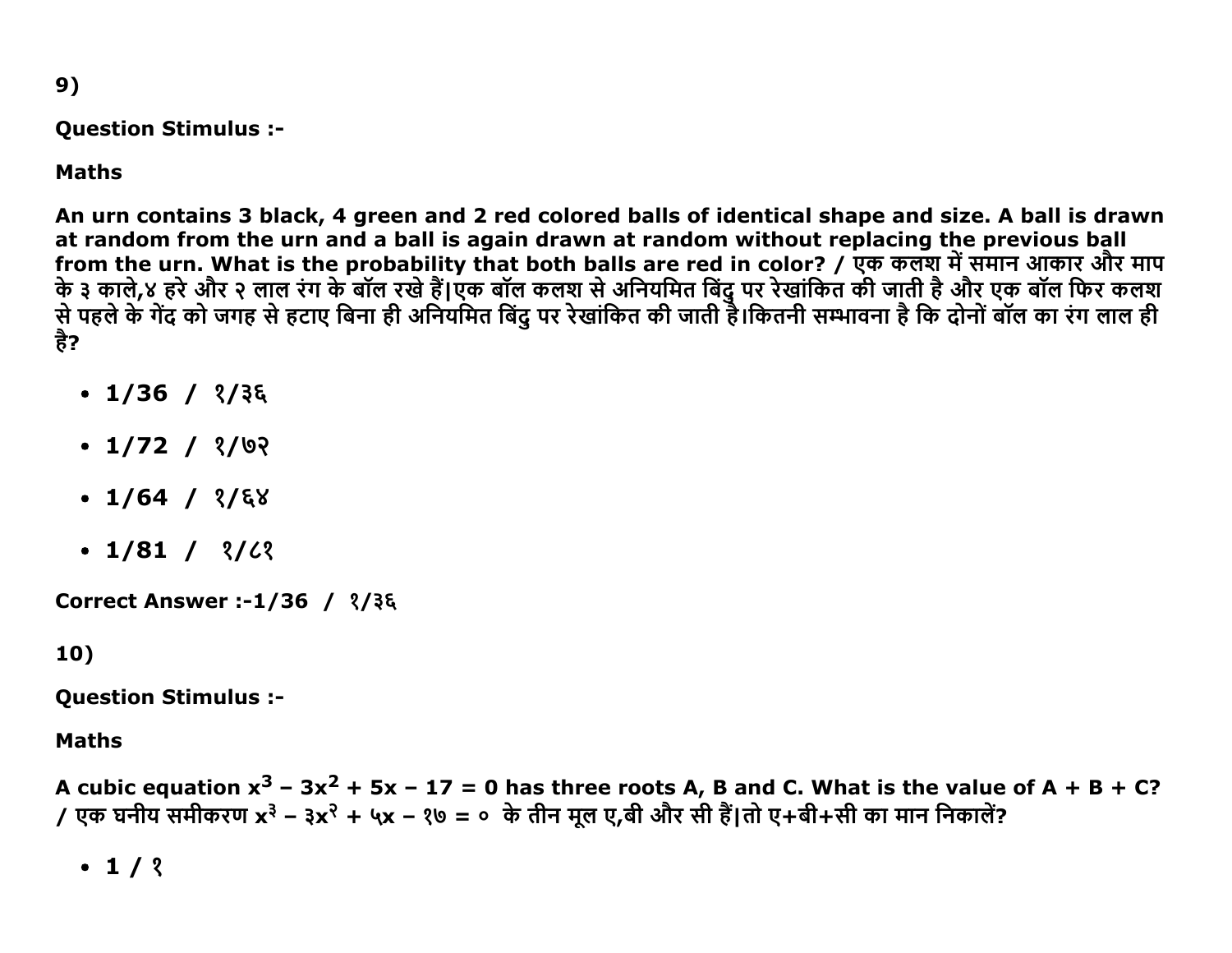- $\cdot$  17 / १७
- $3/3$
- $-5/4$

Correct Answer :-3 / 3

 $11)$ 

**Question Stimulus :-**

**Maths** 

The angles of a quadrilateral PQRS are in the ratio  $1:4:4:1$ . What is the difference between the highest and the lowest value angle? / एक चतर्भुज पीक्यूआरएस(pqrs) के कोणों का अनुपात १:४:४:१ है।तो अधितम<br>कोण और न्यूनतम कोण के मापों के बीच का अंतर निकालें?

- $\cdot$  36<sup>o</sup> / 36<sup>o</sup>
- $\cdot$  108<sup>0</sup> / ? $\circ$
- $\cdot$  72<sup>o</sup> / 0?<sup>o</sup>
- $\cdot$  144<sup>o</sup> / १४४<sup>o</sup>

Correct Answer :-108° / ?06°

 $12)$ 

**Question Stimulus :-**

**Maths**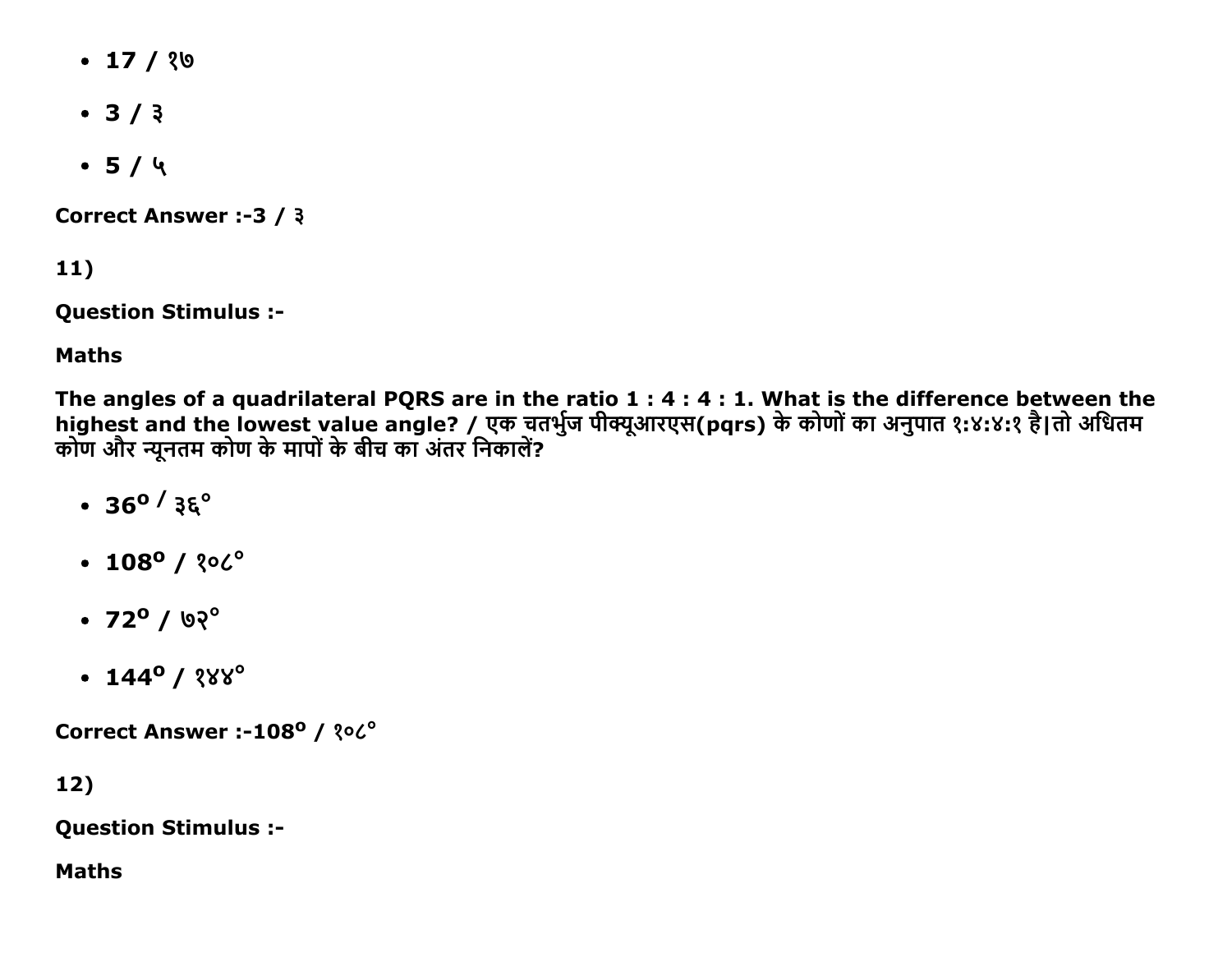A number is first decreased by 20% and then increased by 25%. What is the net change in the number? / एक संख्या को पहले २०%से घटाया जाता है और फिर २५%से बढाया जाता हैं।संख्या में निश्चित परिवर्तन क्या है?

- $+5% / +4%$
- $\cdot$  5 % / -4%
- $0.0\%$
- $\cdot$  2.5 % / २.५%

**Correct Answer :- 0 %** 

13)

**Question Stimulus :-**

#### **Maths**

If  $|a| = 10$ ,  $|b| = 2$  and a.b = 12, what is the value of  $|a \times b|^2$ ? / अगर  $|\nabla| = \infty$ ,  $|\nabla| = \infty$  and  $\nabla \cdot \nabla |b| = 2$ १२,तो ।ए x बी।<sup>२</sup> का मान निकालें?

- $\cdot$  16 / १६
- $\cdot$  256 / २५६
- $-4/8$
- $-28/26$

Correct Answer :-256 / २५६

 $14)$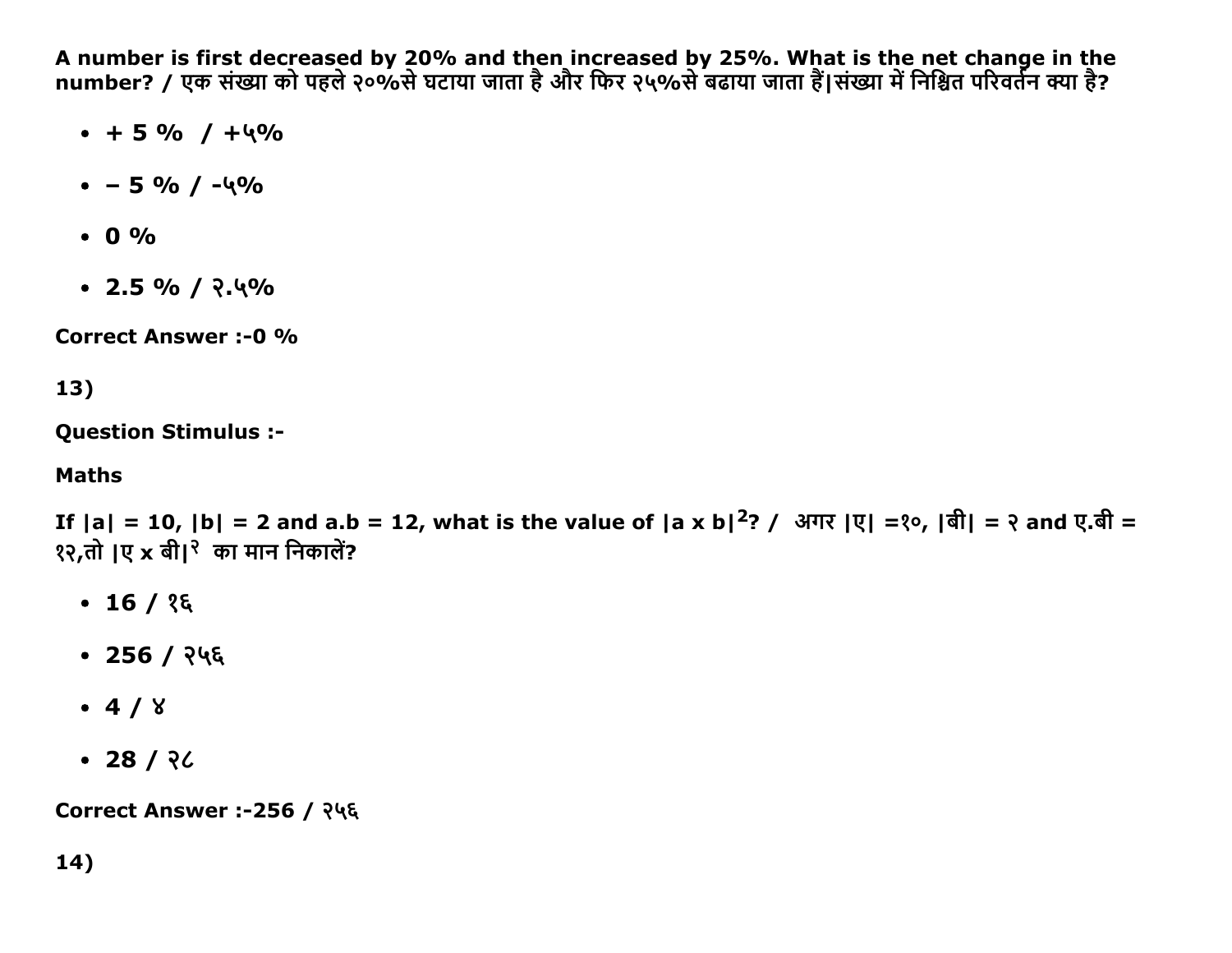**Question Stimulus :-**

**Maths** 

The average age of Harshil and Harshita who were married 10 years ago was 24yrs. The average age of the family including Harshil the husband, Harshita the wife and the Hitesh the child who was born during the interval is 25yrs. What is the present age of Hitesh? / हर्षिल और हर्षिता जिनकी शादी १० साल पहले २४ साल की औसतम उम्र में हुई थी। परिवार की औसत उम्र सहित हर्षिल पति, पत्नी हर्षिता और उनका बच्चा हितेश जिसका जन्म 25 साल के अंतराल के दौरान हुआ था। हितेश की वर्तमान आयु क्या है?

- 5 years / ५ साल
- 6 years / ६ साल
- 7 years / ७ साल
- 4 years / ४ साल

Correct Answer :-7 years / ७ साल

**Topic:- G3 General Reasoning**  $1)$ 

**Ouestion Stimulus :-**

**Reasoning** 

Observe the figure below. Which side will lie opposite to the side of one dot when the paper is folded to form a cube? / नीचे दिए गए चित्र को देखें। जब इस कागज को मोडकर इसका एक घन बनाया जाए तो निम्न में से कौन सा पार्श्व एक बिंदु के पार्श्व के विपरीत दिशा में पड़ेगा?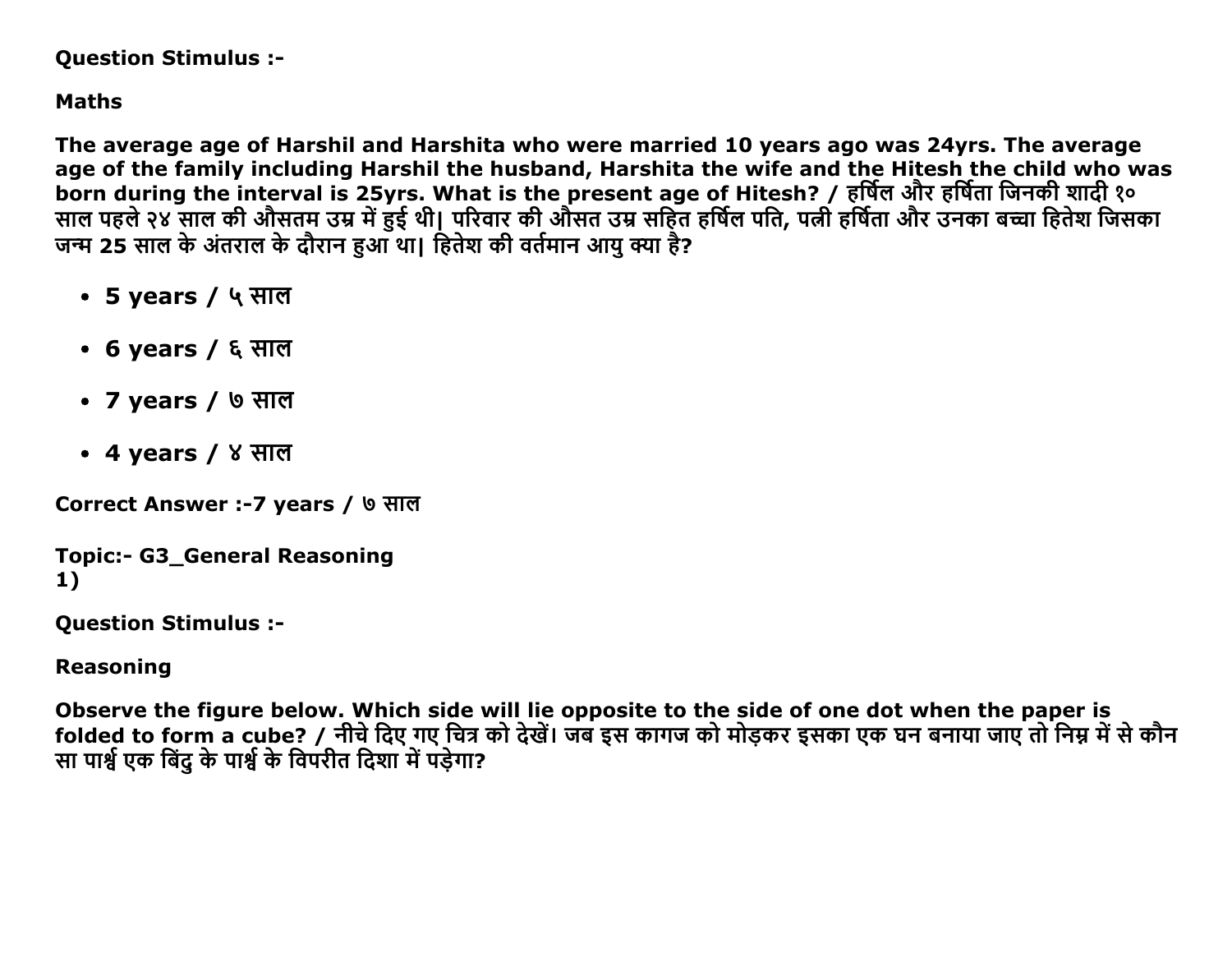

- $-4/8$
- $2/7$
- $3/3$
- $-5/4$

**Correct Answer :- 4 / 8** 

### $2)$

**Question Stimulus :-**

#### **Reasoning**

Find out what will come later in the given alphabet series. / दी गयी वर्णमाला की श्रृंखला में कौन सा बाद में आएगा?

A, Z, B, Y, C, X, D, W

- $\bullet$  G, U
- $\bullet$  J, Q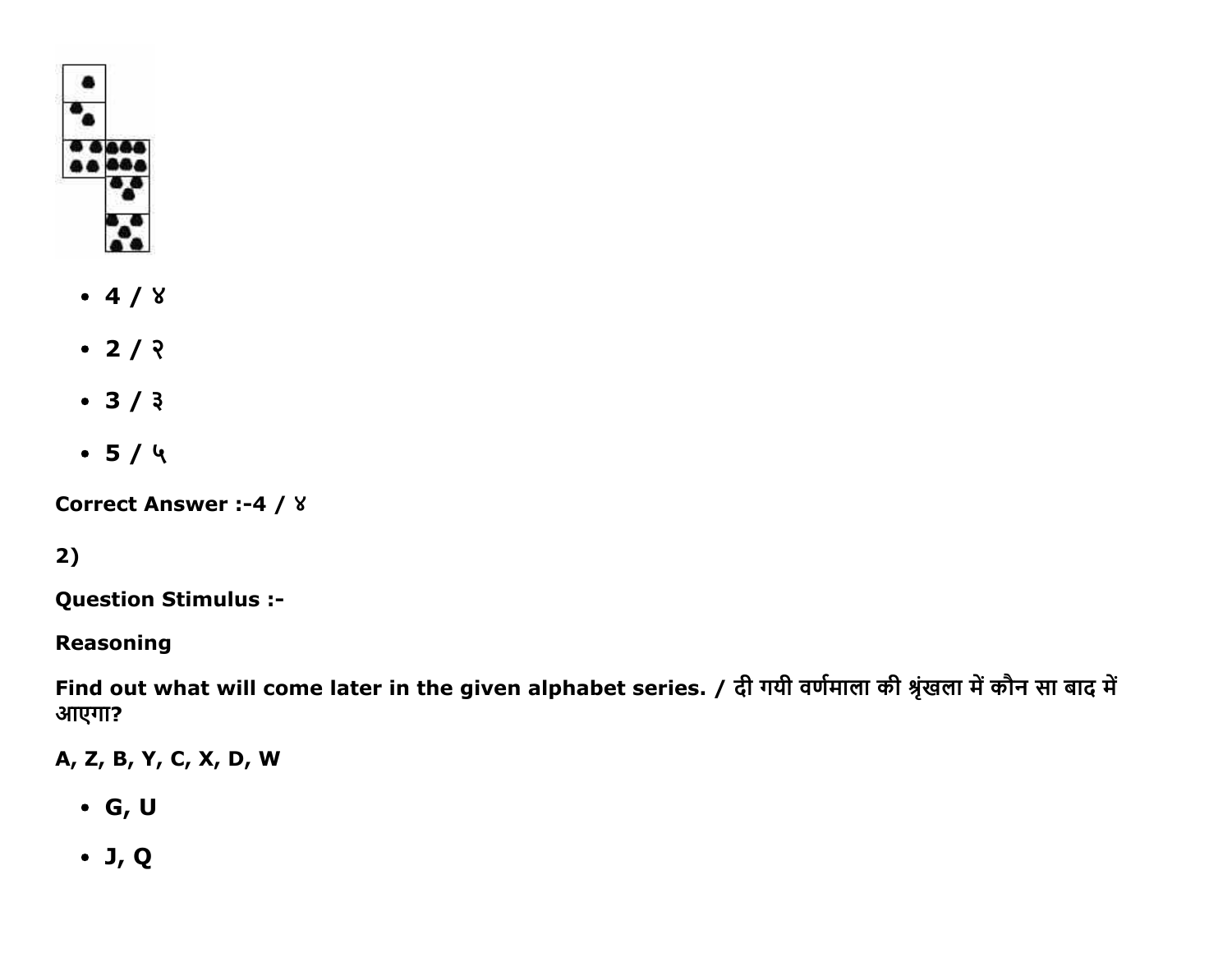- $\bullet$  E, V
- $\bullet$  L, R

**Correct Answer :- E, V** 

### $3)$

**Question Stimulus :-**

**Reasoning** 

The numbers are changing in a specific order in the given series. / दी गयी श्रृंखला में संख्यायें एक विशिष्ट क्रम में परिवर्तित हो रही हैं।

11, 12, 14, 17, 21, 26 / ११, १२, १४, १७, २१, २६

What will come next in the series? / इस श्रृंखला में अगला अंक क्या होगा?

- $-32/32$
- $-35/34$
- $30 / 30$
- $-38/30$

Correct Answer :-32 / ३२

4)

**Question Stimulus :-**

**Reasoning**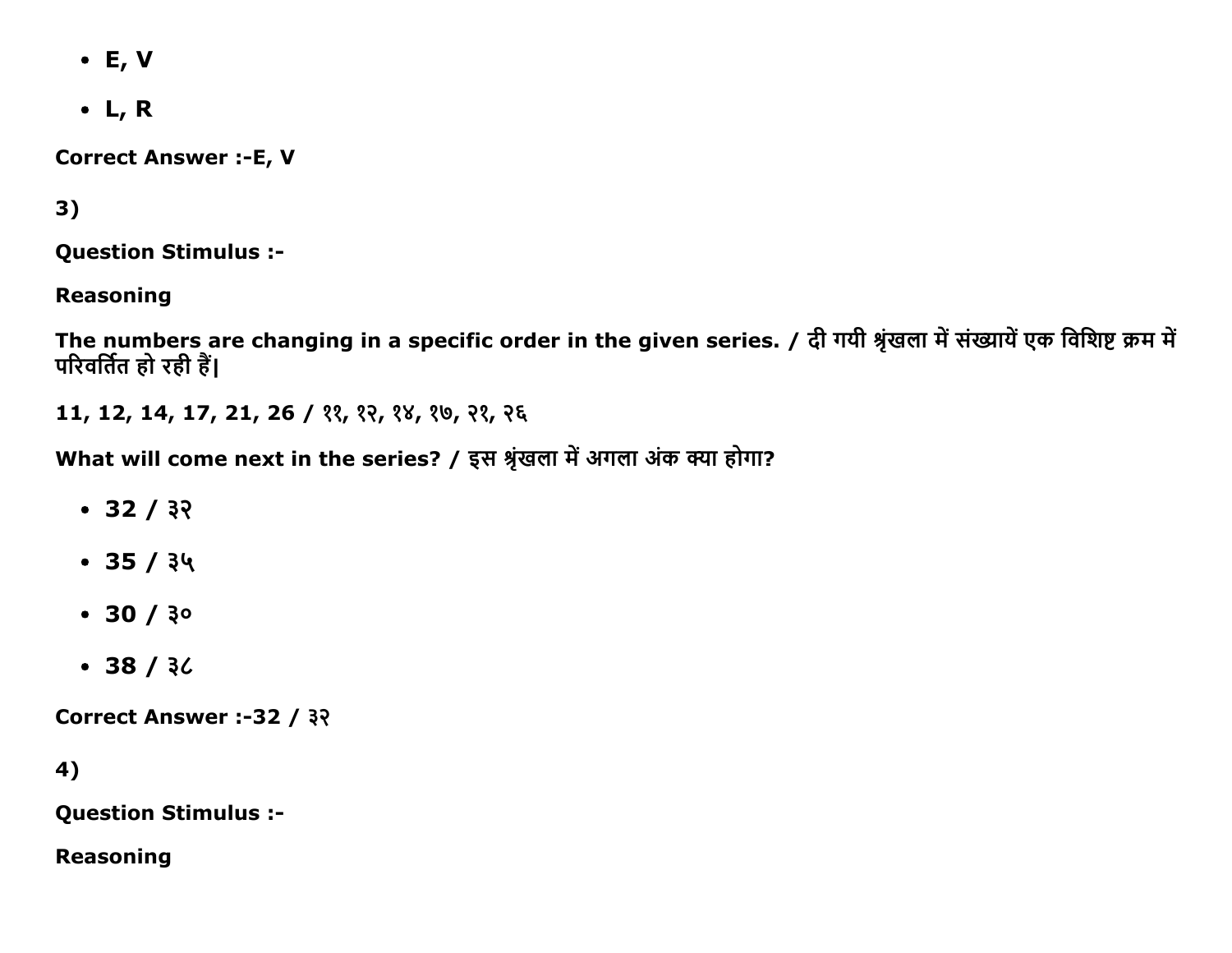In a certain language TOUGH is written as TMUEH. How will HISTORY be written in that language? / एक भाषा में TOUGH को TMUEH लिखा जाता है। उस भाषा में HISTORY को किस प्रकार से लिखा जायेगा?

- HHSSOQY
- HJSUOSY
- HGSROPY
- **GIRTNRX**

**Correct Answer :- HGSROPY** 

### $5)$

**Question Stimulus :-**

#### **Reasoning**

Following are the statements numbered 1 and 2 which are followed by a set of conclusions labelled I and II. Which of these conclusions are most obvious in relation to the statements given below. / निम्नलिखित कथनों को १ और २ संख्याओं से चिन्हित किया गया है और इनसे सम्बंधित I और II चिन्हित किये गए उपसंहारों के समुच्चय दिए गए है? दिए गए कथनों के संदर्भ में कौन से उपसंहार सबसे उपयक्त हैं?

Statements: / कथन:

- 1. No horse is donkey. / कोई भी घोड़ा गधा नहीं है।
- 2. No donkey is human being. / कोई भी गधा मनुष्य नहीं है।

Conclusions: / उपसंहार

I. No horse is a human being. / कोई भी घोड़ा मनुष्य नहीं है।

No human being is a donkey. / कोई भी मनुष्य गधा नहीं है।

• Only I  $\prime$  केवल I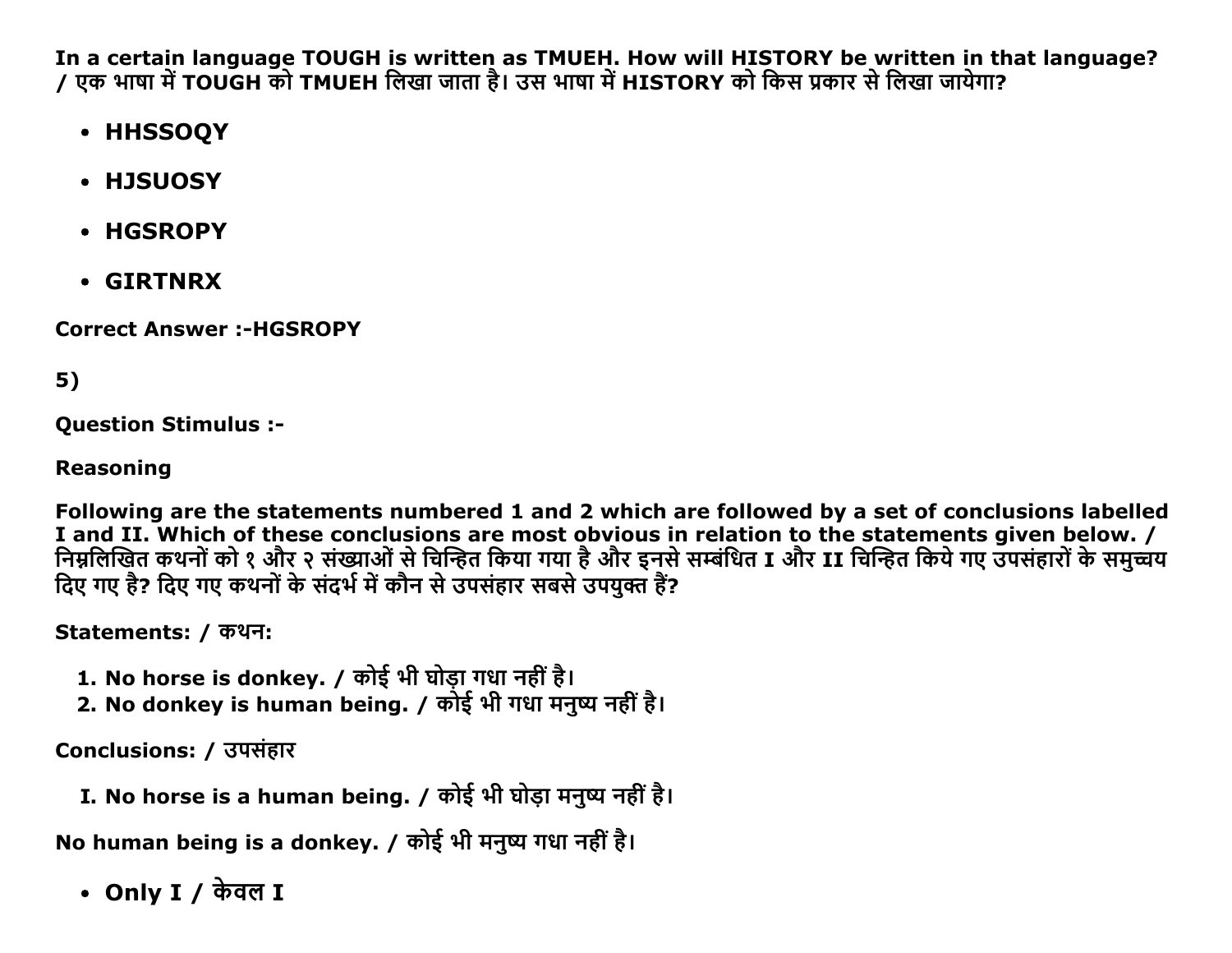- Only II / केवल II
- Both I and II / दोनों I और II
- Neither I nor II / न I तो न II ही

Correct Answer :- Neither I nor II / न I तो न II ही

 $6)$ 

**Question Stimulus :-**

#### **Reasoning**

Four friends Suresh, Mahesh, Jayesh and Lokesh went to get a group photograph clicked. Mahesh was sitting left of Lokesh and Suresh was sitting on his right whereas; Jayesh was sitting between Mahesh and Lokesh. Who would be second from the right in the photograph? / चार दोस्त सुर्रेश, महेश,<br>जयेश और लोकेश एक सामूहिक फोटोग्राफ खिंचवाने साथ में गए। महेश, लोकेश के बाएँ बैठा था और सुरेश उसके दायीं ओर बैठा था जबकि; जयेश, महेश और लोकेश के बीच में बैठा था। तो फोटोग्राफ में दायीं ओर से दूसरे स्थान पर कौन होगा?

- Mahesh / महेश
- Lokesh / लोकेश
- Suresh / सुरेश
- Jayesh / जयेश

Correct Answer :-Jayesh / जयेश

### 7)

**Question Stimulus :-**

#### **Reasoning**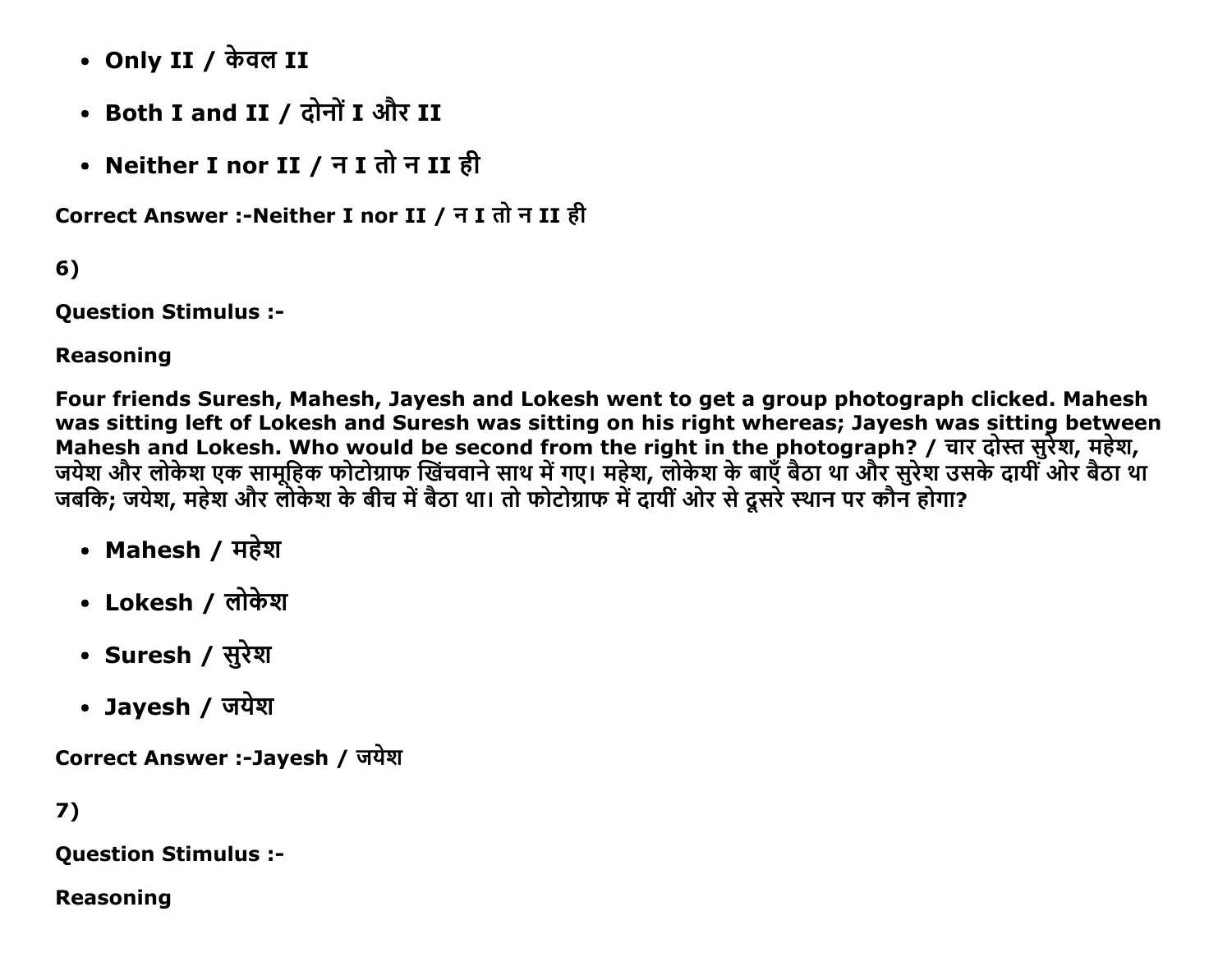If / यदि,

- 1. A~B means A is sister of B / A~B का अर्थ है कि A, B की बहन है
- 2. A^B means A is brother of B / A^B का अर्थ है कि A, B का भाई है<br>3. A\*B means A is son of B / A^B का अर्थ है कि A, B का भाई है
- 

How does R related to Q in Q\*P~R? / तो Q\*P~R में R, Q से किस प्रकार सम्बंधित है?

- Brother / भाई
- Sister / बहन
- Aunt / चाची
- Grandfather / दादा

Correct Answer :-Aunt / चाची

### 8)

**Question Stimulus :-**

#### **Reasoning**

A man facing East starts walking for 4 km in the same direction then turns to his right and walks for another 4 km and again turns to his right and walks for 4 km and then stops at a flower shop. In which direction is the shop from his originating point? / एक व्यक्ति जो कि पूर्व की ओर मुख किये हुए है उसी दिशा<br>में ४ किमी चलना प्रारंभ करता है फिर दायीं ओर मुड़ कर ४ किमी चलता है और फिर अपने दायीं ओर मुड़ कर ४ किमी चलता

- North / उत्तर
- South / दक्षिण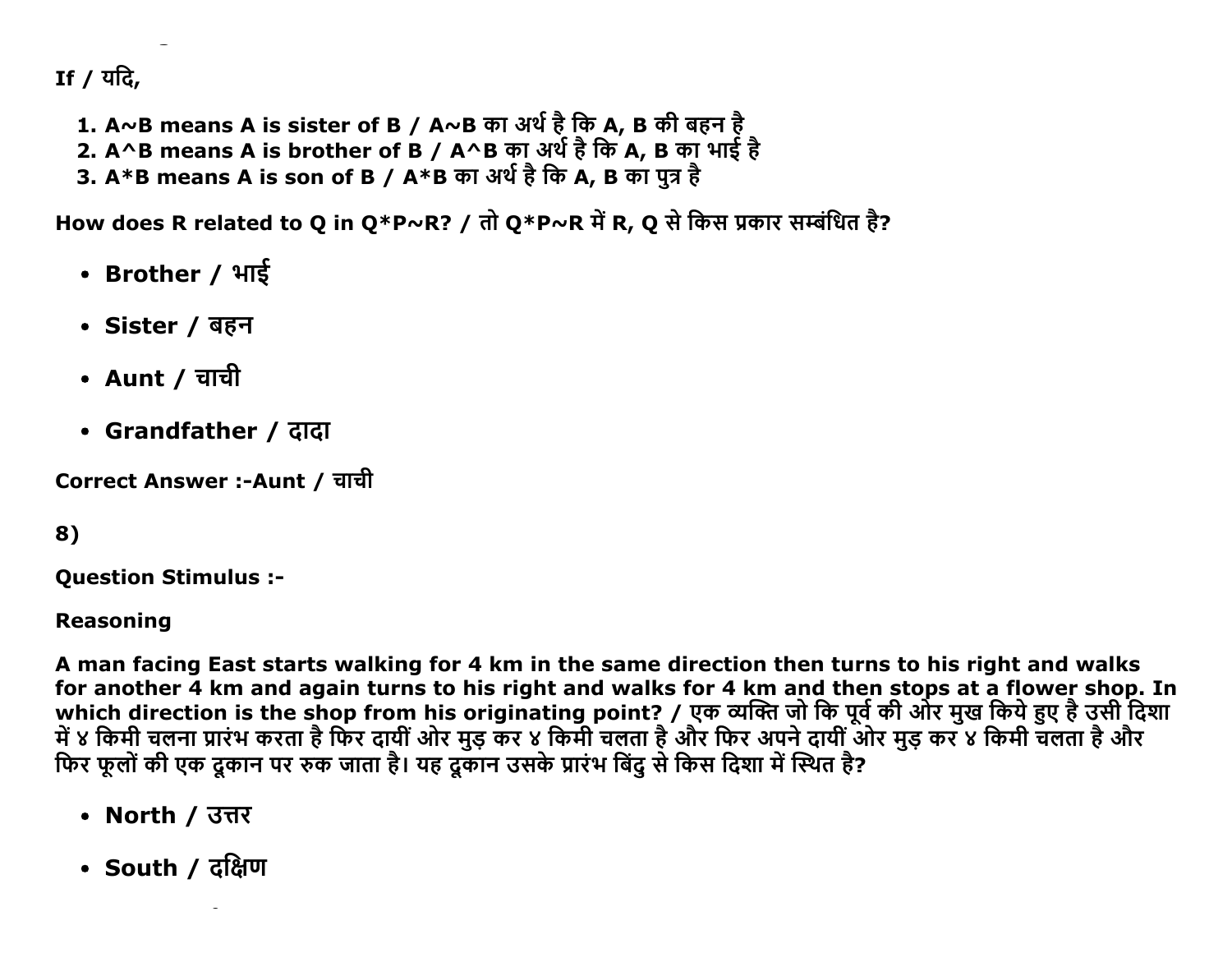- East / पूर्व
- West / पश्चिम

Correct Answer :-South / दक्षिण

 $9)$ 

**Question Stimulus :-**

**Reasoning** 

In the given series, find out how many prime numbers are there which are followed by even numbers divisible by 3 and are preceded by odd numbers. / दी गयी श्रृंखला में विषम संख्याओं के बाद आने वाली<br>और ३ से विभाजित होने वाली सम संख्याओं के पहले आने वाली कितनी अभाज्य संख्यायें हैं?

1, 3, 6, 4, 9, 7, 18, 11, 24, 15, 13, 30 / ?, 3,  $\xi$ ,  $\chi$ ,  $\zeta$ ,  $\zeta$ ,  $\zeta$ ,  $\zeta$ ,  $\zeta$ ,  $\zeta$ ,  $\zeta$ ,  $\zeta$ ,  $\zeta$ ,  $\zeta$ ,  $\zeta$ ,  $\zeta$ ,  $\zeta$ ,  $\zeta$ ,  $\zeta$ ,  $\zeta$ ,  $\zeta$ ,  $\zeta$ ,  $\zeta$ ,  $\zeta$ ,  $\zeta$ ,  $\zeta$ ,  $\zeta$ ,

- $3/3$
- $-4/8$
- $2/2$
- $-5/4$

Correct Answer :-3 / 3

10)

**Question Stimulus :-**

**Reasoning** 

What is the angle between the hour and minute hands of a clock when the clock strikes 3 o'clock? /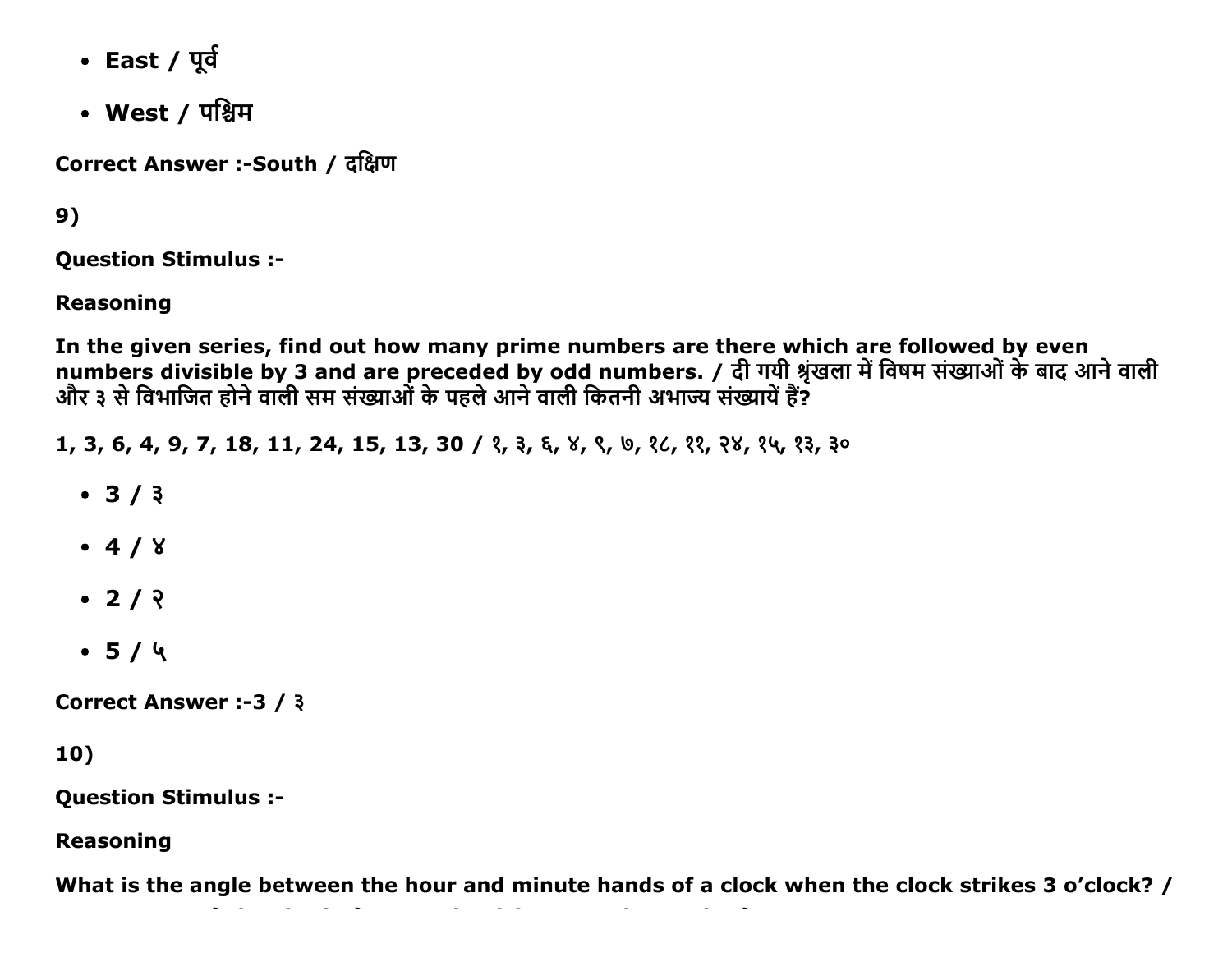जब घड़ी ३ बजाती है तो इसके घंटे और मिनट संकेतकों के बीच का कोण क्या होता है?

- 90 degrees / ९० डिग्री
- 180 degrees / १८० डिग्री
- $\cdot$  320 degrees / ३२० डिग्री
- 270 degrees / २७० डिग्री

Correct Answer :-90 degrees / ९० डिग्री

## 11)

Question Stimulus :

### Reasoning

Mother of Neha is the only daughter of Sunil's father-in-law. How is Sunil related to Neha? / नेहा की माँ सुनील के ससुर की इकलौती पुत्री है। सुनील नेहा से किस प्रकार सम्बंधित है?

- Uncle / चाचा
- Brother /  $4\frac{1}{3}$
- Grandfather / ĉĭĉĭ
- Father / पिता

Correct Answer :-Father / पिता

12)

Question Stimulus :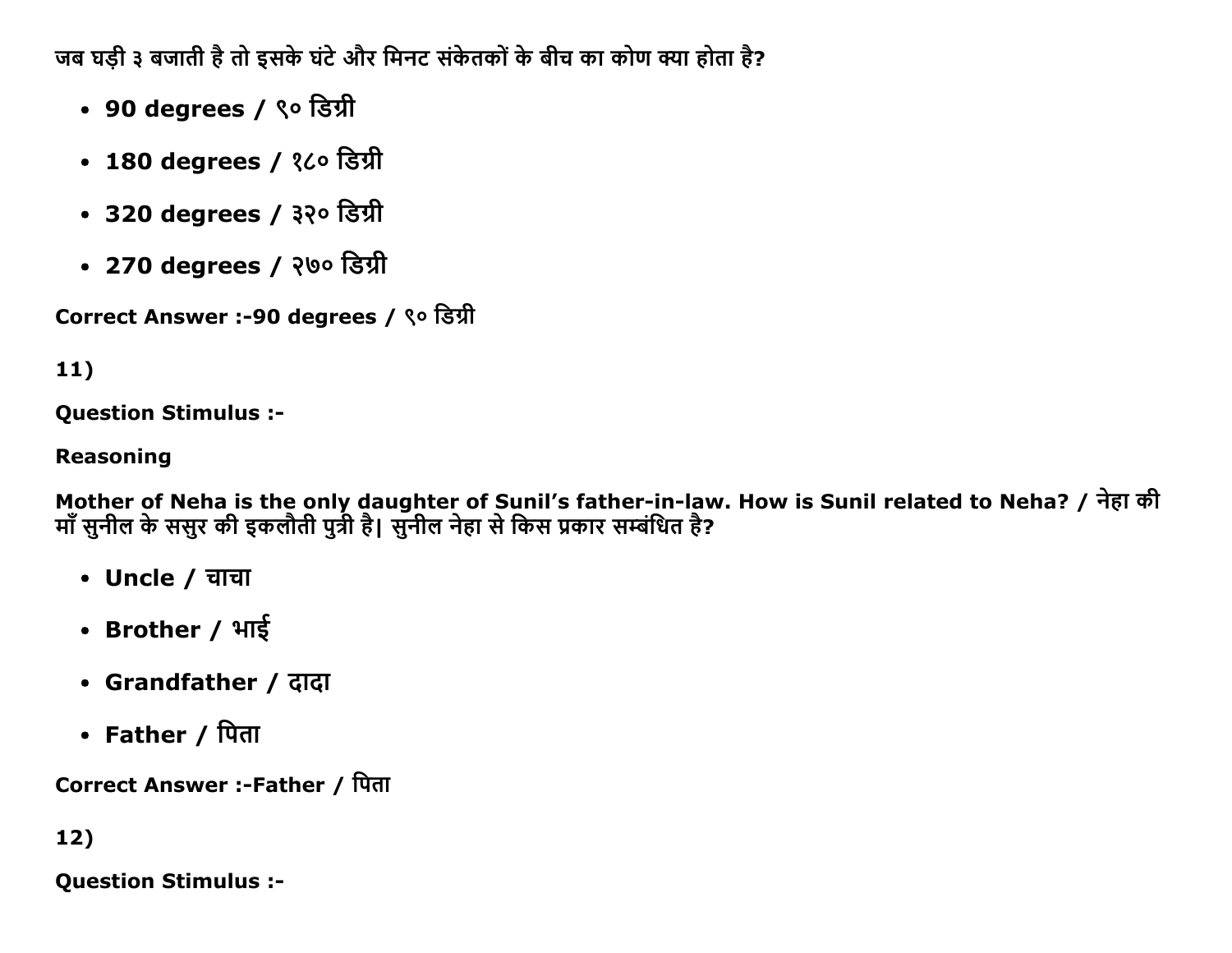### **Reasoning**

In a certain language / एक भाषा में:

- 1. `kee nup lin' stands for `many beautiful girls' / `kee nup lin' का अर्थ है `many beautiful girls'
- 2. 'kee gir roe' stands for 'few good girls' / 'kee gir roe' का अर्थ है 'few good girls'
- 3. 'gir nup baw' stands for 'few beautiful rose' / 'gir nup baw' का अर्थ है 'few beautiful rose'

What does 'Rose' stand for? / तो 'Rose' का अर्थ क्या है?

- Kee
- $\cdot$  baw
- $\cdot$  gir
- roe

**Correct Answer :- baw** 

### 13)

**Question Stimulus :-**

**Reasoning** 

How many degrees does the minute hand of a clock move in 1 hour? / घड़ी के मिनट का संकेतक १ घंटे मैं कितने डिग्री घूम जाता है?

- 720 degrees / ७२० डिग्री
- 360 degrees / ३६० डिग्री
- 270 degrees / २७० डिग्री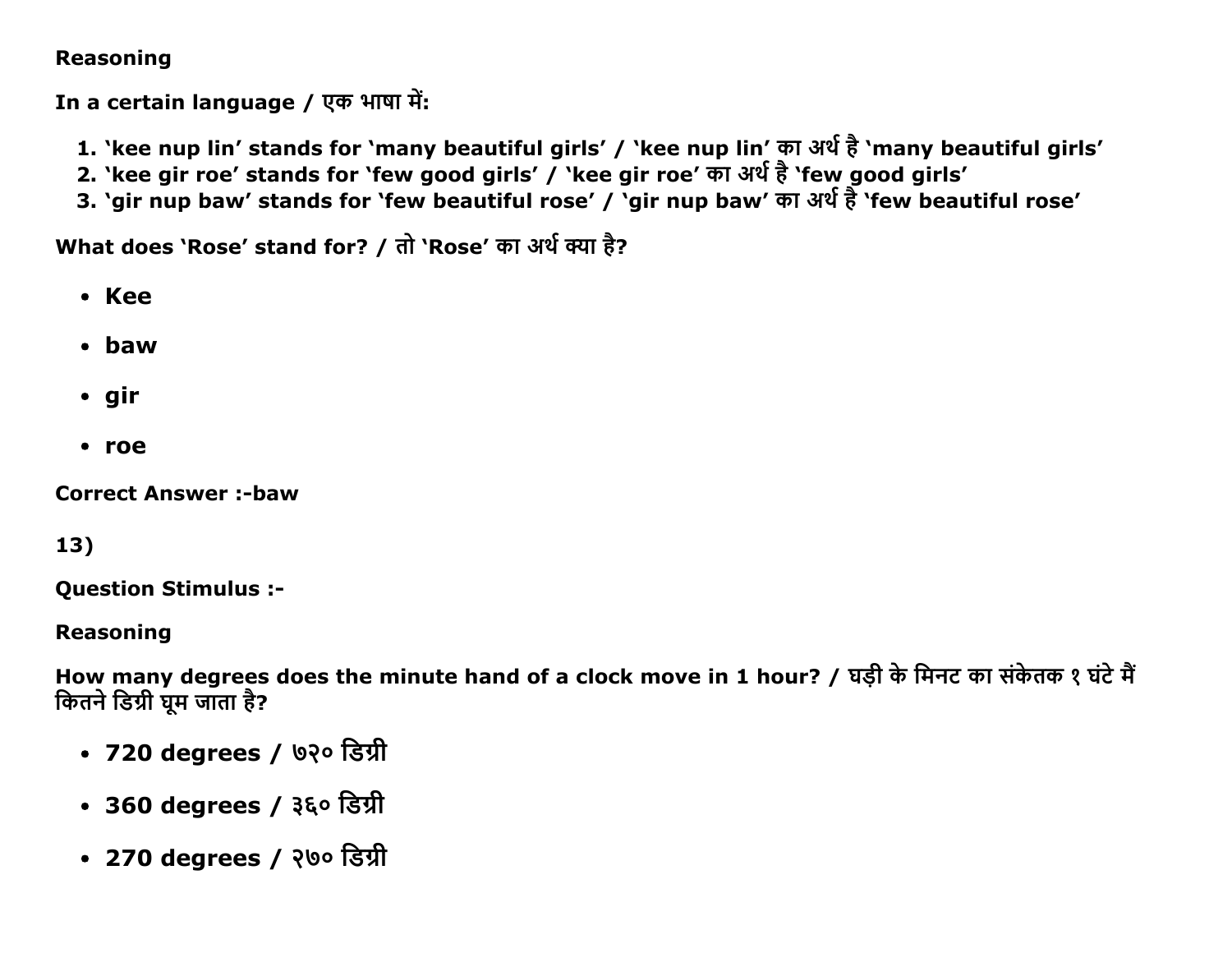• 180 degrees / १८० डिग्री

Correct Answer :-360 degrees / ३६० डिग्री

```
14)
```
**Question Stimulus :-**

### **Reasoning**

One evening Jaya and Kusum were talking while standing facing each other. Jaya's shadow was<br>falling on Kusum's left side. Which direction is Jaya facing? / एक शाम जया और कुसुम एक दूसरे की ओर मुख<br>करके खड़े होकर बातें कर रह

- East / पूर्व
- West / पश्चिम
- North / उत्तर
- South / दक्षिण

Correct Answer :-North / उत्तर

**Topic:- G3 General Science**  $1)$ 

**Question Stimulus :-**

**General Science** 

Combustion of a candle is a / दीपक (केंडल) का दहन (जलना) है एक

• Photochemical reaction / प्रकाश-रासायनिक प्रतिक्रिया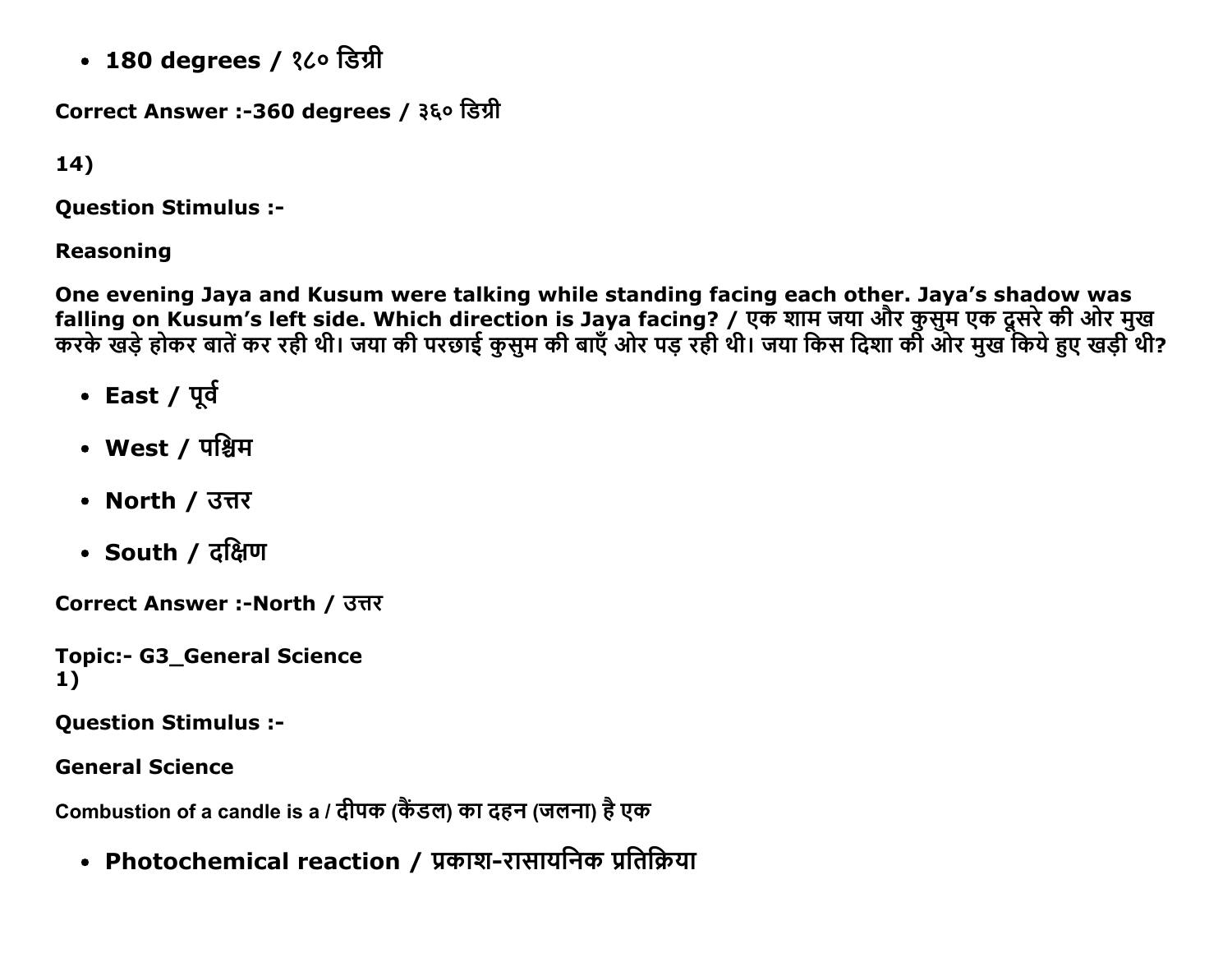- Endothermic reaction / ऊष्माशोषी प्रतिक्रिया
- Exothermic reaction / ऊष्माक्षेपी प्रतिक्रिया
- Natural reaction / प्राकृतिक प्रतिक्रिया

Correct Answer :-Exothermic reaction / ऊष्माक्षेपी प्रतिक्रिया

 $2)$ 

**Question Stimulus :-**

**General Science** 

The Rate of Chemical Reaction Is Independent of: / रासायनिक प्रतिक्रिया का दर इससे स्वतंत्र है:

- Concentration / सांद्रता
- Catalyst / उत्प्रेरक
- Temperature / तापमान
- Pressure / दाब

Correct Answer :-Pressure / दाब

 $3)$ 

**Question Stimulus :-**

**General Science** 

Prism is generally made from: / क्रकच आयत (प्रिज़्म) साधारणत: इससे निर्मित होता है:

• Flint Glass / चकमक (फ्लिंट) काँच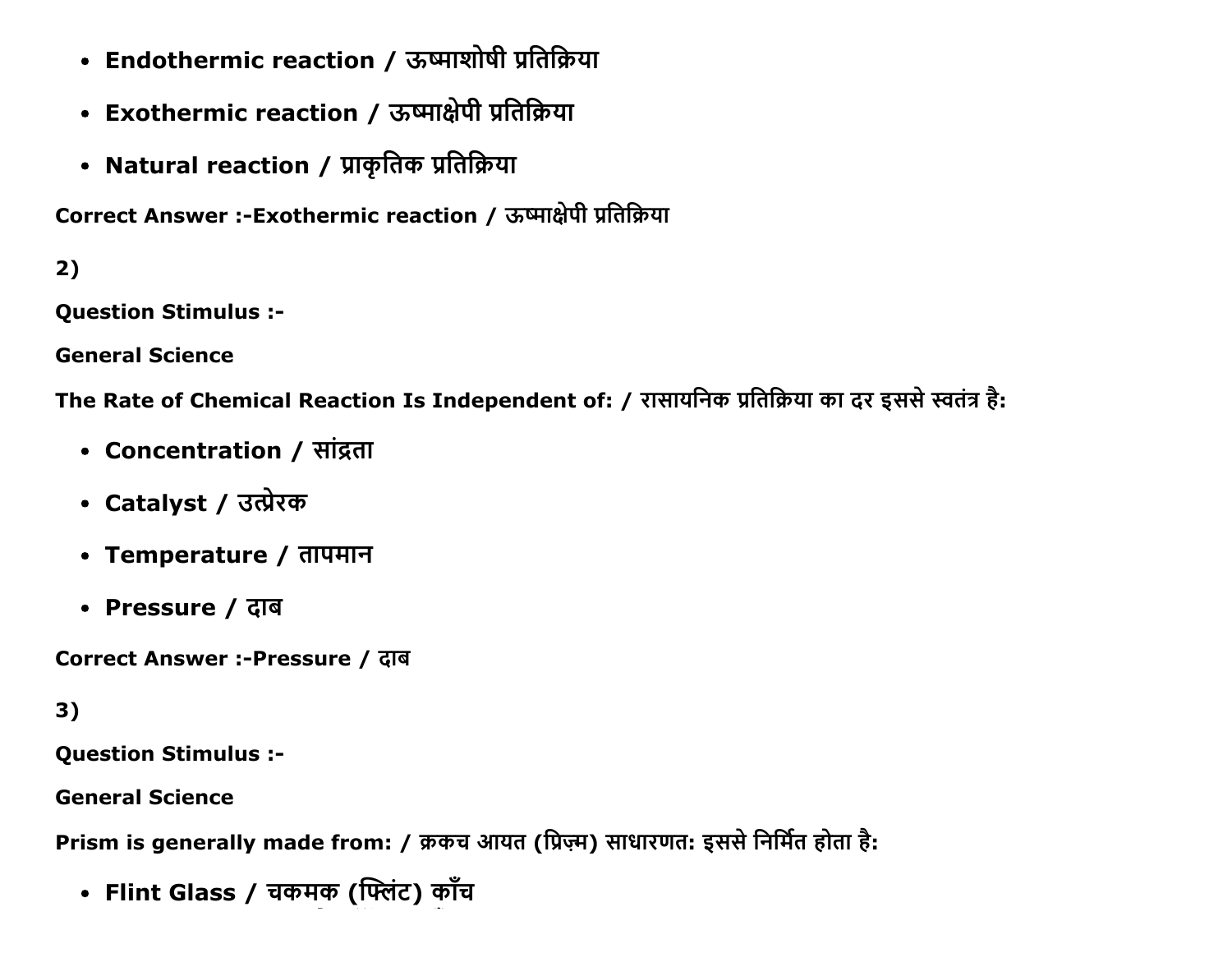- Tectonic Glass / टेक्टॉनिक काँच
- Wood Glass / काष्ठ काँच
- Soft Glass / नमनीय (नर्म) काँच

Correct Answer :-Flint Glass / चकमक (फ्लिंट) काँच

4)

**Question Stimulus :-**

**General Science** 

Aluminium is generally used in Exothermic Welding because: / ऊष्माक्षेपी झलाई (वेल्डिंग) में साधारणत: एल्युमीनियम का उपयोग होता है क्योंकि:

- Aluminium is a light metal / एल्युमीनियम एक हल्का धातु है
- Aluminium has more affinity for oxygen / एल्युमीनियम में ऑक्सीजन के लिए अधिक आकर्षण है
- Aluminium is a strong oxidising agent / एल्युमीनियम एक शक्तिशाली जारक (ऑक्सीकारक) है
- Aluminium is a reactive metal / एल्युमीनियम एक प्रतिक्रियाशील धातु है

Correct Answer :-Aluminium has more affinity for oxygen / एल्युमीनियम में ऑक्सीजन के लिए अधिक आकर्षण है

 $5)$ 

**Question Stimulus :-**

**General Science** 

Gastric glands are present in the wall of: / जठरीय (आमाशयिक) ग्रंथियां इसके भित्ति में अवस्थित होती हैं: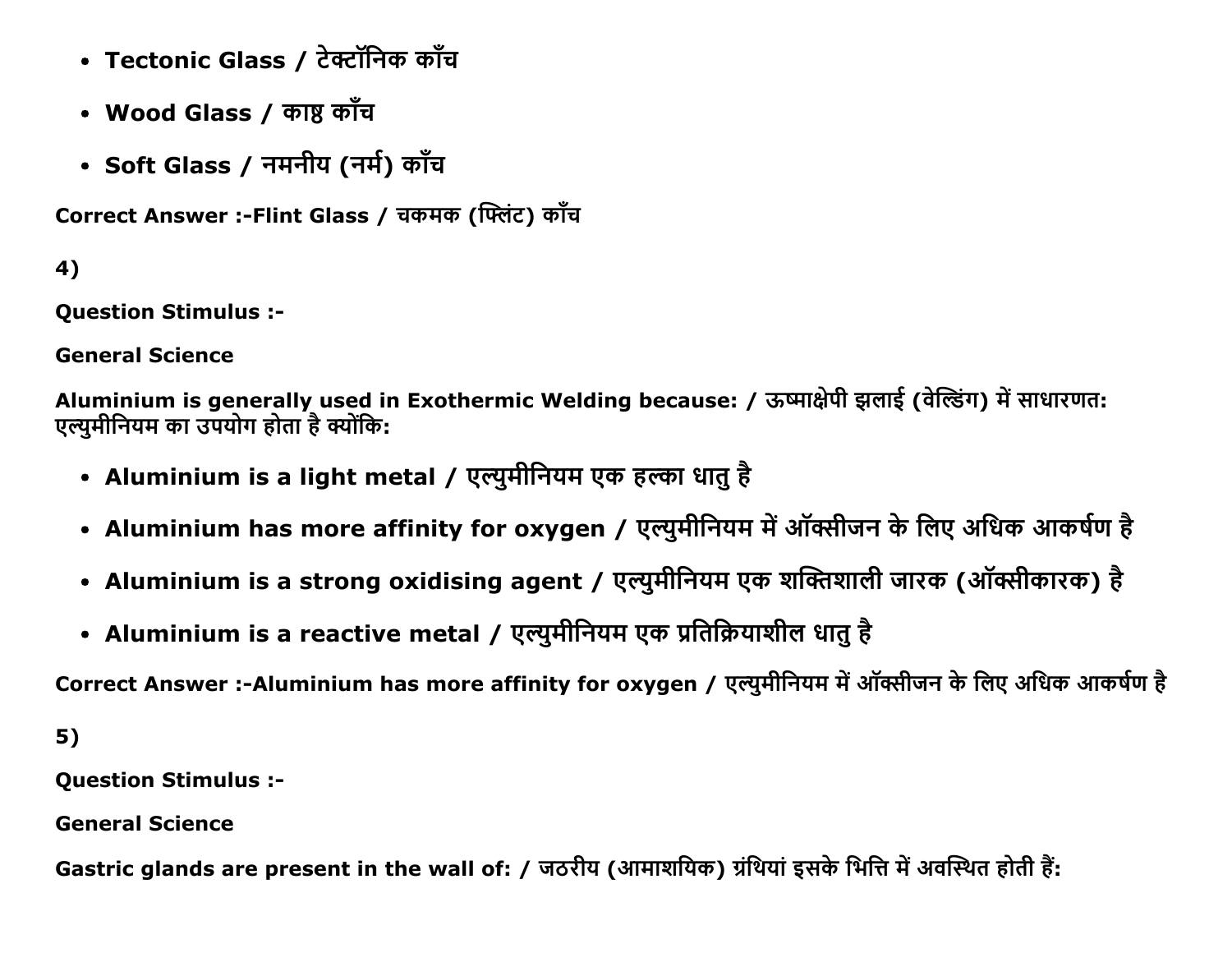- Oesophagus / ग्रासनली
- Stomach / उदर
- Small Intestine / क्षूद्र आंत्र
- Large Intestine. / बृहत् आंत्र

**Correct Answer :- Stomach / उदर** 

6)

**Question Stimulus :-**

**General Science** 

Which of the following elements is NOT present in Stainless Steel? / निम्नलिखित में से कौन सा तत्व जंगरोधी इस्पात (स्टेनलेस स्टील) में उपस्थित नहीं है?

- Tungsten / चण्डातु (टंगस्टन)
- Iron / लौह
- Chromium / वर्णातु (क्रोमियम)
- Nickel / गिलट (निकल)

Correct Answer :-Tungsten / चण्डात् (टंगस्टन)

 $7)$ 

**Question Stimulus :-**

**General Science**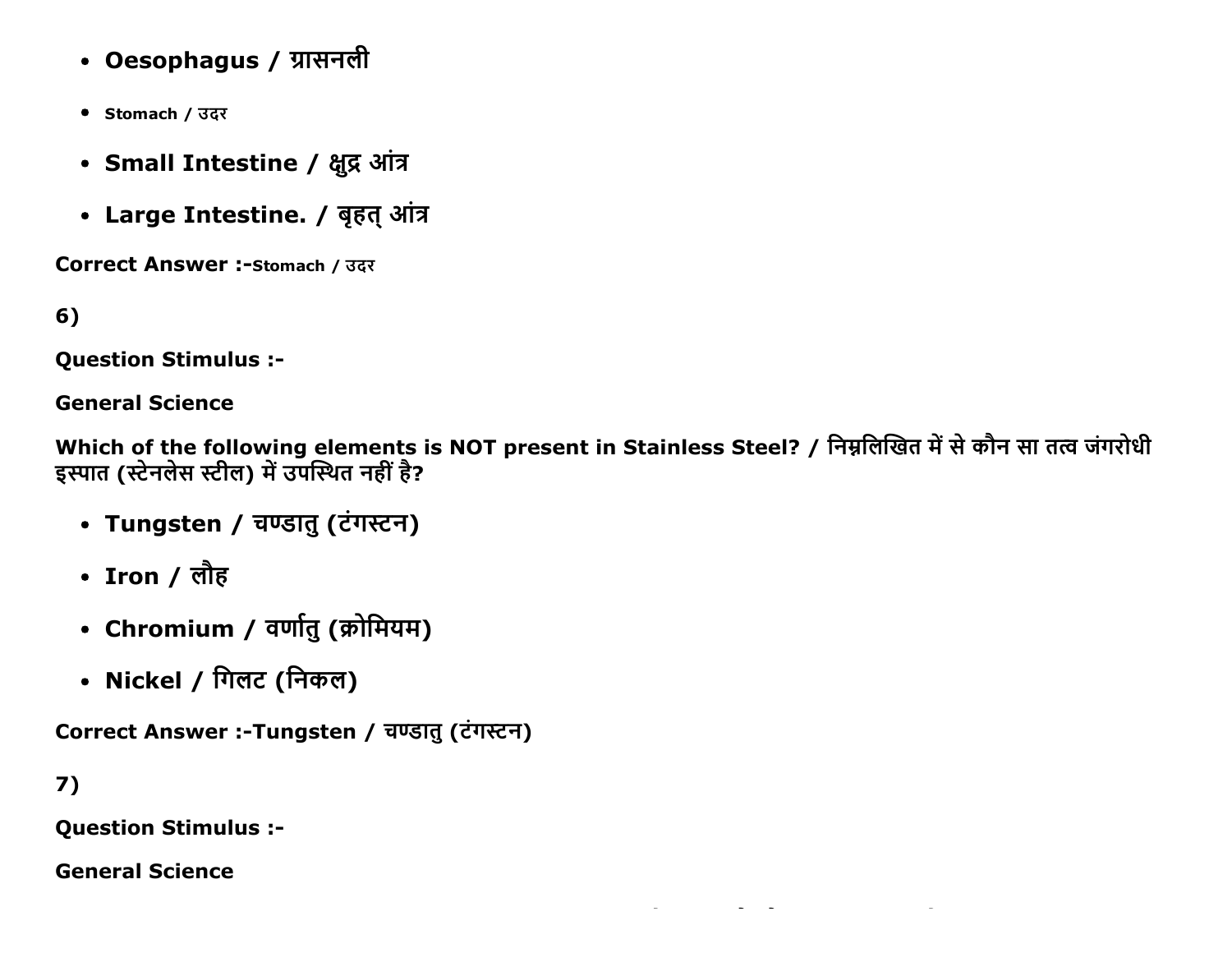Water is neither acidic nor alkaline because: / जल ना तो अम्लीय है और ना ही क्षारीय क्योंकि:

- It doesn't receive or give protons / यह प्राणु (प्रोटॉन) प्राप्त या दान नहीं करता है
- It's got a high boiling point / इसका क्वथनांक उच्च है
- It can dissociate into equal number of hydrogen ions / यह समान संख्यक हाइड़ोजन आयनों में असम्बद्ध (विघटित) हो सकता है
- It doesn't receive or accept electrons / यह विदुयदणु (इलेक्ट्रॉन) प्राप्त या दान नहीं करता है

Correct Answer :- It can dissociate into equal number of hydrogen ions / यह समान संख्यक हाइडोजन आयनों में असम्बद्ध (विघटित) हो सकता है

8)

**Question Stimulus :-**

**General Science** 

In which of the following medical procedure, a small portion of the oviduct is removed? / निम्नलिखित में से कौन से चिकित्सकीय प्रक्रिया में, डिम्बवाहिनी (डिम्ब-नलिका) का एक क्षूद्र अंश पृथक कर दिया जाता है?

- Intra-Uterine Contraceptive Device Placement / आंत:-गर्भाशयिक गर्भनिरोधक यंत्र स्थापन
- Tubectomy / डिम्बवाहिकोच्छेदन (महिला नसबंदी)
- Vasectomy / शुक्रवाहिकोच्छेदन (पुरुष नसबंदी)
- Barrier Method / अवरोध प्रक्रिया

Correct Answer :-Tubectomy / डिम्बवाहिकोच्छेदन (महिला नसबंदी)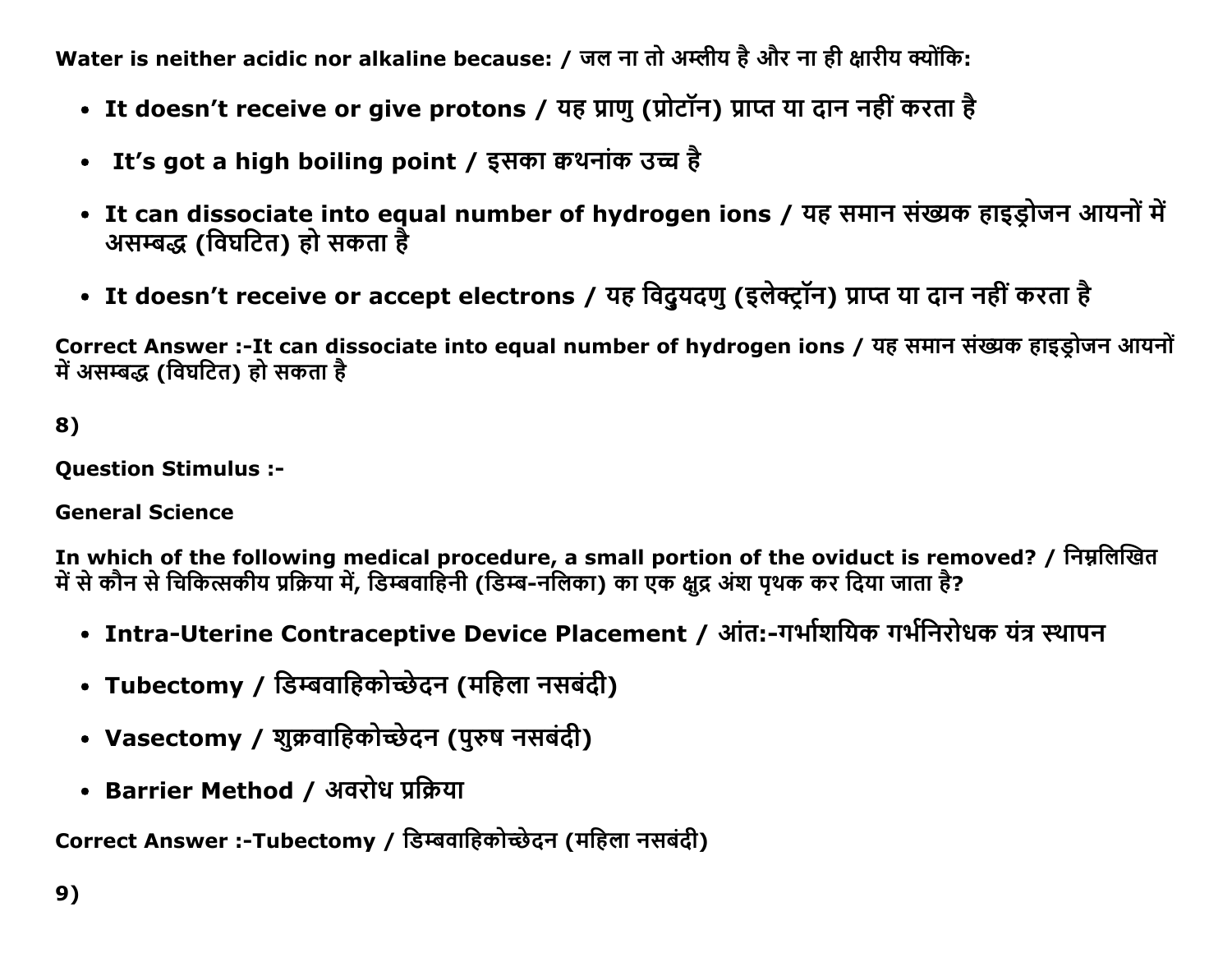**Question Stimulus :-**

**General Science** 

Light year is a unit of measurement of: / प्रकाश वर्ष इकाई है यह मापने का:

- Speed of Light / प्रकाश की गति
- Stellar Distances / नक्षत्रीय दूरियाँ
- Rocket Speed / रॉकेट की गति
- Wind Speed / वायु की गति

Correct Answer :-Stellar Distances / नक्षत्रीय दूरियाँ

10)

**Question Stimulus :-**

**General Science** 

The Indian Institute of Science at Bangalore was found by: / बैंगलोर स्थित भारतीय विज्ञान संस्थान इन के द्वारा स्थापित की गई थी:

- Mr. C. V. Raman / श्री सी. व्ही. रमन
- Netaji Subhash Chandra Bose / नेताजी सुभाष चन्द्र बोस
- Mr. N. R. Narayana Murthy / श्री एन. आर. नारायण मूर्ति
- Mr. Jamsetji Tata / श्री जमशेतजी टाटा

Correct Answer :- Mr. Jamsetji Tata / श्री जमशेतजी टाटा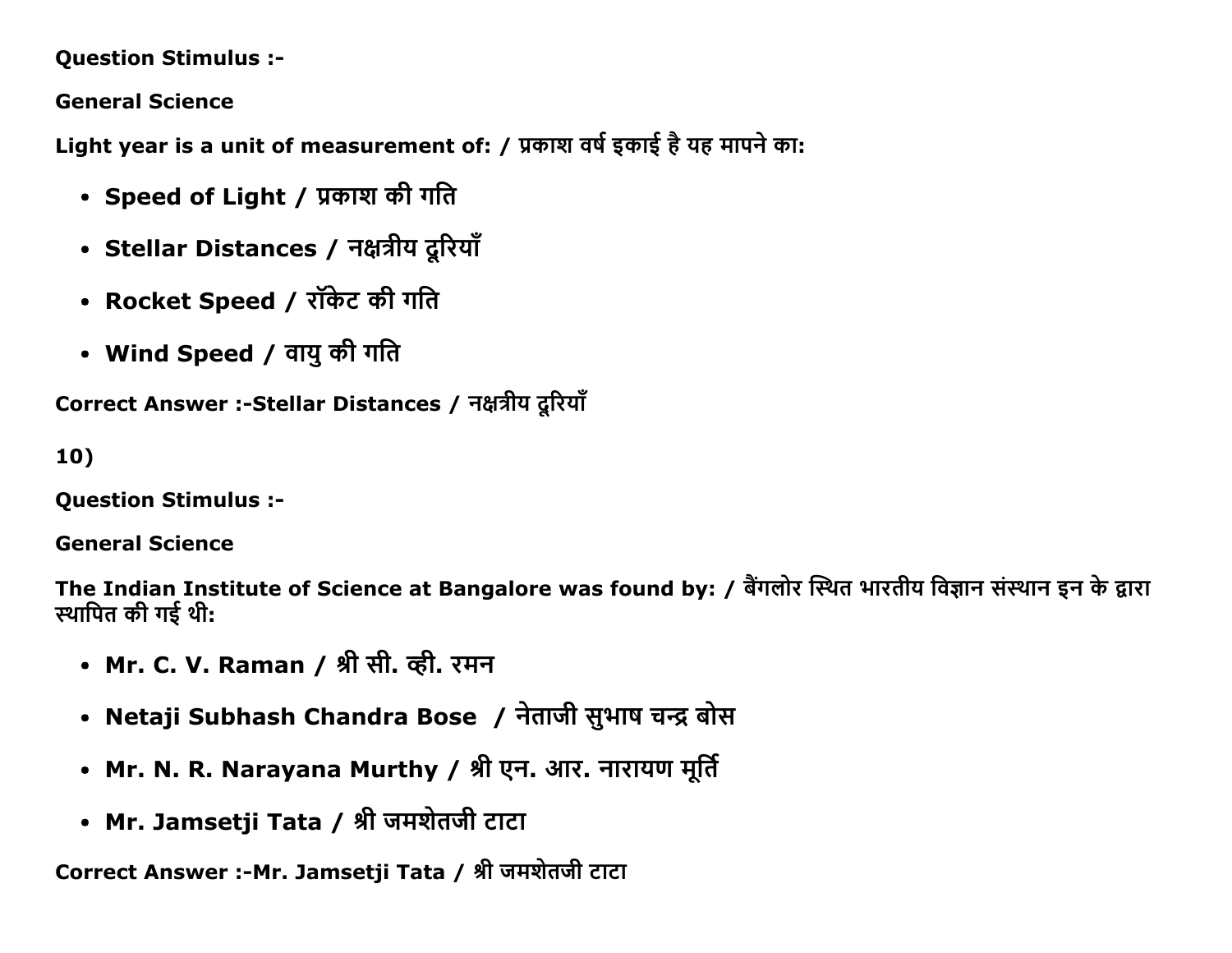11)

Question Stimulus :

General Science

A Dynamo converts: / एक विदुयत उत्पादक (डायनामो) रूपांतरित करता है:

- Mechanical energy into Sound energy / यांत्रिक ऊर्जा को ध्वनि ऊर्जा में
- Mechanical energy into Electrical energy / यांत्रिक ऊर्जा को वैदुयतिक ऊर्जा में
- Electrical energy into Mechanical energy / वैदुयतिक ऊर्जा को यांत्रिक ऊर्जा में यांत्रिक ऊर्जा को वैदुयतिक ऊर्जा में
- Electrical energy into Sound energy / वैदुयतिक ऊर्जा को ध्वनि ऊर्जा में

Correct Answer :-Mechanical energy into Electrical energy / यांत्रिक ऊर्जा को वैदुयतिक ऊर्जा में

12)

Question Stimulus :

General Science

The Unit of Intensity of Sound is known as: / ध्वनि की तीव्रता का इकाई कहलाता है:

- Kelvin / केल्विन
- Voltage / वोल्टेज
- Decibel / डेसिवेल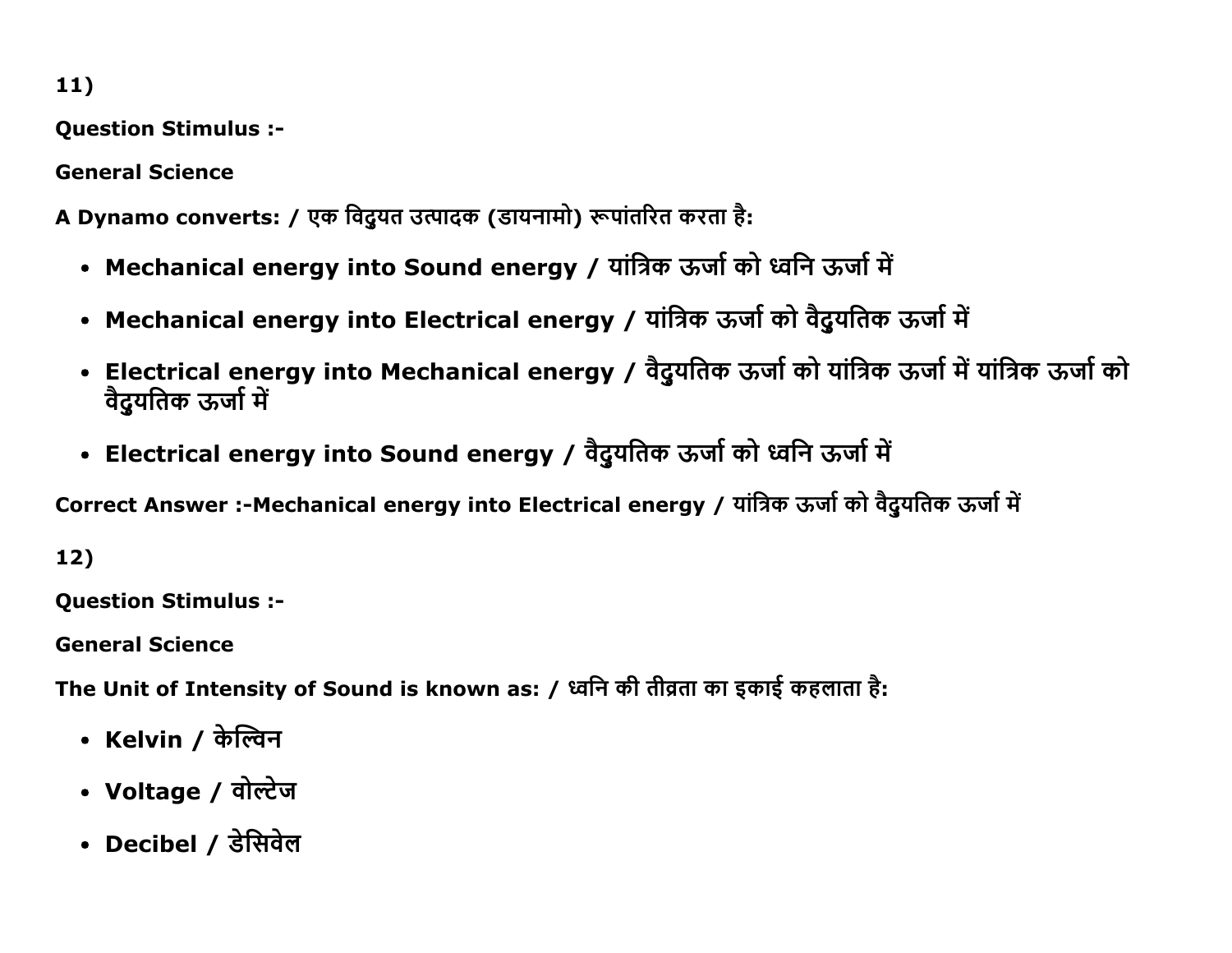• Mu / म्यू

Correct Answer :-Decibel / डेसिवेल

13)

**Ouestion Stimulus :-**

**General Science** 

Epoxy Resins are most commonly used for making: / इपोक्सी राल (रेसिन) का सर्वाधिक उपयोग सामान्यतः यह बनाने के लिए होता है:

- Moth Repellants / पतंगा (शलभ) विकर्षक (प्रतिरोधक)
- Insecticides / कीटनाशक
- Detergents / प्रक्षालक (शोधनी)
- Adhesives / आसंजक (गोंद)

Correct Answer :-Adhesives / आसंजक (गोंद)

14)

**Question Stimulus :-**

**General Science** 

In the game of cricket, the old cricket ball due to the concept of aerodynamics: / क्रिकेट के खेल में, वायुगतिकी के सिद्धांत के कारण पुरातन (पुराना) क्रिकेट गेंद:

- Starts swinging intermittently / असंतत (अनिरंतर) दोलन (विचलन) प्रारंभ करता है
- Starts swinging away from its shiny side / उसके चमकदार सतह से विपरीत (दूर) दोलन (विचलन)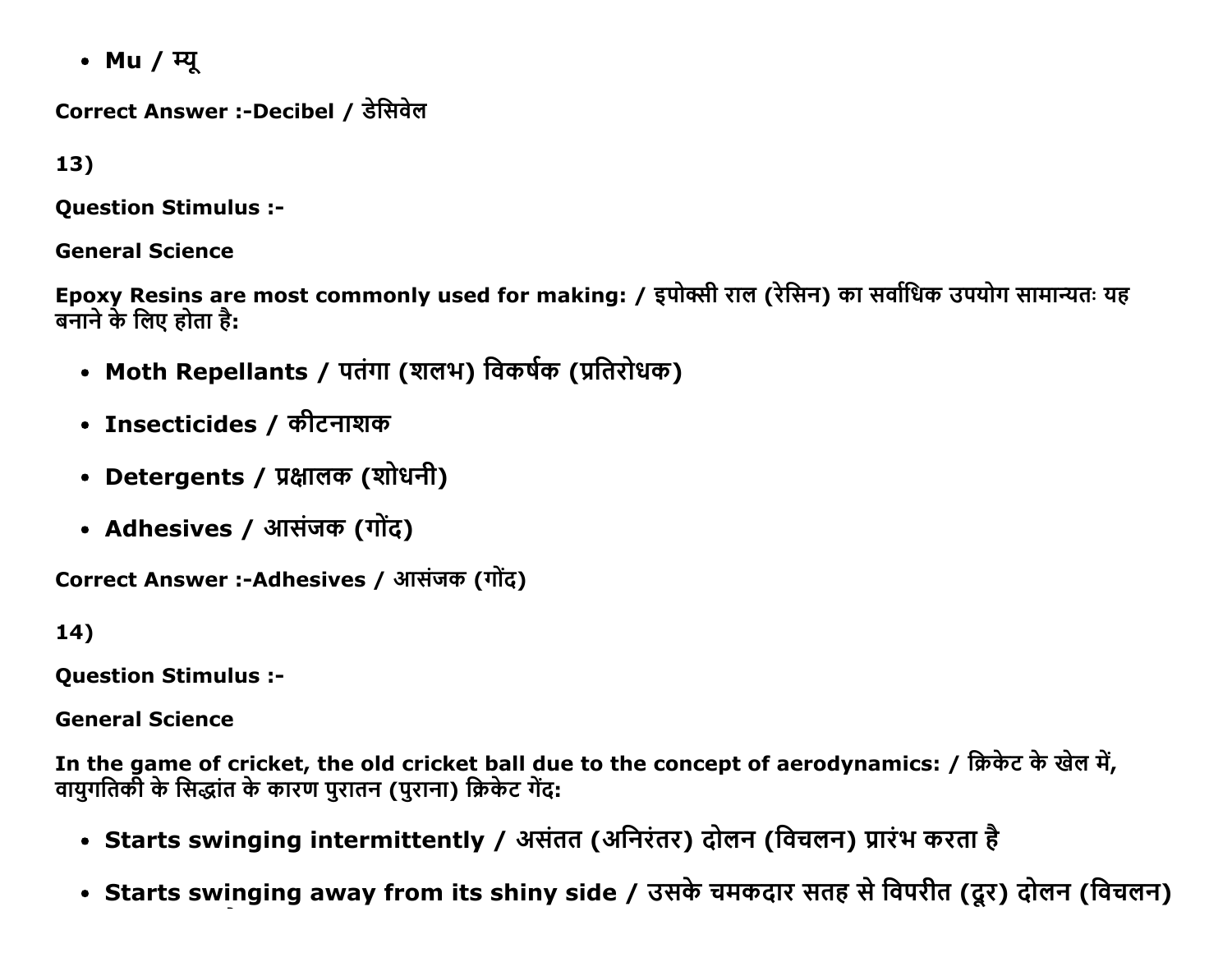प्रारंभ करता है

- Starts swinging towards its shiny side / उसके चमकदार सतह की ओर दोलन (विचलन) प्रारंभ करता है
- Starts swinging alongside its seam thread /उसके संधि (सिलाई) के अनुपार्श्व दोलन प्रारंभ करता है

Correct Answer :-Starts swinging towards its shiny side / उसके चमकदार सतह की ओर दोलन (विचलन) प्रारंभ करता है

Topic:- G3 General Computer Knowledge 1)

Question Stimulus :

Computer

Which language is more suitable for structured program? / संरचित क्रमादेश के लिए कौन सी भाषा अधिक उपयुक्त है?

- C Language / सी भाषा
- Basic / बेसिक
- Cloud computing / मेघ संगणन (क्लाउड कंप्यूटिंग)
- Pascal / पास्कल

Correct Answer :-C Language / सी भाषा

2)

Question Stimulus :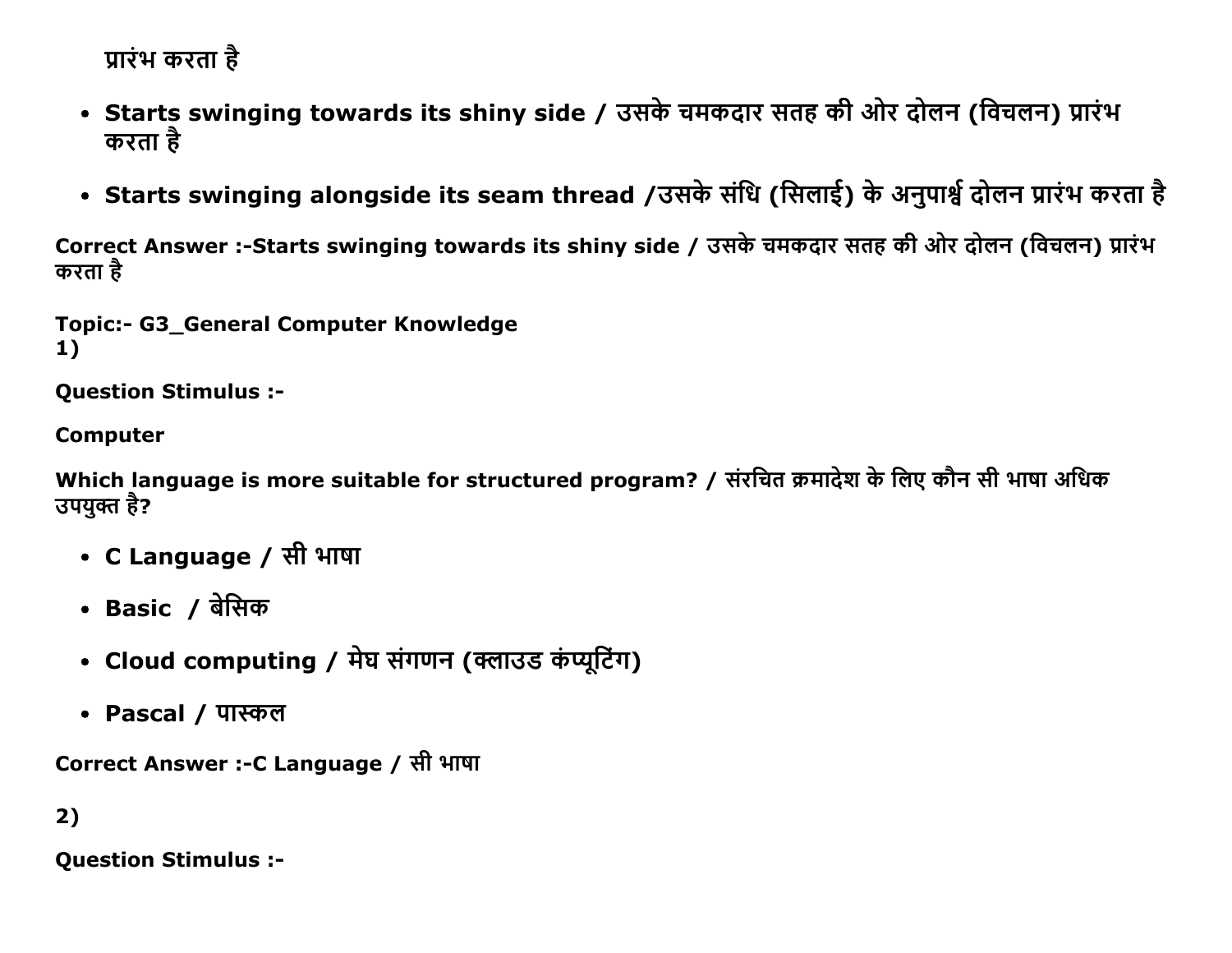### **Computer**

Word processing and spreadsheets are the examples of which of the following software? / शब्द प्रक्रिया (वर्ड प्रोसेसिंग) एवं विस्तार-पृष्ठ (स्प्रेडशीट) निम्नलिखित में से कौन से तन्त्रांश के उदहारण हैं?

- System software / परितंत्र तन्त्रांश
- Embedded software / अन्तर्निहित तन्त्रांश
- Application software / अनुप्रयोग तन्त्रांश
- Operating system / प्रचालन तंत्र

Correct Answer :-Application software / अनुप्रयोग तन्त्रांश

 $3)$ 

**Ouestion Stimulus :-**

### **Computer**

Which of the following network is a packet switching network? / निम्नलिखित में से कौन सा तंत्रजाल एक पुलिंदा परिवर्तन (स्विचिंग) तंत्रजाल है?

- Frame Relay / संरचना प्रसारण (फ्रेम रिले)
- Ring network / वलय तंत्रजाल (रिंग नेटवर्क)
- Both of the above / उपरोक्त सभी
- None of the above / उपरोक्त में से कोई नहीं

Correct Answer :-Frame Relay / संरचना प्रसारण (फ्रेम रिले)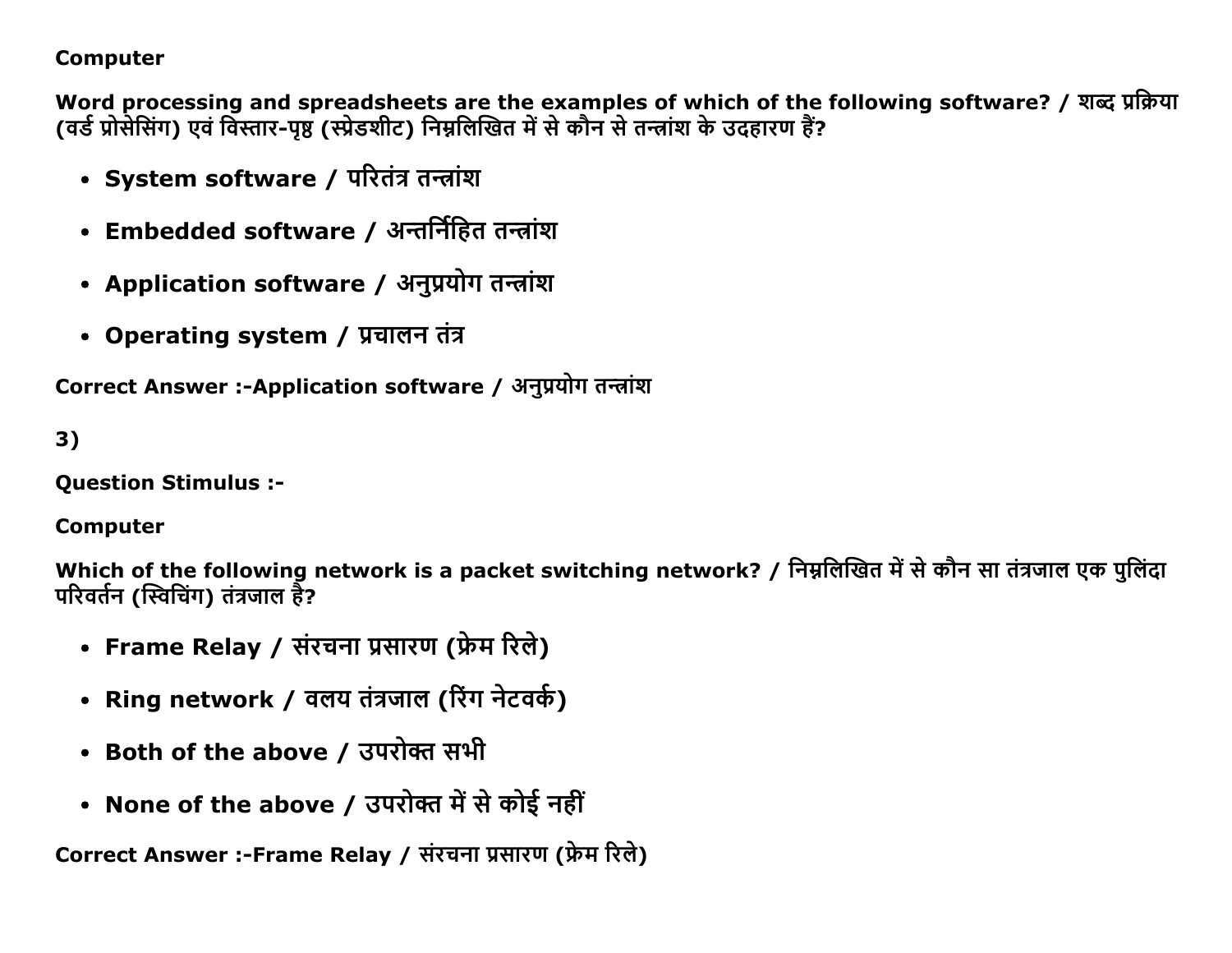4)

### **Question Stimulus :-**

**Computer** 

A single packet in a data link layer is known as a: / तथ्य श्रृंखला स्तर (डेटा लिंक लेयर) में एक एकल पुलिंदा कहलाता है:

- Bit / बिट
- Nibble / निबल
- Frame / फ्रेम
- Packets / पुलिंदे

Correct Answer :-Frame / फ्रेम

## $5)$

**Question Stimulus :-**

**Computer** 

What is the full form of SSI? / एसएसआई का विस्तृत रूप क्या है?

- Small scale integration / लघु स्तरीय एकीकरण (स्मॉल स्केल इंटीग्रेशन)
- Small scale interrogation / लघु स्तरीय परिप्रश्न (स्मॉल स्केल इंटररोगेशन)
- Small scale interpreter / लघु स्तरीय अनुवादक (स्मॉल स्केल इंटरप्रेटर)
- None of the above / उपरोक्त में से कोई नहीं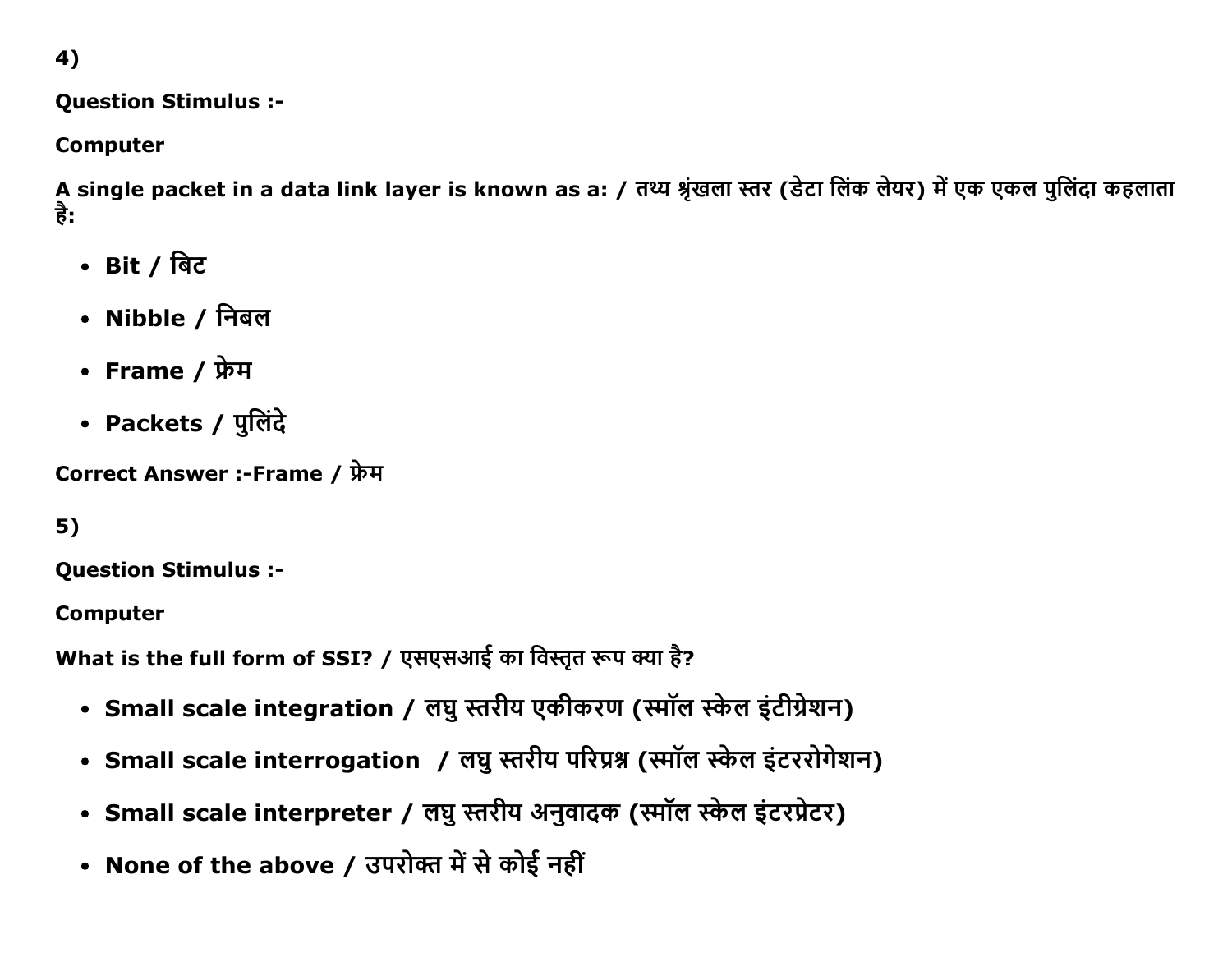Correct Answer :-Small scale integration / लघु स्तरीय एकीकरण (स्मॉल स्केल इंटीग्रेशन)

6)

**Question Stimulus :-**

**Computer** 

A program that converts assembly language into machine language is known as: / एक क्रमादेश जो संयोजक (कोडांतरक) भाषा को यांत्रिक भाषा में रूपांतरित करे वह कहलाता है:

- reader / पाठक (रीडर)
- translator / अनुवादक (ट्रांसलेटर)
- compiler / संकलक (कम्पाइलर)
- assembler / संयोजक (असेम्बलर)

Correct Answer :-assembler / संयोजक (असेम्बलर)

 $7)$ 

**Question Stimulus :-**

**Computer** 

A computer program is defined as a: / एक संगणक क्रमादेश को ऐसे परिभाषित किया जाता है:

- list of coded instructions / कूटबद्ध निर्देश तालिका
- list of information / सूचना तालिका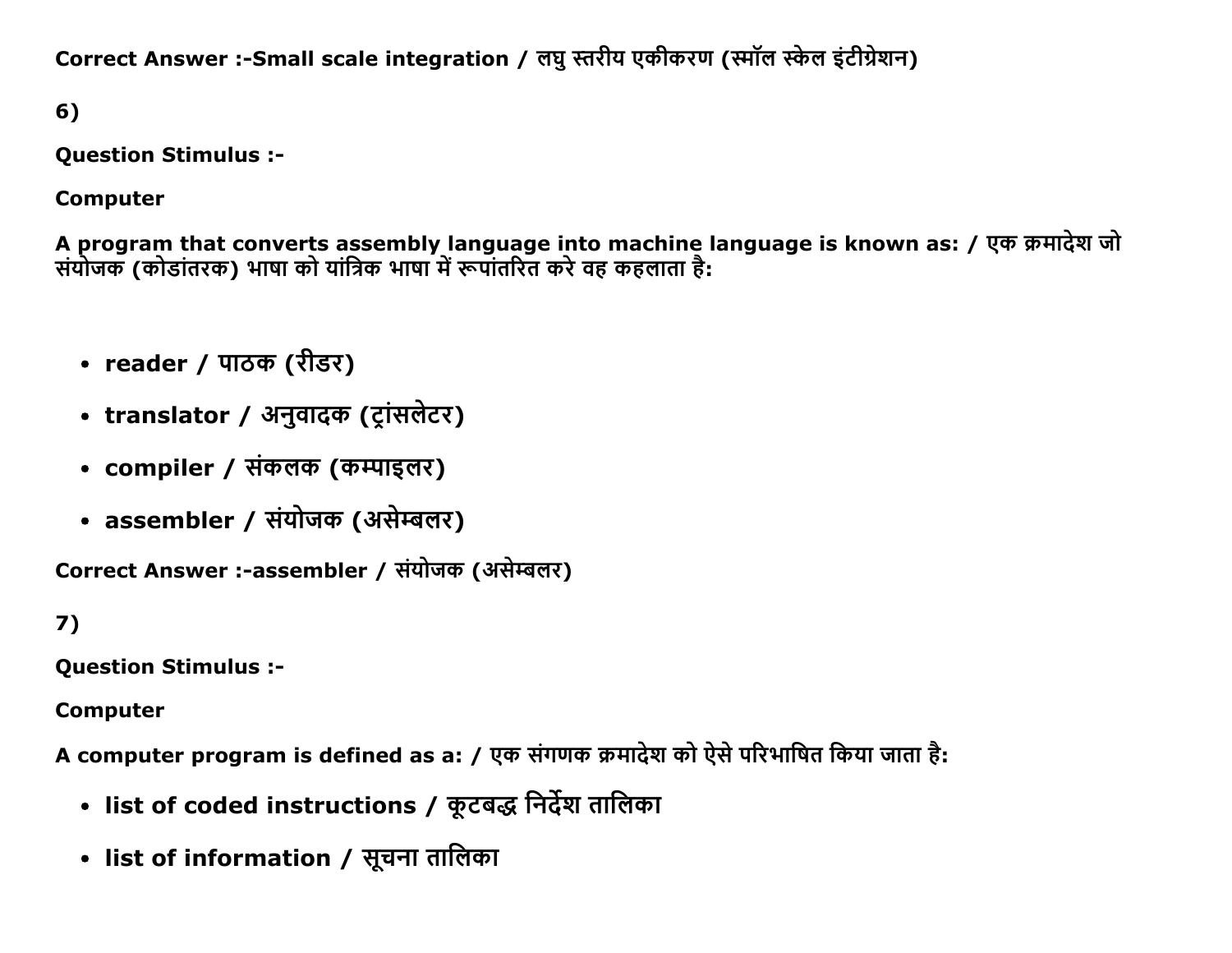- list of binary information / द्विचर सूचना तालिका
- none of the above / उपरोक्त में से कोई नहीं

Correct Answer :-list of coded instructions / कूटबद्ध निर्देश तालिका

 $8)$ 

**Ouestion Stimulus :-**

**Computer** 

A remote computer is connected by which of the following methods? / निम्नलिखित में से कौन से विधि से एक दूरवर्ती संगणक संयुक्त होता है?

- Mnemonics / स्मारक या स्मृति सहायक (नेमोनिक)
- Assembler / संयोजक
- Dial up / डायल अप
- Digital computer / अंकीय संगणक

Correct Answer :-Dial up / डायल अप

9)

**Question Stimulus :-**

**Computer** 

ASCII code is: / एएससीआईआई (ASCII) कूट है:

• American security code intelligence information / अमेरिकी सुरक्षा कूट मेधा सूचना (अमेरिकन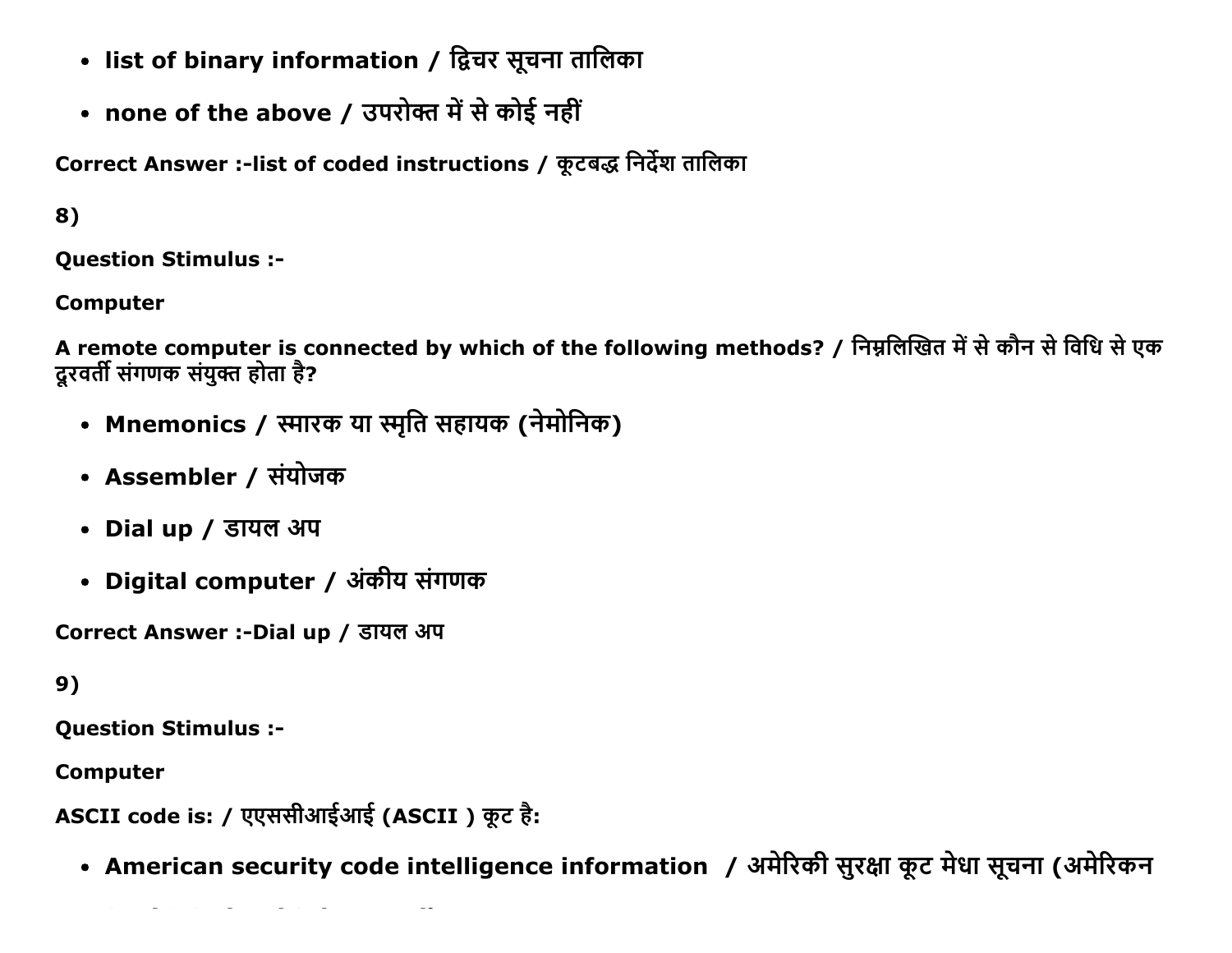सिक्योरिटी कोड इंटेलिजेंस इनफार्मेशन)

- American standard code for information interchange / सूचना आदान-प्रदान हेतु अमेरिकी मानक कुट (अमेरिकन स्टैण्डर्ड कोड फॉर इनफार्मेशन इंटरचेंज)
- American scientist code for intelligence interchange / मेधा आदान-प्रदान हेतु अमेरिकी वैज्ञानिक कूट (अमेरिकन साइंटिस्ट कोड फॉर इंटेलिजेंस इंटरचेंज)
- None of the above / उपरोक्त में से कोई नहीं

Correct Answer :-American standard code for information interchange / सूचना आदान-प्रदान हेतु अमेरिकी मानक कट (अमेरिकन स्टैण्डर्ड कोड फॉर इनफार्मेशन इंटरचेंज)

10)

Question Stimulus :

Computer

One billion bytes equals to: / एक अरब बाइट इसके समान है:

- Kilo bytes / किलो बाइट
- Giga bytes / गीगा बाइट
- $\cdot$  Bytes / बाइट
- Bit */* बिट

Correct Answer :-Giga bytes / गीगा बाइट

11)

Question Stimulus :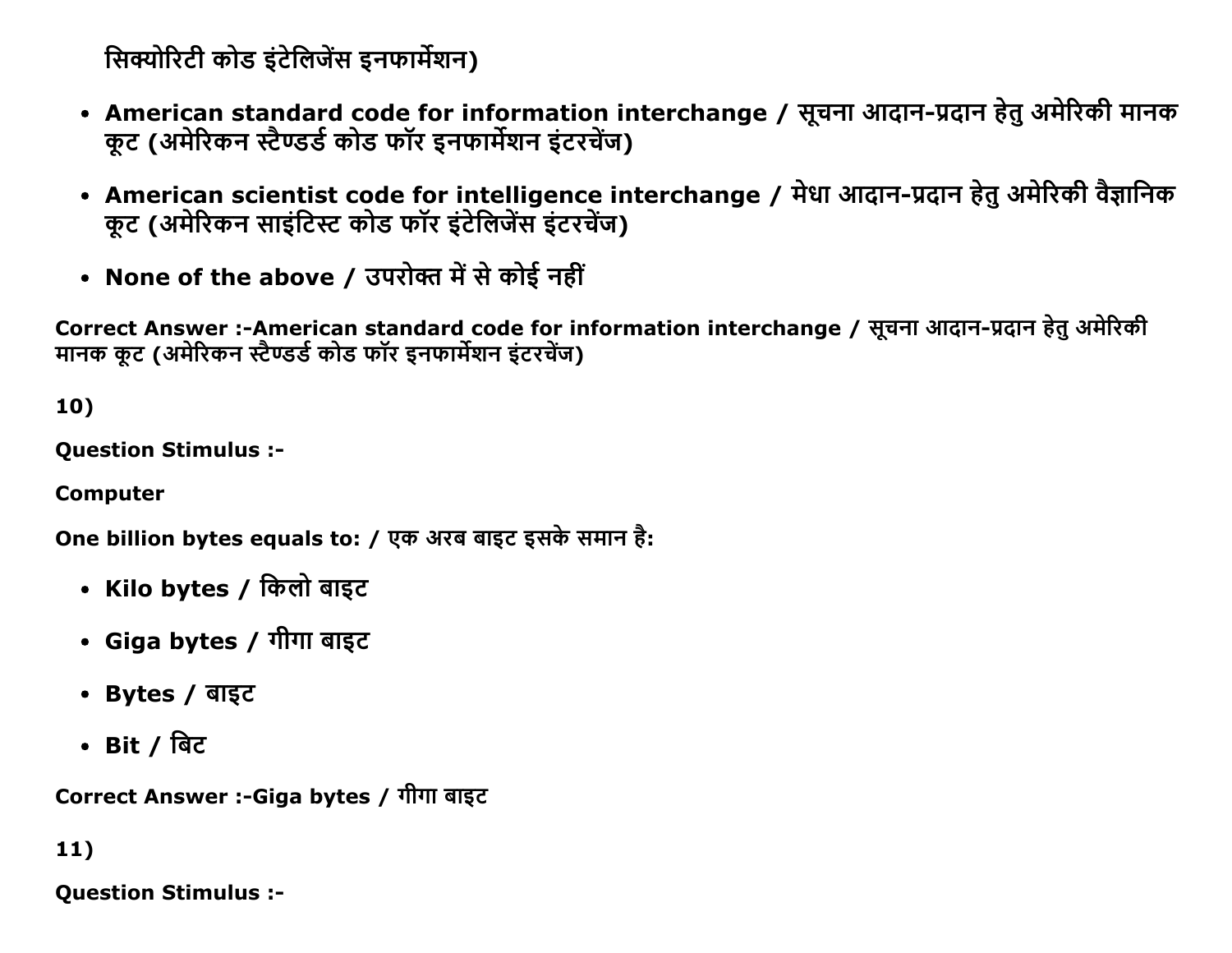### **Computer**

What is known as the brain of the computer system? / संगणक तंत्र का मस्तिष्क किसे कहते है?

- RAM / रैम
- ALU / एएलयू
- Logical unit / तार्किक इकाई
- CPU / सीपीयू

Correct Answer :-CPU / सीपीयू

# 12)

**Question Stimulus :-**

**Computer** 

Find 1's complement of 10: / १० का १ पूरक ज्ञात कीजिये:

- $.00/00$
- $\cdot$  10 / ? $\circ$
- $\cdot$  11 / ??
- $\cdot$  01/ $\circ$

Correct Answer :- 01 / 03

 $13)$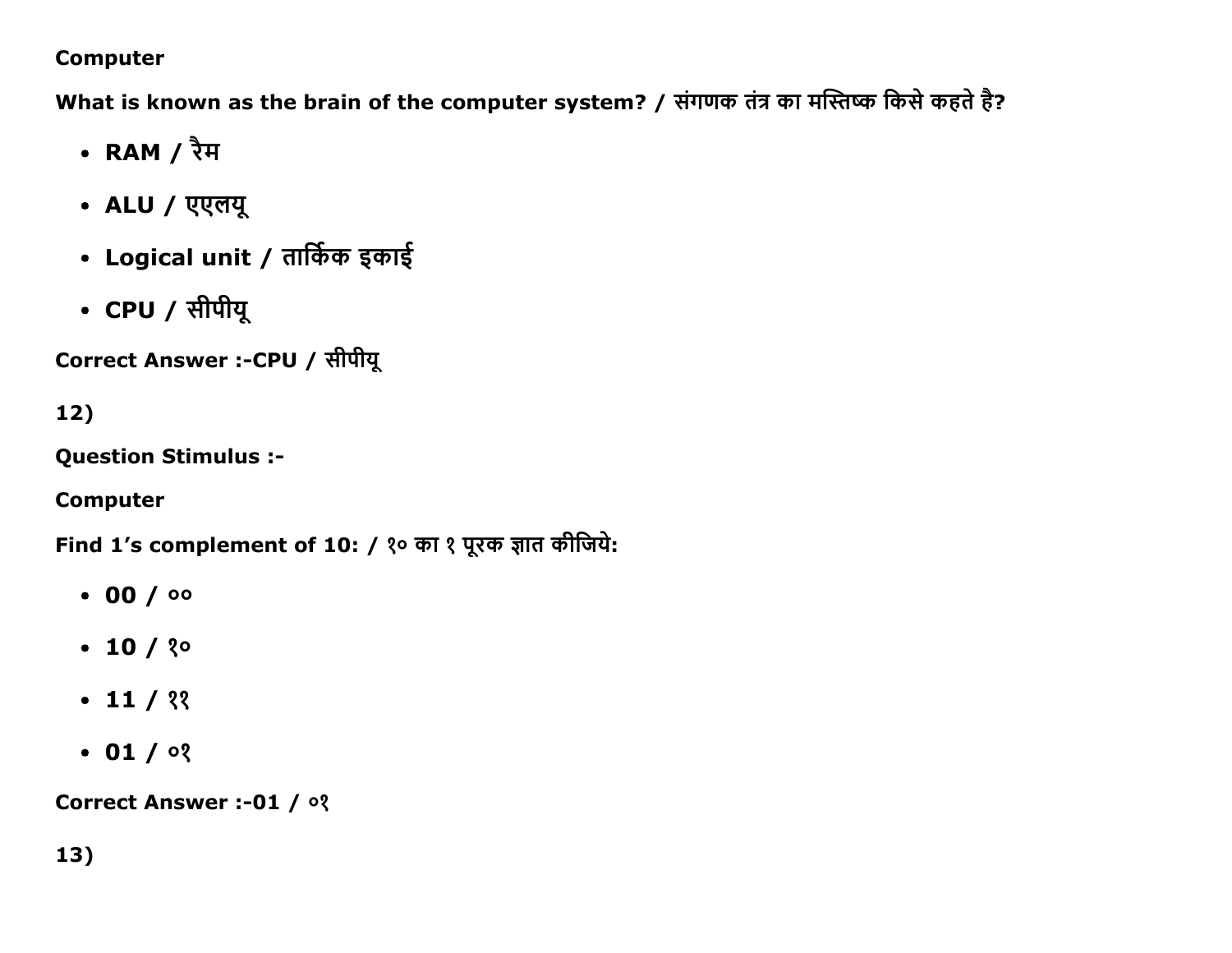### **Question Stimulus :-**

## **Computer**

The language which was developed by Dr. Seymour Aubrey Papert is: / डॉ. सेमोर ऑब्रे पापर्ट द्वारा विकसित भाषा है:

- Cobol / कोबोल
- Logo / लोगो
- Pascal / पास्कल
- $C++ / \sqrt{t} + +$

Correct Answer :-Logo / लोगो

14)

**Question Stimulus :-**

**Computer** 

Techniques which is used to convert analog signal into digital bit is known as: / अनुरूप (सदृश) संकेतों को अंकीय बिट में रूपांतरित करने हेतु व्यवहृत कौशल (तकनीक) कहलाता है:

- Pulse code modulation / स्पंद कूट अधिमिश्रण
- Demodulator / विमिश्रक
- Wave code modulation / तरंग कूट अधिमिश्रण
- None of the above / उपरोक्त में से कोई नहीं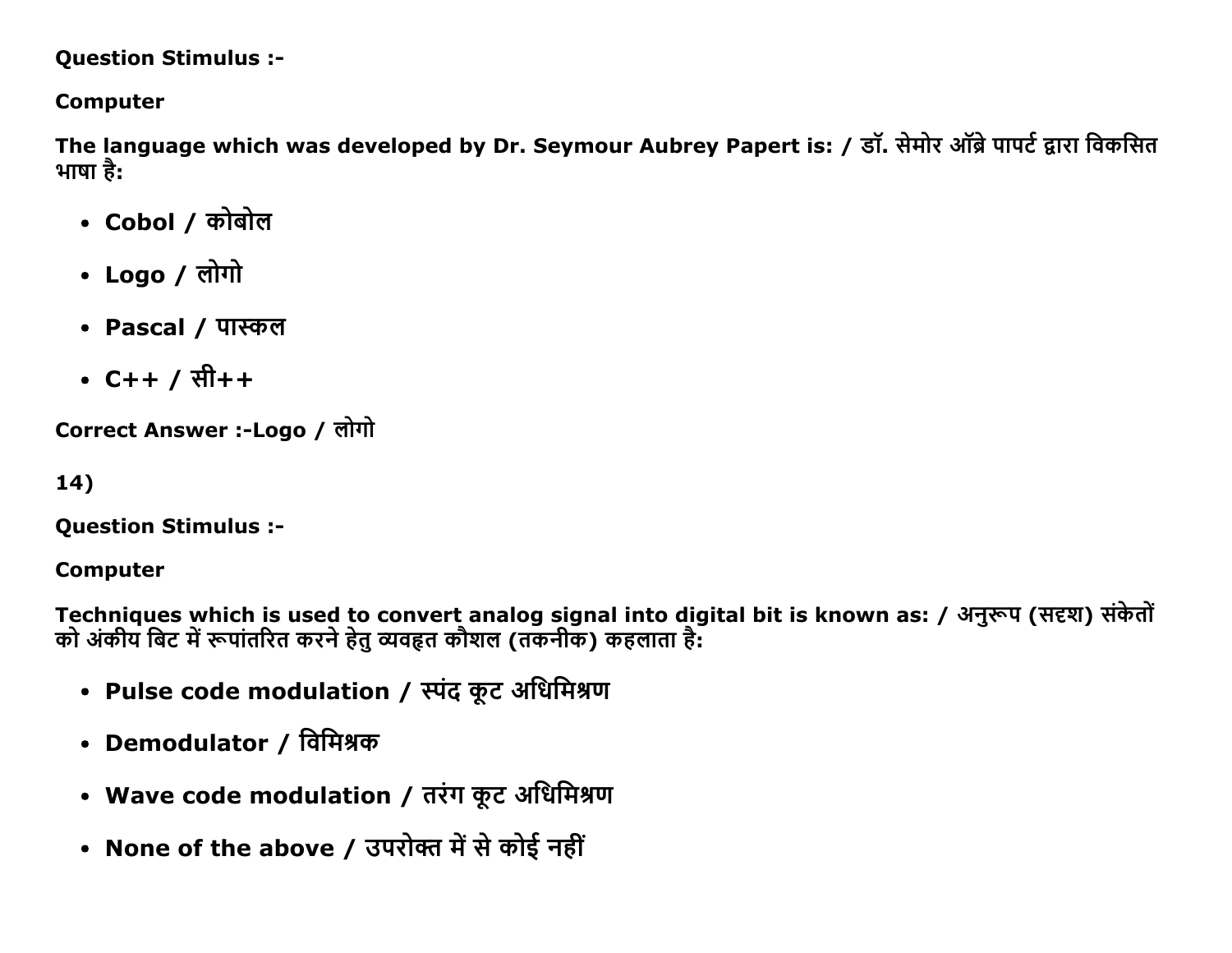## Correct Answer :-Pulse code modulation / स्पंद कूट अधिमिश्रण

**Topic:- G3\_Mechanical** 1)

**Ouestion Stimulus :-**

### **Mechanical**

For the calculation of real temperature in thermodynamics the value of absolute zero temperature is considered as / ऊष्माप्रवैगिकी में वास्तविक तापमान के गणना के लिए, यथार्थ शून्य (एब्सॉल्यूट ज़ीरो) तापमान की मान यह माना जाता है

- $-273^{\circ}C/ -203^{\circ}R$ .
- 283<sup>o</sup>C/  $263^{\circ}$  से.
- $\bullet$   $\bullet$
- 293°C / २९३<sup>0</sup> से.

Correct Answer :--273°C / -२७३° से.

 $2)$ 

**Question Stimulus :-**

**Mechanical** 

Tangent to a \_\_\_\_\_\_\_\_\_\_\_\_\_\_\_\_ is normal to an involute in involute teeth gears. / एक \_\_\_\_\_\_\_\_ पर स्पर्शज्या<br>एक जटिल (पेंचदार) दन्त दंतचक्र के एक पेंच पर अधोलंब होता है।

- base circle / आधार वृत्त
- deddendum circle / प्रदायक (डिडेन्डम) वृत्त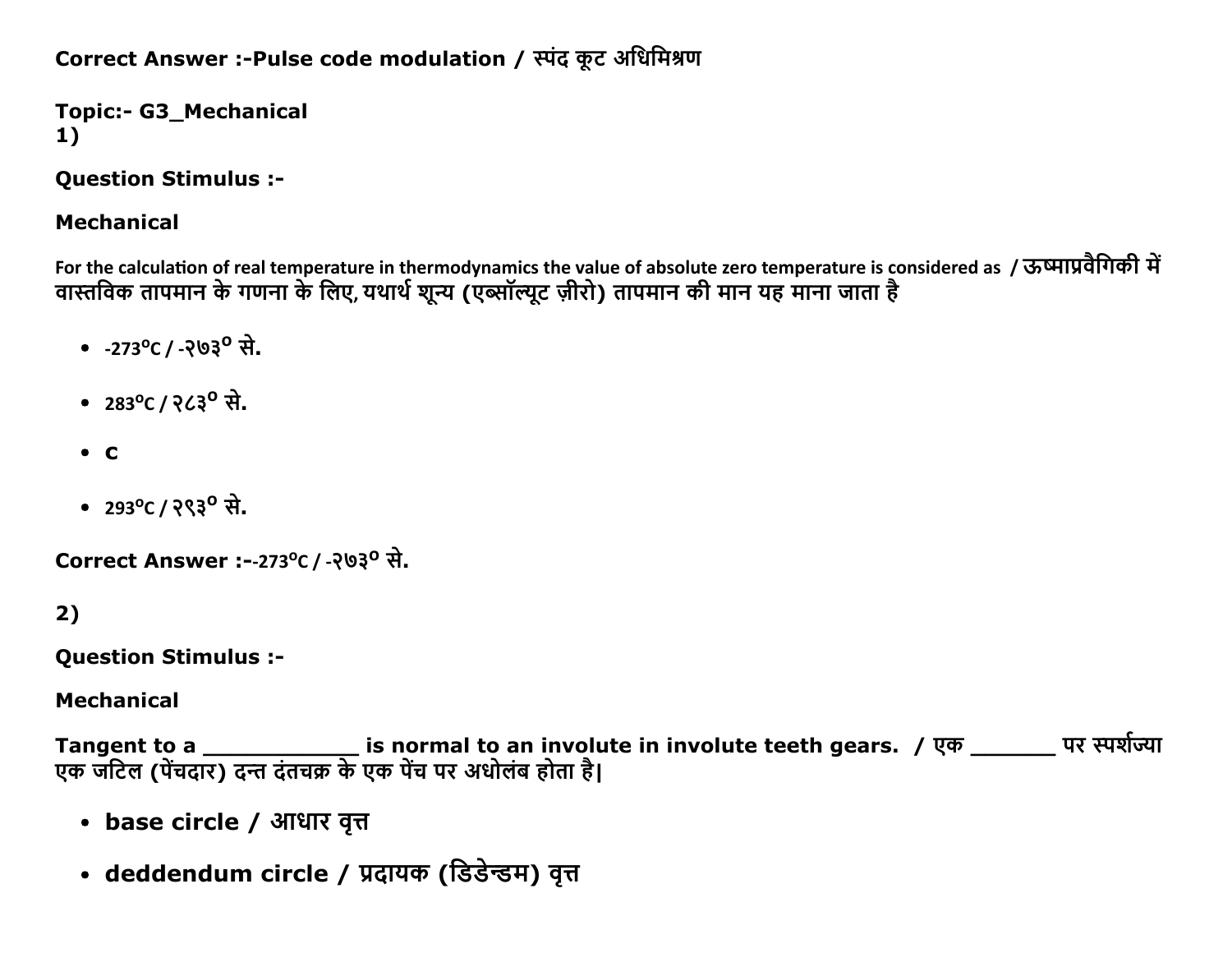- crest circle / शिखर वृत्त
- none of the above / उपरोक्त में से कोई नहीं

Correct Answer :-base circle / आधार वृत्त

## $3)$

**Ouestion Stimulus :-**

### **Mechanical**

In a press operation, the required clearance between punch and die to shear a steel plate of 1mm to 2mm thickness is / एक दाबक प्रकार्य में, एक १ मिमी. से २ मिमी. मोटाई के इस्पात पट्टी के कर्तन हेतु छेदक एवं साँचा के मध्य आवश्यक अंतर है

- 0.05 of thickness / मोटाई का ०.०५
- 0.15 of thickness / मोटाई का ०.१५
- 0.20 of thickness / मोटाई का ०.२०
- 0.25 of thickness / मोटाई का ०.२५

Correct Answer :- 0.05 of thickness / मोटाई का ०.०५

## 4)

**Question Stimulus :-**

### **Mechanical**

Which of the following is used to produce seamless tubes? / निम्नलिखित में से किसे सीवनरहित नलिकाओं के उत्पादन में उपयोग किया जाता है?

• Two high rolling mill / दो उच्च बेलन संयंत्र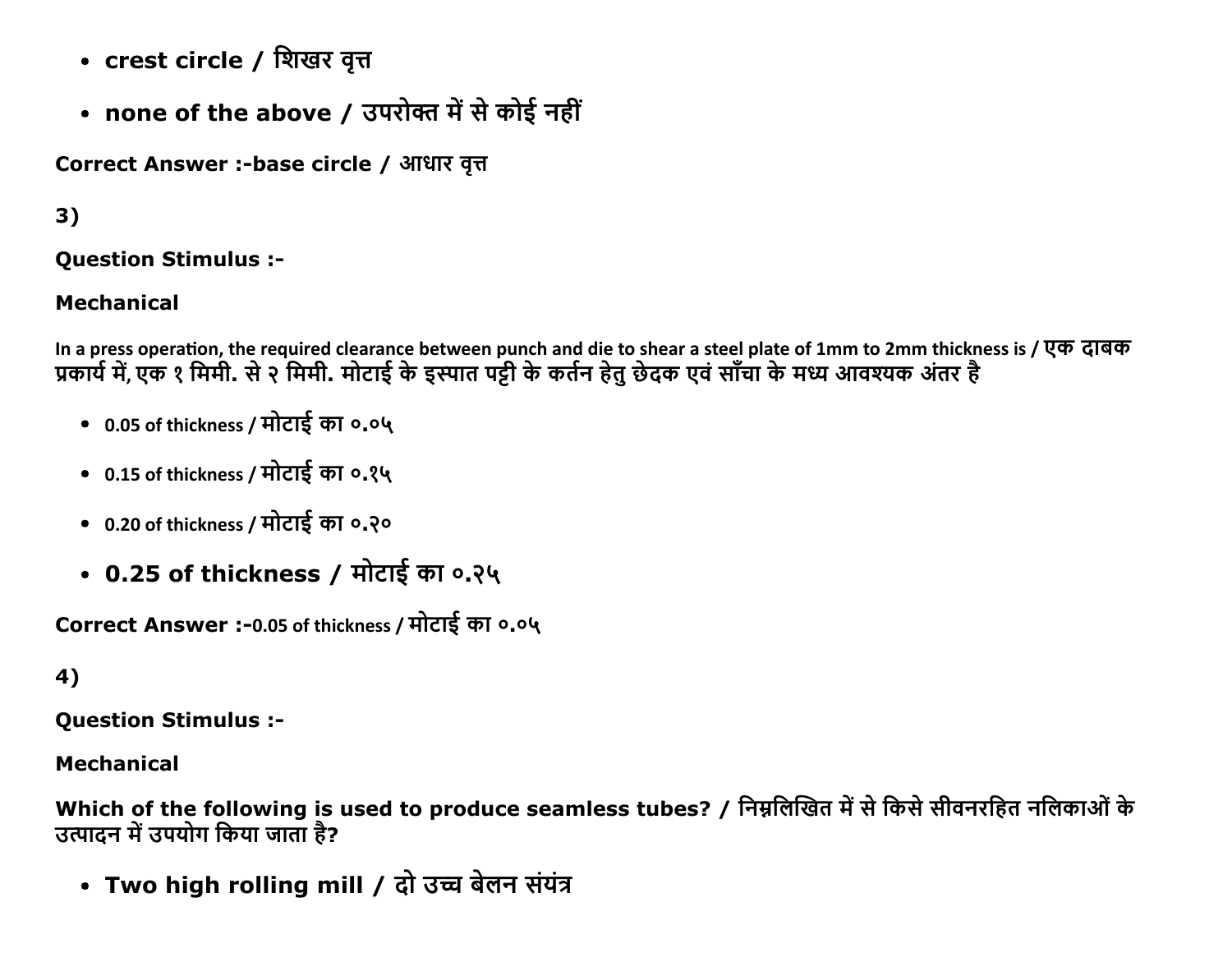- Piercing / छेदन
- Ring rolling / वलय बेलन
- Forging / ढलाई

Correct Answer :-Piercing / छेदन

 $5)$ 

**Question Stimulus :-**

### **Mechanical**

The ductility transition temperature can be increased by alloying the combination of which materials? / कौन सी सामग्रियों के समन्वयन के मिश्रातु निर्माण से तन्यता संक्रमण तापमान वर्धित किया जा सकता है?

- Mn and  $O_2$  / Mn  $\nabla \vec{q}$   $O_2$
- Fe and Mn / Fe एवं Mn
- Cand  $O_2$  / C  $\overline{Q}$   $\overline{q}$   $O_2$
- Cu and Fe / Cu एवं Fe

Correct Answer :-C and  $O<sub>2</sub>$  / C एवं  $O<sub>2</sub>$ 

6)

**Ouestion Stimulus :-**

**Mechanical** 

Stoichiometric ratio for efficiently running of an engine is: / किसी इंजन के कुशलतापूर्वक कार्य करने हेतु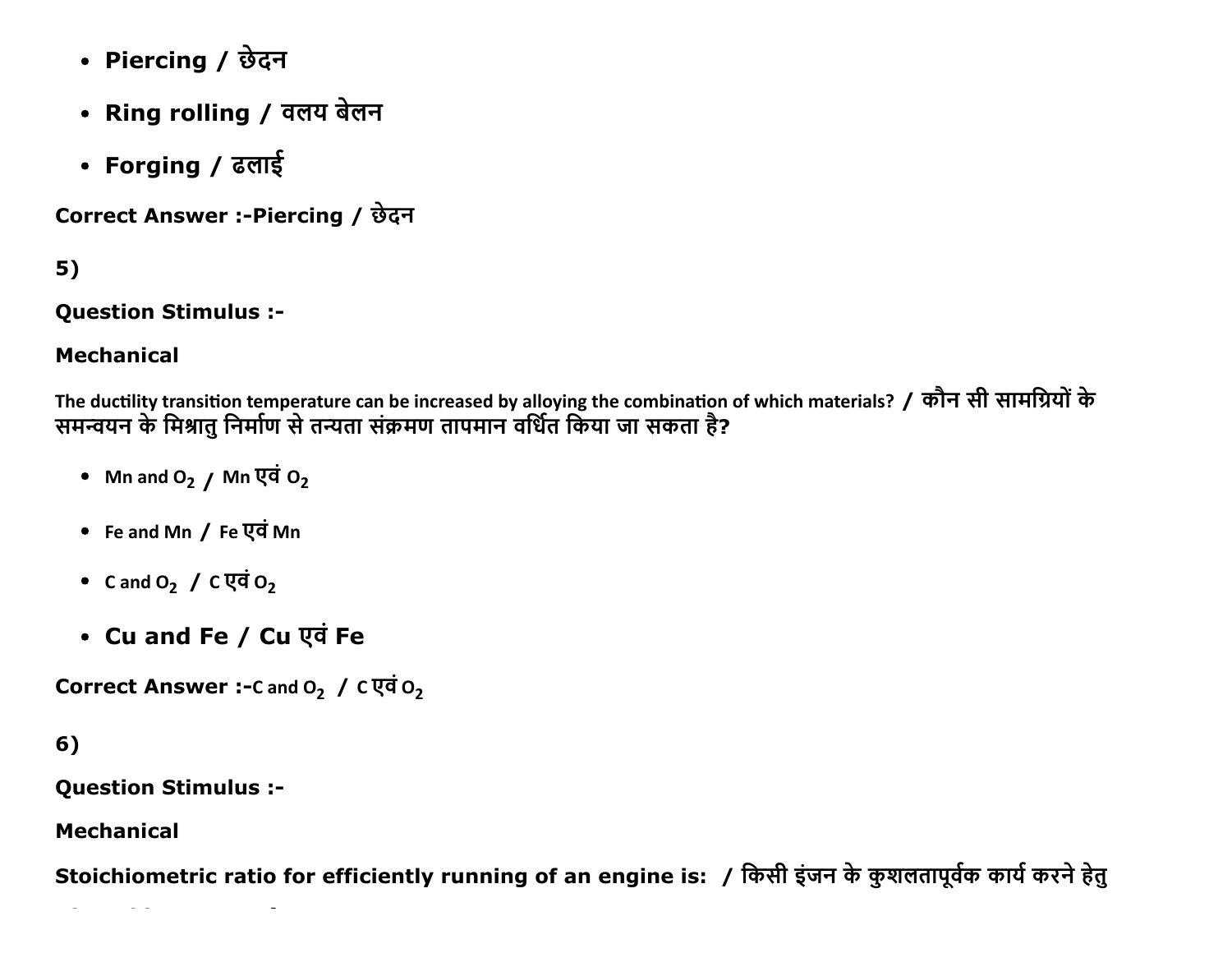```
स्टोइशिओमेटिक अनपात है:
```
- chemically correct air-fuel ratio by volume / रासायनिक रूप से सठीक आयतन-आधारित वायु-ईंधन अनुपात
- actual air-fuel ratio / वास्तविक वायु-ईंधन अनुपात
- chemically correct air-fuel ratio by weight / रासायनिक रूप से सटीक भार-आधारित वायु-ईंधन अनुपात
- none of the above / उपरोक्त में से कोई नहीं

Correct Answer :-chemically correct air-fuel ratio by volume / रासायनिक रूप से सठीक आयतन-आधारित वायु-ईंधन अनुपात

## $7)$

**Question Stimulus :-**

#### **Mechanical**

Lathe beds are produced by which of the following production processes? / निम्नलिखित में से कौन से उत्पादन प्रक्रिया से खराद (चक्रयन्त्र) आधार (शैय्या) निर्मित होते हैं?

- Rolling / बेलन (रोलिंग)
- Forging / गढ़ाई (फोर्जिंग)
- Drawing / कर्षण (डॉइंग)
- Casting / ढलाई (कास्टिंग)

Correct Answer :- Casting / ढलाई (कास्टिंग)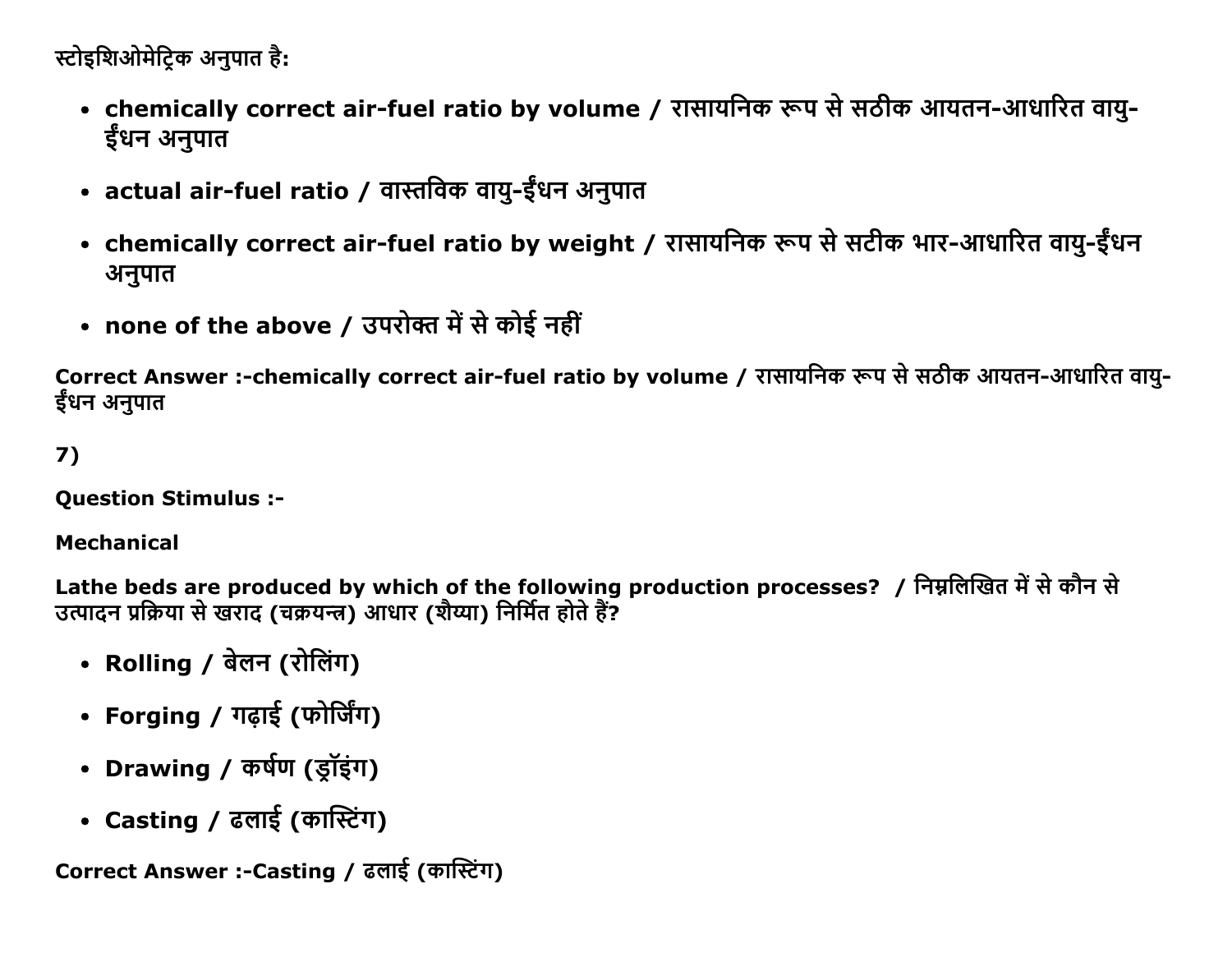**Question Stimulus :-**

**Mechanical** 

The ignition of fuel in a diesel engine is caused by: / एक डीजल इंजन में ईंधन का दहन इसके कारण होता है:

- spark plug / स्पार्क प्लग
- compressed fuel / संपीड़ित ईंधन
- heat resulting from compressed air that is supplied for combustion / संपीड़ित वायु से निर्गत ताप जिसका दहन हेतु आपूर्ति किया जाता है
- air fuel mixture / वायु ईंधन मिश्रण

Correct Answer :-heat resulting from compressed air that is supplied for combustion / संपीड़ित वायु से निर्गत ताप जिसका दहन हेतु आपूर्ति किया जाता है

 $9)$ 

**Question Stimulus :-**

### **Mechanical**

A redundant frame is also known as \_\_\_\_\_\_\_\_\_\_\_ frame. / एक व्यतिरिक्त (अनावश्यक) संरचना (चौखट) \_\_\_\_\_\_\_\_\_\_\_ भी कहलाता है।

- an efficient / एक मात्रातिरिक्त
- a deficient / एक अपूर्ण (अभावयुक्त)
- an imperfect / एक त्रुटिपूर्ण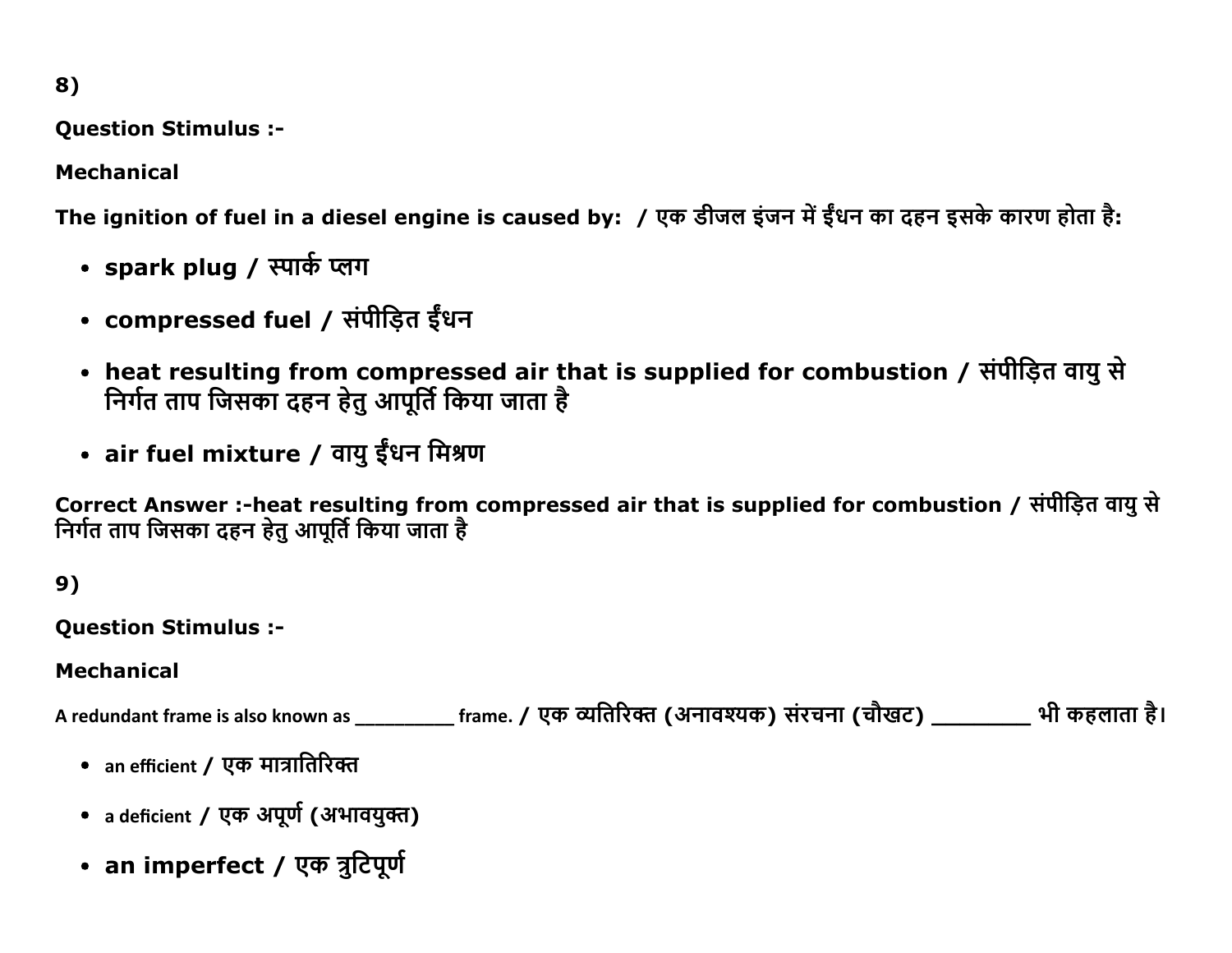• a perfect / एक त्रुटिहीन

## Correct Answer :- an imperfect / एक त्रुटिपूर्ण

## $10)$

### **Question Stimulus :-**

## **Mechanical**

The relationship of efficiency of Carnot cycle and Stirling cycle is: / कार्नो चक्र एवं स्टर्लिंग चक्र के कार्यकुशलता का संबंध है:

- Not equal / एक समान नहीं हैं
- Twice / दोगुणा
- equal / एक समान
- None of the above / उपरोक्त में से कोई नहीं

Correct Answer :-equal / एक समान

## $11)$

**Ouestion Stimulus :-**

**Mechanical** 

The application of control chart in industrial engineering is: / औद्योगिक अभियांत्रिकी में नियंत्रण सारणी का प्रयोग है:

- to control inventory / वस्तु नियंत्रण करना
- to schedule production / उत्पादन पूर्वनियोजित करना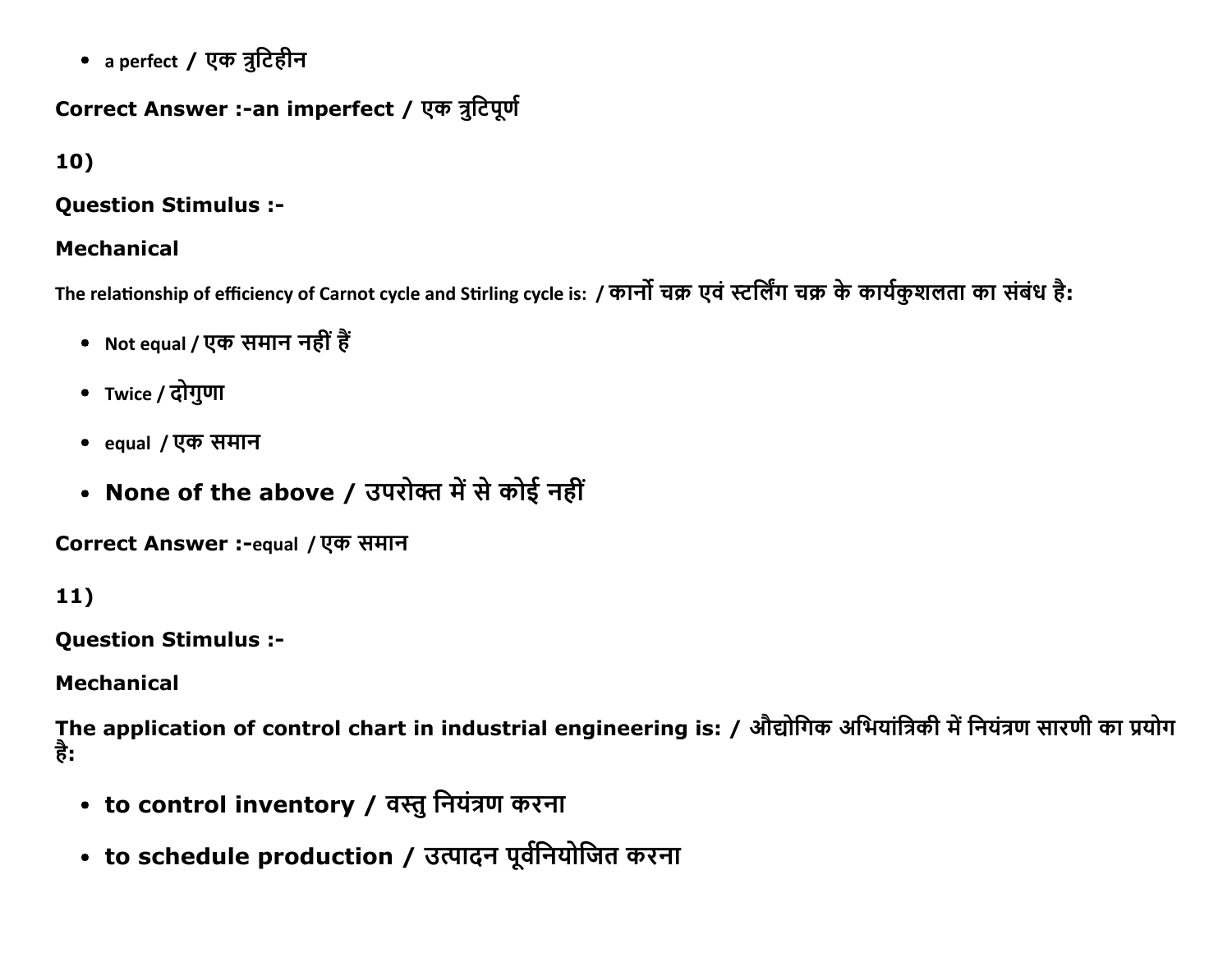- for preventive maintenance / प्रतिकारक रखरखाव हेतु
- for material handling / सामग्री व्यवहार हेतु

Correct Answer :-to control inventory / वस्तु नियंत्रण करना

 $12)$ 

**Ouestion Stimulus :-**

**Mechanical** 

The functioning of jet propulsion engine: / जेट प्रणोदन इंजन की क्रिया:

- does not depend upon presence of air / वायु के उपस्थिति पर निर्भर नहीं करता
- the propulsive matter is ejected / प्रणोदक वस्तु निक्षेपित हो जाता है
- the propulsive matter flows around the propelled body / प्रणोदक वस्तु प्रणोदित पिंड के सर्वत्र प्रवाहित होता है
- none of the above / उपरोक्त में से कोई नहीं

Correct Answer :-the propulsive matter flows around the propelled body / प्रणोदक वस्तु प्रणोदित पिंड के सर्वत्र प्रवाहित होता है

13)

**Question Stimulus :-**

**Mechanical** 

The sand grains stick together by the \_\_\_\_\_\_\_\_\_\_\_\_\_\_\_\_ property of molding sand. / ढलाई बालुका की<br>\_\_\_\_\_\_\_\_\_\_\_\_\_ विशेषता के द्वारा बालुका कण परस्पर जुड़े रहते हैं।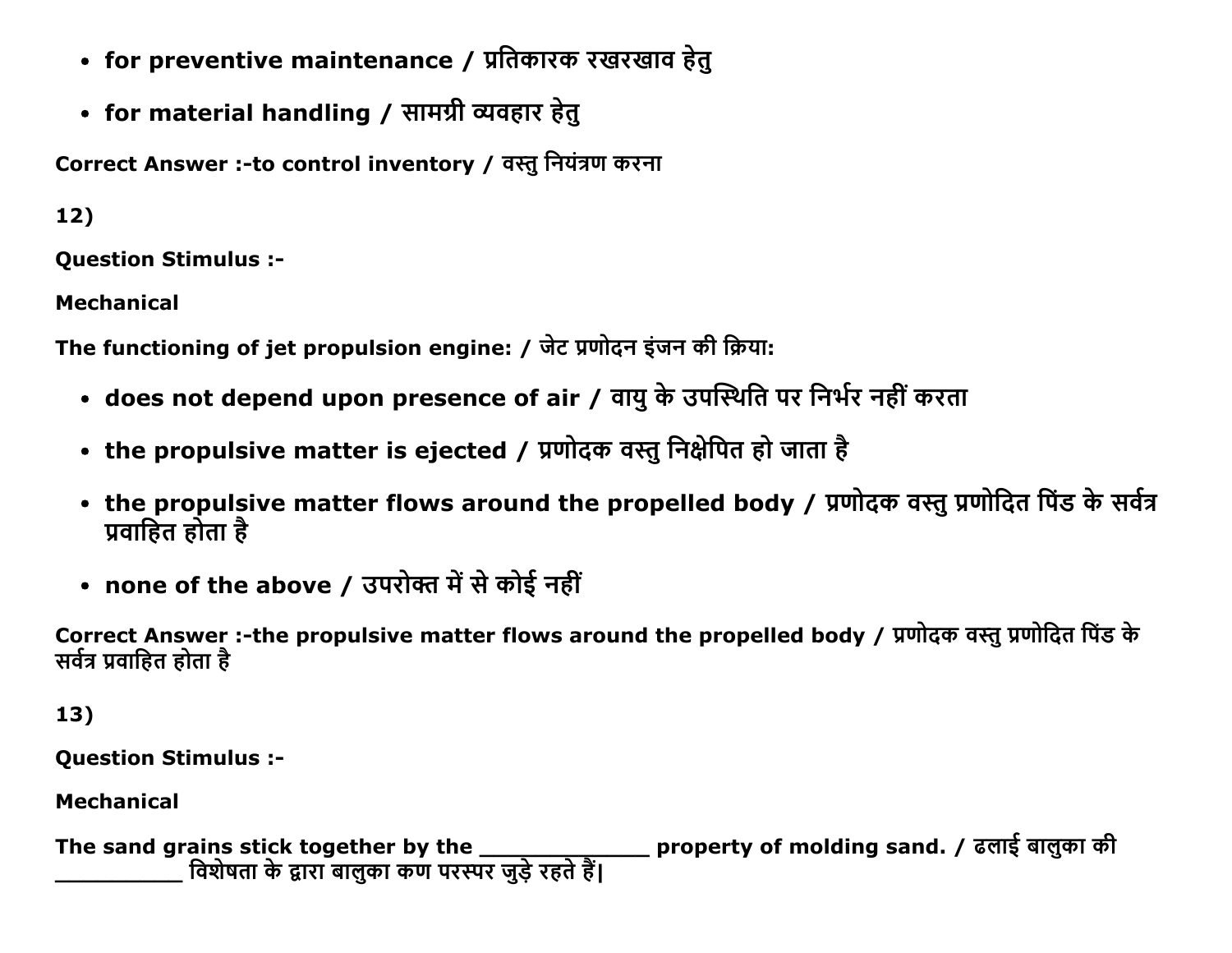- cohesiveness / संसक्ति
- adhesiveness / संयुक्ति
- refractoriness / अपवर्त्तकता
- permeability / पारगम्यता

Correct Answer :-cohesiveness / संसक्ति

## 14)

**Question Stimulus :-**

### **Mechanical**

If the number of links in a mechanism is 8, the number of pairs would be: / यदि किसी क्रियाविधि में कड़ियों की संख्या ८ है, तो युग्मों का संख्या होगा:

- $-6/6$
- $\bullet$  8/6
- $\cdot$  10 / ? $\circ$
- $-4/8$

Correct Answer :- 6 / ६

 $15)$ 

**Question Stimulus :-**

**Mechanical**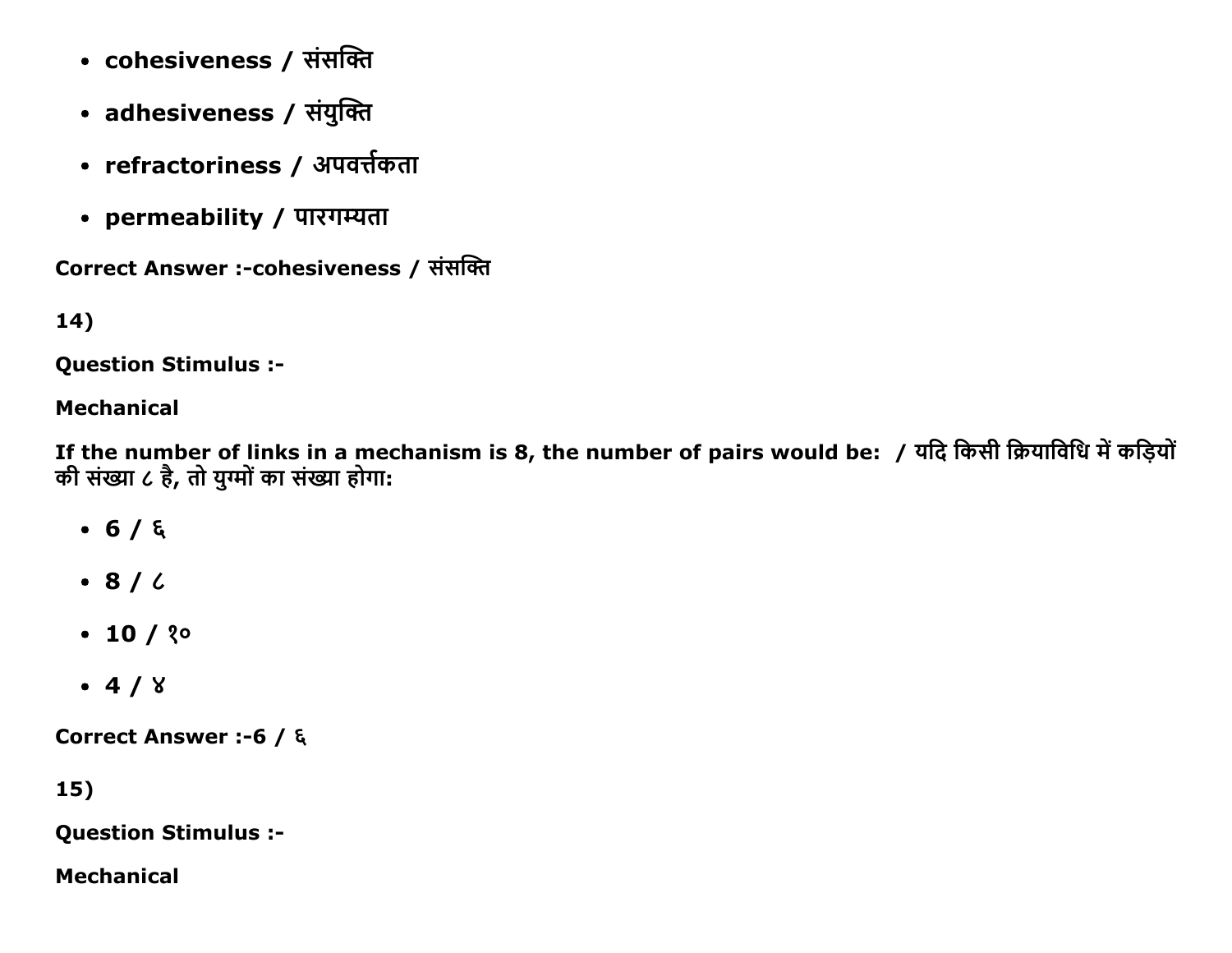Which form of the iron is having existence between 910° C and 1403° C? / ९१० से. एवं १४०३ से. के मध्य लौह के किस प्रकार का अस्तित्व होता है?

- $\alpha$ -iron / α-σπε
- y-iron / y-लौह
- β-iron / β-लौह
- ठ-iron / ठ-लौह

Correct Answer :-γ-iron / γ-लौह

 $16)$ 

## **Question Stimulus :-**

## **Mechanical**

Which of the following among the given options is a single point cutting tool? / निम्नलिखित विकल्पों में से कौन सा एक एकल बिंद छेदन औजार है?

- Milling cutter / पेषण छेदक
- Hack saw blade / धातु छेदक आरी
- Turning tool / छीलन औजार
- Grinding wheel / घर्षण चक्र

Correct Answer :-Turning tool / छीलन औजार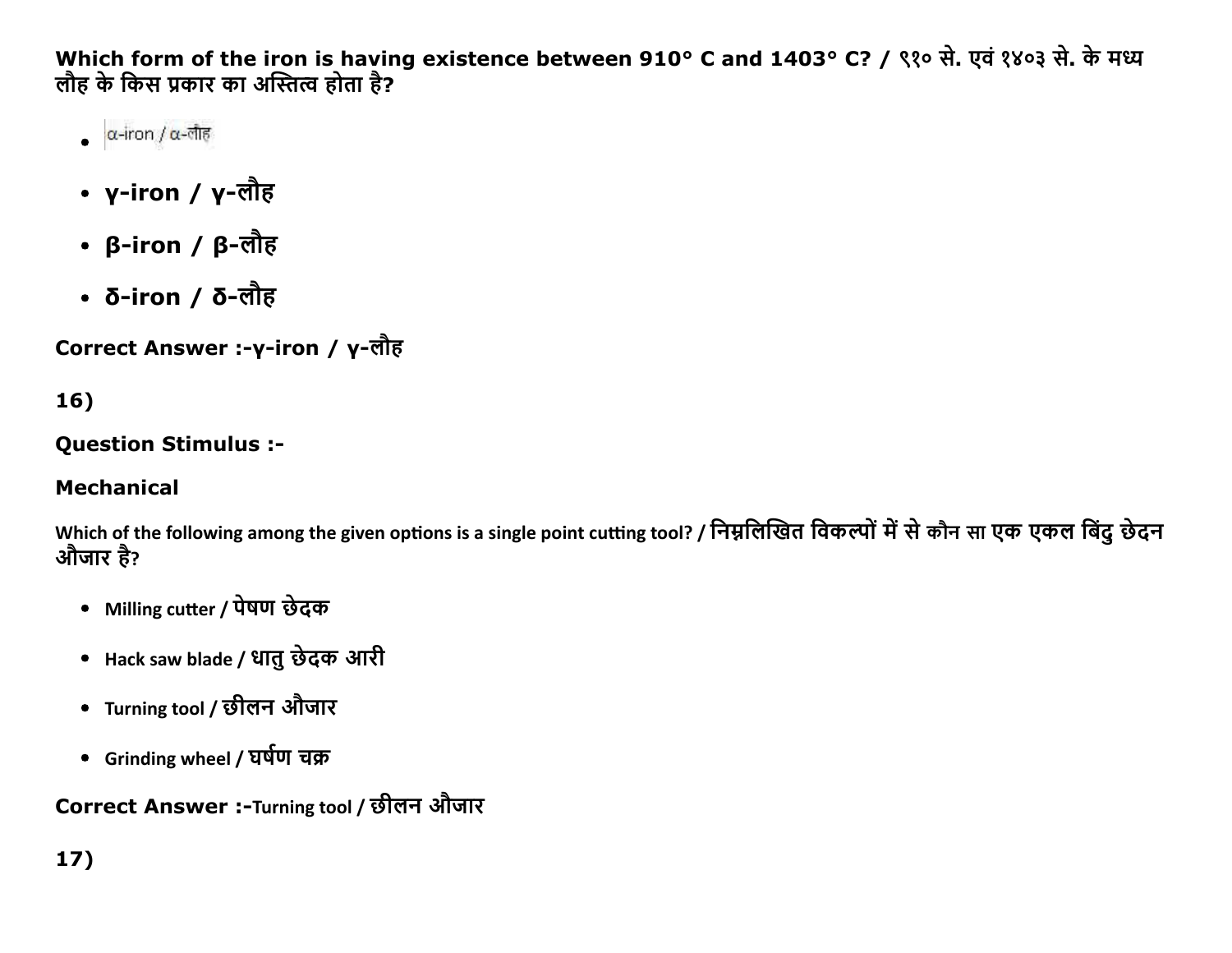### **Question Stimulus :-**

## **Mechanical**

The coefficient of viscosity may be observed by: / श्यानता के गुणनांक का अवलोकन इसके द्वारा किया जा सकता है:

- capillary tube method / केशिका नलिका विधि
- orifice type viscometer / रंध्र प्रकार श्यानतामापक (विस्कोमीटर)
- rotating cylinder method / घुर्णनशील बेलन विधि
- all of these / उपरोक्त सभी

Correct Answer :-all of these / उपरोक्त सभी

18)

**Ouestion Stimulus :-**

### **Mechanical**

100 percent volumetric efficiency could not be achieved in reciprocating compressor, because of: / इसके कारण, प्रत्यागामी संपीड़क में १०० प्रतिशत अनुमापी (आयतनी) कार्यक्षमता प्राप्त नहीं हो सकती:

- the compressor superheat / संपीड़क अतिताप
- the pressure drop across the valves / कपाटों (वाल्व) से होकर दाब में ह्रास
- the leakage of the gas / गैस का रिसना
- all of the above / उपरोक्त सभी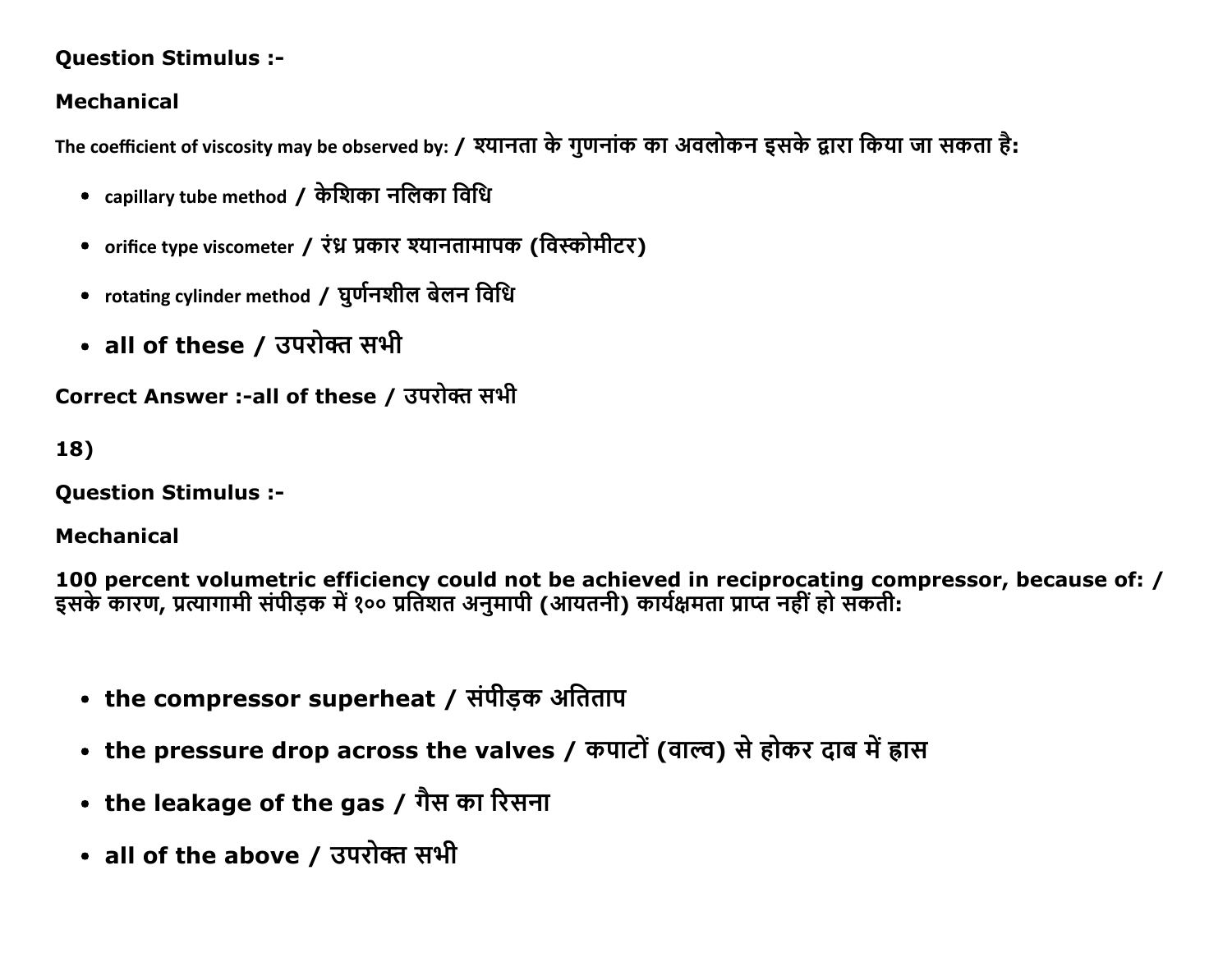Correct Answer :-all of the above / उपरोक्त सभी

19)

**Question Stimulus :-**

**Mechanical** 

From iron carbon diagram, which of the following steel contains 0.8 to 1.5% carbon? / लौह-प्रांगार (कार्बन) रेखाचित्र से, निम्नलिखित में से किस इस्पात में ०.८ से १.५% तक प्रांगार (कार्बन) रहता है?

- Low carbon steel / निम्न प्रांगार इस्पात
- High carbon steel / उच्च प्रांगार इस्पात
- Medium carbon steel / मध्यम प्रांगार इस्पात
- Mild steel / मृदु इस्पात

Correct Answer :-High carbon steel / उच्च प्रांगार इस्पात

20)

**Ouestion Stimulus :-**

**Mechanical** 

The application of Hooke's joint is to connect: / हक'स संधि का प्रयोग यह संयुक्त करने हेतु होता है:

- two parallel shafts / दो समान्तराल धुरी-दंड
- two intersecting shafts / दो परस्परच्छेदी धुरी-दंड
- two non-parallel intersecting shafts / दो असमांतराल परस्परच्छेदी धुरी-दंड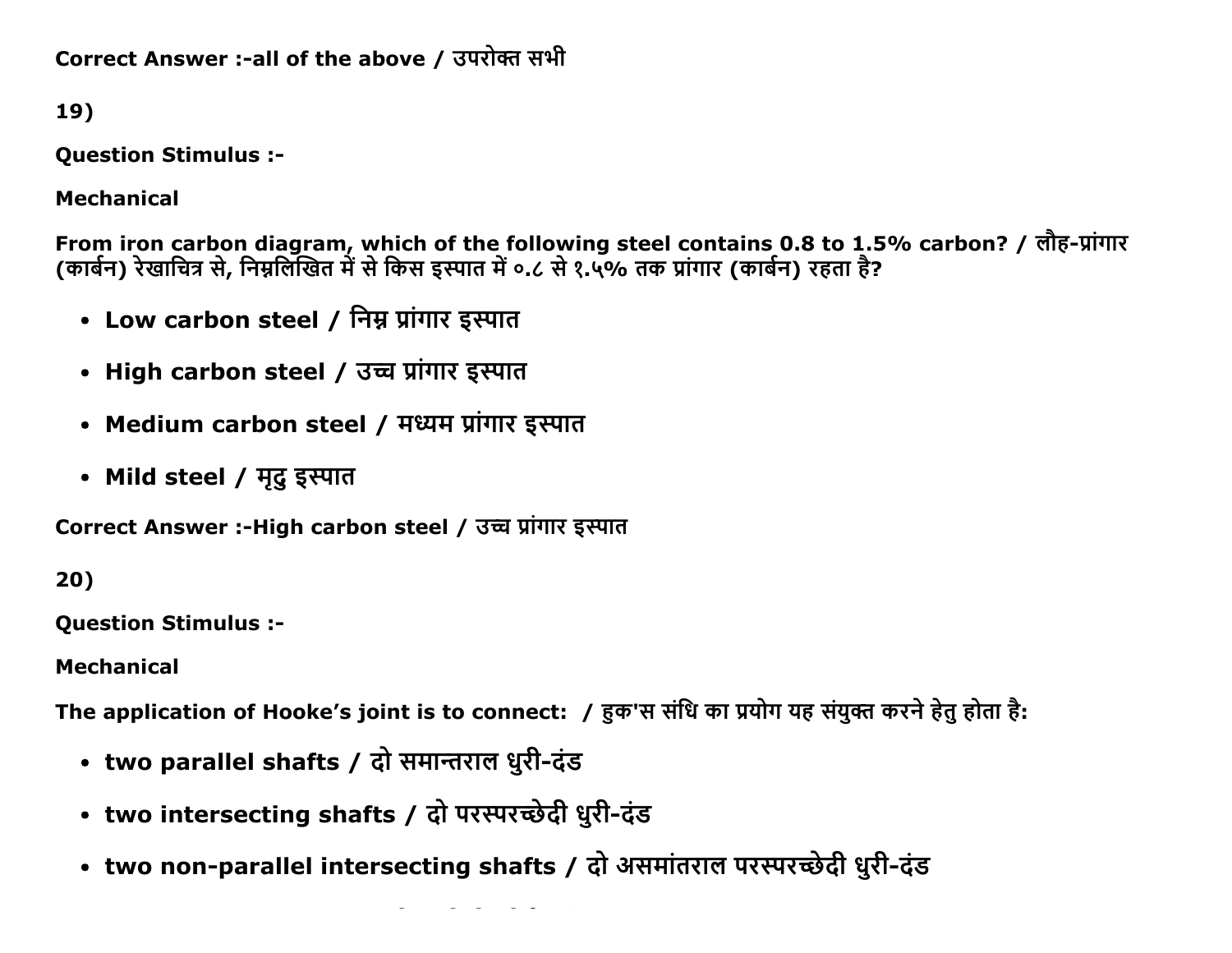• none of the above / उपरोक्त में से कोई नहीं

# Correct Answer :- two non-parallel intersecting shafts / दो असमांतराल परस्परच्छेदी धुरी-दंड

## $21)$

### **Question Stimulus :-**

### **Mechanical**

Fly wheel is NOT the part of which of the following machine? / निम्नलिखित में से किस यन्त्र का अंग भार-चक्रिका (फ्लाईव्हील) नहीं है?

- Steam engine / वाष्प इंजन
- Gas turbine / गैस टरबाइन
- Fly press / फ्लाई प्रेस
- Lathe machine / खराद (लेद) यन्त्र

Correct Answer :-Lathe machine / खराद (लेद) यन्त्र

## 22)

**Ouestion Stimulus :-**

**Mechanical** 

In Breakeven point: / हानिरहित बिंदु में:

- total cost is less than the sales revenue / कुल लागत, विक्रय आय से न्यून होता है
- total cost is more than the sales revenue / कुल लागत, विक्रय आय से अधिक होता है
- total cost is equal to sales revenue / कुल लागत, विक्रय आय के समान होता है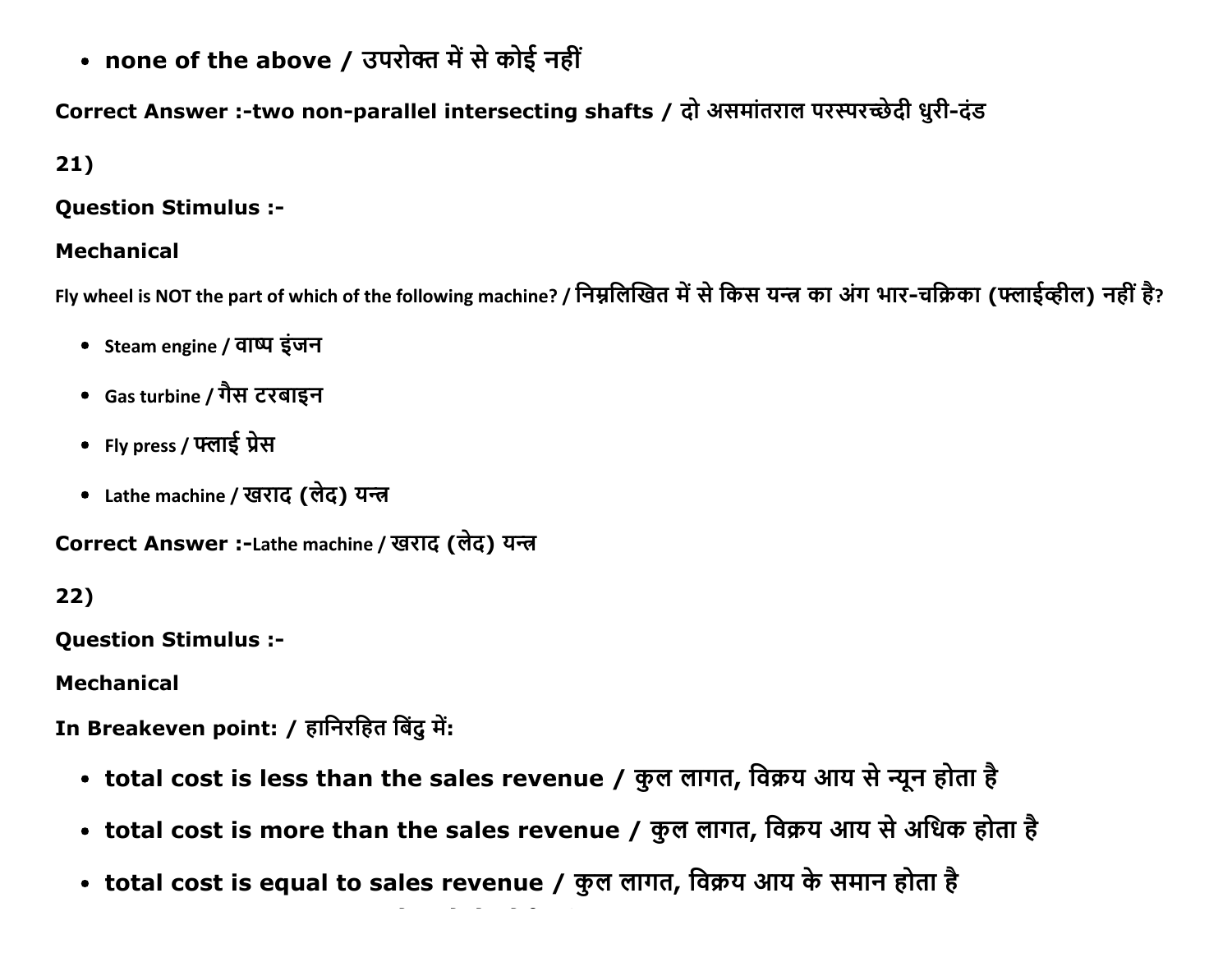• none of the above / उपरोक्त में से कोई नहीं

Correct Answer :-total cost is equal to sales revenue / कुल लागत, विक्रय आय के समान होता है

 $23)$ 

**Question Stimulus :-**

**Mechanical** 

Subcooling occurs when the vapour / उपशीतलन होता है जब वाष्प

- removes latent heat from the refrigerant / प्रशीतक से गुप्त ऊष्मा निष्कासित करता है
- removes sensible heat from the Refrigerant / प्रशीतक से संवेदी ऊष्मा निष्कासित करता है
- has high latent heat / उच्च गुप्त ऊष्मा धारण करता है
- has low latent heat / निम्न गुप्त ऊष्मा धारण करता है

Correct Answer :-removes sensible heat from the Refrigerant / प्रशीतक से संवेदी ऊष्मा निष्कासित करता है

 $24)$ 

**Question Stimulus :-**

**Mechanical** 

The expansion ratio in steam engines is the ratio of / वाष्प इंजिनों में विस्तार अनुपात इसका अनुपात होता है

- clearance volume to swept volume / अस्पर्शी आयतन बटा प्रसर्पित आयतन
- swept volume to clearance volume / प्रसर्पित आयतन बटा अस्पर्शी आयतन
- cut off volume to swept volume / विच्छेदक आयतन बटा प्रसर्पित आयतन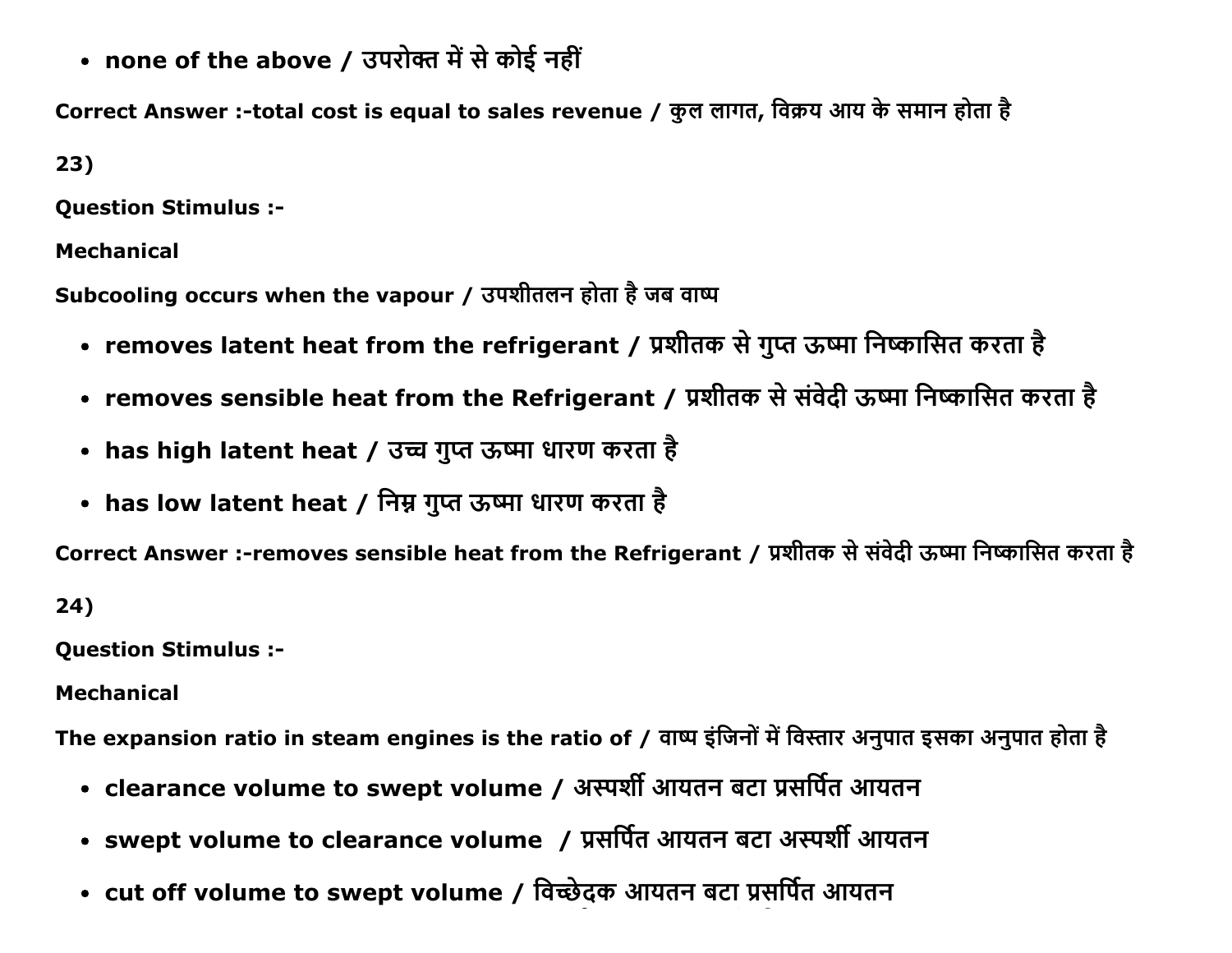• swept volume to cut off volume / प्रसर्पित आयतन बटा विच्छेदक आयतन

Correct Answer :-swept volume to cut off volume / प्रसर्पित आयतन बटा विच्छेदक आयतन

 $25)$ 

**Ouestion Stimulus :-**

### **Mechanical**

Due to slip of the belt, which type of condition occurs in velocity ratio of the belt drive? / पट्टे के फिसलनें के कारण, पट्टा चालक के वेग अनपात में किस प्रकार की अवस्था उत्पन्न होती है?

- it decreases / यह ह्रास होता है
- it is first equal and then it Increases / यह प्रथमत: समान रहता है एवं तत्पश्चात यह वर्धित होता है
- it first decreases and then it increases / यह प्रथमत: ह्रास होता है एवं तत्पश्चात यह वर्धित होता है
- no effect on the belt drive / पट्टा चालक पर कोई प्रभाव नहीं पड़ता

Correct Answer :-it decreases / यह ह्रास होता है

26)

**Question Stimulus :-**

**Mechanical** 

In limit fits and tolerances for assembly 100H6/g8, H6 is the designation of: / संयोजन १००H6 / g8 हेत् सीमा उपयोज्यता एवं सहिष्णुता में, H6 इसकी संज्ञा है:

- Hole / छिद्र
- Shaft / धुरी-दंड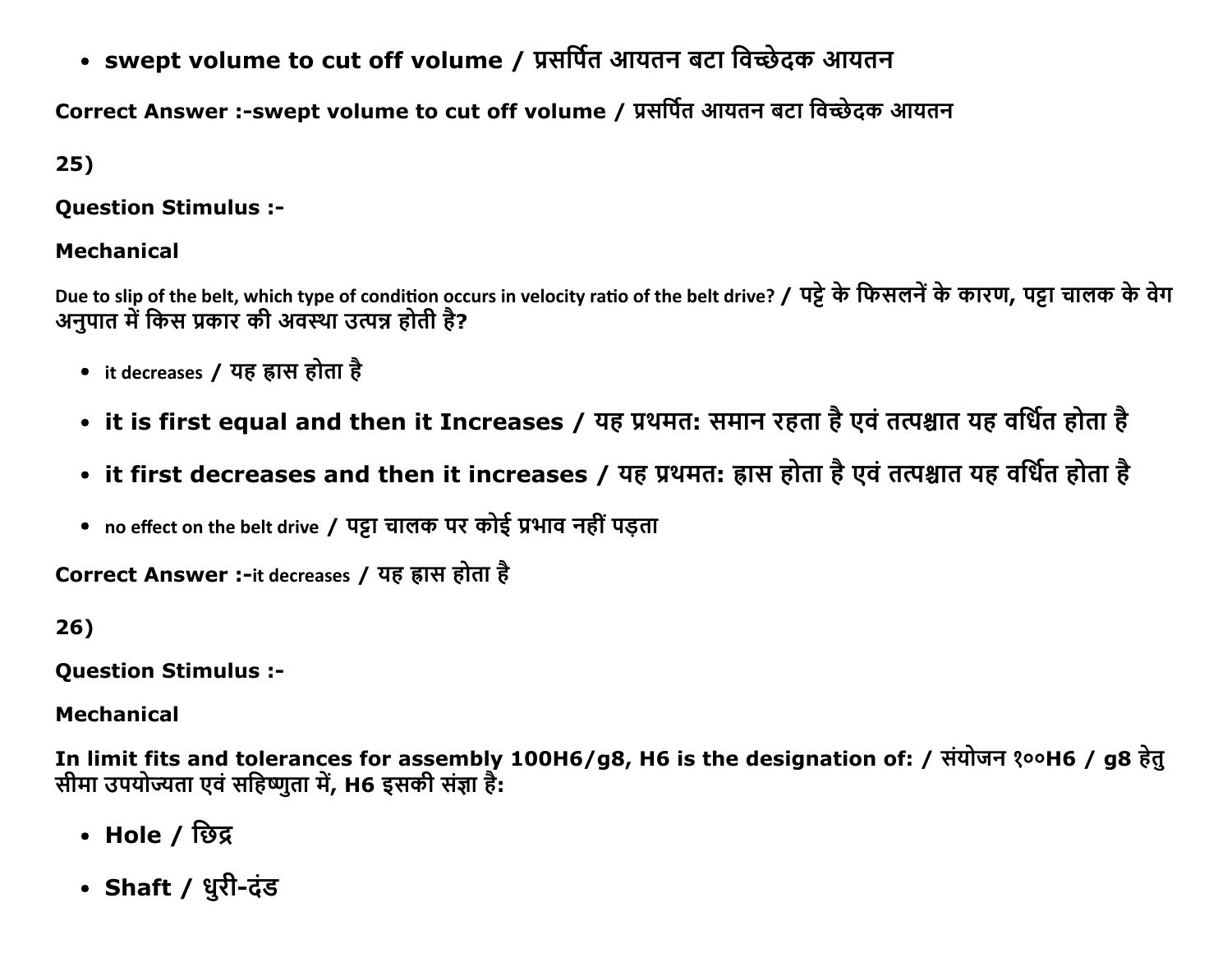- Interference / हस्तक्षेप
- none of the above / उपरोक्त में से कोई नहीं

Correct Answer :-Hole / छिद्र

## $27)$

**Question Stimulus :-**

### **Mechanical**

The value of speed ratio in Kaplan turbine is kept at / कपलान टरबाइन में वेग अनुपात का मान इस पर रखा जाता है

- $0.5/0.4$
- $0.9 / 0.8$
- $2.0 / 2.0$
- $-1.5/2.4$

Correct Answer :- 2.0 / २.०

28)

**Question Stimulus :-**

**Mechanical** 

Which of the following pattern is suitable for mass production of any product? / किसी उत्पाद के थोक उत्पादन हेतु निम्नलिखित में से कौन सा विन्यास उपयुक्त है?

• Single piece pattern / एकल खंड विन्यास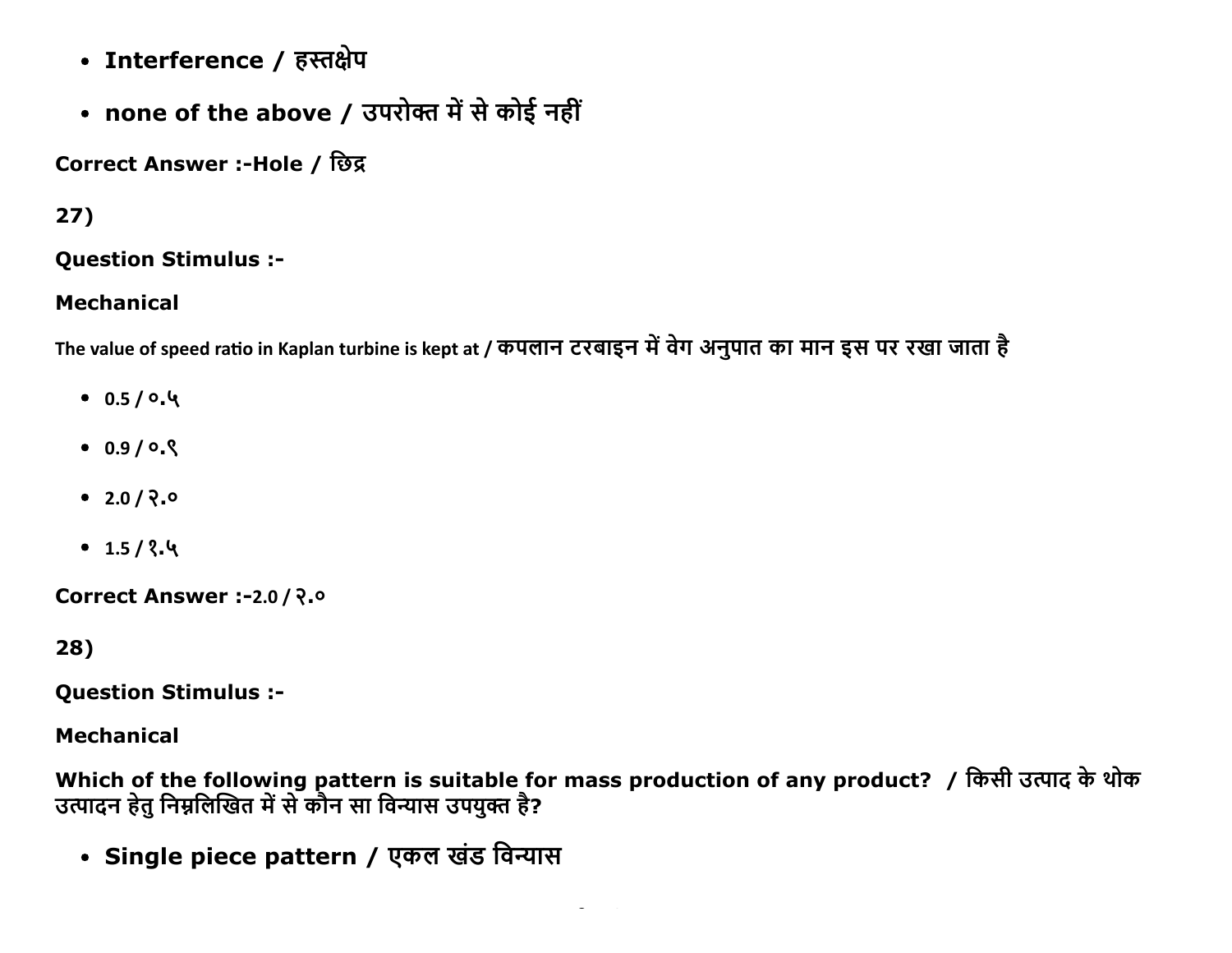- Cope and Drag pattern / सामंजस्य एवं कर्षण विन्यास
- Match plate pattern / मिलान पट्टिका विन्यास
- none of the above / उपरोक्त में से कोई नहीं

Correct Answer :- Match plate pattern / मिलान पट्टिका विन्यास

 $29)$ 

**Question Stimulus :-**

**CANCELLED** 

### **Mechanical**

When in motion, the friction experienced by a body, is known as: / जब गतिशील हो, तब किसी पिंड द्वारा अनुभूत घर्षण कहलाता है:

- Limiting friction / प्रतिबंधक घर्षण
- Dynamic friction / गतिशील घर्षण
- Static friction / स्थिर (अचल) घर्षण
- Kinetic friction / गतिज घर्षण

Correct Answer :-Dynamic friction / गतिशील घर्षण

30)

**Ouestion Stimulus :-**

**Mechanical** 

If the additional air is forced under pressure into the engine cylinder then the process is known as: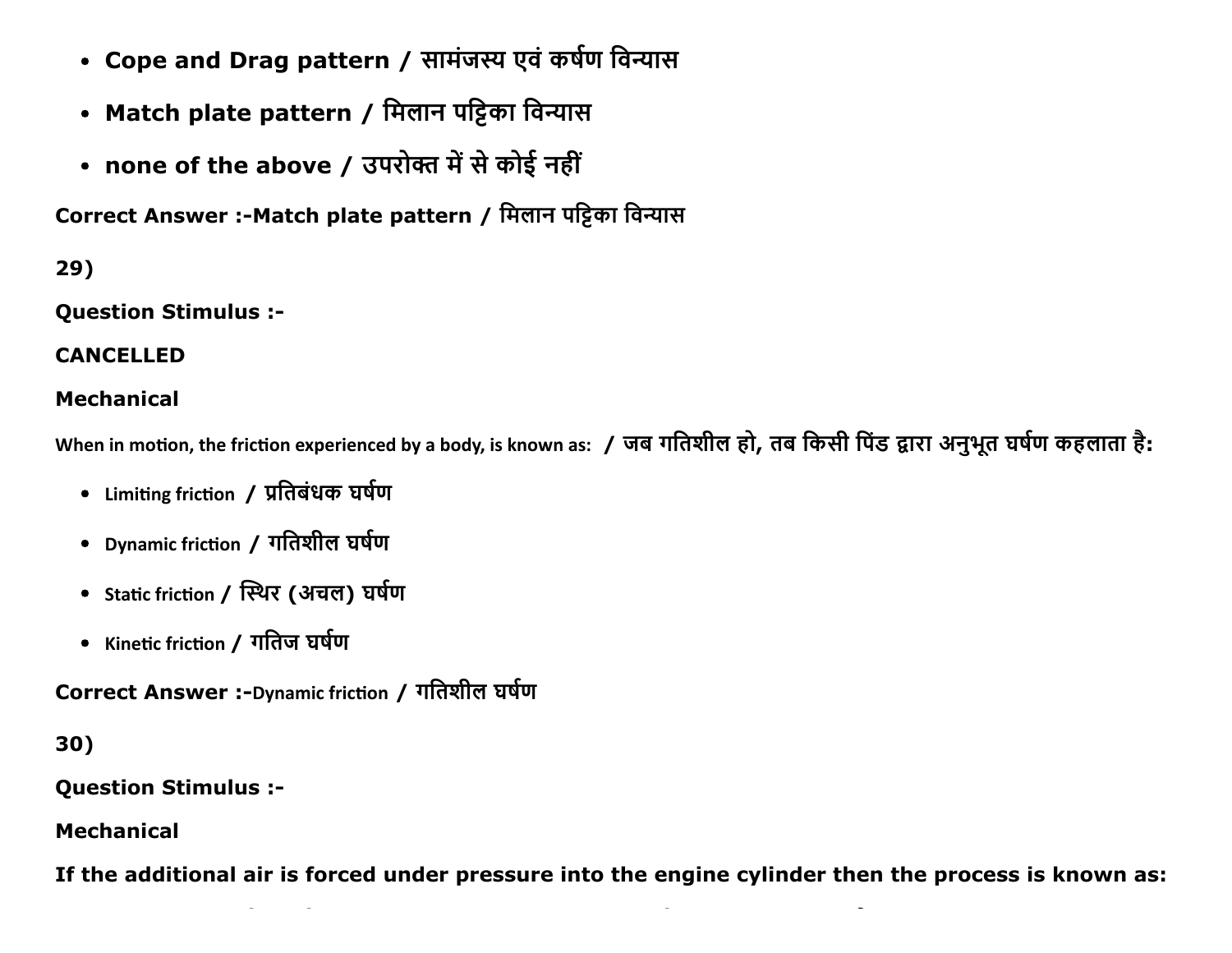/ यदि इंजन सिलिंडर में दाब के द्वारा अतिरिक्त वायु प्रविष्ट कर दी जाए, तो यह प्रक्रिया कहलाता है:

- Turbulence / विक्षोभ
- Compression / संपीड़न
- Supercharging / अति-आवेशित होना
- Exhaust / रेचन (निकास)

Correct Answer :-Supercharging / अति-आवेशित होना

# $31)$

**Question Stimulus :-**

**Mechanical** 

The best example of heterogeneous system is: / विषमांग तंत्र का सर्वोत्तम उदहारण है:

- Atmospheric air / वायुमंडलीय वायु
- Mixture of hydrogen and oxygen / हाइड्रोजन एवं ऑक्सीजन का मिश्रण
- Cooling fluid in a radiator / एक विकिरक (रेडियेटर) में तरल का शीतलन
- Mixture of ice, water and steam / हिम, जल एवं वाष्प का मिश्रण

Correct Answer :- Mixture of ice, water and steam / हिम, जल एवं वाष्प का मिश्रण

32)

**Question Stimulus :-**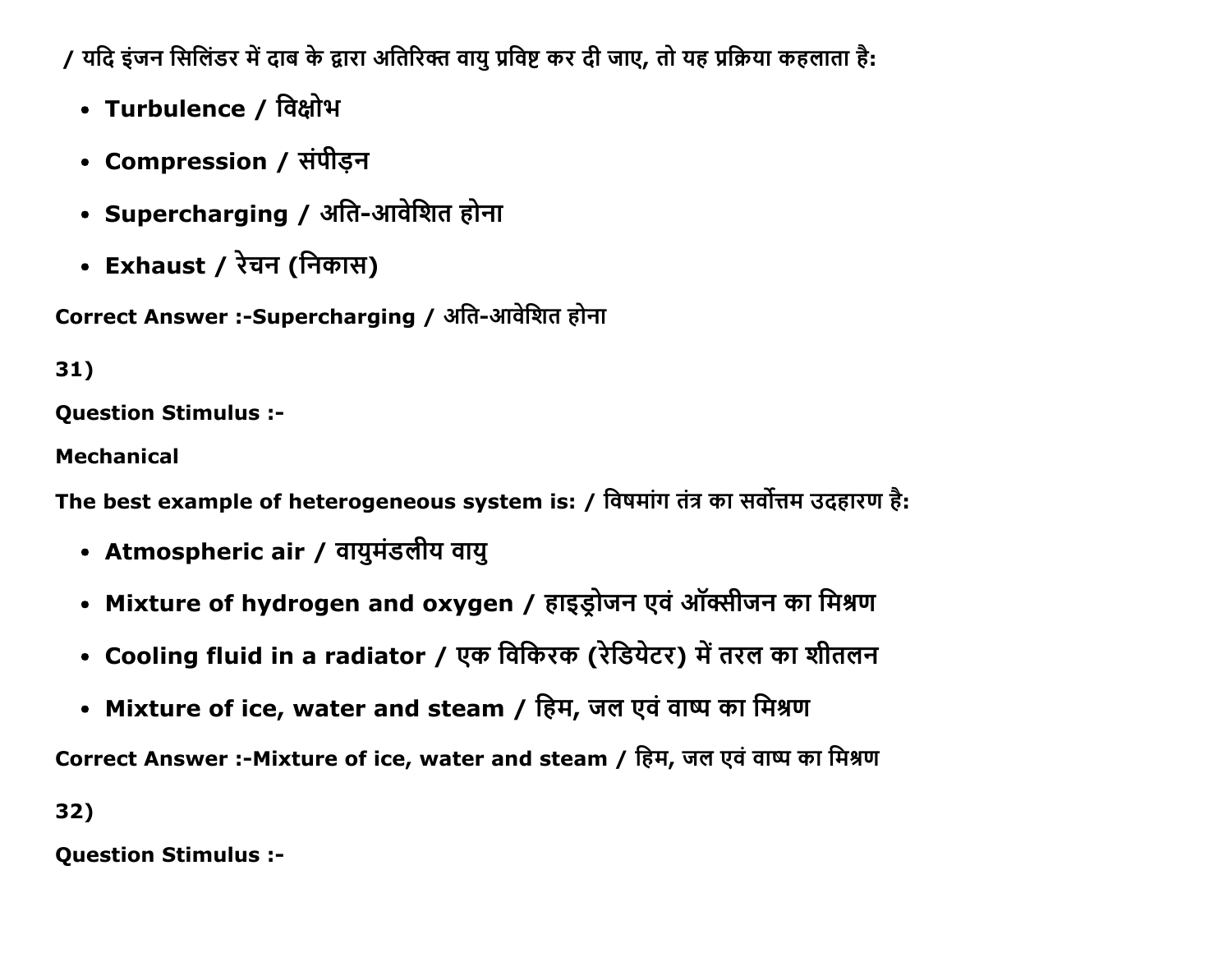### **CANCELLED**

## **Mechanical**

Efficiency of Otto engine is \_\_\_\_\_\_\_\_ than the diesel engine / ऑटो इंजन की कार्यक्षमता डीजल इंजन से ा है।

- more / अधिक
- less / न्यून
- equal /  $\overline{H}$  समान
- none of the above / उपरोक्त में से कोई नहीं

Correct Answer :-more / अधिक

33)

**Question Stimulus :-**

**CANCELLED** 

**Mechanical** 

I.C. engines are usually supercharged by: / आई.सी. इंजन साधारणतः इसके द्वारा अत्यधिक आवेशित (क्षमतासंपन्न) हो जाते हैं:

- rotary compressor / घूर्णयमान संपीड़क
- radial flow compressor / अर्द्धव्यासी प्रवाह संपीड़क
- roots blower / मूल धौंकनी
- axial flow compressor / अक्षीय प्रवाह संपीड़क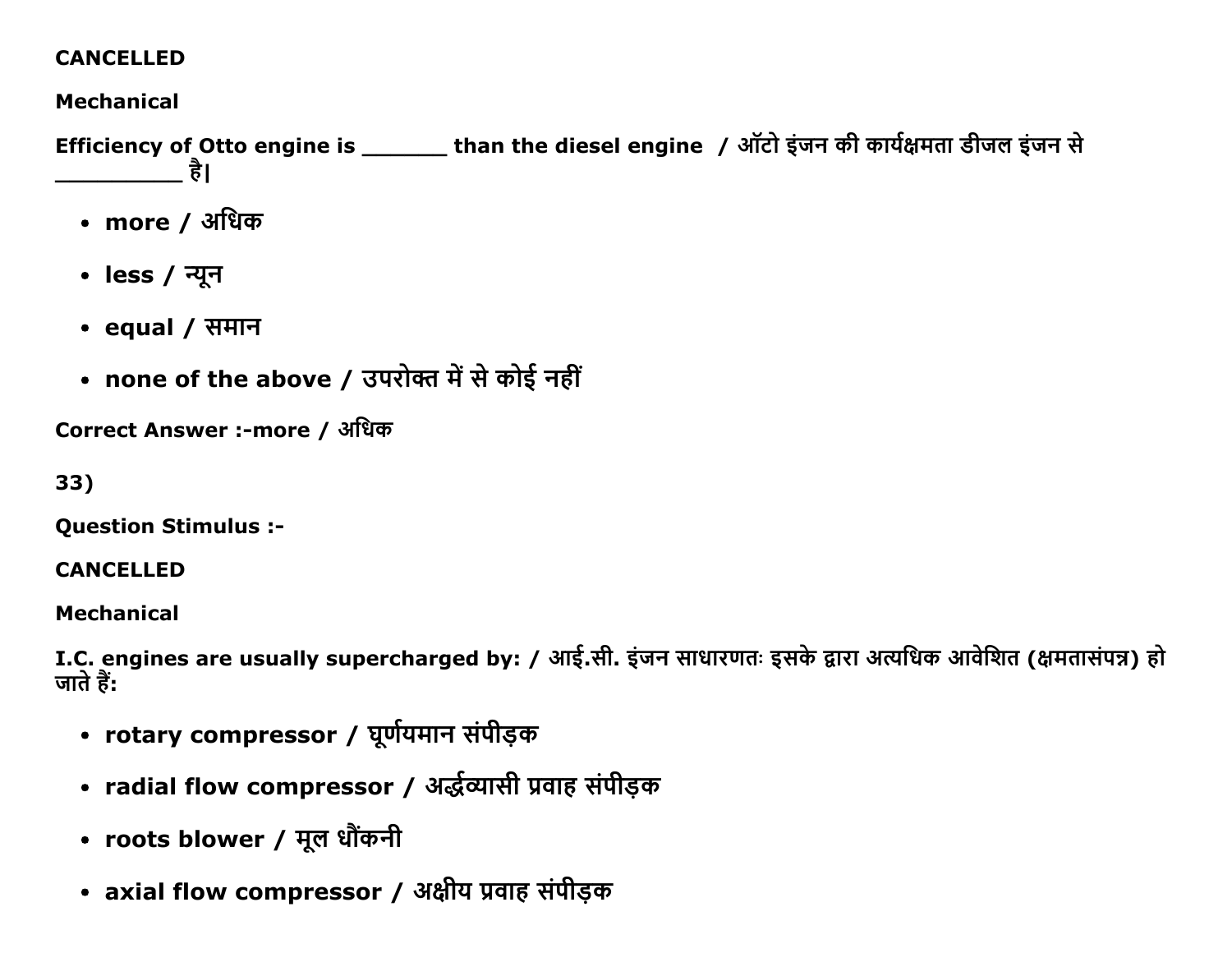Correct Answer :-radial flow compressor / अर्द्धव्यासी प्रवाह संपीड़क

34)

**Question Stimulus :-**

**Mechanical** 

Which is NOT the part of drilling machine? / छेदन (ड्रिलिंग) यन्त्र का अंग क्या नहीं है?

- Spindle / तकली (स्पिंडल)
- Tool holder / औजार धारक
- Table / मेज (टेबल)
- Cross slide / आड़ा सरकन (क्रॉस स्लाइड)

Correct Answer :-Cross slide / आड़ा सरकन (क्रॉस स्लाइड)

35)

**Question Stimulus :-**

# **Mechanical**

In one dimensional flow, the flow: / एक-आयामी प्रवाह में, प्रवाह:

- is a zig-zag flow / एक कुटिल (सर्पिल) प्रवाह है
- takes place in straight line / सरल रेखा में घटित होता है
- takes place in curve / वक्र में घटित होता है
- is steady and uniform / अविचल एवं समरूप है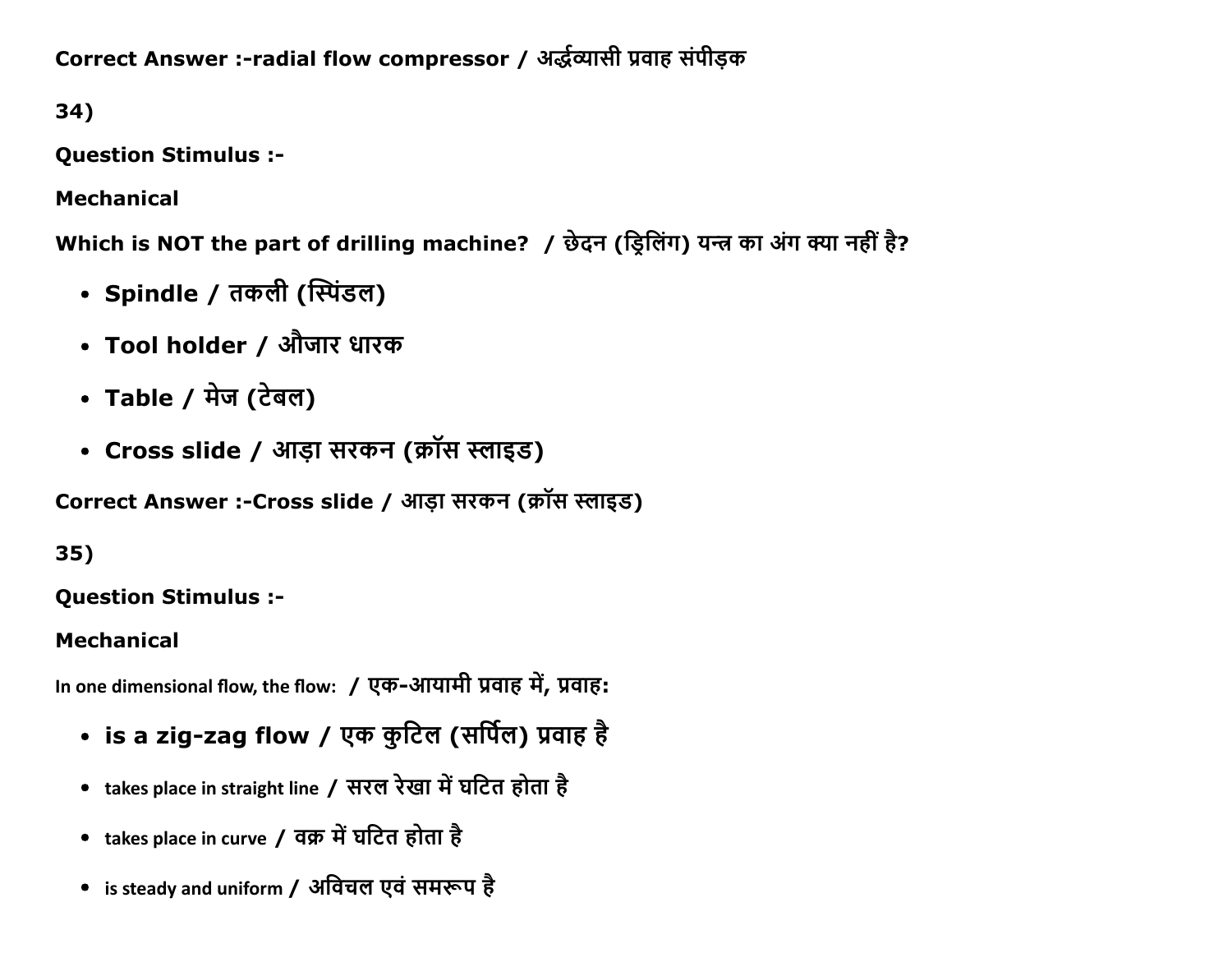Correct Answer :-takes place in straight line / सरल रेखा में घटित होता है

36)

**Question Stimulus :-**

**Mechanical** 

The brine is an aqueous solution of ...... in water. / ब्राइन जल में \_\_\_\_ का जलीय विलयन है।

- sodium chloride / सोडियम क्लोराइड
- calcium carbonate / कैल्शियम कार्बोनेट
- sodium bicarbonate / सोडियम बाईकार्बोनेट
- magnesium sulphate / मैग्नीशियम सलफेट

Correct Answer :-sodium chloride / सोडियम क्लोराइड

# 37)

# **Ouestion Stimulus :-**

# **Mechanical**

What is the unit of angular acceleration? / कोणीय त्वरण की इकाई क्या है?

- $N-m^2$
- $\bullet$  m/s
- $\cdot$  m<sup>2</sup>/s<sup>2</sup>
- rad/s<sup>2</sup>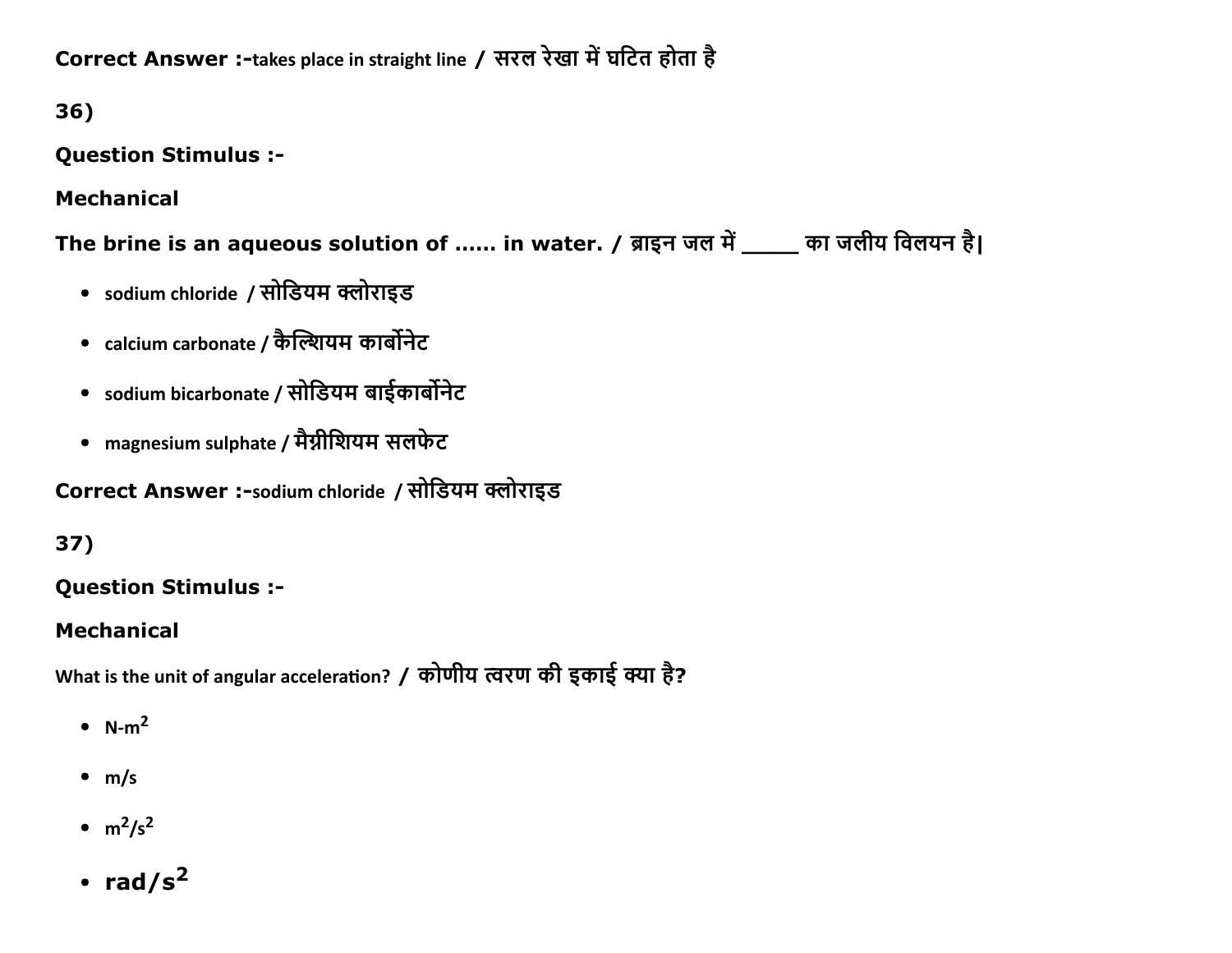```
Correct Answer :-rad/s<sup>2</sup>
```

```
38)
```
**Ouestion Stimulus :-**

**Mechanical** 

Which of the following characteristics are correct for throttling process? / निम्नलिखित में से कौन सी विशेषतायें थ्रोट्लिंग प्रक्रिया हेतु सही है?

- heat transfer / ऊष्मा स्थानांतरण
- work done by expanding steam / प्रसारशील वाष्प द्वारा किया गया कार्य
- change in internal energy / आतंरिक ऊर्जा में ह्रास
- none of the above / उपरोक्त में से कोई नहीं

Correct Answer :-none of the above / उपरोक्त में से कोई नहीं

39)

**Question Stimulus :-**

**Mechanical** 

The correct sequence of stroke in a four stroke engine is: / एक चतुश्चरण (फोर स्ट्रोक) इंजन में चरणों का सही क्रम है:

- suction, compression, exhaust and expansion, / चूषण, संपीड़न, निकास एवं प्रसार (विस्तार)
- expansion, compression, suction and exhaust / प्रसार, संपीड़न, चूसन एवं निकास
- suction, compression, expansion and exhaust / चूषण, संपीड़न, प्रसार एवं निकास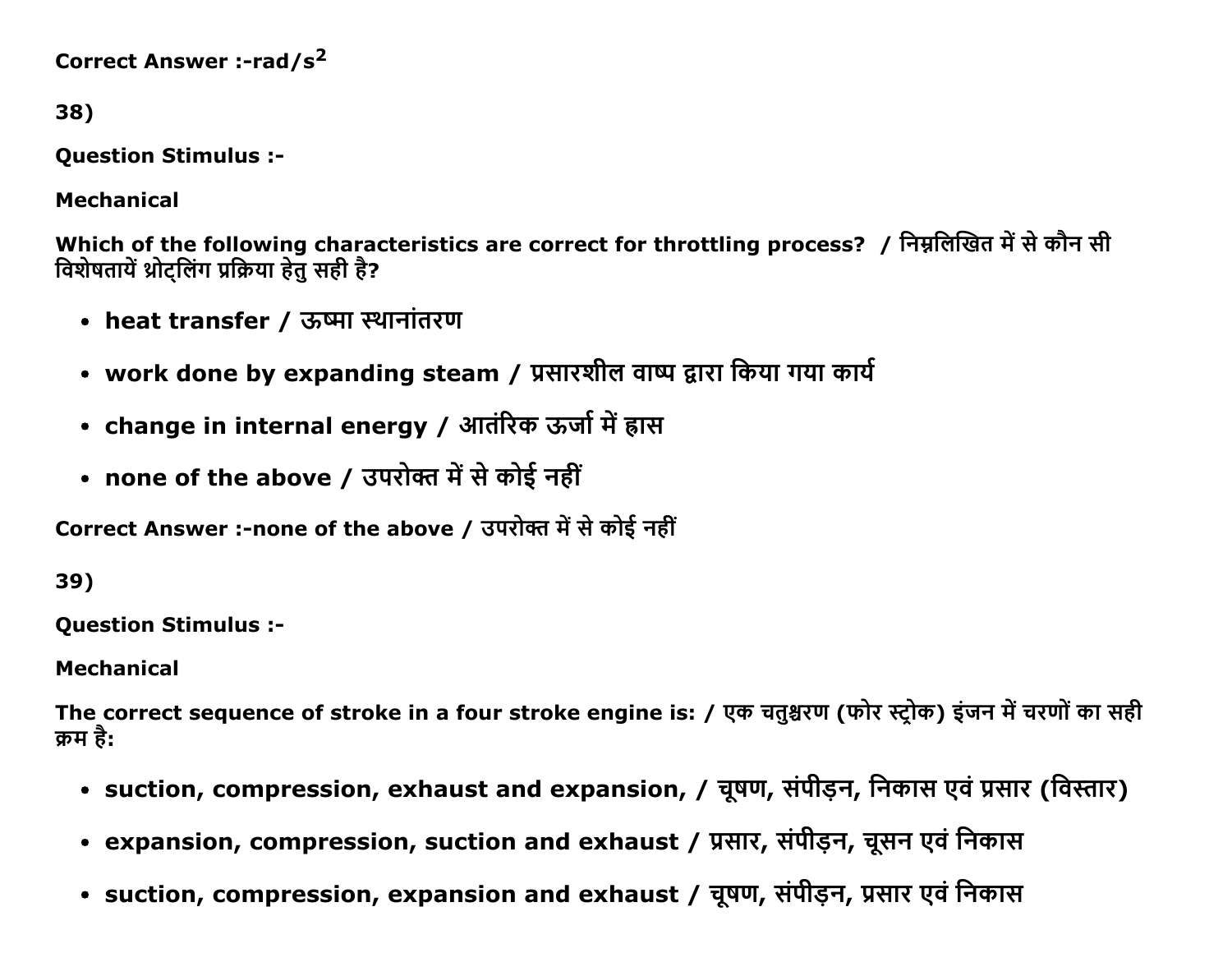• suction, expansion, compression and exhaust / चूषण, प्रसार, संपीड़न एवं निकास

Correct Answer :-suction, compression, expansion and exhaust / चूषण, संपीड़न, प्रसार एवं निकास

40)

**Question Stimulus :-**

**Mechanical** 

Triggering fission is more effectively caused by \_\_\_\_\_\_\_\_\_ moving neutrons. / विघटन (फिशन) का प्रारंभ<br>\_\_\_\_\_\_\_\_ गतिसंपन्न निरवेशाणु (न्यूट्रॉन) द्वारा अधिक प्रभावी रूप से घटित होता है।

- fast /  $\bar{x}$ त
- slow /  $\overline{4}$
- very fast / अति द्रुत
- very very slow / अत्यधिक मंद

Correct Answer :-slow / मंद

# 41)

**Ouestion Stimulus :-**

# **Mechanical**

Which of the following condition is correct for the velocity of belt, when it transmits maximum power?/ निम्नलिखित में से कौन सी अवस्था पट्टे के वेग के लिए सही है, जब वह अधिकतम शक्ति संचारित (हस्तांतरित) करता है?

•  $(T/m)^{1/2} / (T/m)^{1/2}$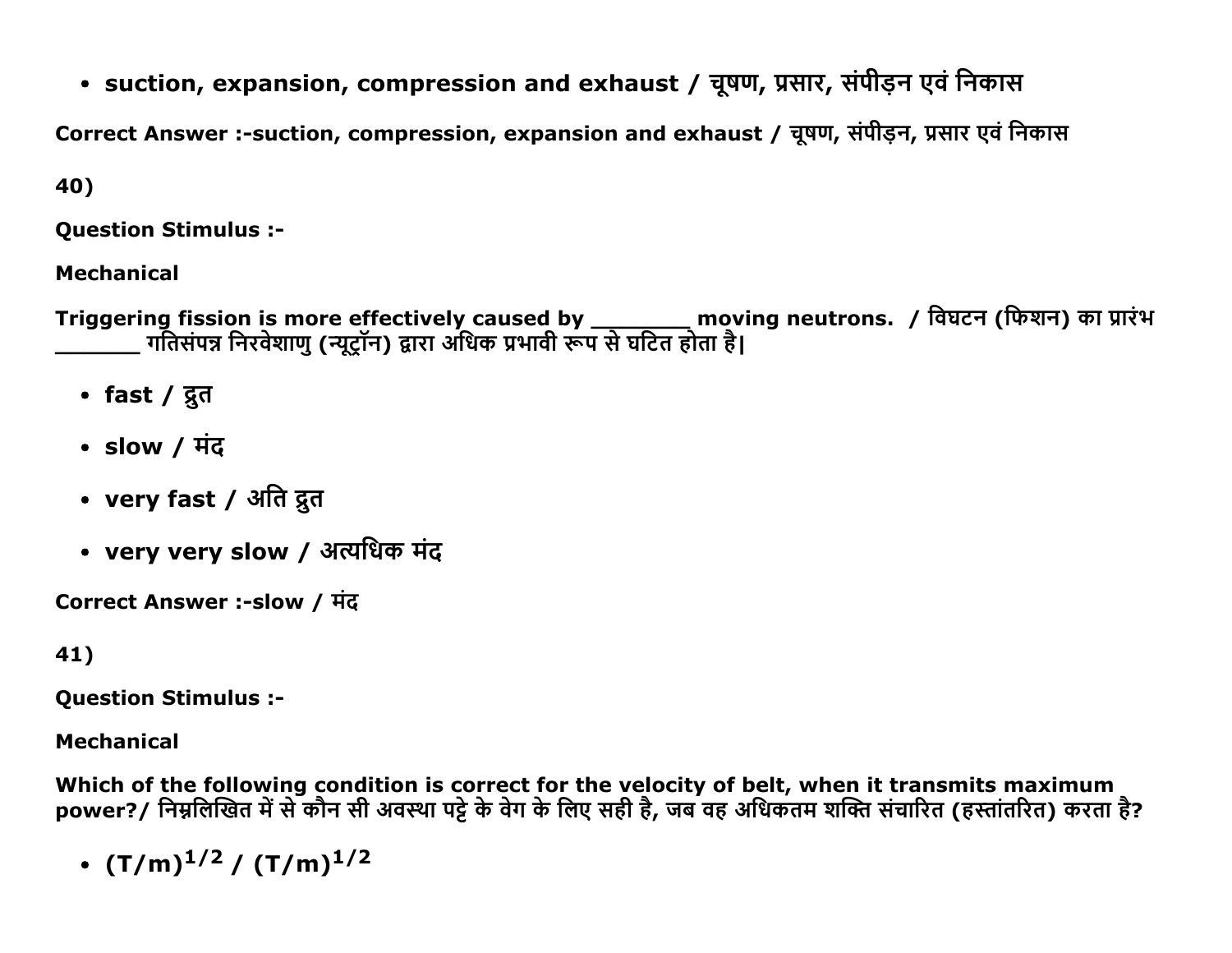- $(2T/m)^{1/2} / (2T/m)^{1/2}$
- $(T/3m)^{1/2} / (T/3m)^{1/2}$
- none of these / उपरोक्त में से कोई नहीं

Correct Answer :- $(T/3m)^{1/2}$  /  $(T/3m)^{1/2}$ 

# 42)

**Question Stimulus :-**

### **Mechanical**

Which of the following material is NOT used for cutting tools? / निम्नलिखित में से कौन से वस्तु का उपयोग छेदन औजार हेतु नहीं होता?

- Cast iron / ढलवाँ लौह
- High Carbon steel / उच्च प्रांगार (कार्बन) इस्पात
- Tungsten carbide / चंडातु (टंगस्टन) कार्बाइड
- High speed steel / उच्च वेग इस्पात

Correct Answer :-Cast iron / ढलवाँ लौह

# 43)

**Question Stimulus :-**

## **Mechanical**

One liter of water occupies a volume of: / एक लीटर जल इतना आयतन अधिग्रहण करता है

• 100 m<sup>3</sup> / 200 मी<sup>3</sup>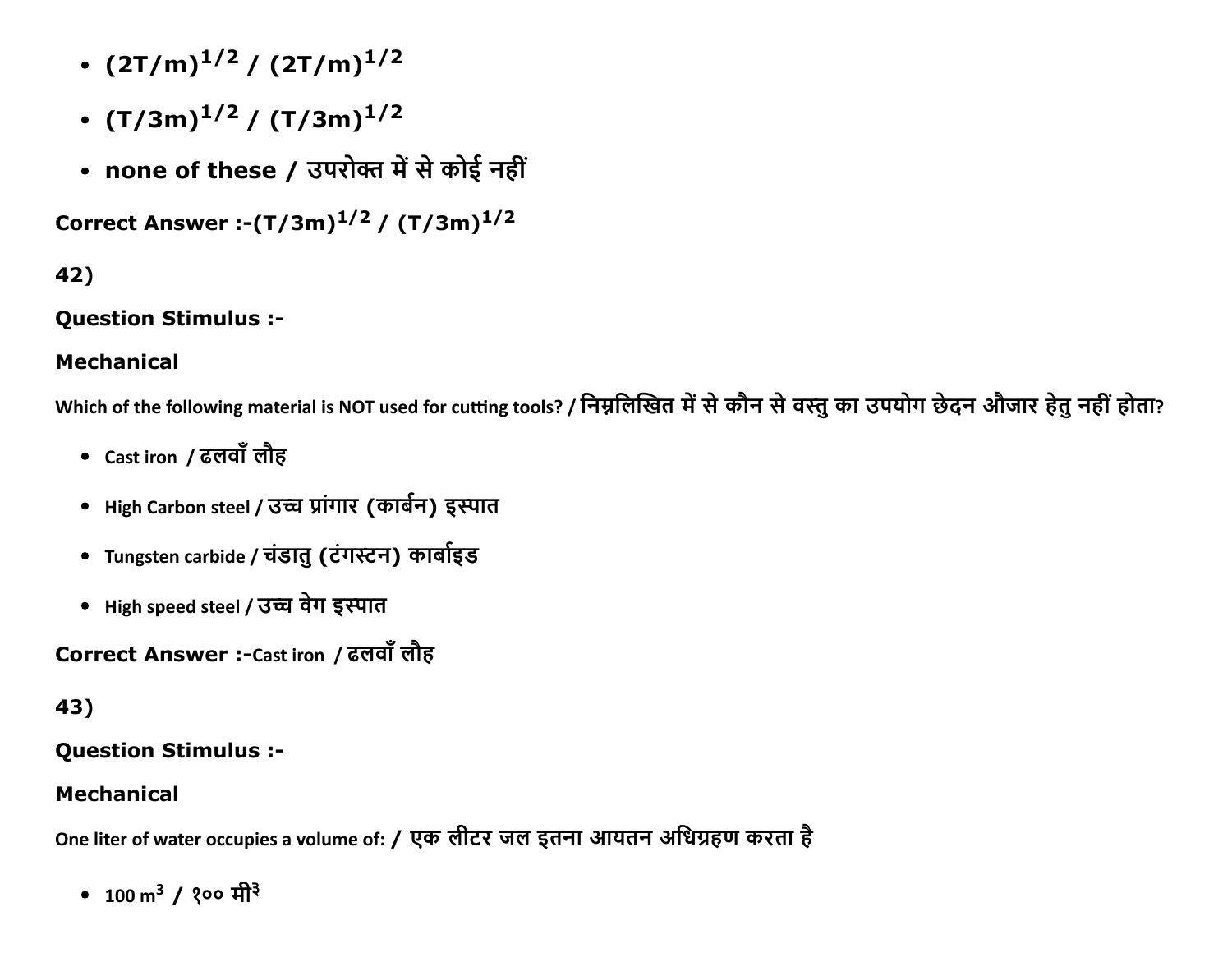- 1000 cm<sup>3</sup> / १००० सेमी<sup>३</sup>
- 10000 cm<sup>3</sup> / १०००० सेमी<sup>३</sup>
- 100000 m<sup>3</sup> / १००००० मी<sup>३</sup>

Correct Answer :-1000 cm $^3$  / १००० सेमी<sup>३</sup>

44)

Question Stimulus :

Mechanical

For a floating body to be in stable equilibrium, its metacentre should be / किसी प्लवमान पिंड को स्थिर साम्यवस्था (संतुलन) में होने के लिए, इसका तत्त्वकेन्द्र (मेटासेंटर) होना चाहिए

- below the centre of gravity / गुरुत्त्वाकर्षण केन्द्र के अधोवर्ती
- below the centre of buoyancy / उत्प्लावकता केन्द्र के अधोवर्ती
- above the centre of buoyancy / उत्प्लावकता केन्द्र के ऊर्ध्ववर्ती
- above the centre of gravity / गुरुत्त्वाकर्षण केन्द्र के ऊर्ध्ववर्ती

Correct Answer :-above the centre of gravity / गुरुत्त्वाकर्षण केन्द्र के ऊर्ध्ववर्ती

45)

Question Stimulus :

CANCELLED

Mechanical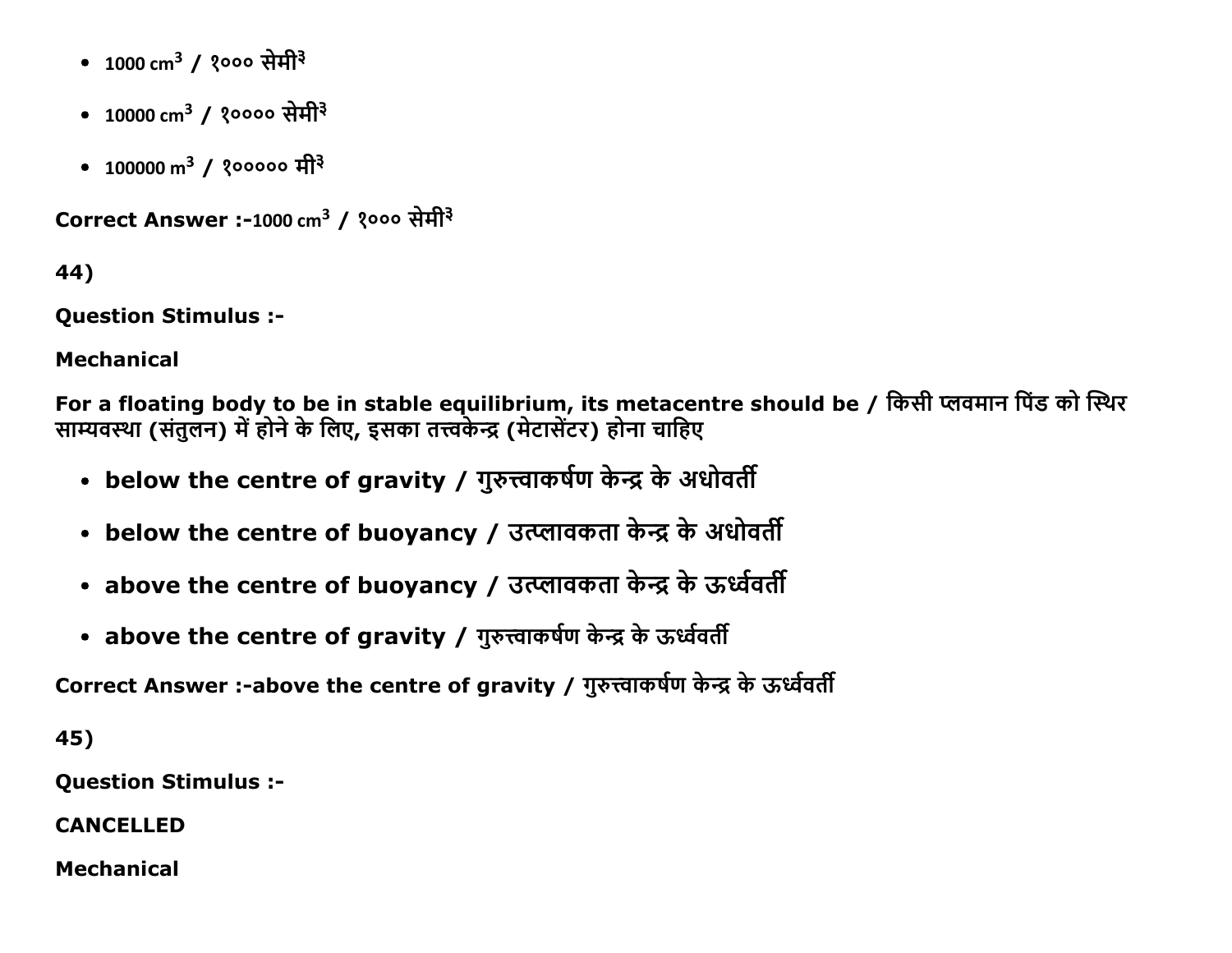For the complete combustion of carbon the required air will be about………… / प्रांगार (कार्बन) के पूर्ण दहन हेतु, आवश्यक वायु होगी प्रायः

- 2.67 kg / २.६७ किग्रा
- 12.7 kg / १२.७ किग्रा
- 11.6 kg / ??. ६ किग्रा
- 14.5 kg / १४.५ किग्रा

Correct Answer :-11.6 kg / ११.६ किग्रा

46)

**Question Stimulus :-**

**Mechanical** 

The operation of manufacturing wire from a bar is called: / एक छड़ से तार निर्माण करने की क्रिया को कहते हैं:

- Rolling / बेलना (रोलिंग)
- Smithing / धातु कर्म (स्मिथिंग)
- Forging / ढलाई (फोर्जिंग)
- Drawing / कर्षण (ड्रॉइंग)

Correct Answer :-Drawing / कर्षण (ड्रॉइंग)

47)

**Question Stimulus :-**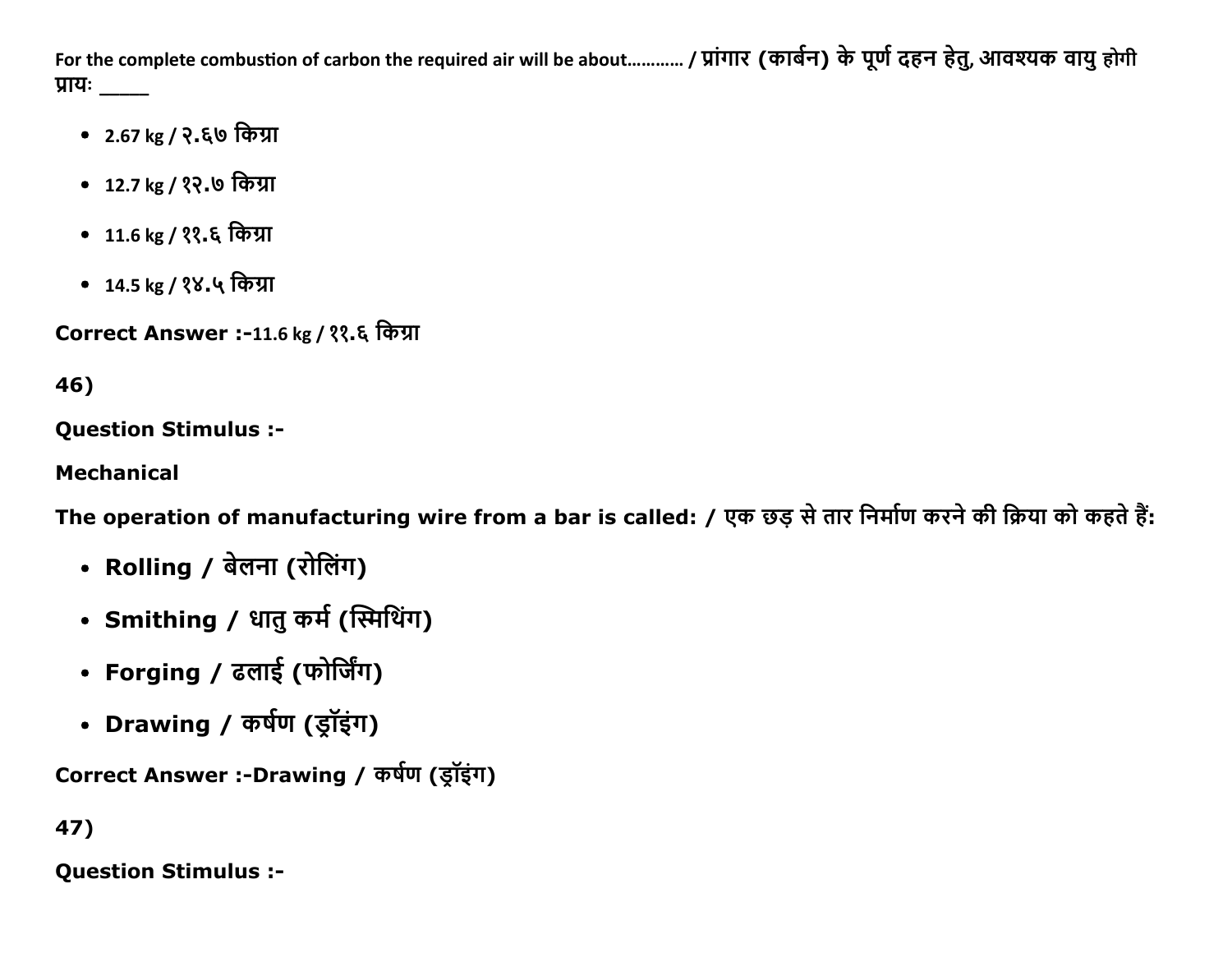#### **Mechanical**

Silicon is added in low carbon steels to increase \_\_<br>निम्न प्रांगार (कार्बन) इस्पात में सैकता (सिलिकॉन) मिलाया जाता है Property / \_\_\_\_\_\_\_\_\_\_\_\_ गुण बढ़ाने के लिए

- Hardness / कठोरता
- Brittleness / भंगुरता
- Porosness / सरंध्रता
- Softness / कोमलता

Correct Answer :-Porosness / सरंध्रता

48)

**Question Stimulus :-**

## **Mechanical**

In thermodynamic cycles, the Otto Cycle is represented by which of the following T-S diagram / ऊष्माप्रवैगिक चक्रों में, निम्नलिखित में से किस टी-एस रेखाचित्र द्वारा ऑटो चक्र को दर्शाया जाता है?

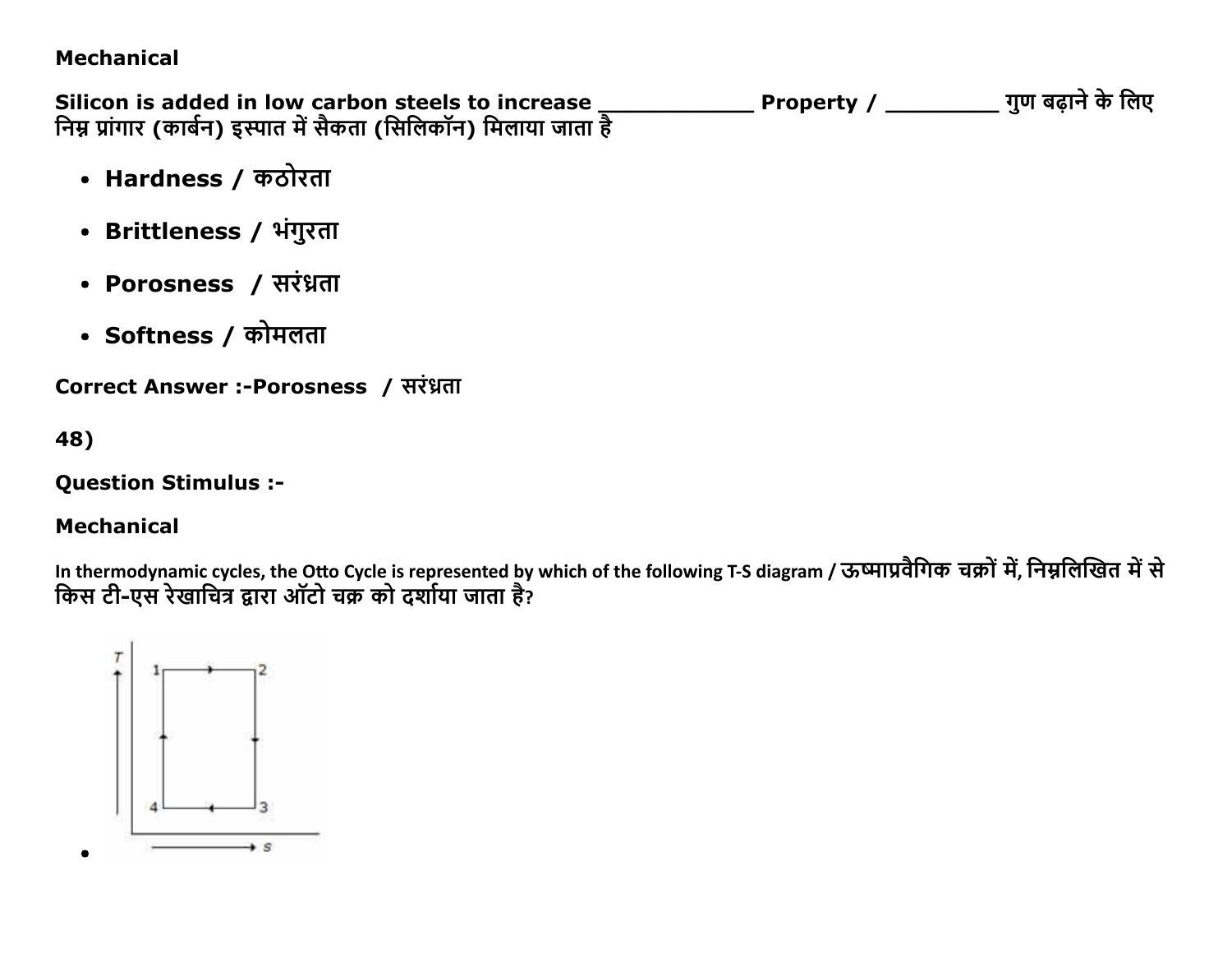



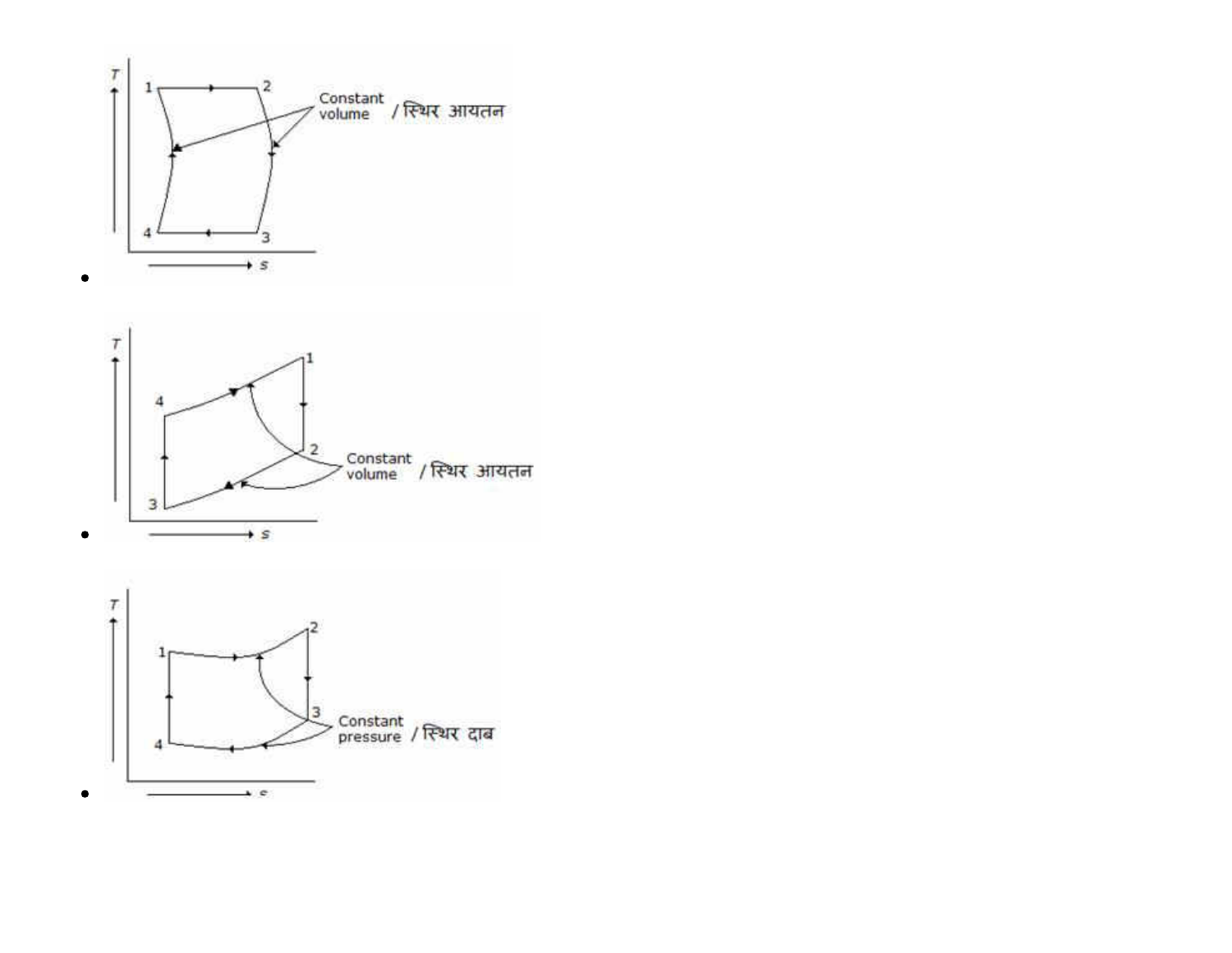



Question Stimulus :

#### Mechanical

The initial tension in the flat belt drive is given by: / सपाट पट्टा चालक में प्रारंभिक तनाव को इसके द्वारा दर्शाया जाता है:

- Tension of tight side / दृढ़ छोर का तनाव
- Tension of slack side / शिथिल छोर का तनाव
- Average tension of tight and slack side / दृढ़ एवं शिथिल छोरों का औसत तनाव
- Product of tension of tight and slack side / दृढ़ एवं शिथिल छोरों के तनाव का गुणनफल

Correct Answer :-Average tension of tight and slack side / दृढ़ एवं शिथिल छोरों का औसत तनाव

50)

Question Stimulus :

Mechanical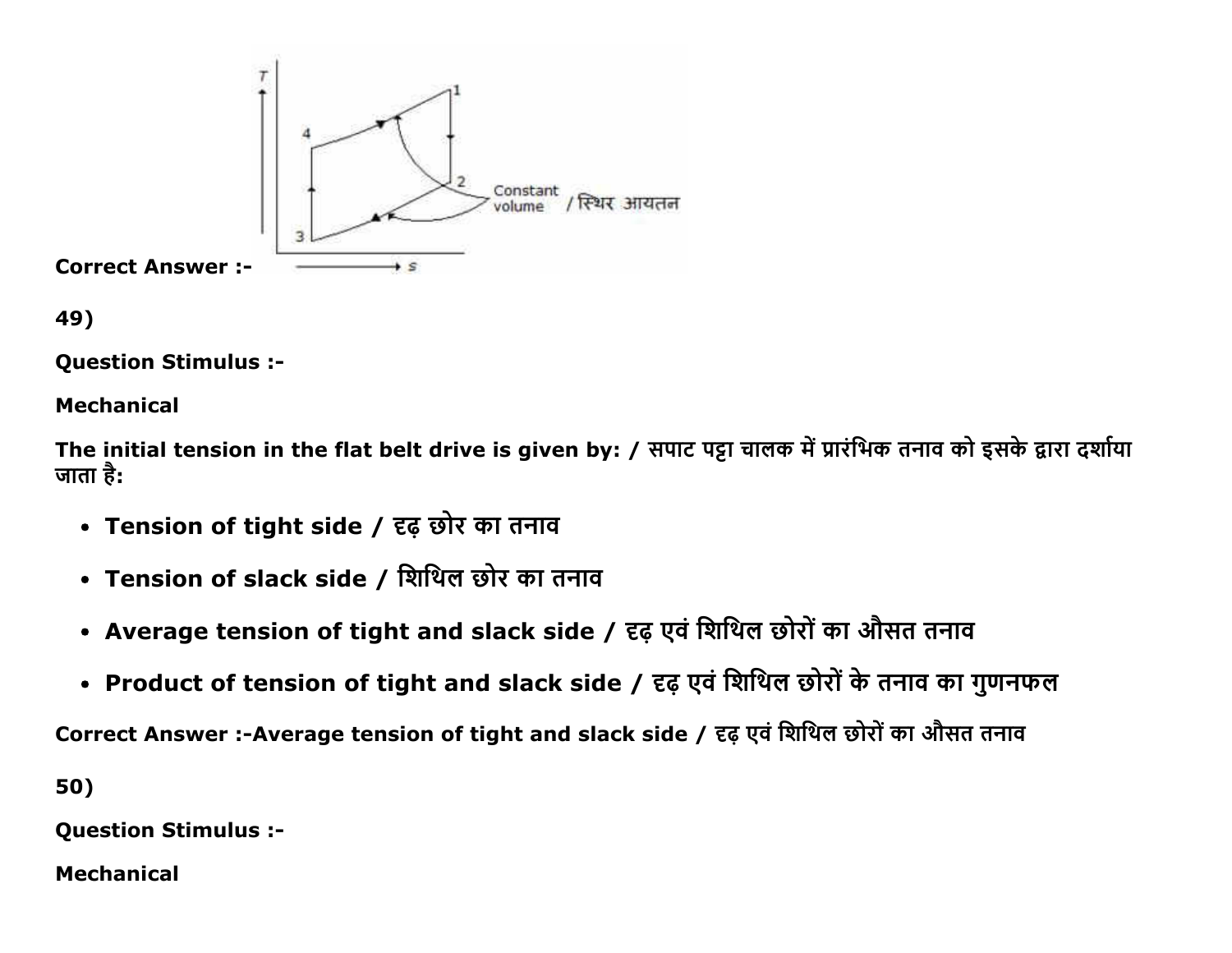In simple harmonic motion , the ratio between the displacement of mass and its \_\_\_\_\_\_\_ is constant.<br>/ सरल आवर्त गति में, द्रव्यमान के विस्थापन एवं इसके \_\_\_\_\_\_ का अनुपात स्थिर होता है।

- frequency / आवृत्ति
- time period / समय अवधि
- velocity  $/$  वेग
- acceleration / त्वरण

Correct Answer :-acceleration / त्वरण

# 51)

### **Ouestion Stimulus :-**

# **Mechanical**

For a perfectly rigid body, the Young Modulus of elasticity is equal to / एक त्रूटिहीन ऋजू पिंड के लिए, प्रत्यास्थता का यंग मॉडुलूस इसके समान है:

- One / एक
- Zero / शून्य
- Infinity / असीम
- None of the above / उपरोक्त में से कोई नहीं

# Correct Answer :-Infinity / असीम

# 52)

# **Question Stimulus :-**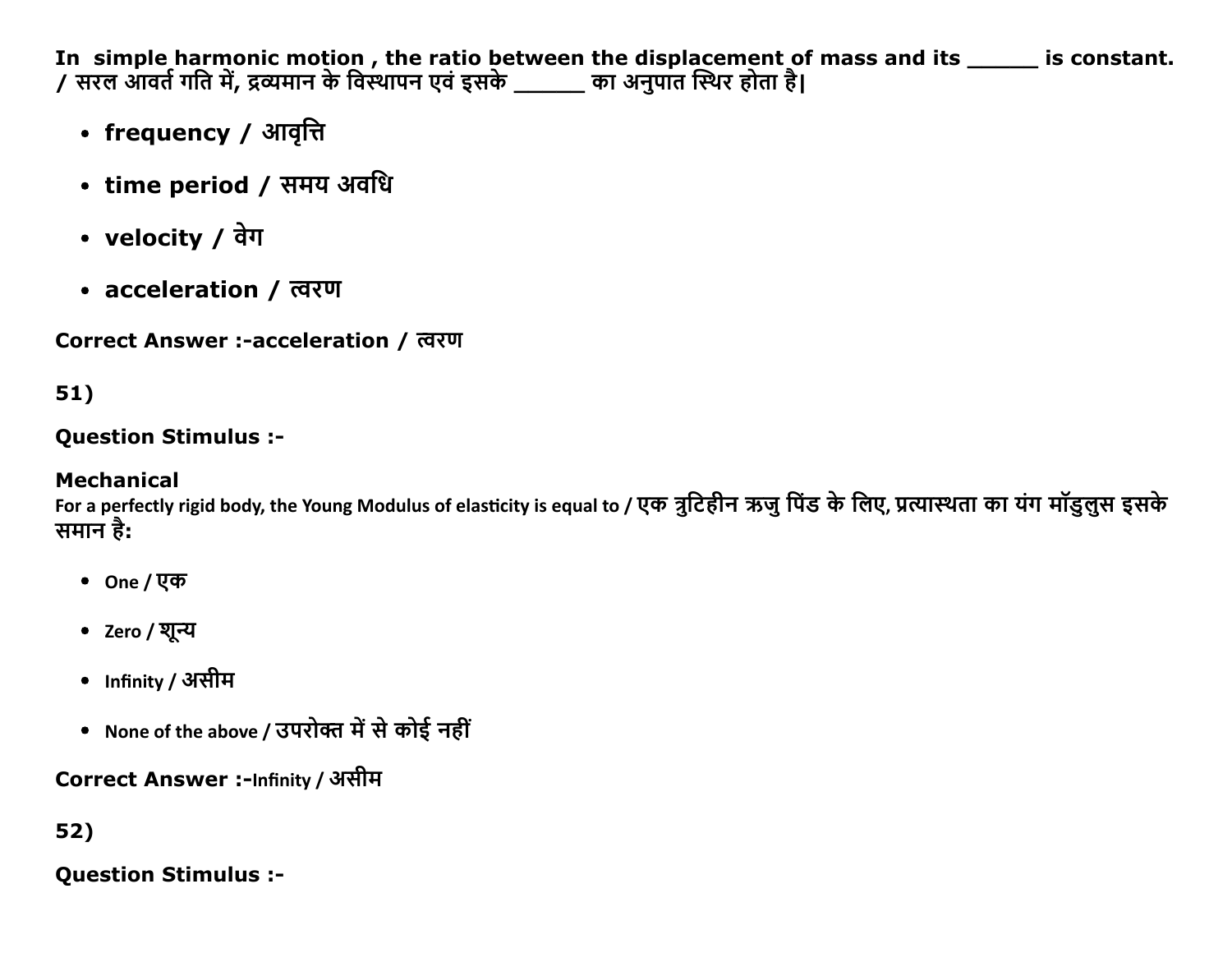#### **Mechanical**

Gear drive is \_\_\_\_\_\_\_\_\_\_\_\_\_\_\_\_\_\_than belt drive in power transmission / दन्त-चक्र चालक शक्ति संचारण<br>(हस्तांतरण) में पट्टा-चालक से \_\_\_\_\_\_\_\_\_\_\_\_\_\_ है

- more efficient / अधिक सक्षम (फलोत्पादक)
- less efficient / कम सक्षम (फलोत्पादक)
- equally efficient / समान सक्षम (फलोत्पादक)
- None of the above / उपरोक्त में से कोई नहीं

Correct Answer :-more efficient / अधिक सक्षम (फलोत्पादक)

53)

**Question Stimulus :-**

## **Mechanical**

When the lift is going down freely, the apparent weight of the man compared to the original weight is: / जब उत्थापक (लिफ्ट) स्वच्छंद<br>रूप से पतित हो रहा है, व्यक्ति के वास्तविक भार की तुलना में उसका प्रतीत भार है:

- Less / न्यून
- More / अधिक
- Equal /  $\overline{H}$  समान
- None of above / उपरोक्त में से कोई नहीं

Correct Answer :-Less / न्यून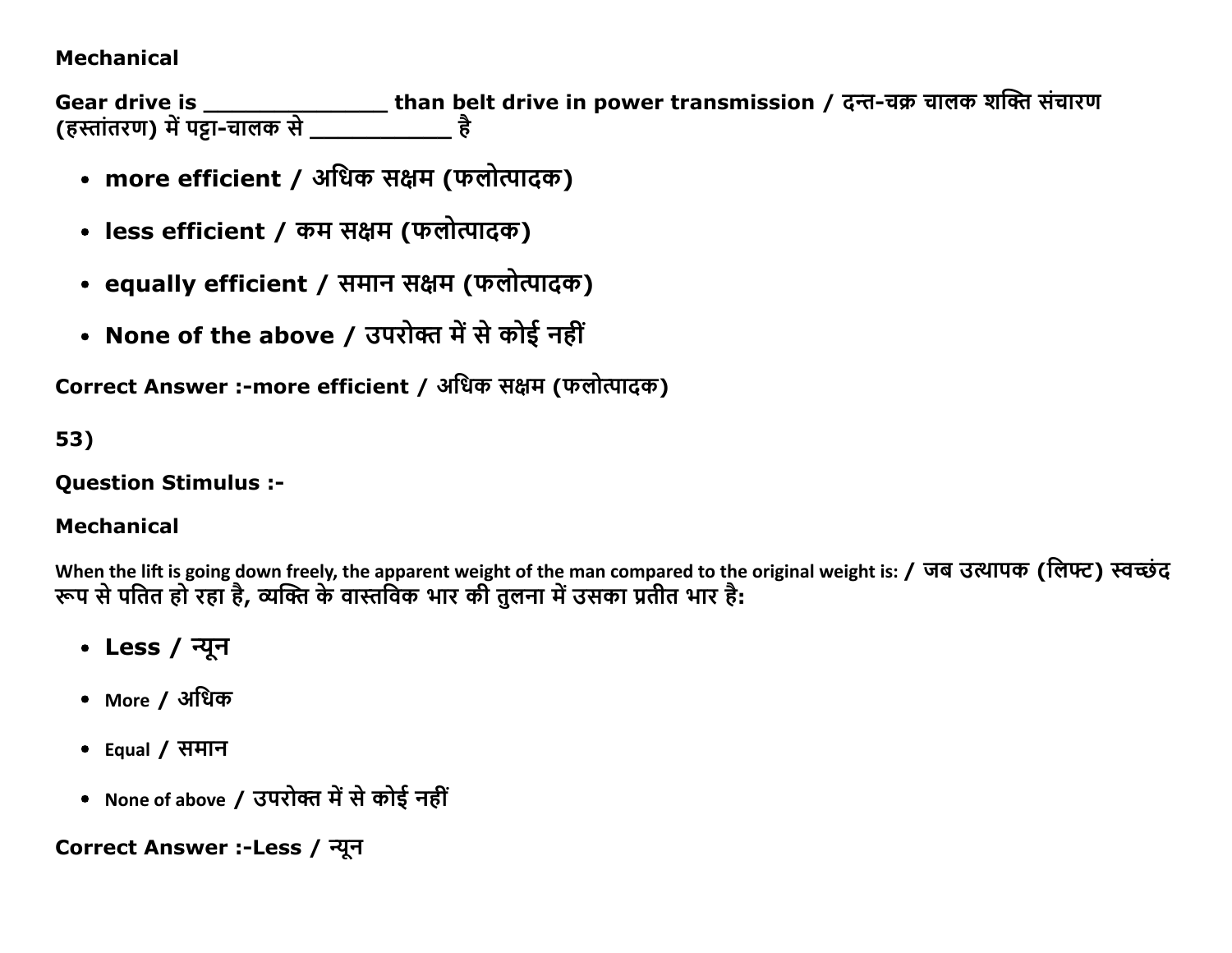54)

**Ouestion Stimulus :-**

**Mechanical** 

The range of optimum pressure applied in electric resistance welding is given by: / वैदुयतिक प्रतिरोध झलाई में प्रयुक्त अधिकतम दाब के विस्तार को इसके द्वारा दर्शाया जाता है:

- 0 to 5 Mpa / 0 से ५ Mpa
- 5 to 10 Mpa / ५ से १० Mpa
- 10 to 25 Mpa / १० से २५ Mpa
- more than 25 Mpa / २५ Mpa से अधिक

Correct Answer :-5 to 10 Mpa / ५ से १० Mpa

55)

**Question Stimulus :-**

**Mechanical** 

In heat treatment processes, which process is used to hardened steel quickly? / ऊष्मा उपचार प्रक्रिया में, इस्पात के शीघ्र दृढ़ीकरण हेतु कौन सी प्रक्रिया का उपयोग किया जाता है?

- induction hardening / प्रवर्तन (इंडक्शन) दृढीकरण
- nitriding / नाइट्राईडिंग
- $c$ vaniding / सायानाइडिंग
- carburizing / कारबुराइज़िंग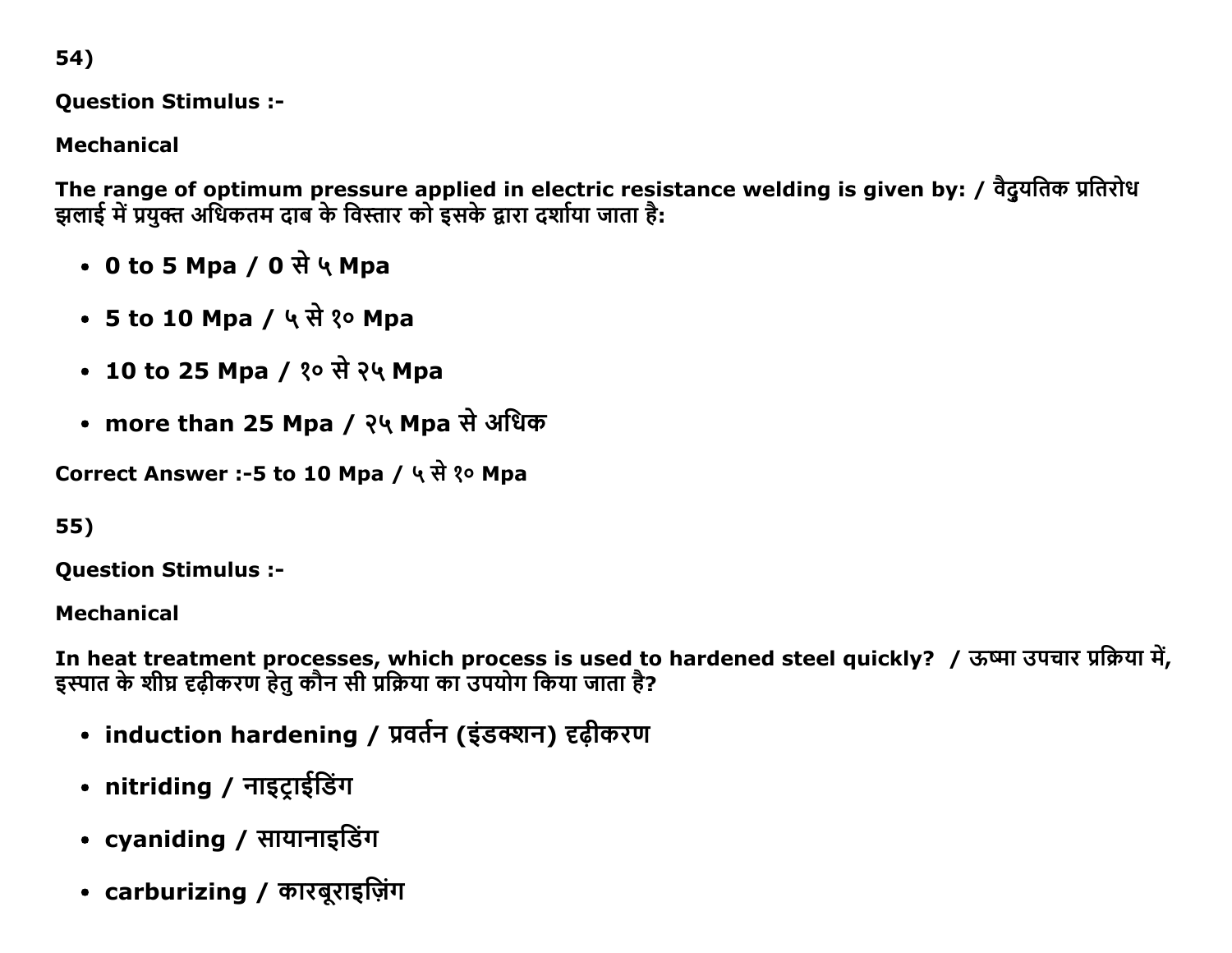# Correct Answer :-induction hardening / प्रवर्तन (इंडक्शन) दृढीकरण

56)

# **Question Stimulus :-**

# **Mechanical**

What is the concept of Newton's first law of motion? / न्यूटन के गतिकी के प्रथम सिद्धांत की अवधारणा क्या है?

- Force / बल
- Internal Energy / आंतरिक ऊर्जा
- Inertia / जडत्व
- Work / कार्य

Correct Answer :-Inertia / जड़त्व

57)

**Question Stimulus :-**

**Mechanical** 

In various geometry of the product, stress concentration factor depends on which of the following condition? / उत्पाद के अनेक ज्यामिति में, निम्नलिखित में से कौन सी अवस्था पर बलाघात सांद्रता घटक निर्भर करता है?

- Variation of geometrical cross section of the part / अंश के ज्यामितीय अनुप्रस्थ-परिच्छेद का अंतर
- Quality of the part / अंश की गुणवत्ता
- Uniform geometrical cross section of the part / अंश का समरूप ज्यामितीय अनुप्रस्थ-परिच्छेद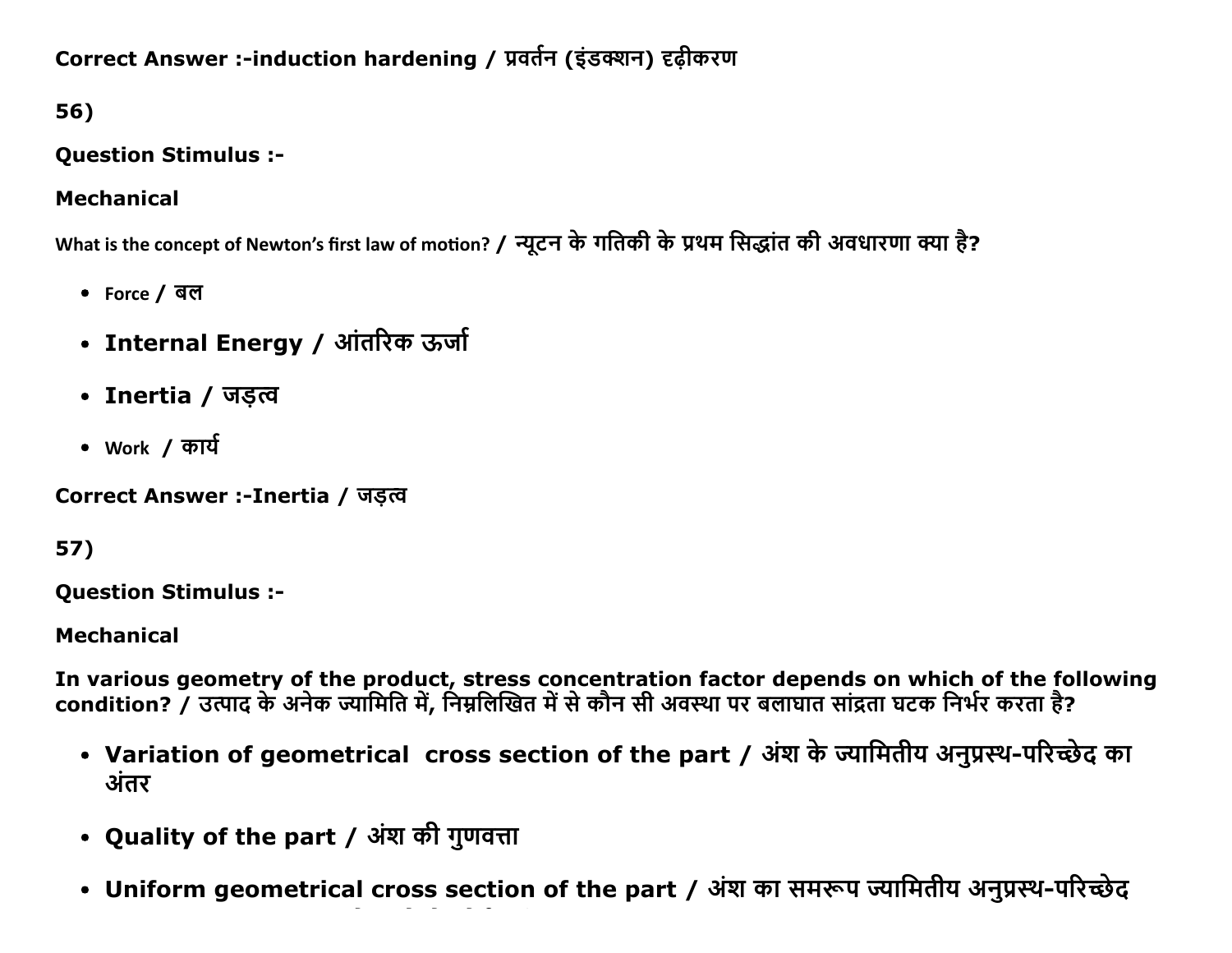• None of these / उपरोक्त में से कोई नहीं

Correct Answer :-Variation of geometrical cross section of the part / अंश के ज्यामितीय अनुप्रस्थ-परिच्छेद का अंतर

58)

**Ouestion Stimulus :-**

**Mechanical** 

Condensing temperature in a refrigerator is the temperature / किसी प्रशीतक में संघनन तापमान यह तापमान होता है

- of cooling medium / शीतलन माध्यम का
- of freezing zone / हिमीकरण क्षेत्र का
- of evaporator / বাআির কা
- at which refrigerant gas becomes liquid / जिस पर प्रशीतक गैस तरल हो जाता है

Correct Answer :-at which refrigerant gas becomes liguid / जिस पर प्रशीतक गैस तरल हो जाता है

59)

**Question Stimulus :-**

**Mechanical** 

The application of gas laws are limited to: / गैस सिद्धांतों के प्रयोग इन तक सीमित हैं:

- gases and liquid / गैस एवं तरल
- steam and liquid / वाष्प एवं तरल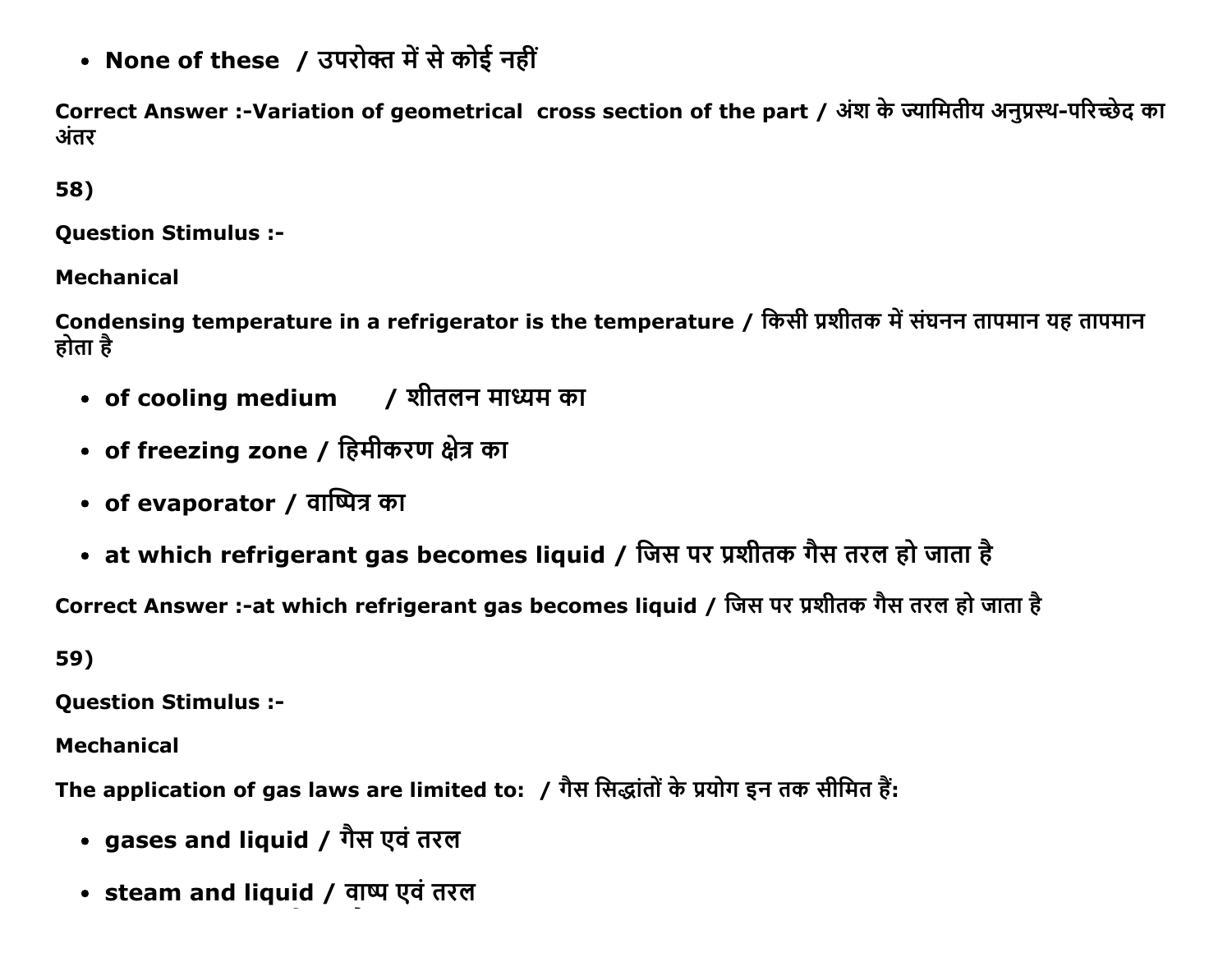- gases alone / केवल गैस
- gases and vapours / गैस एवं वाष्प

Correct Answer :-gases alone / केवल गैस

60)

**Question Stimulus :-**

**Mechanical** 

Application of Gantt chart is for: / गैंट सारणी का प्रयोग इस हेतु है:

- Material handling / सामग्री व्यवहार
- Production schedule / उत्पादन अनुसूची (कार्यक्रम)
- Machine repair schedule / यंत्र जीर्णोद्धार अनुसूची (कार्यक्रम)
- Inventory control / वस्तु नियंत्रण

Correct Answer :-Production schedule / उत्पादन अनुसूची (कार्यक्रम)

61)

**Ouestion Stimulus :-**

### **Mechanical**

The ratio of base circle radius and pitch circle radius in an involute gear is equal to: / एक जटिल दंतचक्र में आधार वृत्त त्रिज्या एवं ऊर्ध्व वृत्त त्रिज्या का अनुपात इसके समान है:

• sin  $\overset{\oplus}{ }$  / ज्या  $\overset{\oplus}{ }$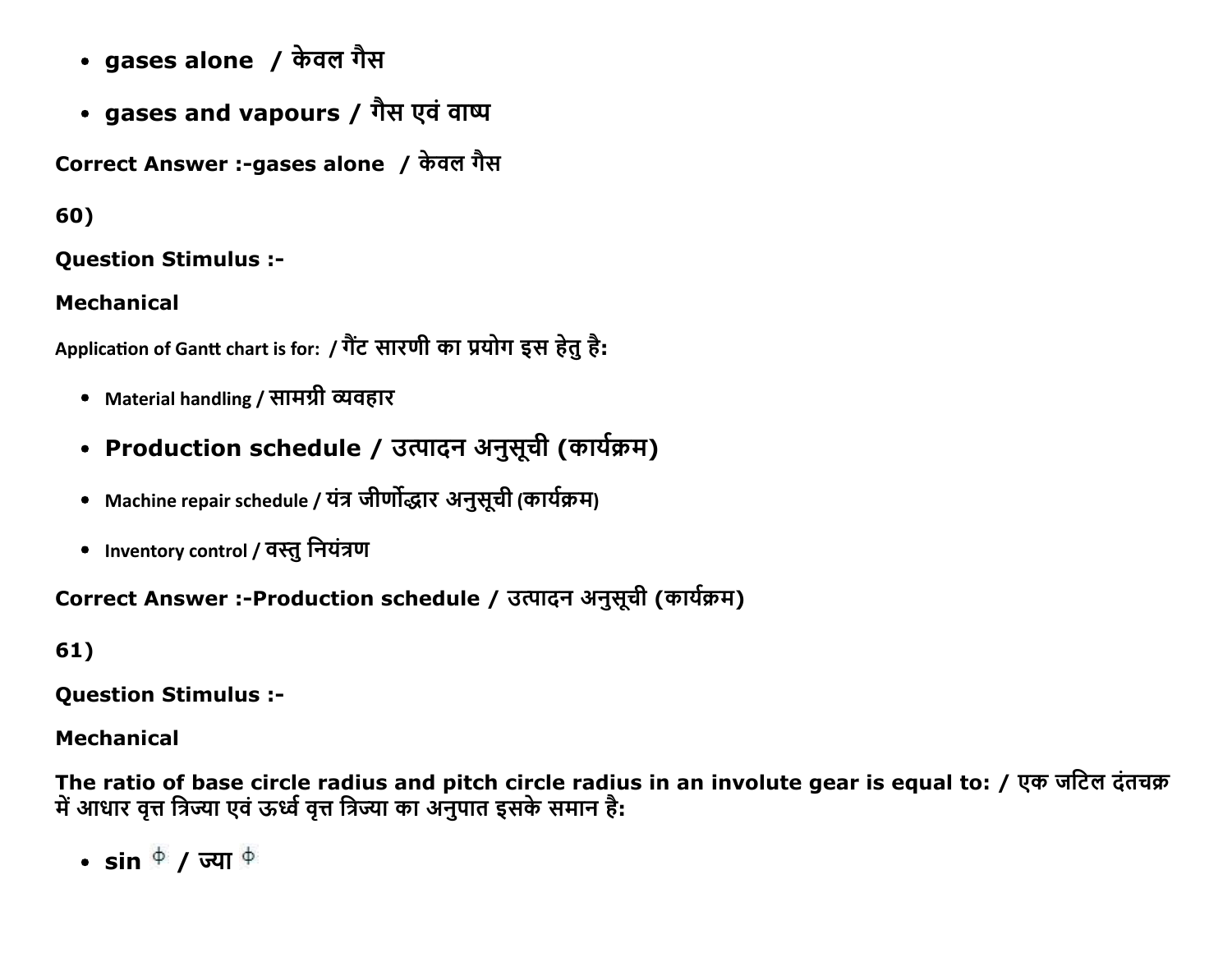- $\cos \phi / \sin \phi$
- tan  $\overset{\Leftrightarrow}{ }$  / स्पर्शज्या  $\overset{\Leftrightarrow}{ }$
- $\csc \phi / \sqrt{2}$  (अल्क्रमज्या $\phi$

Correct Answer :- $\cos^{-\varphi}/\sin^{-\varphi}$ 

62)

**Question Stimulus :-**

**Mechanical** 

Which of the following is included in power transmission? / शक्ति संचारण (हस्तांतरण) में निम्नलिखित में से क्या सम्मिलित होता है?

- counter shaft / प्रतिधुरीदंड (काउंटर शाफ़्ट)
- line shaft / रैखिक धुरीदंड (लाइन शाफ़्ट)
- Overhead Shaft / सिरोपरी धुरीदंड (ओवरहेड शाफ़्ट)
- all of the above / उपरोक्त सभी

Correct Answer :-all of the above / उपरोक्त सभी

63)

**Question Stimulus :-**

#### **Mechanical**

The velocity of a moving particle with simple harmonic motion is \_\_\_\_\_\_\_ at the mean position. / सरल आवर्त गति से गतिशील एक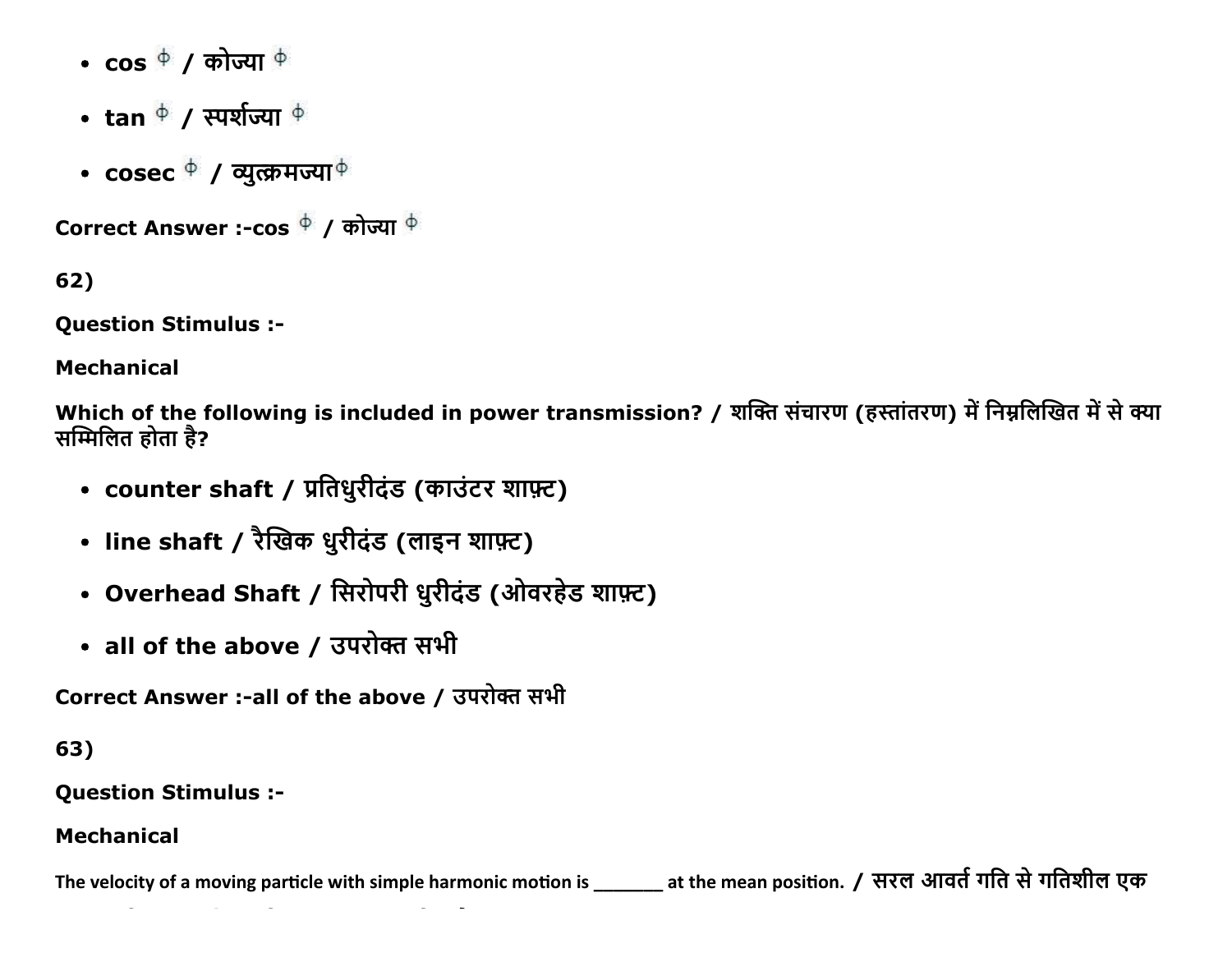कण का वेग माध्य स्थिति में \_\_\_\_\_\_\_\_\_\_ होता है।

- zero / शून्य
- maximum / अधिकतम
- equal /  $\overline{H}$  समान
- minimum / न्यूनतम

Correct Answer :-maximum / अधिकतम

#### 64)

**Question Stimulus :-**

#### **Mechanical**

All the four strokes of an engine is completed in \_\_\_\_\_\_\_\_\_ revolution/s of the crankshaft / इंजन के<br>सभी चार चरण अरालदण्ड के \_\_\_\_\_\_\_\_\_\_\_\_ परिक्रमण में पूर्ण हो जाते हैं।

- one /  $\nabla \Phi$
- $\cdot$  two / दो
- three / तीन
- four  $/$  चार

Correct Answer :-two / दो

65)

**Question Stimulus :-**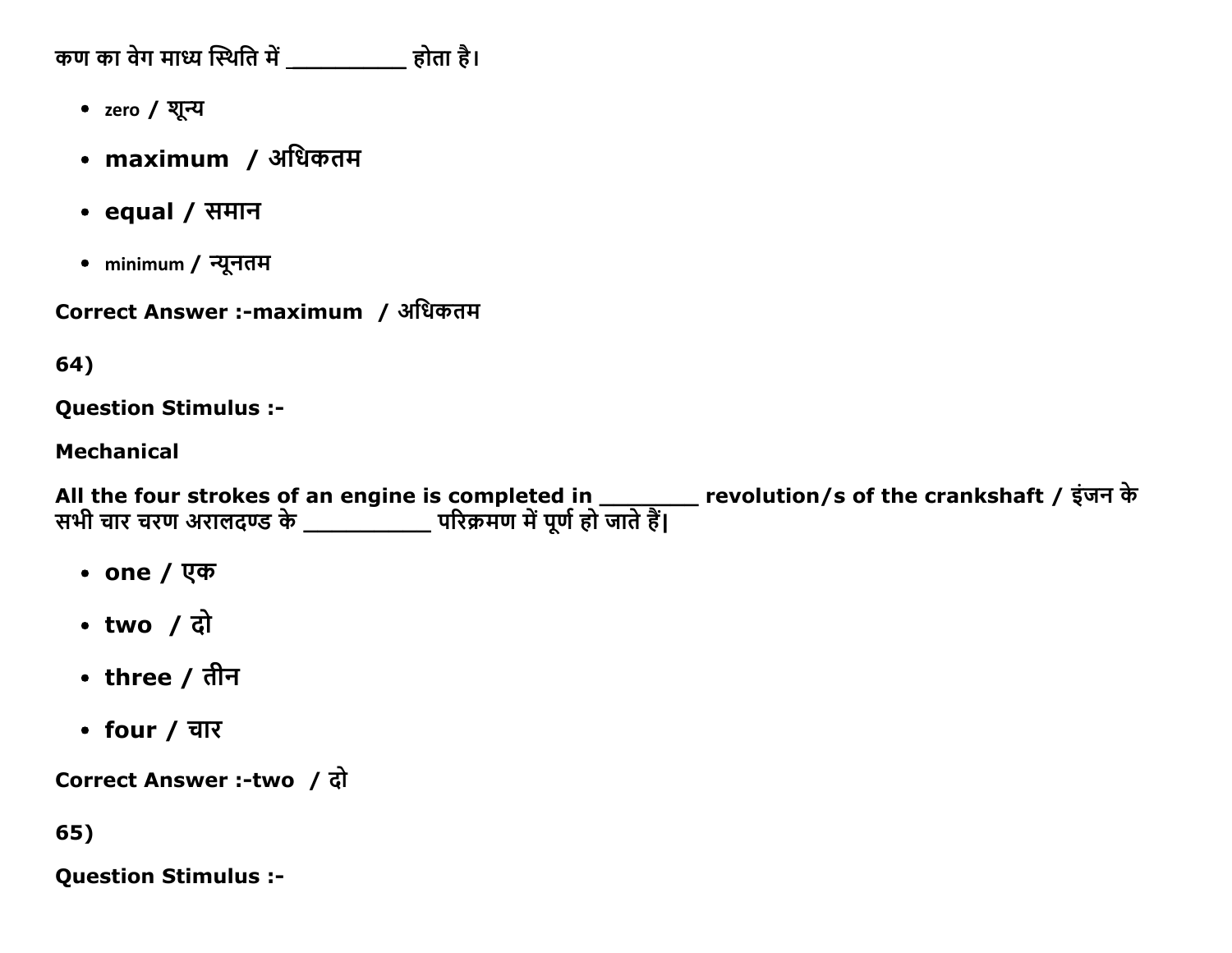#### **Mechanical**

In a steam turbine, the critical pressure ratio for initial dry saturated steam is given by: / एक वाष्प टरबाइन में, प्रारंभिक शुष्क सांद्र वाष्प हेतु विषम दाब अनुपात इसके द्वारा दर्शाया जाता है:

- $\cdot$  0.545 / 0.484
- $\cdot$  0.577 /  $\circ$ .400
- $0.585/0.464$
- $\cdot$  0.595 / 0.494

**Correct Answer :- 0.577 / 0.400** 

66)

**Question Stimulus :-**

**Mechanical** 

When the product is produced with Rs.2000 fixed cost and Rs.20 per piece as variable cost by one method and with Rs.1500 fixed cost with Rs.30 per piece by second method, then the break even quantity for both methods is given by: / जब किसी उत्पाद को एक विधि द्वारा Rs.२००० स्थिर लागत एवं Rs.२० परिवर्तनशील लागत प्रति इकाई एवं द्वितीय विधि द्वारा Rs.१५०० स्थिर लागत एवं Rs.३० परिवर्तनशील लागत प्रति इकाई पर उत्पादित किया जाए. तो उभय विधियों हेतु हानिरहित मात्रा को इसके द्वारा दर्शाया जाता है:

- $\bullet$  45 / ४५
- $\cdot$  49 / 89
- $-50/40$
- $\bullet$  55 / 44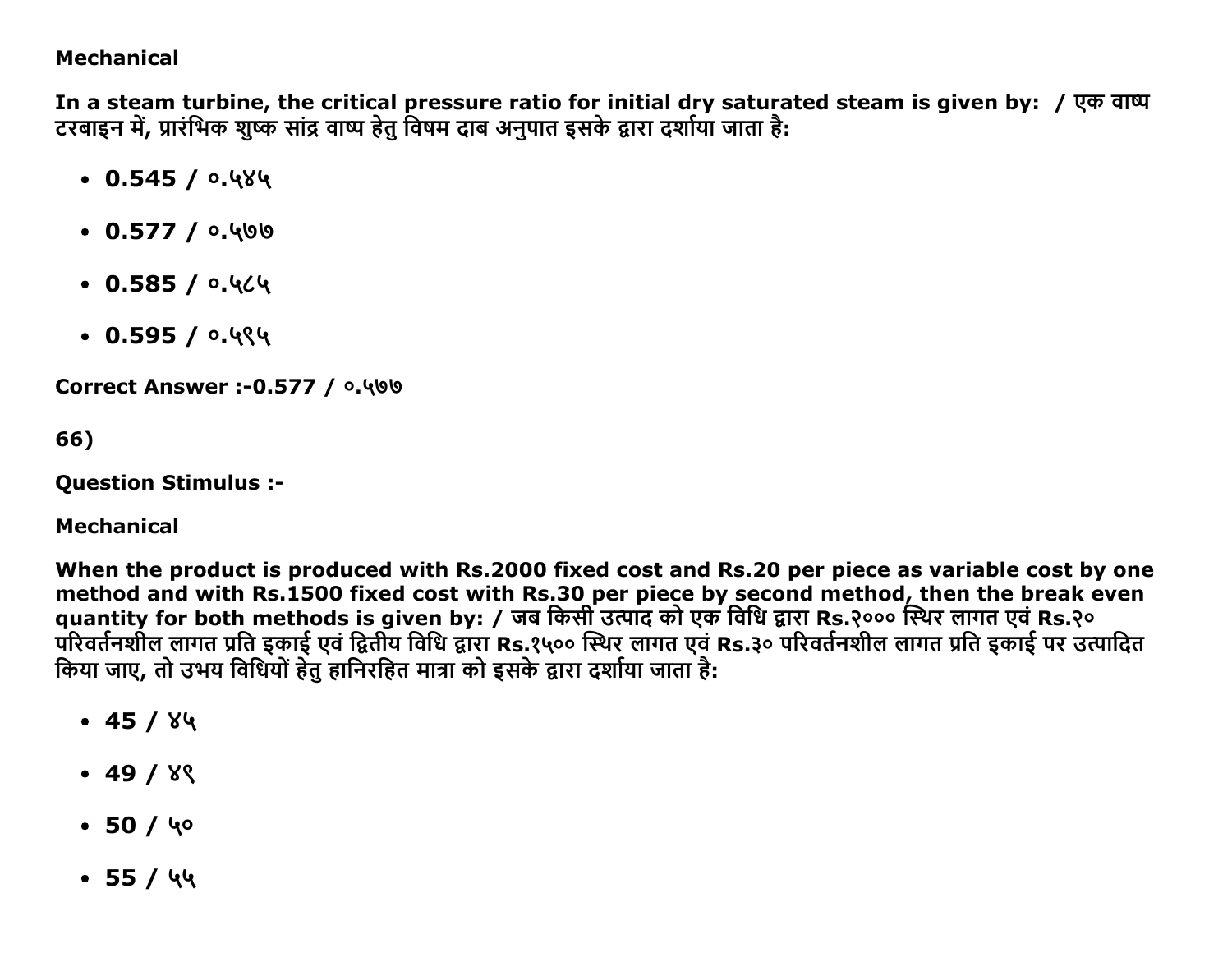```
Correct Answer :-50 / 4ο
```

```
67)
```
**Question Stimulus :-**

**Mechanical** 

The cold working in which hardness of work is increased, is called: / शीतल कार्य जिसमें कार्य की कठोरता बदती है, वह कहलाता है:

- Work-hardening / कार्य-दृढ़ीकरण
- Age hardening / आयु दृढ़ीकरण
- Flame hardening / शिखा दृढ़ीकरण
- None of the above / उपरोक्त में से कोई नहीं

Correct Answer :-Work-hardening / कार्य-दृढ़ीकरण

68)

**Ouestion Stimulus :-**

**Mechanical** 

Second law of thermodynamics defines which property among the following? / निम्नलिखित में से कौन सी विशेषता (गुण) को ऊष्मागतिकी (ऊष्माप्रवैगिकी) का द्वितीय सिद्धांत परिभाषित करता है?

- Enthalpy / पूर्णोष्मा (तापीय धारिता)
- Equilibrium / संतुलन (साम्यावस्था)
- Entropy / उत्क्रम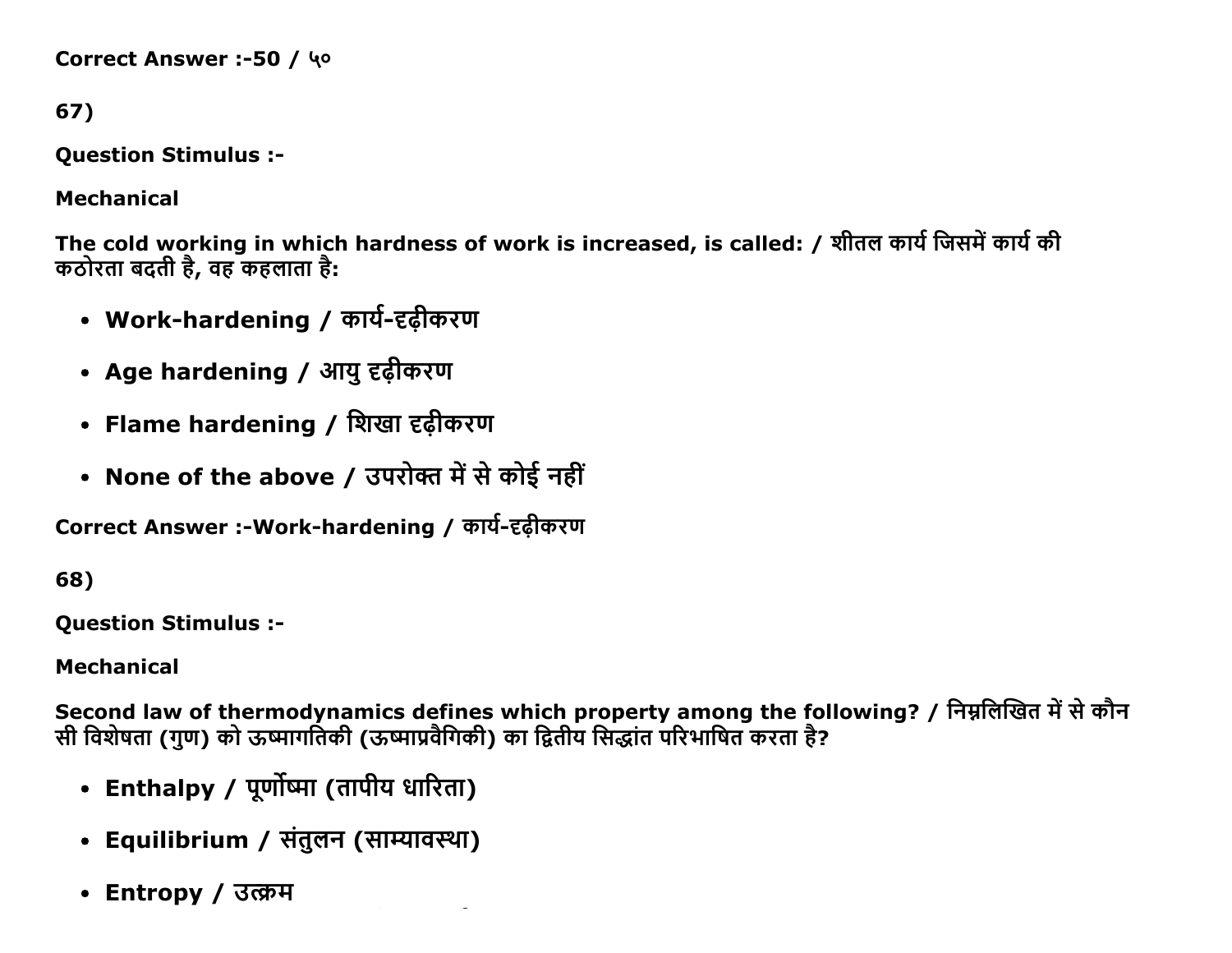• Internal energy / आंतरिक ऊर्जा

## Correct Answer :-Entropy / उत्क्रम

# 69)

#### **Question Stimulus :-**

#### **Mechanical**

The flow of water in household taps, when it is open position is / जब खुला हुआ हो, तो घरेलूँ नलों में जल का प्रवाह होता है:

- laminar / विन्यासित
- unsteady / अस्थिर
- uniform / समरूप
- rotational / चक्रीय

Correct Answer :-unsteady / अस्थिर

# 70)

#### **Ouestion Stimulus :-**

### **Mechanical**

In the relationship of pressure and volume PV<sup>n</sup>=Constant, if the value of exponent n = 0, then the process is: / दाब एवं आयतन के संबंध में PV<sup>n</sup> = अचल, यदि घात n का मान n = 0, तो यह प्रक्रिया है:

- Isentropic process / समोत्क्रमी प्रक्रिया
- Isothermal process / समतापी प्रक्रिया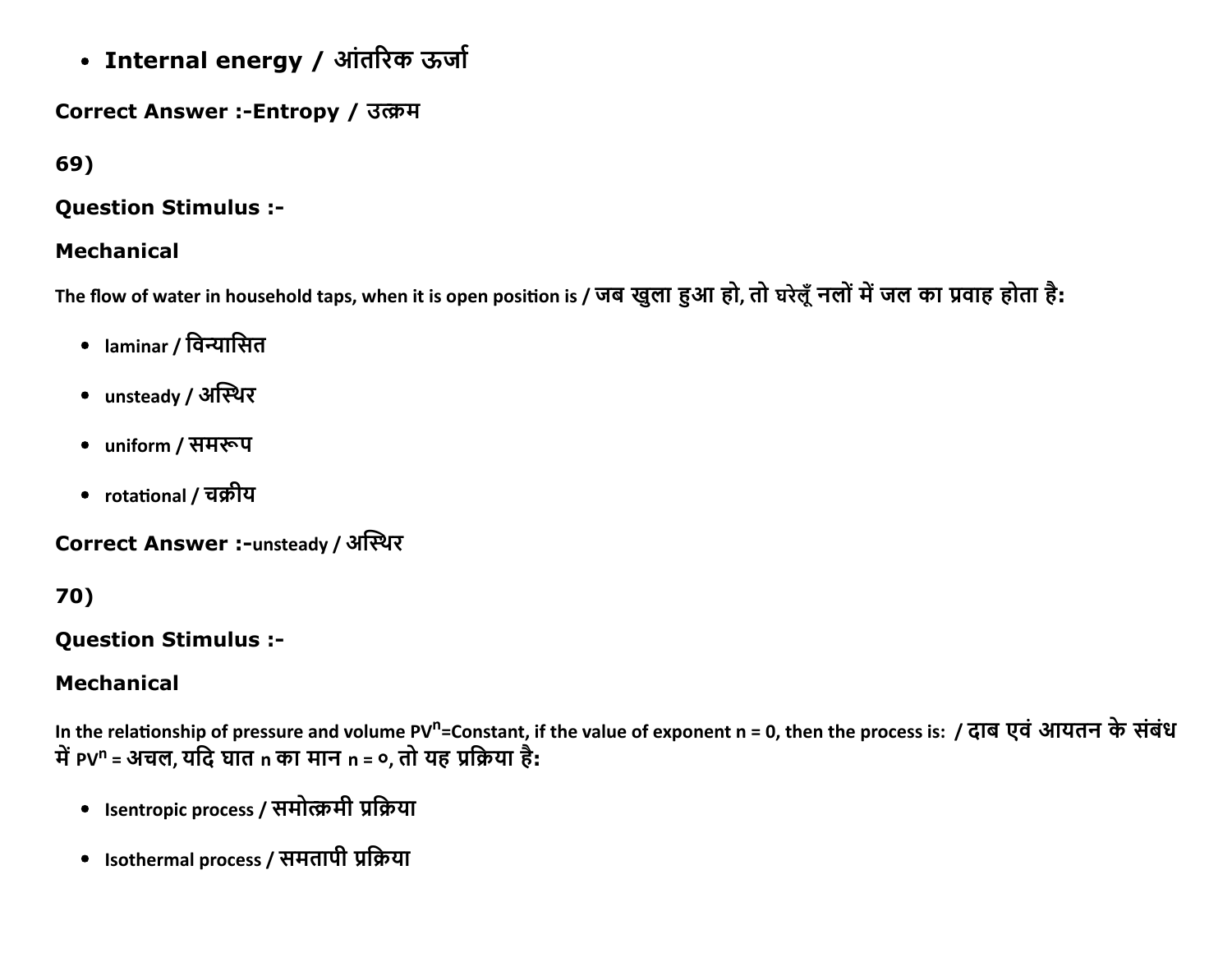- constant pressure process / स्थिर दाब प्रक्रिया
- adiabatic process / स्थिरोष्म (एडिअबेटीक) प्रक्रिया

Correct Answer :-constant pressure process / स्थिर दाब प्रक्रिया

# $71)$

**Ouestion Stimulus :-**

## **Mechanical**

In handling materials during manufacture of cement, which among the below given options is widely used? / संयोजक चूर्ण (वज्र चूर्ण / सीमेंट) के उत्पादन के समय सामग्रियों के व्यवहार में, निम्न प्रदत्त कौन - सा विकल्प व्यापक रूप से व्यवहृत होता है?

- Bucket elevator / डोलची उत्थापक (बकेट एलीवेटर)
- Fork Lift truck / विशाखित उत्थापक वाहन (फॉर्क लिफ्ट ट्रक)
- Belt conveyor / पट्टा संवहनी
- Drag chain feeder / कर्षण श्रृंखला संभरक

Correct Answer :-Bucket elevator / डोलची उत्थापक (बकेट एलीवेटर)

72)

**Question Stimulus :-**

**Mechanical** 

The centrifugal type of rotary compressor is used in: / घूर्णन संपीड़क (रोटरी कंप्रेसर) के अपकेन्द्री प्रकार का उपयोग इसमें होता है: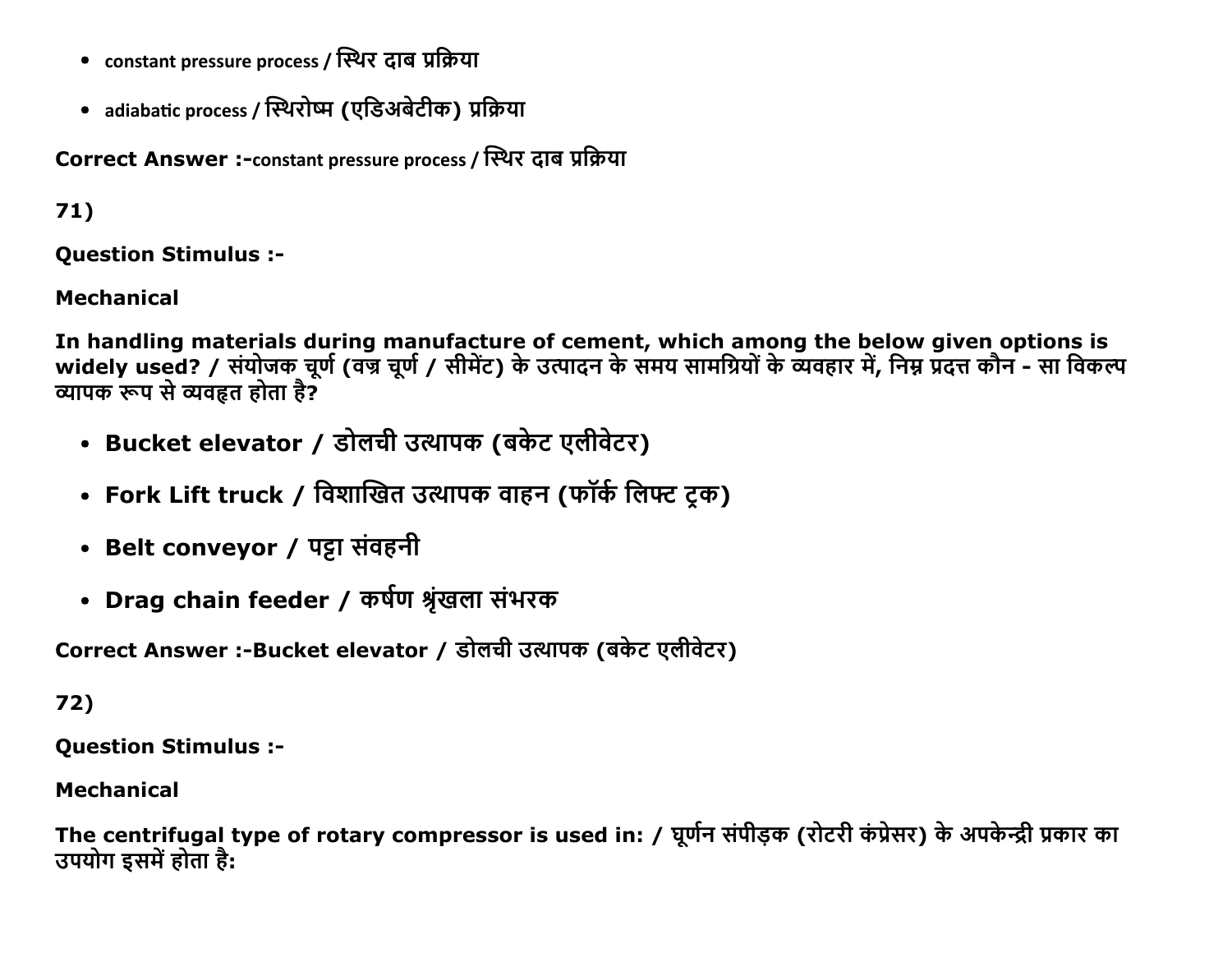- Boilers / कथनित्र (भट्टी)
- Gas turbine / गैस टरबाइन
- Cooling plant / शीतलन संयंत्र
- none of these / उपरोक्त में से कोई नहीं

```
Correct Answer :-Gas turbine / गैस टरबाइन
```

```
73)
```
**Ouestion Stimulus :-**

## **Mechanical**

The flywheel of a steam engine has mass moment of inertia 2500 kg-m<sup>2</sup>. If the angular acceleration is 0.6 rad/s<sup>2</sup>, what will be the starting torque required? / एक वाष्पचालित इंजन के भारचक्र (फ्लाई व्हील) का द्रव्यमान जड़त्व आघूर्ण है २५०० kg-m<sup>2</sup>. यदि कोणीय त्वरण ०.६ rad/s<sup>2</sup> है, तो आवश्यक प्रारंभिक घूर्ण-बल क्या होगा?

- 2500 Nm / २५०० Nm
- 2000 Nm / २००० Nm
- 1850 Nm / 2640 Nm
- 1500 Nm /  $3400$  Nm

Correct Answer :-1500 Nm / १५०० Nm

74)

**Question Stimulus :-**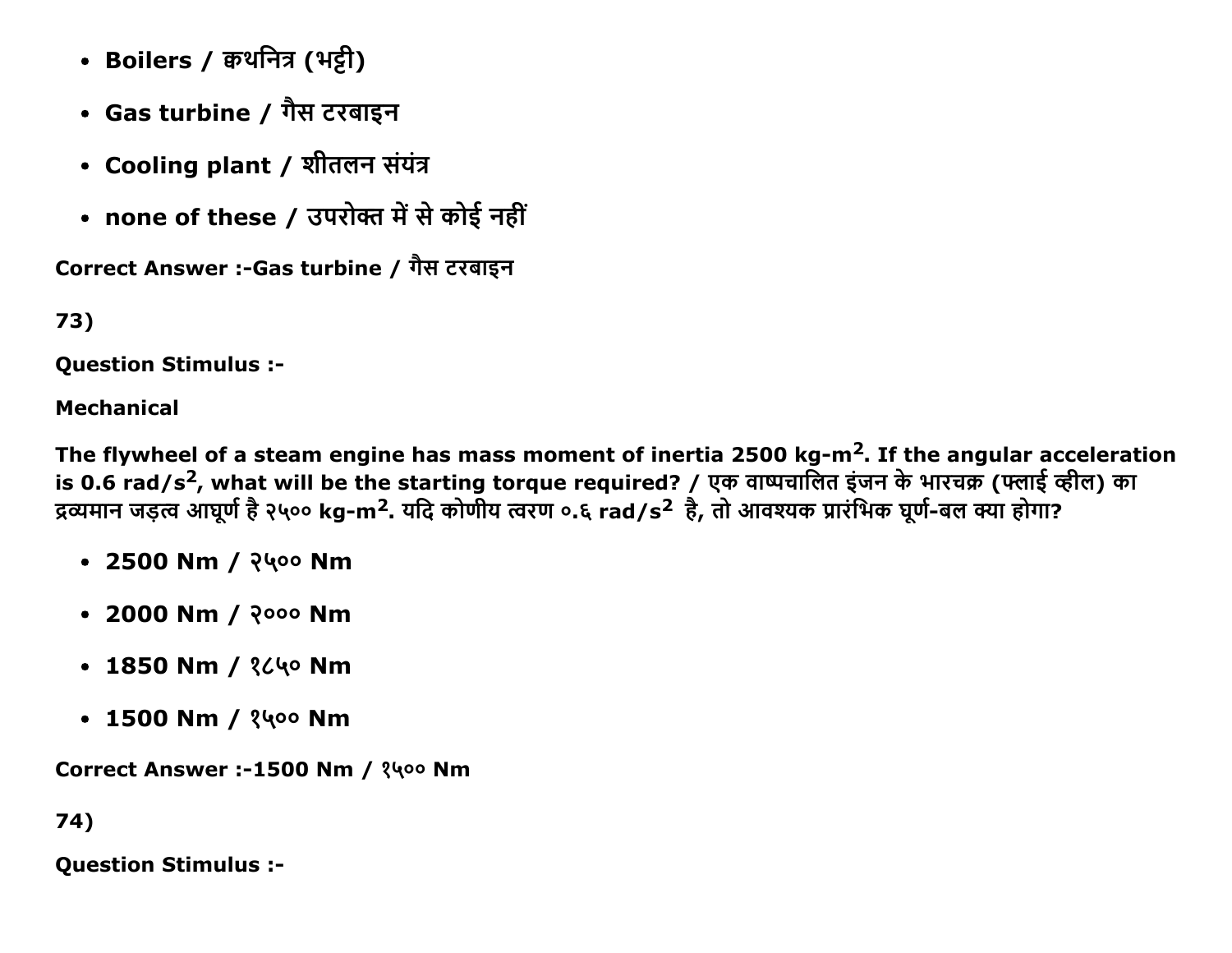### Mechanical

Which of the following is correct for white cast iron? / श्वेत ढलवाँ लौह हेतु निम्नलिखित में से क्या सही है?

- high compressive strength / उच्च संपीड़क क्षमता
- more ductile / अधिक नमनीय (डक्टाइल)
- high tensile strength / उच्च नम्य क्षमता (तन्यता)
- all of the above / उपरोक्त सभी

Correct Answer :-high compressive strength / उच्च संपीडक क्षमता

75)

Question Stimulus :

Mechanical

The multistage centrifugal pumps are used to obtain: / बहुचरण अपकेन्द्री पंप का उपयोग यह प्राप्त करनें हेतु होता है:

- high discharge at high head / उच्च शीश पर उच्च निस्सरण
- high head / उच्च शीश
- high efficiency with high discharge / उच्च निस्सरण सहित उच्च कार्यक्षमता
- pumping of viscous fluids / गाढ़े तरलों का पम्पिंग

Correct Answer :-high discharge at high head / उच्च शीश पर उच्च निस्सरण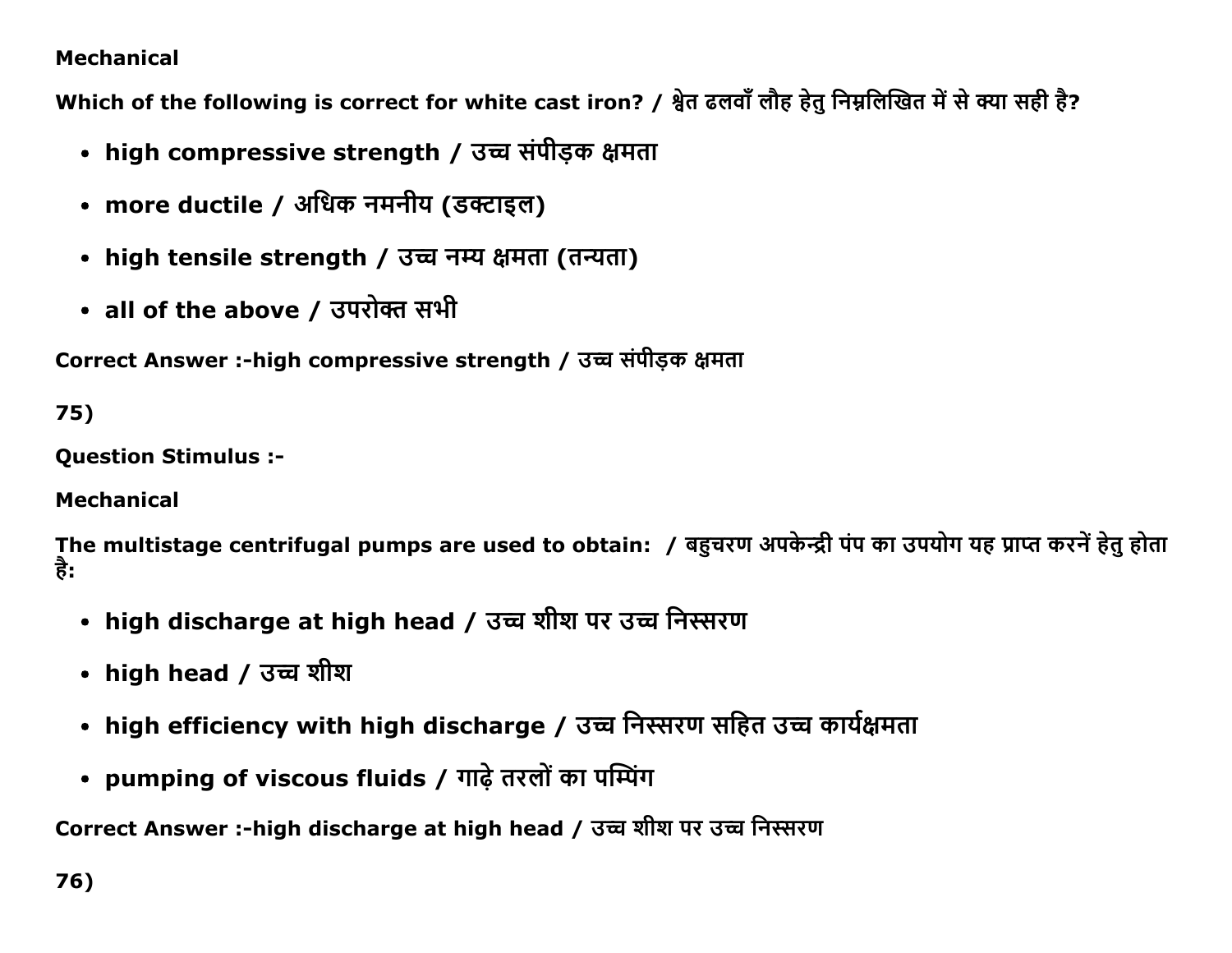#### **Question Stimulus :-**

**Mechanical** 

Seam welding is: / सीवन झलाई है:

- a continuous spot welding process / एक निरंतर बिंदु झलाई प्रक्रिया
- an arc welding process / एक वैदुयतिक झलाई प्रक्रिया
- an electrode beam welding / एक विदुयदग्र किरण झलाई
- a multi spot welding process / एक बहु-बिंदु झलाई प्रक्रिया

Correct Answer :- a continuous spot welding process / एक निरंतर बिंदु झलाई प्रक्रिया

 $77)$ 

**Question Stimulus :-**

#### **Mechanical**

Which of the following screws is termed as a machine screw? / निम्नलिखित में से किस पेंचदार कीलक (स्क्रू) को यन्त्र (मशीन) स्क्रू कहा जाता है?

- coarse pitch threaded / कर्कश उच्च पेंचदार
- plane slotted head / सपाट खाँचेदार सिर
- headless / सिर रहित
- stretched threaded / तना हुआ पेंचदार

Correct Answer :-plane slotted head / सपाट खाँचेदार सिर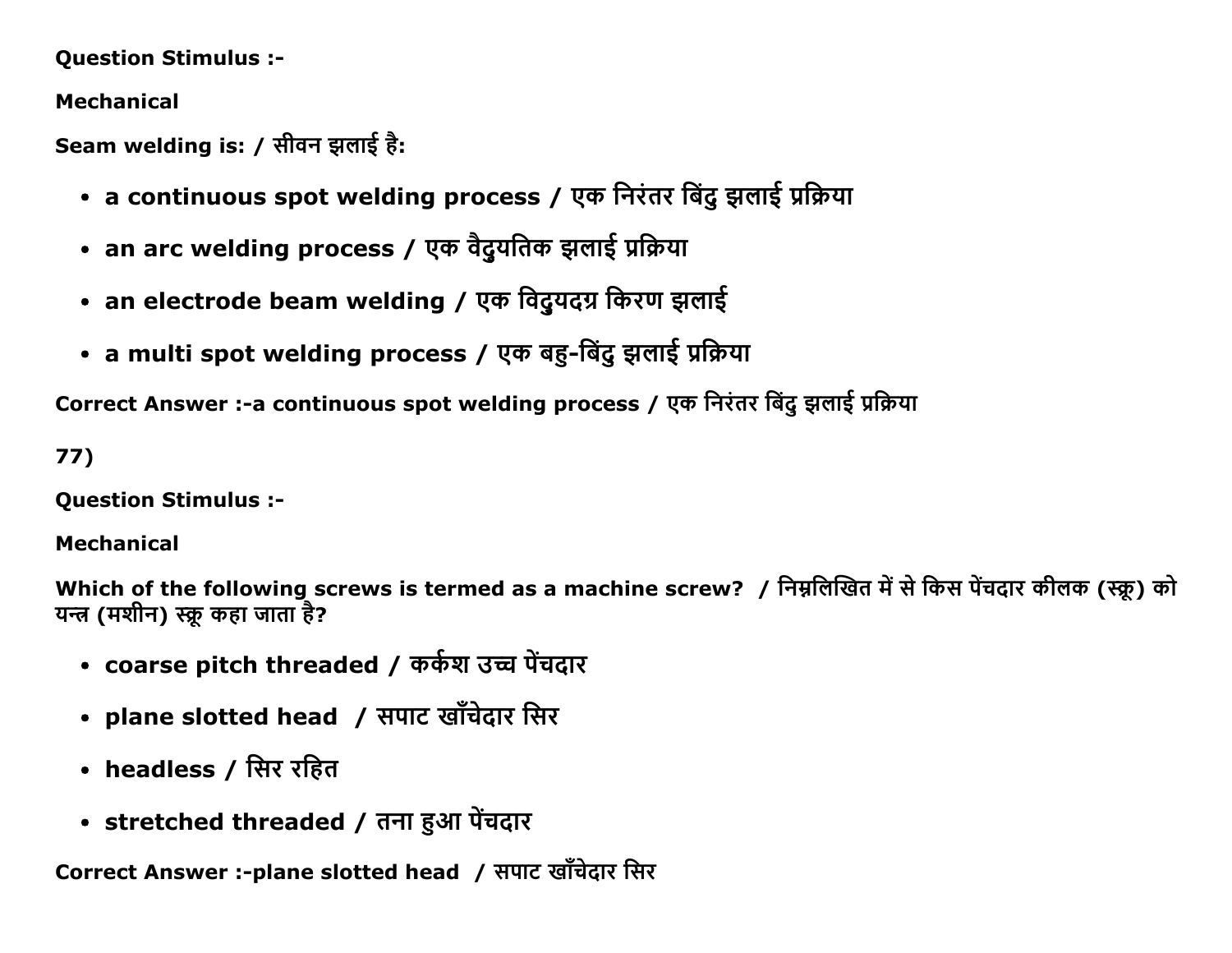78)

**Question Stimulus :-**

**Mechanical** 

Which of the following fasteners are used in flange coupling? / पार्श्व संयोजन में निम्नलिखित में से कौन सा बंधनी का उपयोग होता है?

- Screws / पेंचदार कीलक (स्क्रू)
- bolts and nuts / बोल्ट एवं नट
- Rivets / रिवेट
- None of the above / उपरोक्त में से कोई नहीं

Correct Answer :-bolts and nuts / बोल्ट एवं नट

79)

**Question Stimulus :-**

## **Mechanical**

If r is the radius of the shaft and tan  $\overline{\Phi}$  is the coefficient of friction, then the radius of friction for the shaft rotating in bearing is given by: / यदि r धुरी-दंड का त्रिज्या है एवं tan <sup>के</sup> घर्षण का गुणनांक है, तो धारक (बेअरिंग) में घूर्णयमान धूरी-दंड हेतु घर्षण का त्रिज्या इसके द्वारा दर्शाया जाता है:

- $r \sin \phi / r \overline{w}$ या  $\phi$
- r sec  $\phi$  / r कोटिज्या  $\phi$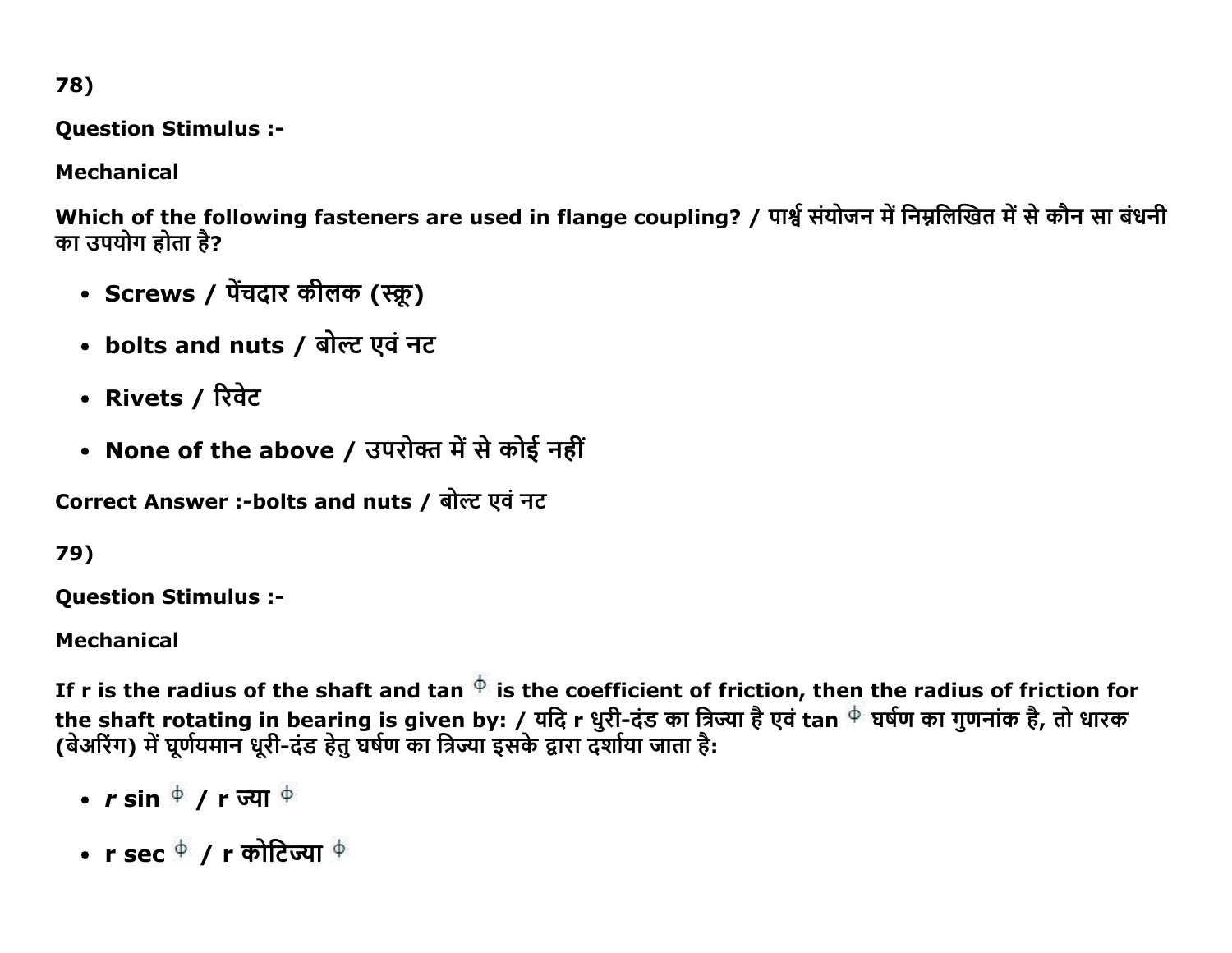- r cosec  $\phi$  / r व्युत्क्रमज्या $\phi$
- None of the above / उपरोक्त में से कोई नहीं

Correct Answer :- $r \sin \frac{\phi}{r}$  / r ज्या  $\frac{\phi}{r}$ 

80)

**Ouestion Stimulus :-**

**Mechanical** 

The content of hydrogen in steel causes: / इस्पात में हाइड़ोजन की मात्रा इसका कारण बनता है:

- Corrosion resistance / क्षय (जंग) प्रतिरोध
- Reduced neutron absorption cross-section / ह्रस्व निरावेशाण (न्यूटॉन) अवशोषण अनुप्रस्थ परिच्छेद
- Embrittlement / भंगुर बनाना
- Improved weld ability / उन्नत संधान (झलाई) योग्यता

Correct Answer :-Embrittlement / भंगुर बनाना

81)

**Question Stimulus :-**

**Mechanical** 

For material transportation, conveyors are used when the prevailing conditions include: / सामग्री परिवहन के लिए, प्रवहनियों का उपयोग तब किया जाता है जब व्याप्त अवस्थाओं में सम्मिलित हो:

• uniform loads / समान भार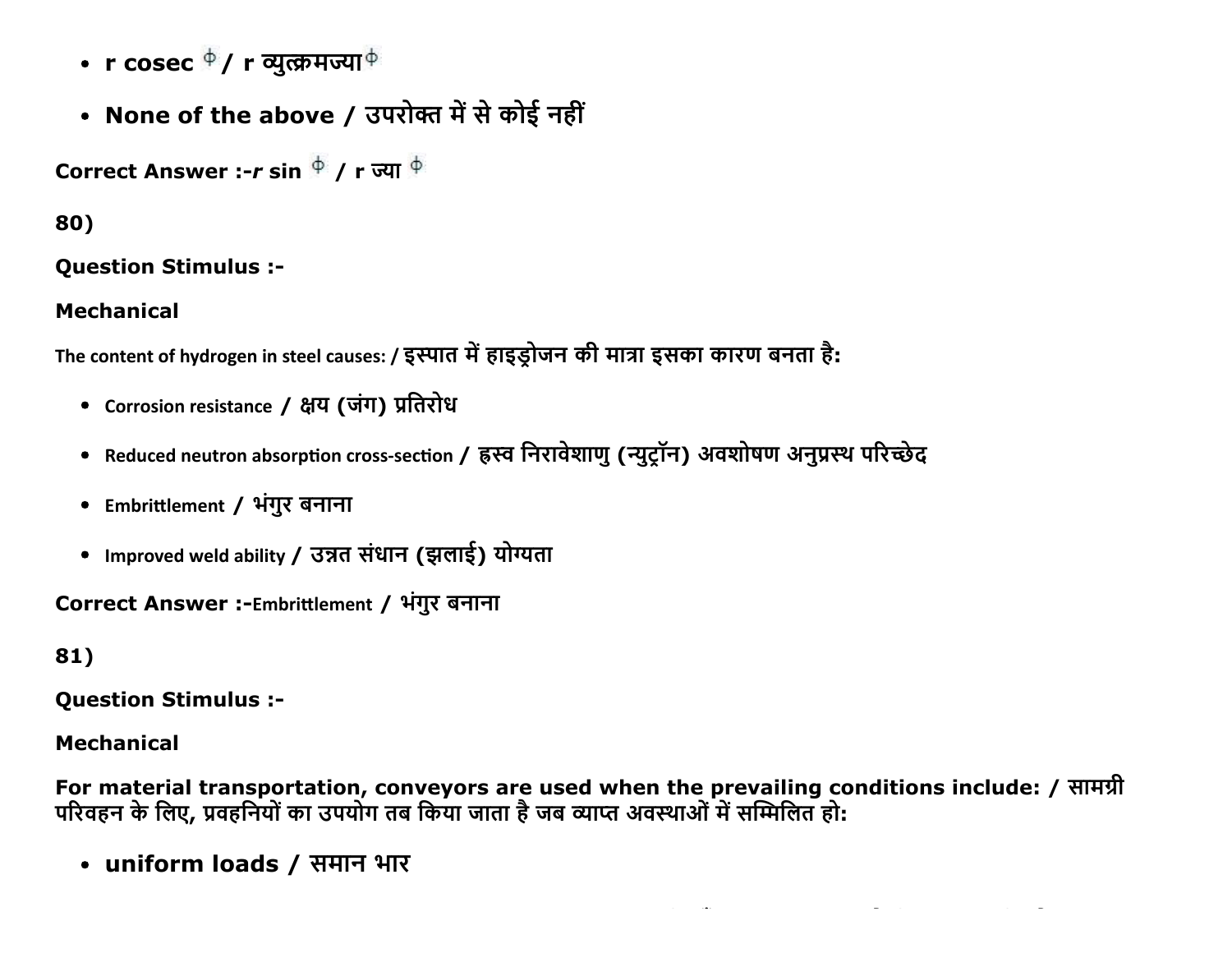- materials move relatively continuously / सामग्रियाँ तुलनात्मक रूप से निरंतर चलती रहें
- routes do not vary / मार्ग परिवर्तित ना हो
- all of the above / उपरोक्त सभी

Correct Answer :- all of the above / उपरोक्त सभी

82)

**Question Stimulus :-**

**Mechanical** 

The rate at which the heat is absorbed in a cycle from the interior space to be cooled is called as / जिस दर पर शीतलन हेतु आतंरिक स्थान से एक चक्र में ऊष्मा अवशोषित होती है, वह कहलाता है

- Thermal efficiency / ऊष्मीय कार्यक्षमता
- Refrigerating effect / प्रशीतन प्रभाव
- $COP /$  सीओपी
- None of the above / उपरोक्त में से कोई नहीं

Correct Answer :-Refrigerating effect / प्रशीतन प्रभाव

83)

**Question Stimulus :-**

## **Mechanical**

In a four bar chain or quadric cycle chain: / चतुष-रोध शृंखला अथवा द्विघाती चक्र शृंखला में: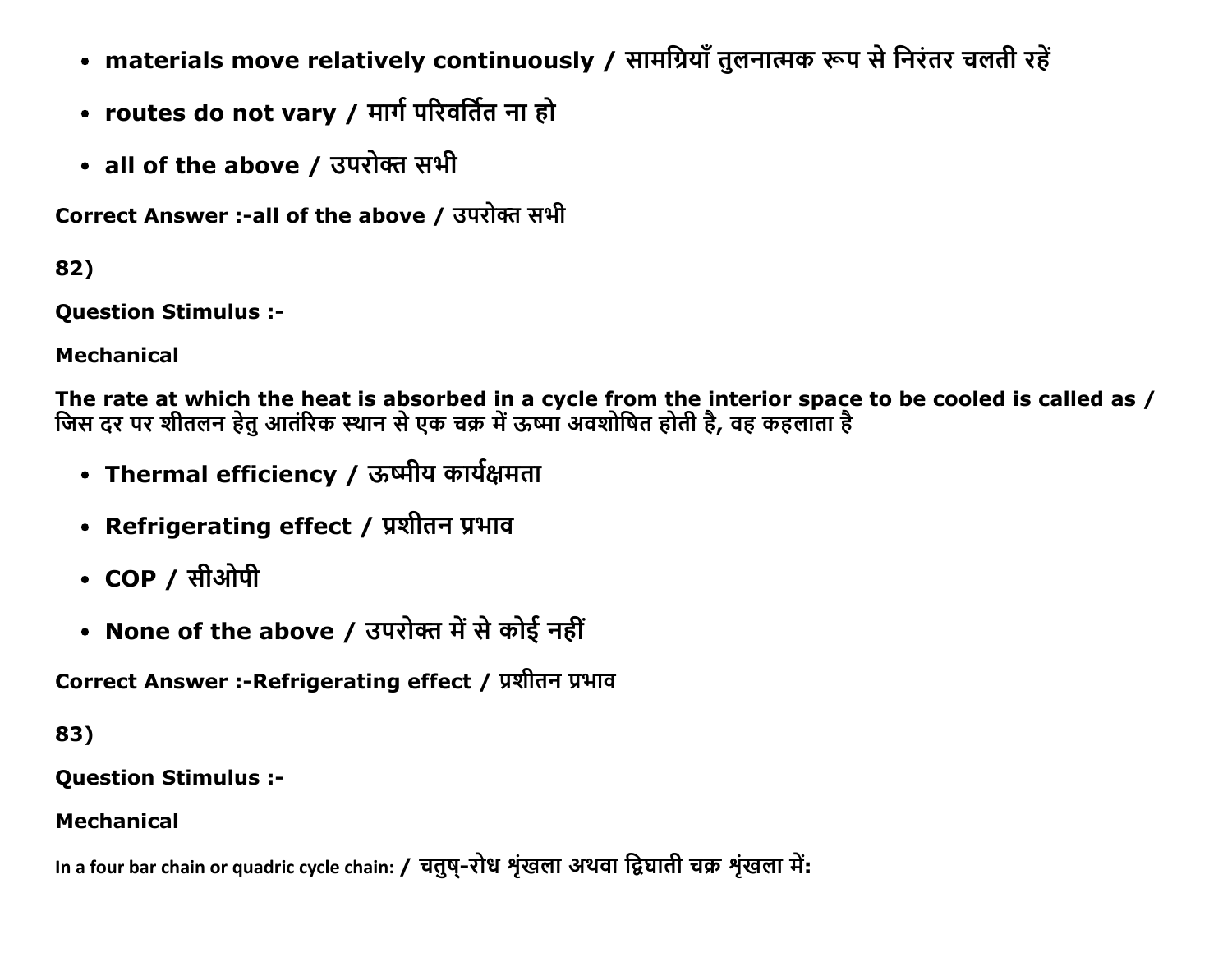- Each of the four pairs is a turning pair / चारों में से प्रत्येक युग्म एक परिवर्तनकारी युग्म है
- Two is a turning pair and two are sliding pairs / दो एक परिवर्तनकारी युग्म है एवं दो सर्पण युग्म हैं
- Each of the four pairs is a sliding pair / चारों में से प्रत्येक युग्म एक सर्पण युग्म है
- none of above / उपरोक्त में से कोई नहीं

Correct Answer :-Each of the four pairs is a turning pair / चारों में से प्रत्येक युग्म एक परिवर्तनकारी युग्म है

84)

**Question Stimulus :-**

**Mechanical** 

Which is copper free alloy? / कौन सा मिश्रातु ताम्र मुक्त है?

- Invar / इन्वार
- Brass / पीतल
- Monel / मोनेल
- Phosphor bronze / भास्वर कांस्य

Correct Answer :-Invar / इन्वार

85)

**Question Stimulus :-**

**Mechanical** 

In an ideal Brayton refrigeration cycle, the Refrigerant: / एक आदर्श ब्रेटन प्रशीतन चक्र में, प्रशीतक: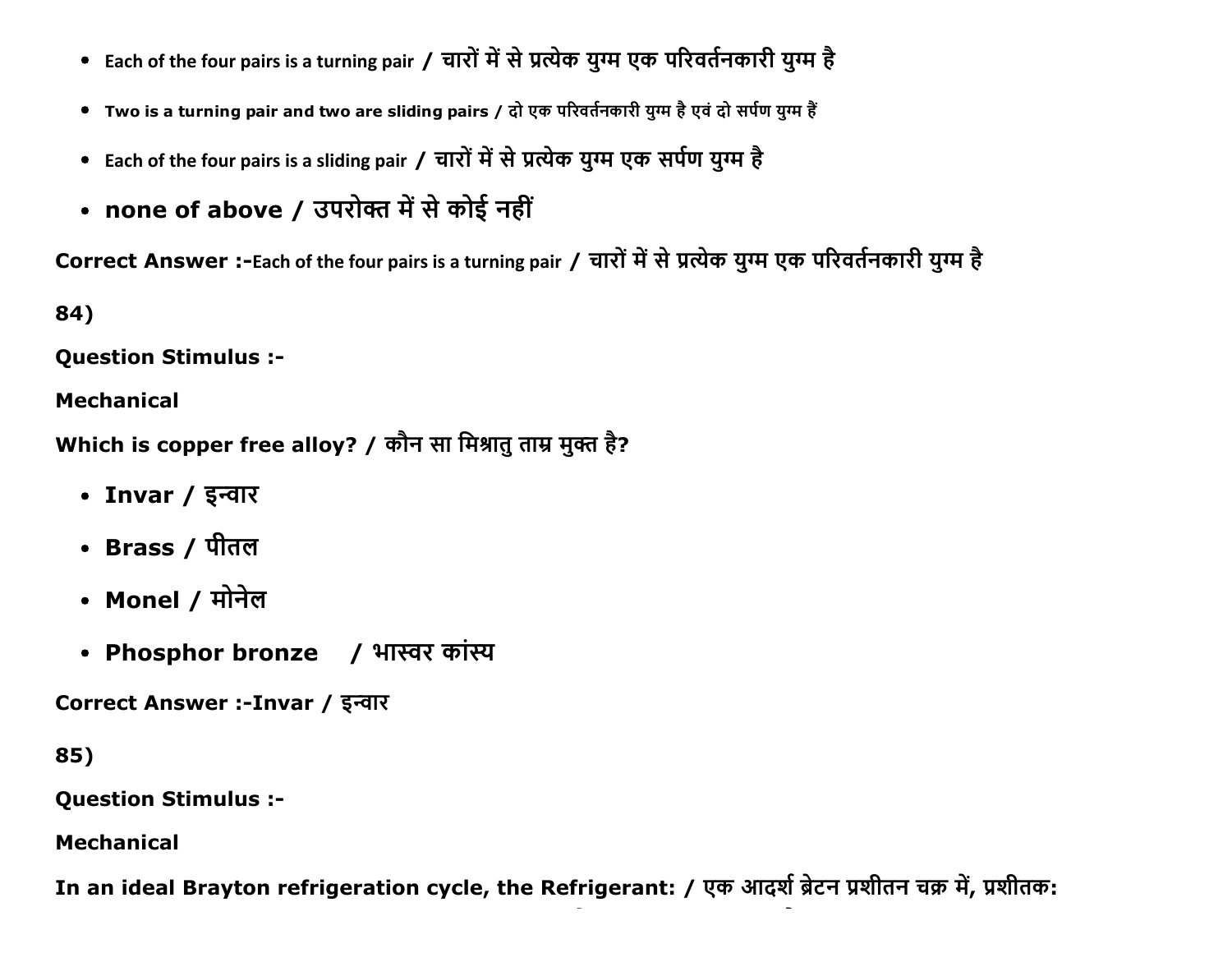- Remains as a liquid throughout. / आद्योपांत तरल बना रहता है
- remains as a gas throughout. / आद्योपांत गैस बना रहता है
- Changes phase from liquid initially to gas. / प्रारंभिक तरल अवस्था से गैस में परिवर्तित हो जाता है
- changes phase from gas initially to liquid. / प्रारंभिक गैस अवस्था से तरल में परिवर्तित हो जाता है

Correct Answer :-remains as a gas throughout. / आद्योपांत गैस बना रहता है

86)

**Ouestion Stimulus :-**

**Mechanical** 

Which of the following is NOT the part of roller bearing? / निम्नलिखित में से क्या एक रोलर बेयरिंग का अंग नहीं है?

- inner race / आतंरिक रेस
- outer race / बाह्य रेस
- shaft / धुरी-दंड
- $cage / f$ पिंजर

Correct Answer :-shaft / धूरी-दंड

# 87)

**Ouestion Stimulus :-**

### **Mechanical**

When a rigid body is suspended vertically and it oscillates with a small amplitude under the action of the force of gravity, the body is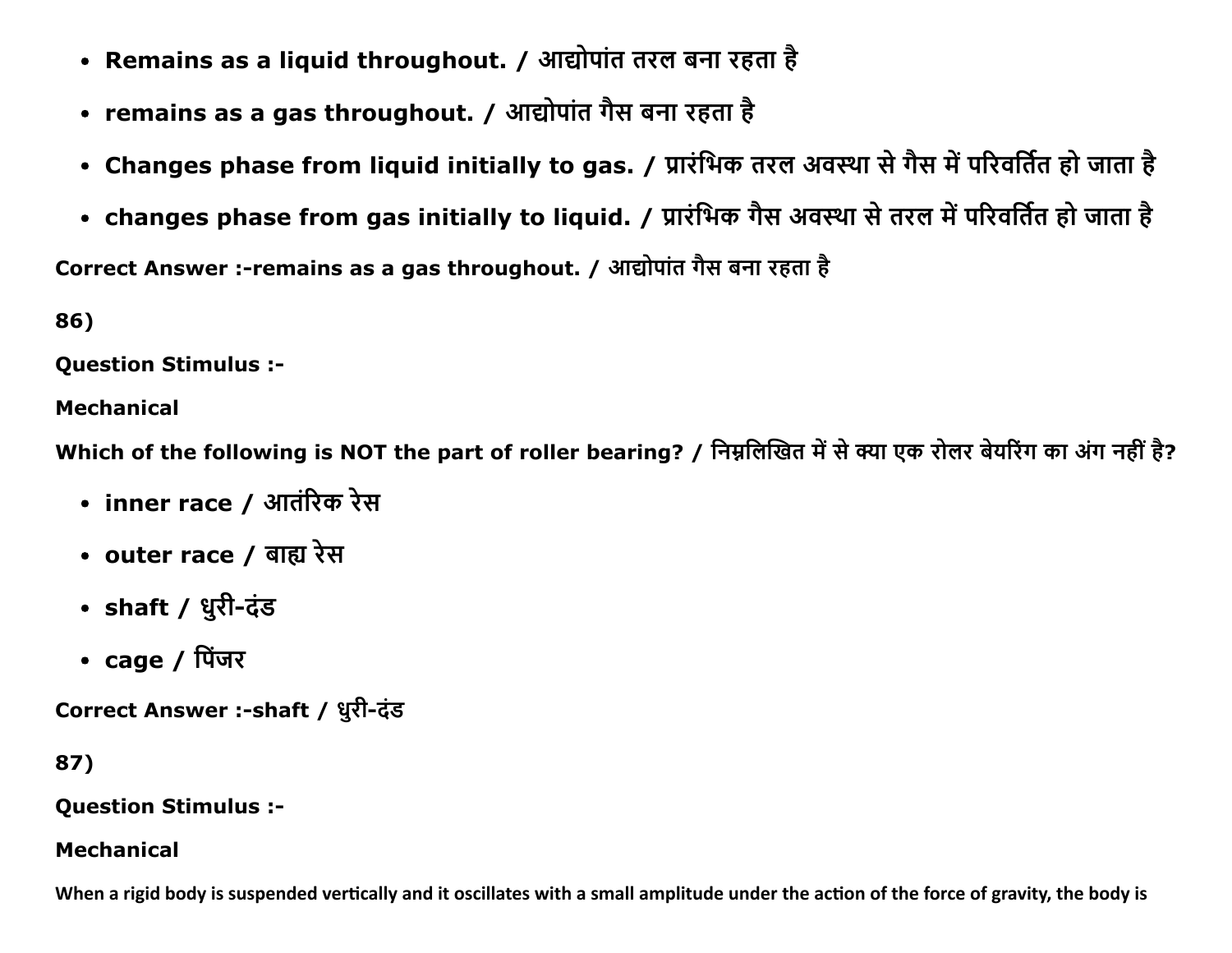known as: / जब कोई कठोर पिंड को लंबवत निलंबित रखा जाए एवं वह गुरुत्त्वाकर्षण बल के प्रभाव में लघु आयाम के साथ दोलन करे, तो वह पिंड कहलाता है:

- Second's pendulum / सेकंड लोलक
- Compound pendulum / यौगिक लोलक
- Simple pendulum / सरल लोलक
- Torsional pendulum / विमोटन लोलक

Correct Answer :-Compound pendulum / यौगिक लोलक

# 88)

#### **Question Stimulus :-**

### **Mechanical**

Which phenomenon is NOT used in the property of hardness: / कठोरता की विशेषता में कौन सी परिघटना का उपयोग नहीं होता:

- Indentation / दंतुरता
- Fracture / भंजन
- wear / क्षय (जीर्णन)
- Scratch / खरोंच

Correct Answer :-Fracture / भंजन

## 89)

**Ouestion Stimulus :-**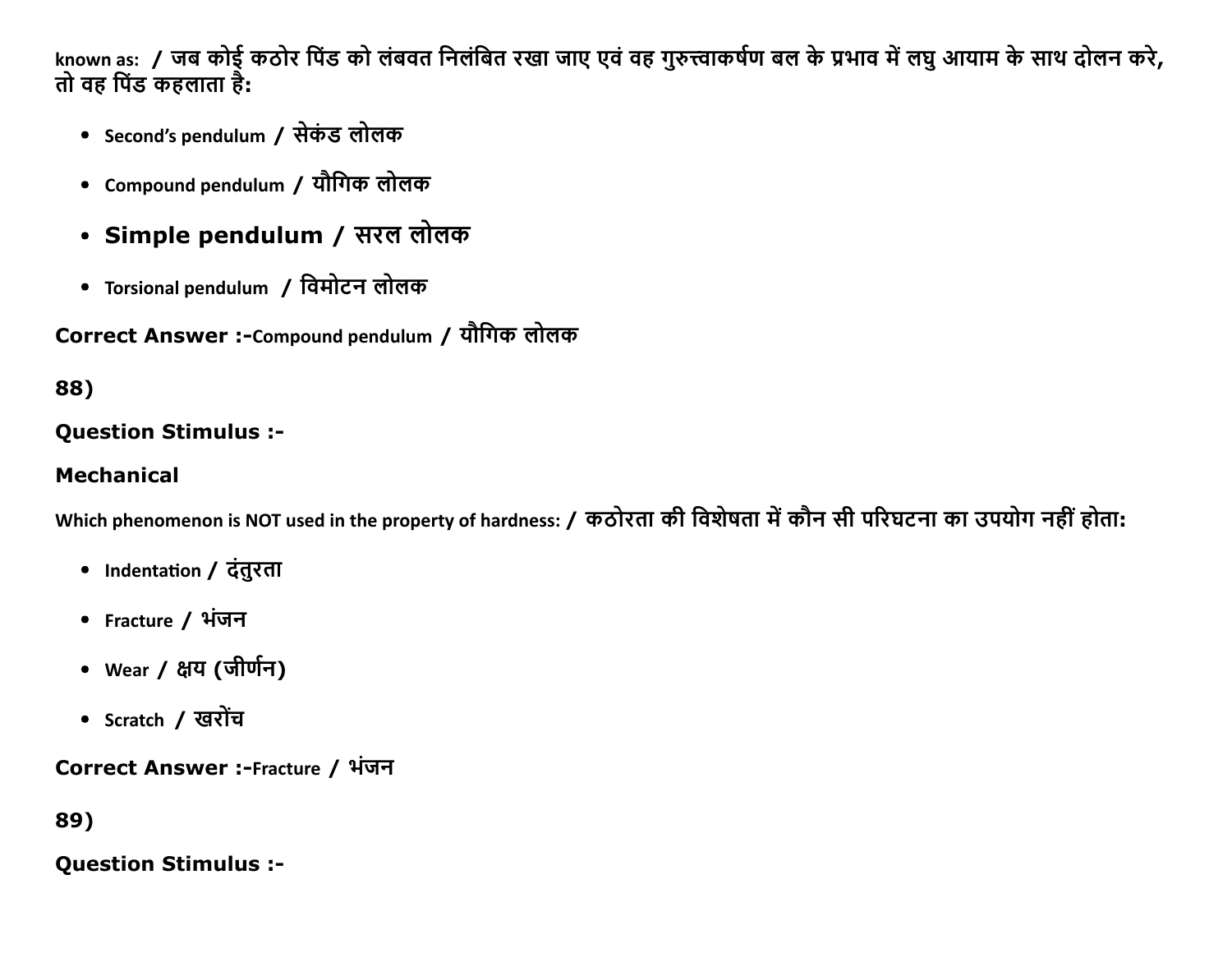### Mechanical

Volumetric efficiency of a compressor, \_\_\_\_\_\_\_\_\_\_\_\_\_\_\_\_\_\_\_\_\_ with increase in compression ratio / किसी सपेड़िक का आयतनी कार्यक्षमता, सपेड़िन अनुपात में वृद्धि के साथ \_\_\_\_\_\_\_\_\_\_

- increases / वर्धित होता है
- is constant / स्थिर है
- decreases / ह्रास होता है
- none of the above / उपरोक्त में से कोई नहीं

Correct Answer :-decreases / ह्रास होता है

90)

Question Stimulus :

Mechanical

The difference between upper limit and lower limit of the shaft is known as: / धूरि-दंड के ऊर्ध्व-सीमा एवं अधो-सीमा का अंतर कहलाता है:

- Upper deviation / ऊर्ध्व विचलन
- Lower deviation / अधो विचलन
- Fundamental deviation / मूलभूत विचलन
- Tolerance / सहिष्णुता

Correct Answer :-Tolerance / सहिष्णुता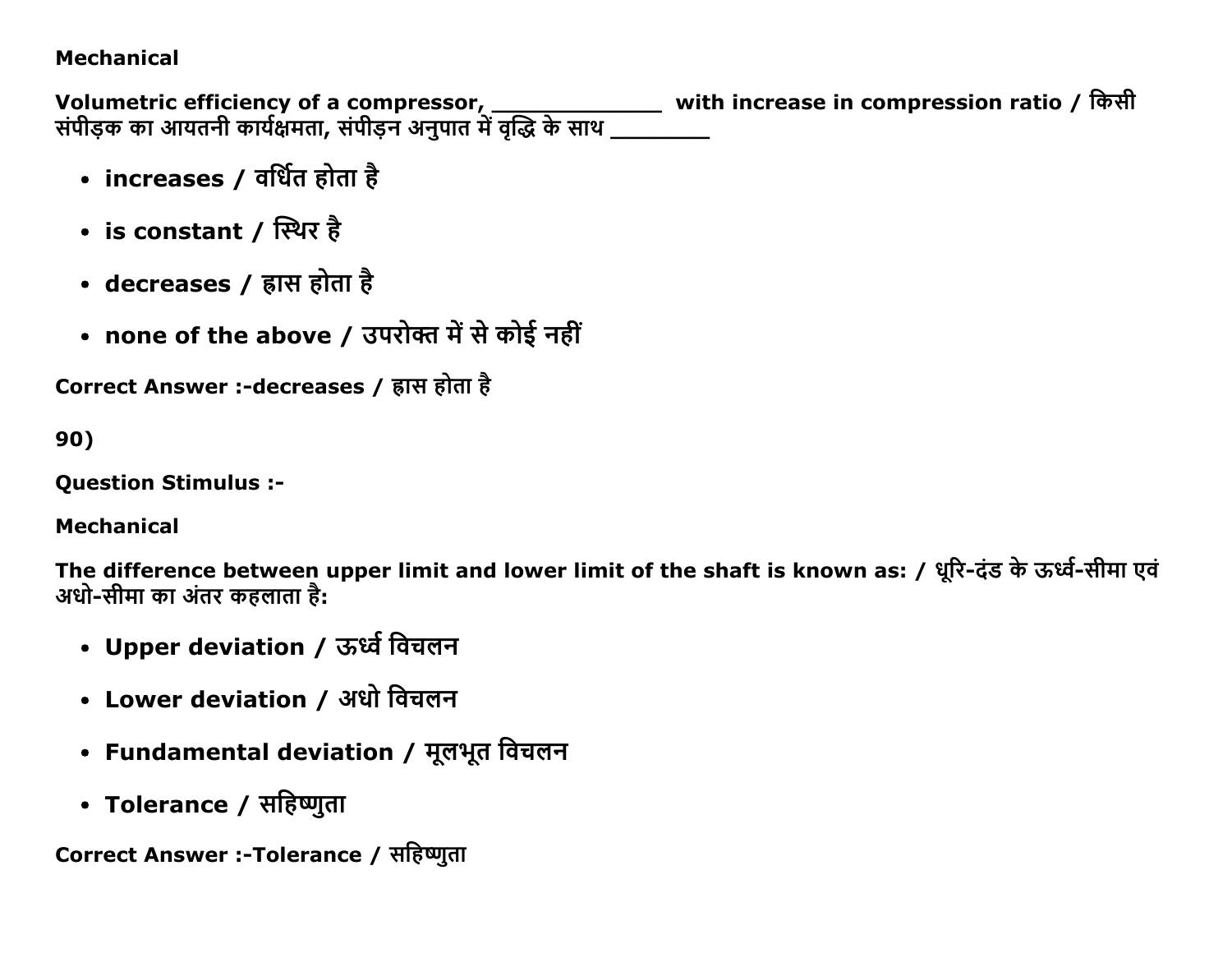91)

### **Question Stimulus :-**

# **Mechanical**

The pressure measured in a piezometer tube is determined by: / एक पीज़ोमीटर नलिका में मापित दाब को इसके द्वारा ज्ञात किया जाता है:

- $N/mm<sup>2</sup>$
- $N/m<sup>2</sup>$
- Head of liquid / तरल का शीर्ष
- $N/cm<sup>2</sup>$

Correct Answer :-Head of liquid / तरल का शीर्ष

# 92)

**Question Stimulus :-**

## **Mechanical**

Fluid flow in a straight circular pipe is typically turbulent in nature when the Reynolds number  $(R_e)$ is / एक ऋजु गोलाकार नलिका में तरल का प्रवाह तब लाक्षणिक रूप से अशांत होता है जब रेनॉल्ड संख्या (Re ) हो

• 2000 < R<sub>e</sub> < 4000 / २००० < R<sub>e</sub> < ४०००

- $R_e$  < 2000 /  $R_e$  < 2000
- $R_e > 4000 / R_e > 8000$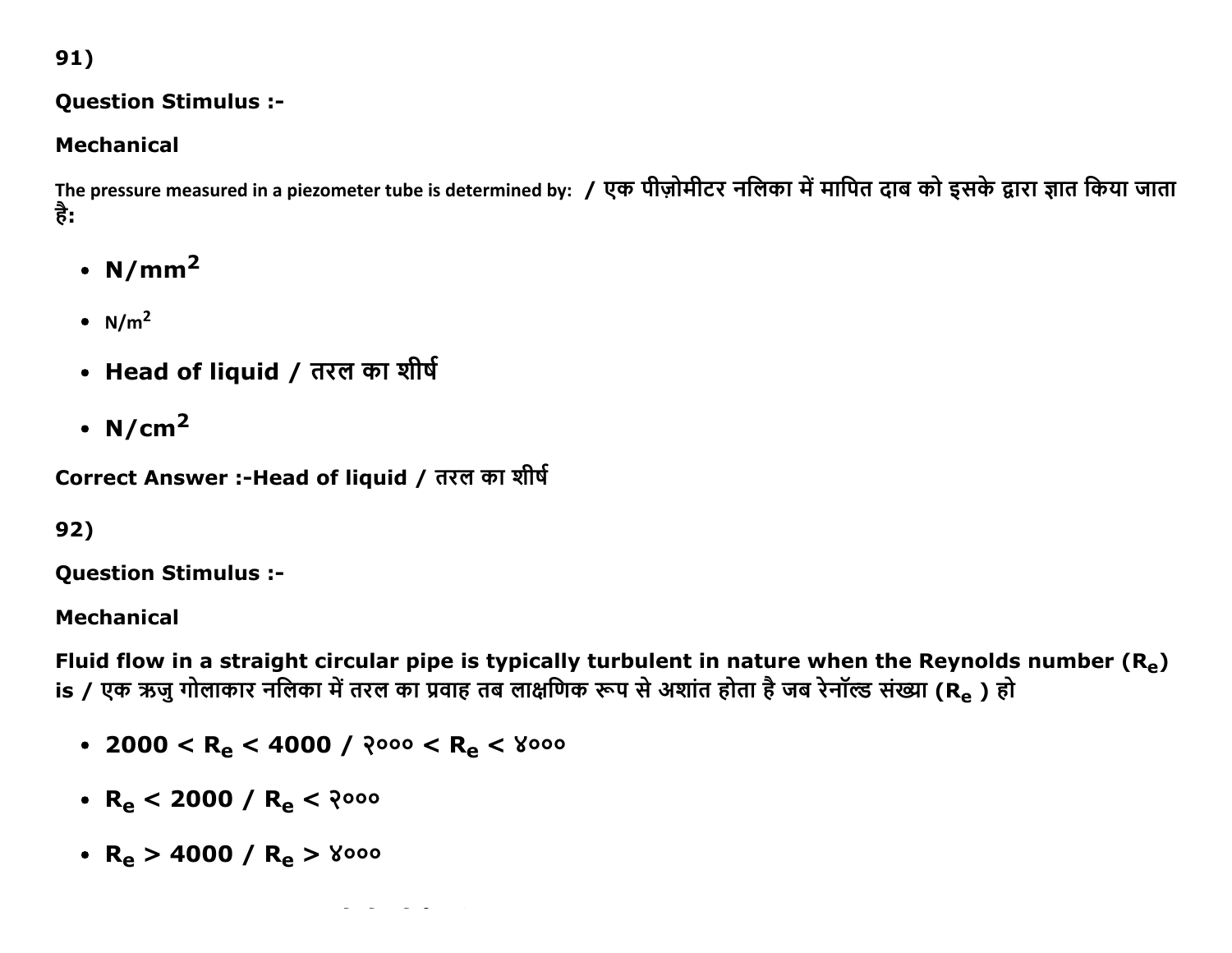• None of these / इनमें से कोई नहीं

Correct Answer :- $R_e > 4000 / R_e > 8000$ 

93)

Question Stimulus :

Mechanical

What is a Rotameter used to measure? / रोटामीटर क्या मापनें में व्यवहृत होता है?

- Potential energy stored in a spring / एक कमानी में भंडारित स्थितिज ऊर्जा
- Rotational speed of a shaft on a workshop machine / किसी कार्यशाला यंत्र पर स्थित धूरी-दंड का घूर्णन वेग
- Amount of torque applied / प्रयुक्त आघूर्ण-बल की मात्रा
- Flow rate of liquids or gases in a closed tube / एक बद्ध नलिका में तरलों अथवा गैसों का प्रवाह दर

Correct Answer :-Flow rate of liquids or gases in a closed tube / एक बद्ध नलिका में तरलों अथवा गैसों का प्रवाह ढर

94)

Question Stimulus :

Mechanical

The desirable properties for any practical fluids: / किसी भी वास्तविक तरल हेतु वांछनीय विशेषतायें हैं:

• should be viscous / गाढ़ा होना चाहिए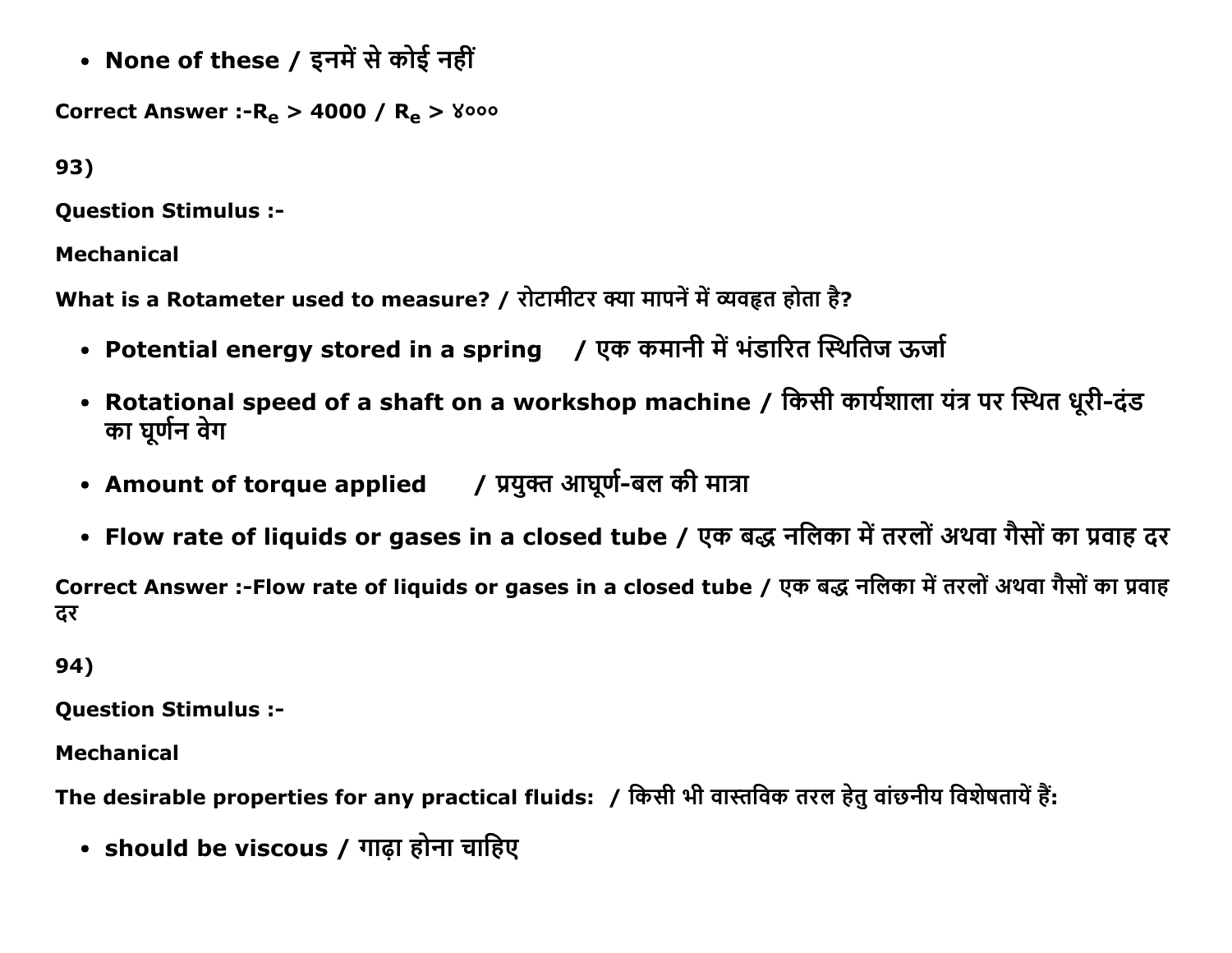- should possess surface tension / पृष्ठ तनाव होना चाहिए
- should be compressible / संपीड़न योग्य होना चाहिए
- all of the above / उपरोक्त सभी

Correct Answer :-all of the above / उपरोक्त सभी

95)

Question Stimulus :

Mechanical

The indicated power of SI engine is measured by: / एसआई इंजन की सुचित शक्ति इसके द्वारा मापी जाती है:

- Ultrasonic test / पराध्वनिक परीक्षण
- Tensile test / नमनीयता (तन्यता) परीक्षण
- Morse test / मोर्स परीक्षण
- Dynamometer test / डाइनामोमीटर परीक्षण

Correct Answer :-Morse test / मोर्स परीक्षण

96)

Question Stimulus :

Mechanical

In a household refrigerator, the cooling is achieved by: / एक घरेलू प्रशीतक में, इसके द्वारा शीतलन प्राप्त किया जाता है: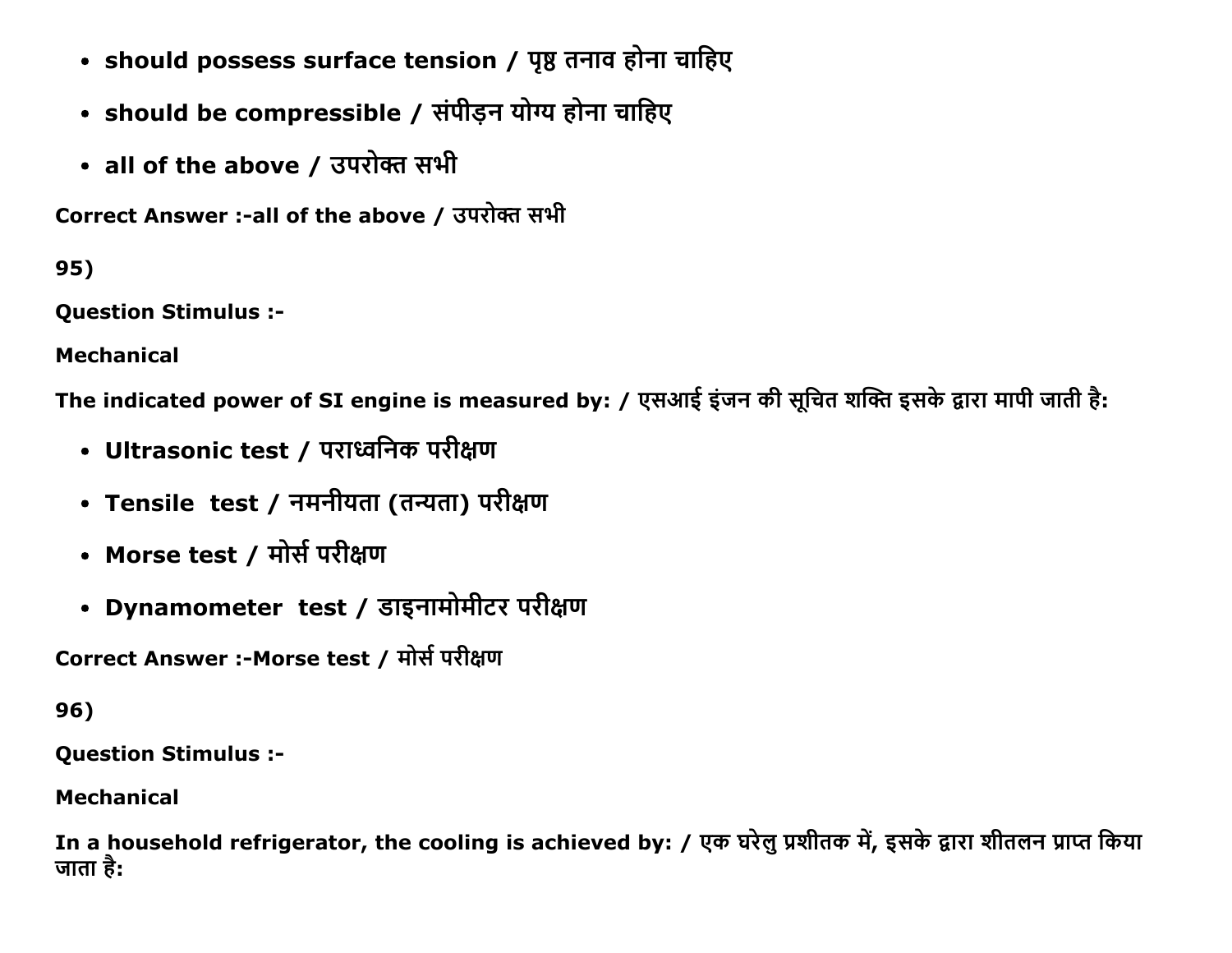- $\cdot$  evaporator / वाष्पित्र
- driers / शोषित्र
- compressor / संपीड़क
- condenser / संघनक

Correct Answer :-evaporator / वाष्पित्र

97)

Question Stimulus :

## Mechanical

Which of the following property is increased by adding sulphur in steel? / इस्पात में गंधक के मिलान द्वारा निम्नलिखित में से कौन से गुण को वर्धित किया जाता है?

- hardness / कठोरता
- corrosive resistance / क्षयरोधिता
- wear resistance / अपरदन रोधिता
- machinability / यंत्रकर्म योग्यता

Correct Answer :-machinability / यंत्रकर्म योग्यता

98)

Question Stimulus :

Mechanical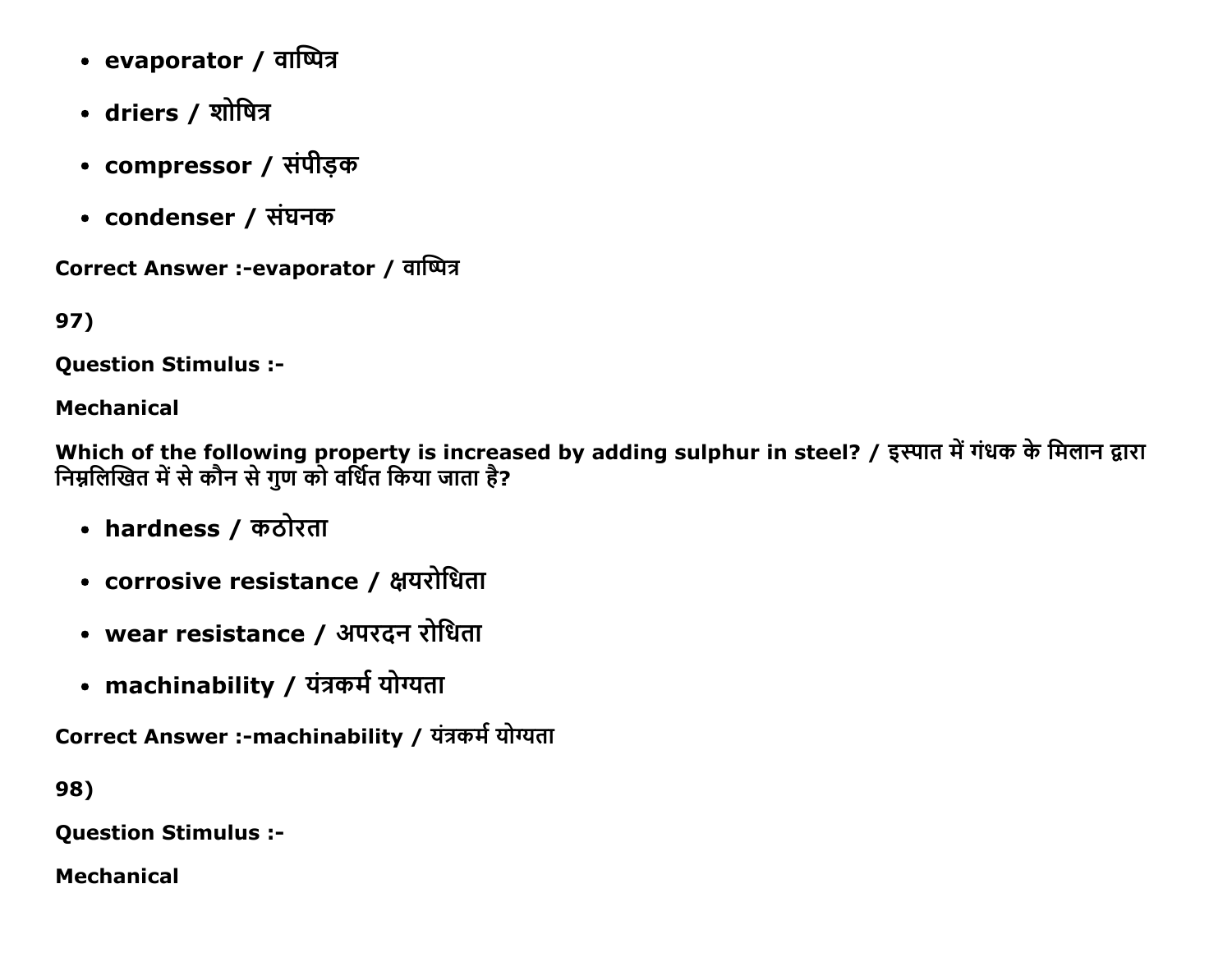A rotor supported at A and B carries two masses (m) as shown in the figure. The rotor is: (E) / चित्र में दर्शाये अनुसार A एवं B पर मंडित एक घूर्णक दो द्रव्यमान (m) वहन करता है। वह घूर्णक है:



- Not balanced / संतुलित नहीं है
- Dynamically balanced / गतिशील रूप से संतुलित
- Statically balanced / अचल रूप से संतुलित
- Statically and dynamically balanced / अचल एवं गतिशील रूप से संतुलित

Correct Answer :-Statically balanced / अचल रूप से संतुलित

99)

**Question Stimulus :-**

**Mechanical** 

Which of the following heat treatment process is suitable to remove strains caused by cold<br>working? / शीतल कार्य के द्वारा घटित विकृतियों के निरसन हेतु निम्नलिखित में से कौन सी ऊष्मा उपचार प्रक्रिया उपयुक्त है?

- Normalizing / सामान्यीकरण
- Hardening / दृढ़ीकरण